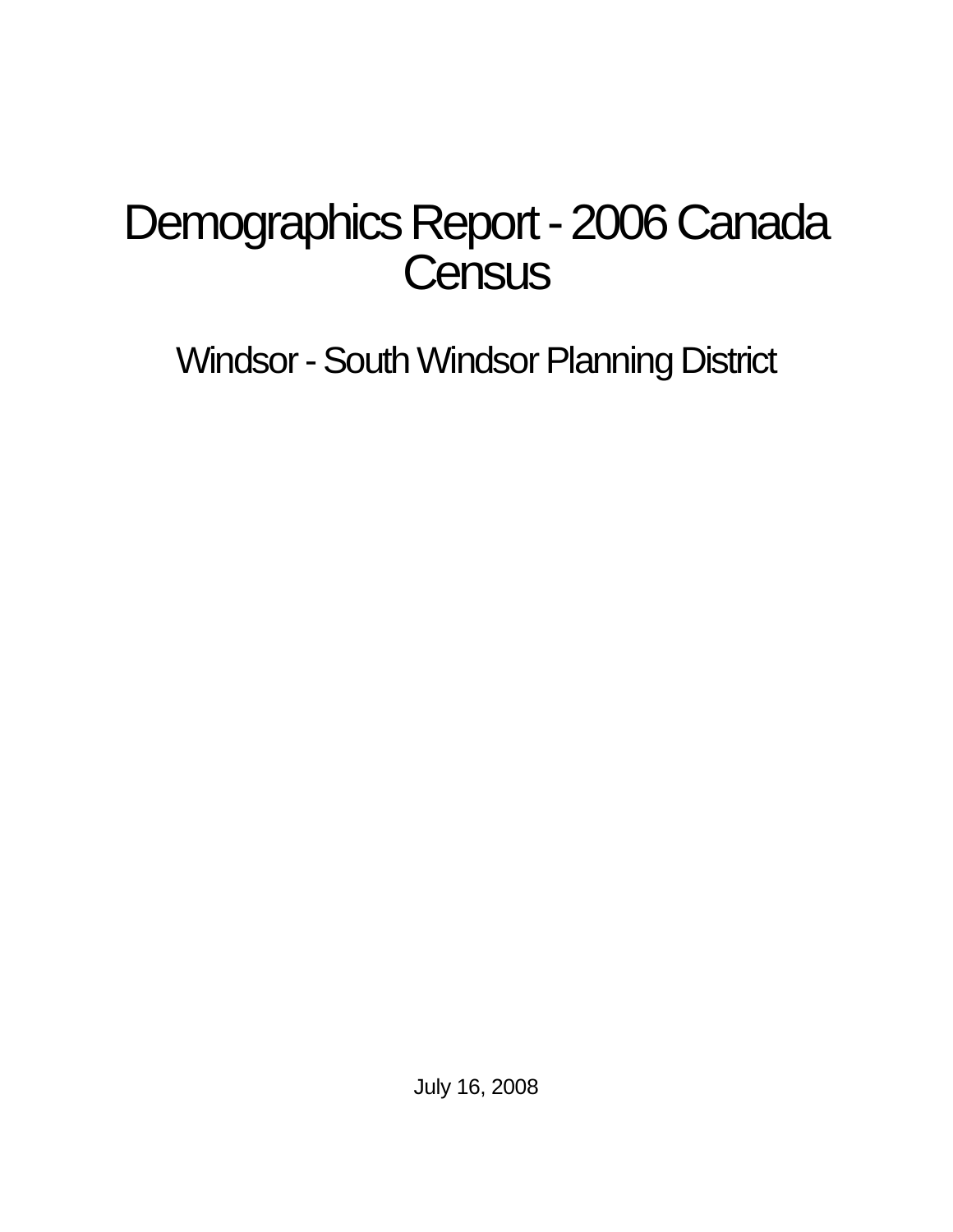## Table of Contents

| 2006 Census Population by Age and Sex Comparison 16 |  |
|-----------------------------------------------------|--|
|                                                     |  |
|                                                     |  |
|                                                     |  |
|                                                     |  |
|                                                     |  |
|                                                     |  |
|                                                     |  |
|                                                     |  |
| 2006 Census Knowledge of Non-official Language  28  |  |
|                                                     |  |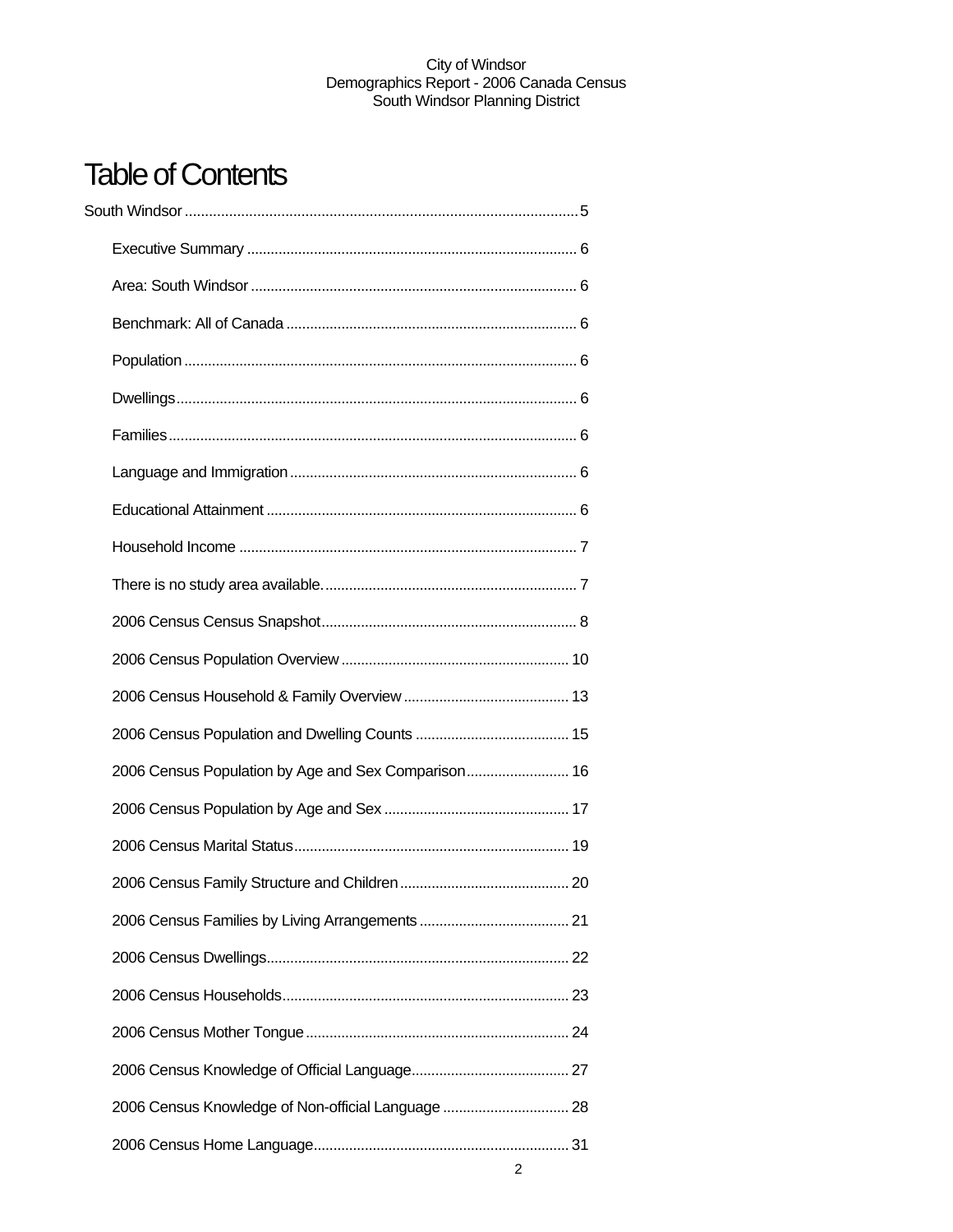### City of Windsor Demographics Report - 2006 Canada Census

| South Windsor Planning District                                     |    |
|---------------------------------------------------------------------|----|
|                                                                     |    |
| 2006 Census Recent Immigration and Place of Birth (2001-2006) 37    |    |
|                                                                     |    |
|                                                                     |    |
|                                                                     |    |
|                                                                     |    |
| 2006 Census Presence of Children and Labour Force by Sex Comparison | 43 |
| 2006 Census Presence of Children and Labour Force by Sex  45        |    |
| 2006 Census Labour Force by Industry and Sex Comparison 49          |    |
|                                                                     |    |
| 2006 Census Labour Force by Occupation and Sex Comparison 54        |    |
|                                                                     |    |
|                                                                     |    |
| 2006 Census Labour Force by Occupation - Female  60                 |    |
| 2006 Census Labour Force by Class of Worker and Sex Comparison. 62  |    |
| 2006 Census Labour Force by Class of Worker and Sex 63              |    |
|                                                                     |    |
|                                                                     |    |
|                                                                     |    |
|                                                                     |    |
|                                                                     |    |
|                                                                     |    |
|                                                                     |    |
|                                                                     |    |
|                                                                     |    |
|                                                                     |    |
| 2006 Census Post Secondary Education by Sex Comparison  75          |    |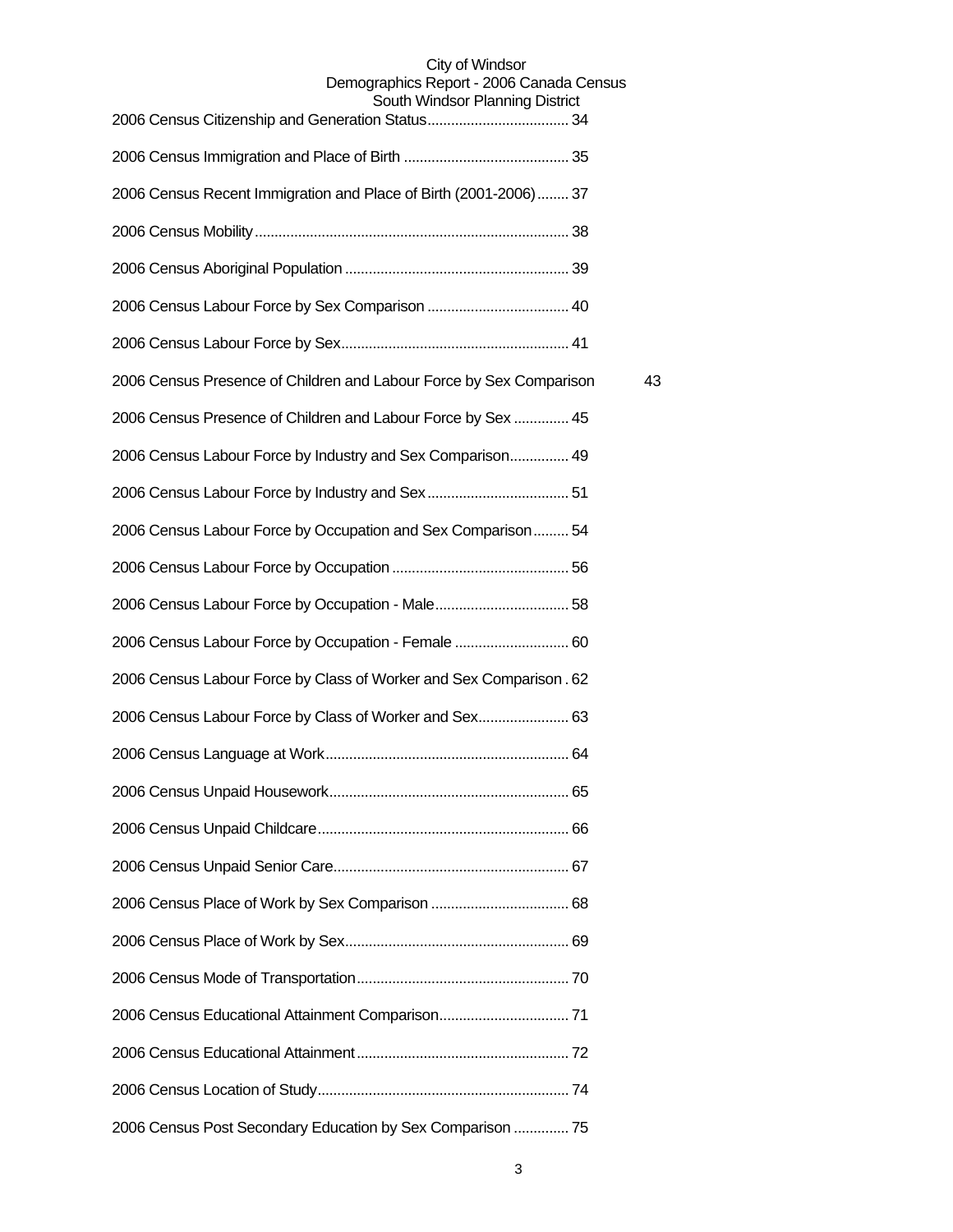| 2006 Census 2005 Employment Income by Sex and Work Activity  91    |
|--------------------------------------------------------------------|
| 2006 Census 2005 Individual Income by Sex Comparison 92            |
|                                                                    |
| 2006 Census 2005 Individual After-Tax Income by Sex 95             |
|                                                                    |
| 2006 Census 2005 Income of Non-family Persons by Sex  99           |
| 2006 Census 2005 After-Tax Income of Non-family Persons by Sex 101 |
|                                                                    |
|                                                                    |
|                                                                    |
|                                                                    |
| 2006 Census 2005 After-Tax Household Income  107                   |
|                                                                    |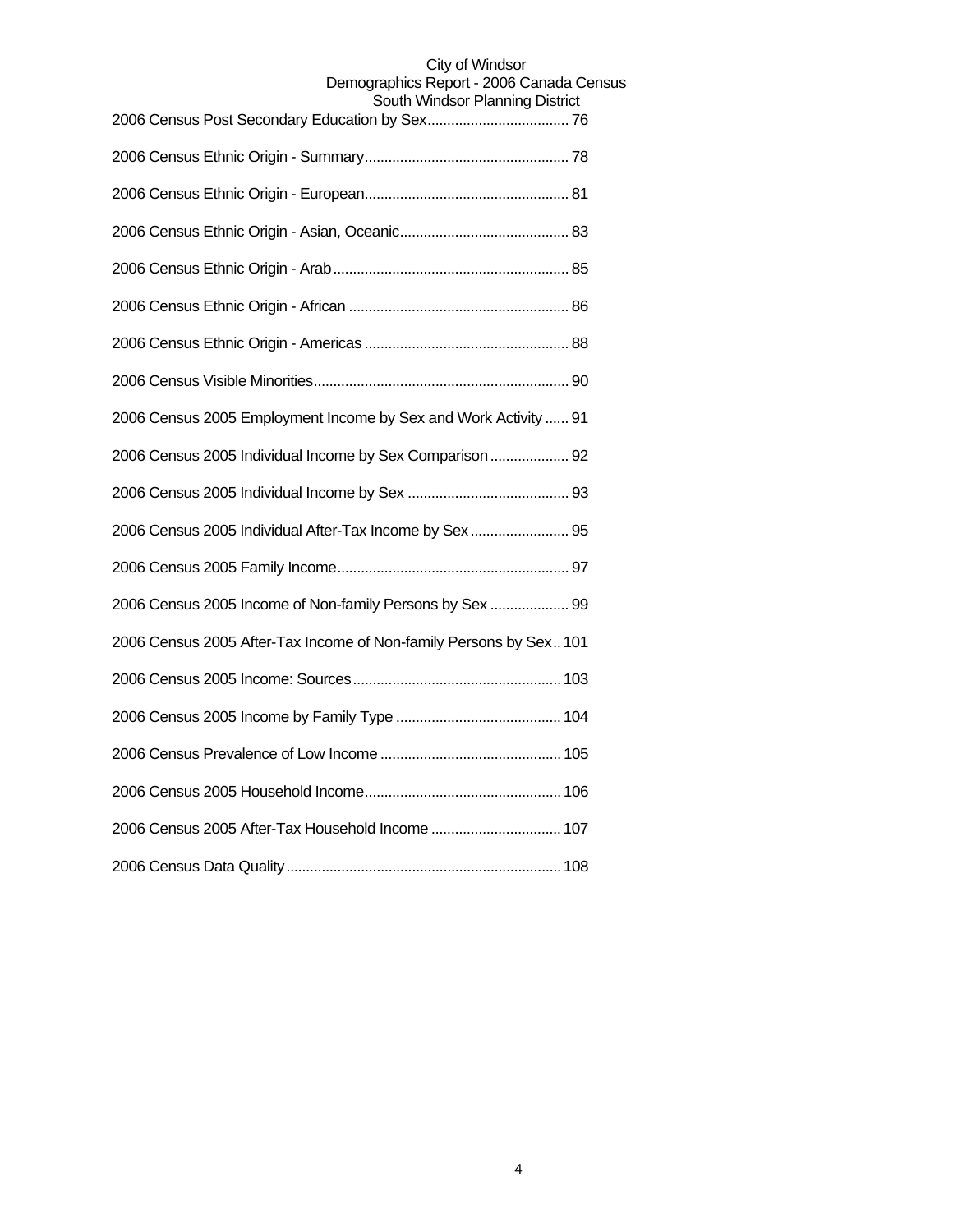## South Windsor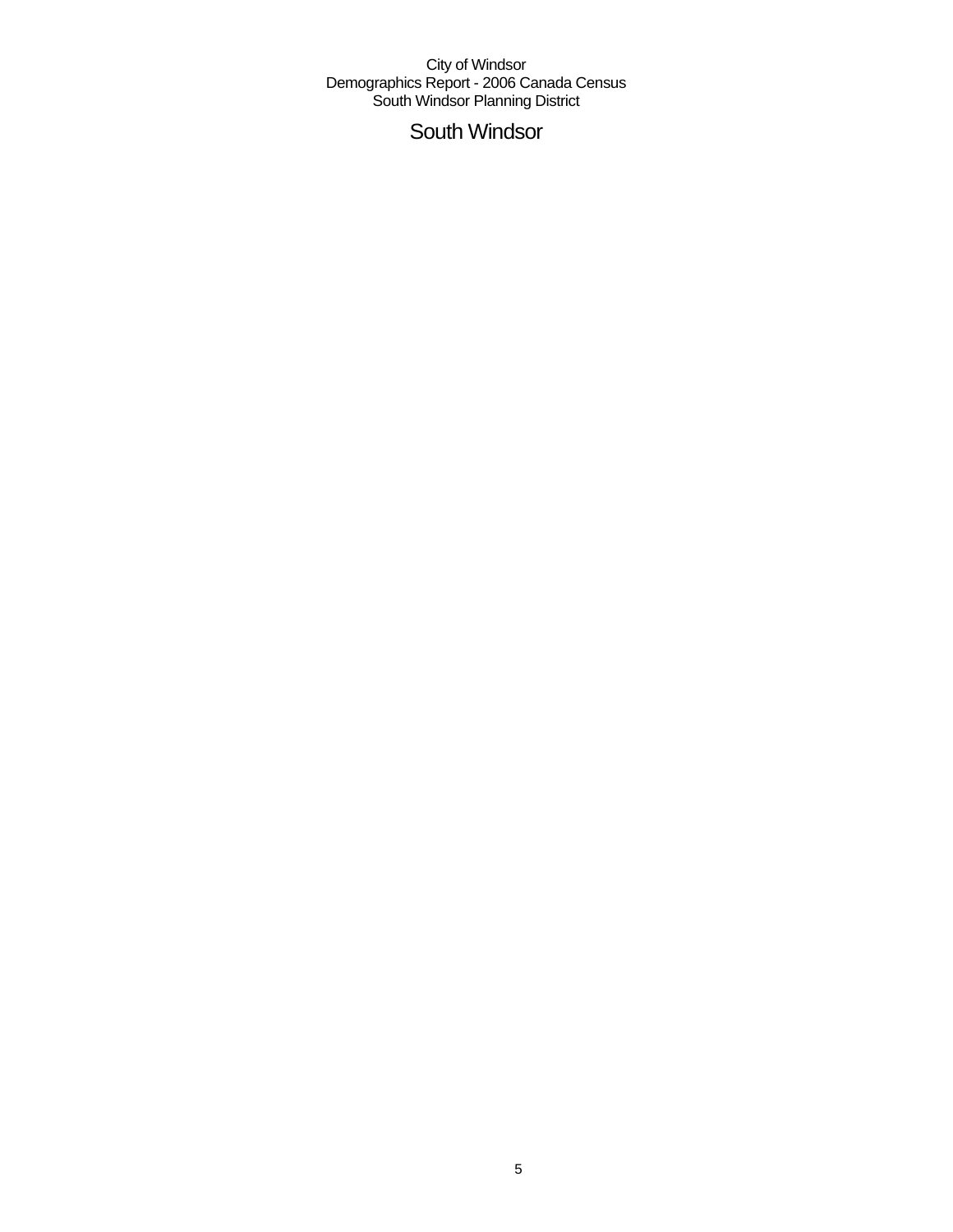### Executive Summary

EXECUTIVE SUMMARY

#### Area: South Windsor Benchmark: All of Canada

 $\overline{\mathbf{z}}$ 

 $\overline{\phantom{a}}$ 

### Population

Dwellings

The 2006 population in South Windsor was **17,459**.

> The average density of population was **2,034.5** per square km.

The 2006 median age for this population was The 2006 median age for this population is **41.4**. The average age is **40.4**.

The 2006 population in All of Canada for 2006 was **31,612,900**.

> The average density of population was **3.5** per square km.

**39.5**. The average age is **39.1**.

In 2006, there were **6,332** occupied dwellings, of which **95.3%** are owneroccupied and **4.3%** are rented.

> Most of the dwellings are **singledetached houses** (90.7%). Dwellings in this area were mostly built **between 1946 to 1960** (39.7%).

#### Families

Of the **5,186** families in the area, **4,538**  are married or common law couples; **2,616** of the couples have one or more children at home. There are **683**  single-parent families.

In 2006, there were **12,435,520** occupied dwellings, of which **68.4%** are owneroccupied and **31.2%** are rented.

> Most of the dwellings are **singledetached houses** (55.3%). Dwellings in this area were mostly built **between 1971 to 1980** (19.5%).

Of the **8,896,840** families in the area, **7,482,775** are married or common law couples; **4,061,930** of the couples have one or more children at home. There are **1,414,060** single-parent families.

Z.

Language and Immigration

For 2006, the dominant non-official home language, **Chinese**, was spoken by **695** people, followed by **Italian**, spoken by **281** people.

The top 3 places of birth for recent immigrants were **Southern Asia**, **Eastern Asia** and **West Central Asia and the Middle East**.

Educational Attainment

The dominant non-official home language for All of Canada is **Chinese**, spoken by **790,030** people, followed by **Panjabi (Punjabi)**, spoken by **278,495** people.

The top 3 places of birth for recent immigrants were **Southern Asia**, **Eastern Asia** and **West Central Asia and the Middle East**.

Z.

 $\overline{\phantom{a}}$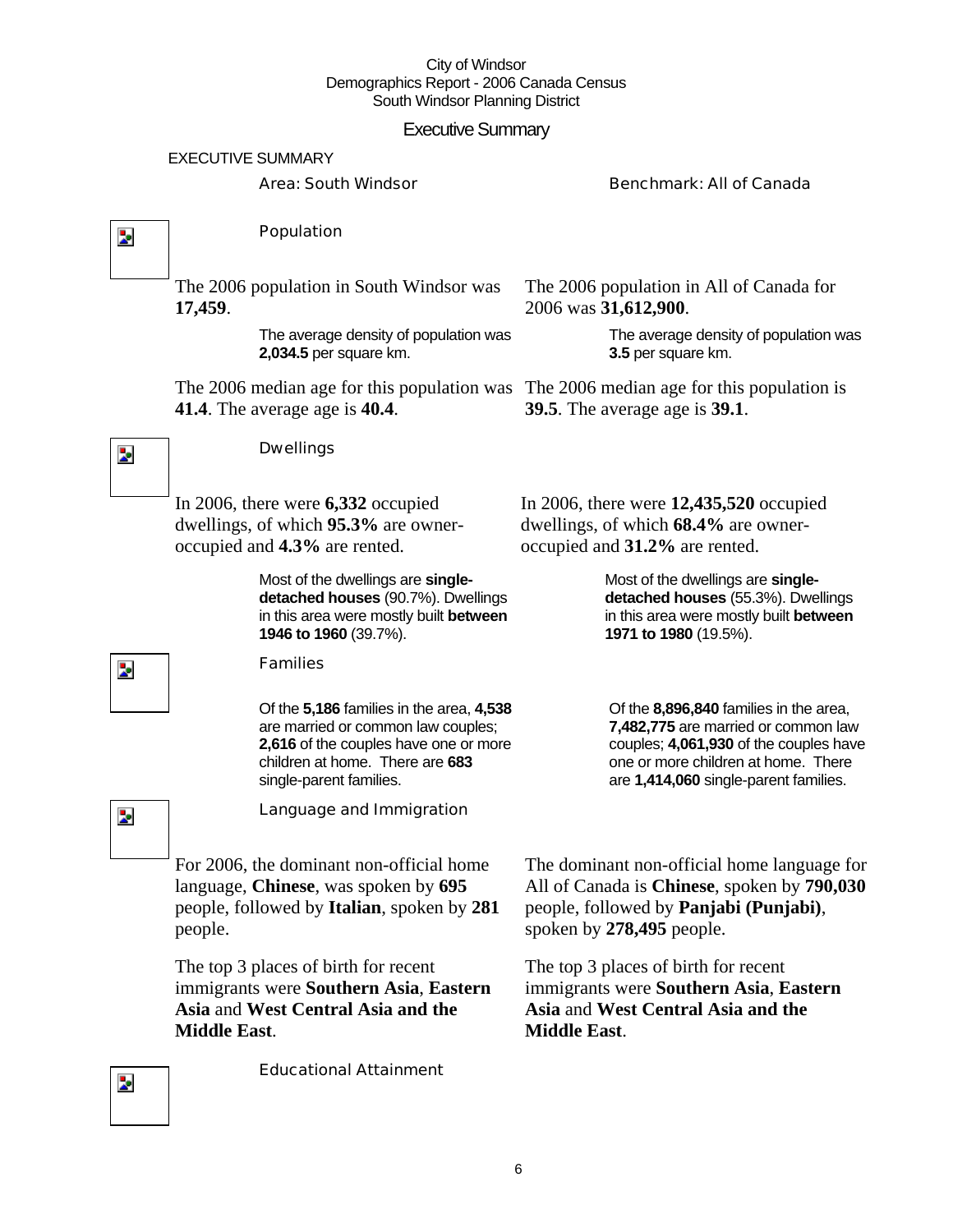In 2006, **31.7%** of the population over 15 in South Windsor had earned a Bachelor's Degree or higher and **25.0%** have a technical or academic certificate or diploma.

In comparison, for All of Canada, **22.6%** of the population over 15 had earned a Bachelor's Degree or higher and **28.1%** have a technical or academic certificate or diploma.

## $\overline{\phantom{a}}$

#### Household Income

In 2006, the average household income was **\$93,485** and the per-capita income for this area was **\$33,971**.

In comparison, for All of Canada, the average household income was **\$69,548** and the percapita income for this area was **\$28,241**.

#### There is no study area available.

Source: 2006 Census - Statistics Canada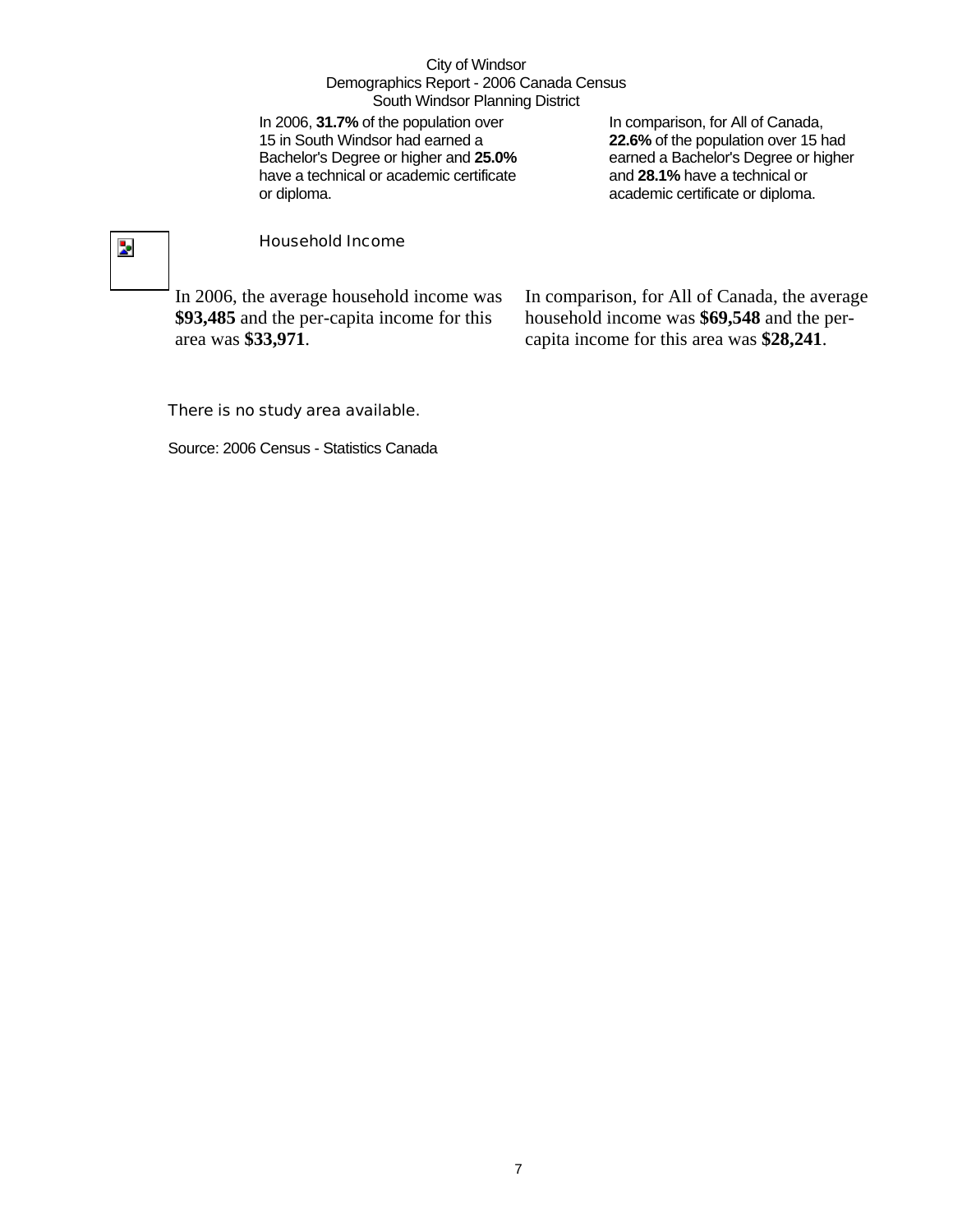## 2006 Census Census Snapshot

| 2006 Census<br><b>Census Snapshot</b>                         | <b>South Windsor</b>                            |                 |
|---------------------------------------------------------------|-------------------------------------------------|-----------------|
|                                                               |                                                 | %               |
| <b>Total Population</b>                                       | 17,459                                          |                 |
| <b>Males</b>                                                  | 8,51149%                                        |                 |
| <b>Females</b>                                                | 8,94951%                                        |                 |
| <b>2006 Population by Age</b>                                 | 17,459                                          |                 |
| 0 to 4 years                                                  | 841                                             | 5%              |
| 5 to 19 years                                                 | 3,526 20%                                       |                 |
| 20 to 24 years                                                | 1,071 6%                                        |                 |
| 25 to 34 years                                                | 1,691 10%                                       |                 |
| 35 to 44 years                                                | 2,659 15%                                       |                 |
| 45 to 54 years                                                | 2,651 15%                                       |                 |
| 55 to 64 years                                                | 1,872 11%                                       |                 |
| 65 to 74 years                                                | 1,561                                           | 9%              |
| 75 to 84 years                                                | 1,310                                           | 8%              |
| 85 years and over                                             | 210                                             | 1%              |
| <b>Average age of population</b>                              | 40.4                                            |                 |
| <b>Median age</b>                                             | 41.4                                            |                 |
| <b>Families</b>                                               | 5,186                                           |                 |
| Persons per family                                            | 3.1                                             |                 |
| <b>Two-parent families</b>                                    | 4,53887%                                        |                 |
| With no children at home                                      | 1,850 36%                                       |                 |
| With children at home                                         | 2,616 50%                                       |                 |
| Lone-parent families                                          | 68313%                                          |                 |
| Children per family                                           | 1.2                                             |                 |
| Households                                                    | 6,327                                           |                 |
| Persons in private households                                 | 17,414                                          |                 |
| Persons per household                                         | 2.8                                             |                 |
| Average household income                                      | \$93,485                                        |                 |
|                                                               |                                                 |                 |
| <b>Occupied Dwellings</b>                                     | 6,332                                           |                 |
| <b>Owned Dwellings</b>                                        | 6,034 95%                                       |                 |
| <b>Rented Dwellings</b>                                       | 273                                             | 4%              |
| Dominant building type                                        | Single detached houses                          |                 |
| Dominant period of construction                               | 1946 - 1960                                     |                 |
| Average value of dwelling                                     | \$212,526                                       |                 |
| Average gross monthly rent                                    | \$567                                           |                 |
| <b>Top 5 visible minorities</b>                               | Chinese <sup>31%</sup><br>South Asian 27%       |                 |
|                                                               | Arab <sub>14%</sub><br>Black<br><b>SE Asian</b> | <b>8%</b><br>6% |
|                                                               |                                                 |                 |
| <b>Dominant Demographics</b><br><b>Official Home Language</b> | English                                         |                 |
|                                                               |                                                 |                 |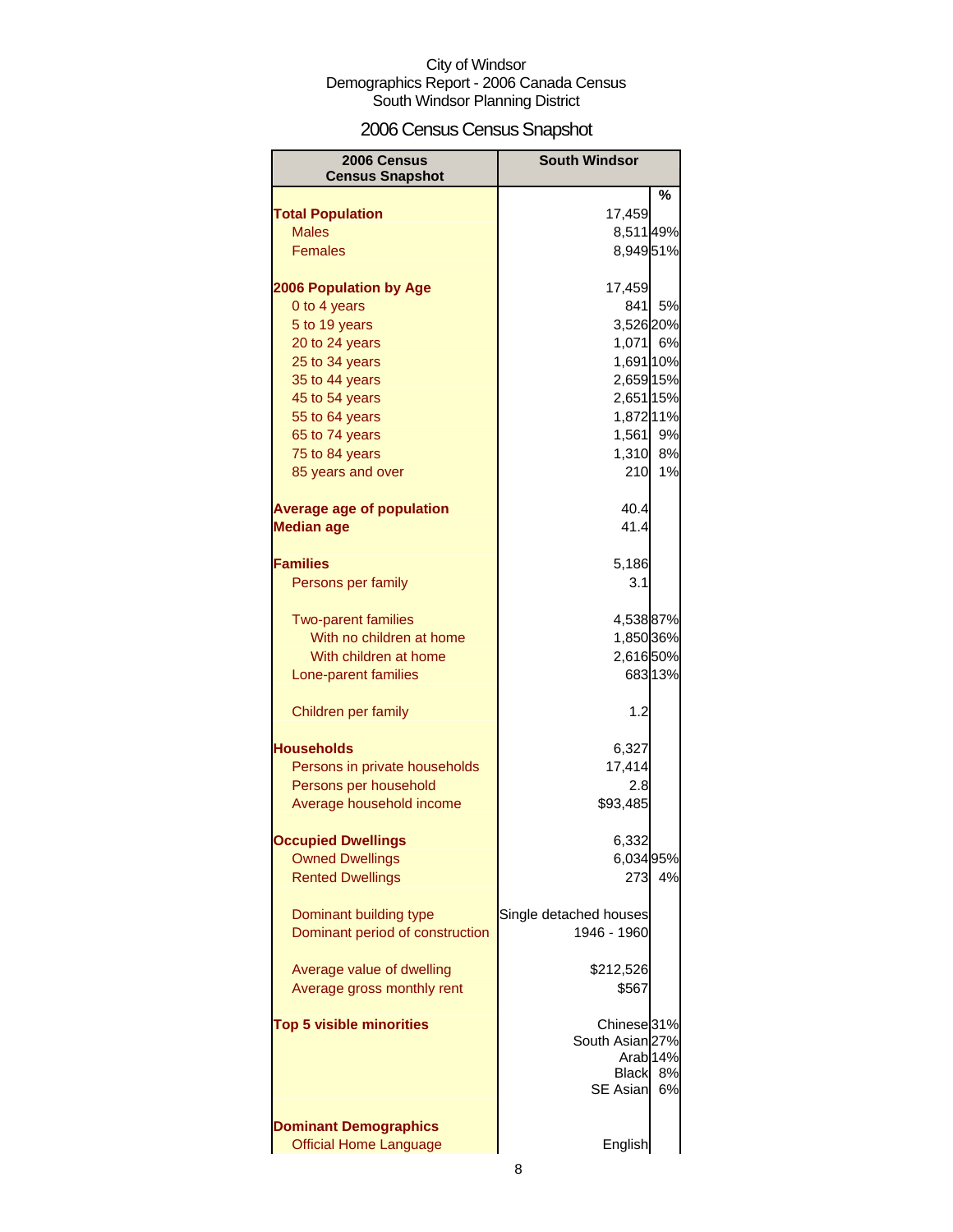| 2006 Census<br><b>Census Snapshot</b> | <b>South Windsor</b> |   |
|---------------------------------------|----------------------|---|
|                                       |                      | % |
| Non-official Home Language            | Chinese              |   |
| Recent Immigrant Places of Birth      | Southern Asia        |   |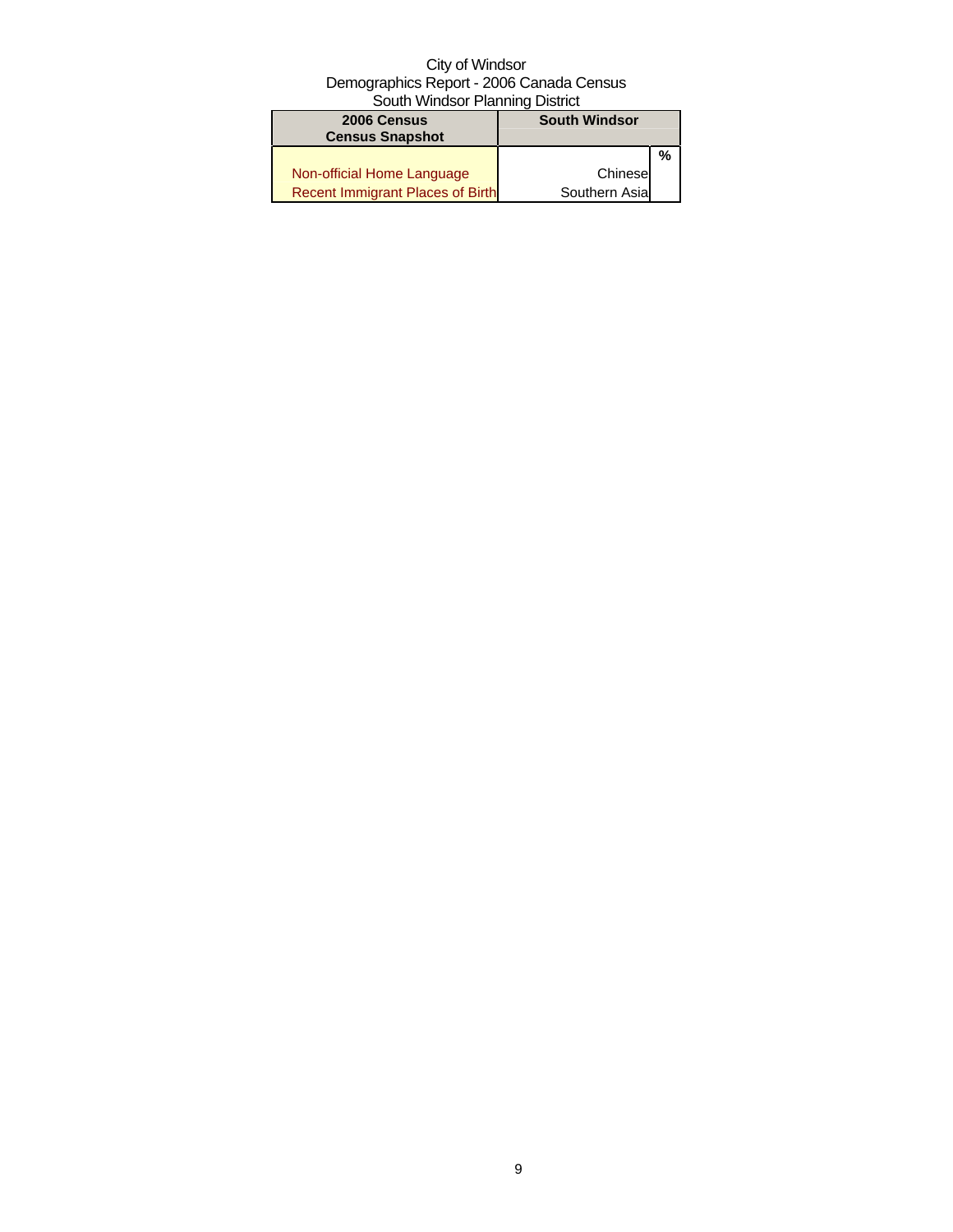## 2006 Census Population Overview

| 2006 Census<br><b>Population Overview</b>                   | <b>South Windsor</b> |     |
|-------------------------------------------------------------|----------------------|-----|
| 2006 Population by Age                                      | 17,459               | %   |
|                                                             |                      |     |
| 0 to 4 years                                                | 841                  | 5%  |
| 5 to 9 years                                                | 1,050                | 6%  |
| 10 to 14 years                                              | 1,197                | 7%  |
| 15 to 19 years                                              | 1,279                | 7%  |
| 20 to 24 years                                              | 1,071                | 6%  |
| 25 to 29 years                                              | 794                  | 5%  |
| 30 to 34 years                                              | 896                  | 5%  |
| 35 to 39 years                                              | 1,161                | 7%  |
| 40 to 44 years                                              | 1,498                | 9%  |
| 45 to 49 years                                              | 1,399                | 8%  |
| 50 to 54 years                                              | 1,252                | 7%  |
| 55 to 59 years                                              | 1,034                | 6%  |
| 60 to 64 years                                              | 838                  | 5%  |
| 65 to 69 years                                              | 767                  | 4%  |
| 70 to 74 years                                              | 794                  | 5%  |
| 75 to 79 years                                              | 789                  | 5%  |
| 80 to 84 years                                              | 521                  | 3%  |
| 85 years and over                                           | 210                  | 1%  |
| <b>Dominant age group</b>                                   | 40 to 44 years       |     |
| <b>Average age</b>                                          | 40.4                 |     |
| <b>Median age</b>                                           | 41.4                 |     |
| 2006 Population 15 years and over by Individual Income      | 13,734               |     |
| <b>Under \$10,000</b>                                       | 2,666                | 19% |
| \$10,000 - \$19,999                                         | 1,997                | 15% |
| \$20,000 - \$24,999                                         | 962                  | 7%  |
| \$25,000 - \$29,999                                         | 709                  | 5%  |
| \$30,000 - \$34,999                                         | 924                  | 7%  |
| \$35,000 - \$39,999                                         | 666                  | 5%  |
| \$40,000 - \$44,999                                         | 759                  | 6%  |
| \$45,000 - \$49,999                                         | 590                  | 4%  |
| \$50,000 - \$59,999                                         | 921                  | 7%  |
| \$60,000 and over                                           | 3,393                | 25% |
| <b>Median income</b>                                        | \$32,485             |     |
| <b>Average income</b>                                       | \$43,131             |     |
| 2006 Population 15 years and over by Educational Attainment | 14,300               |     |
| No certificate, diploma or degree                           | 2,587                | 18% |
| Certificate, diploma or degree                              | 11,673               | 82% |
| High school certificate                                     | 3,620                | 25% |
| Apprenticeship or trades certificate or diploma             | 1,080                | 8%  |
| College, CEGEP or other non-university certificate/diploma  | 2,489                | 17% |
| University certificate, diploma or degree                   | 4,538                | 32% |
| <b>Total Population by Home Language</b>                    | \$17,438             |     |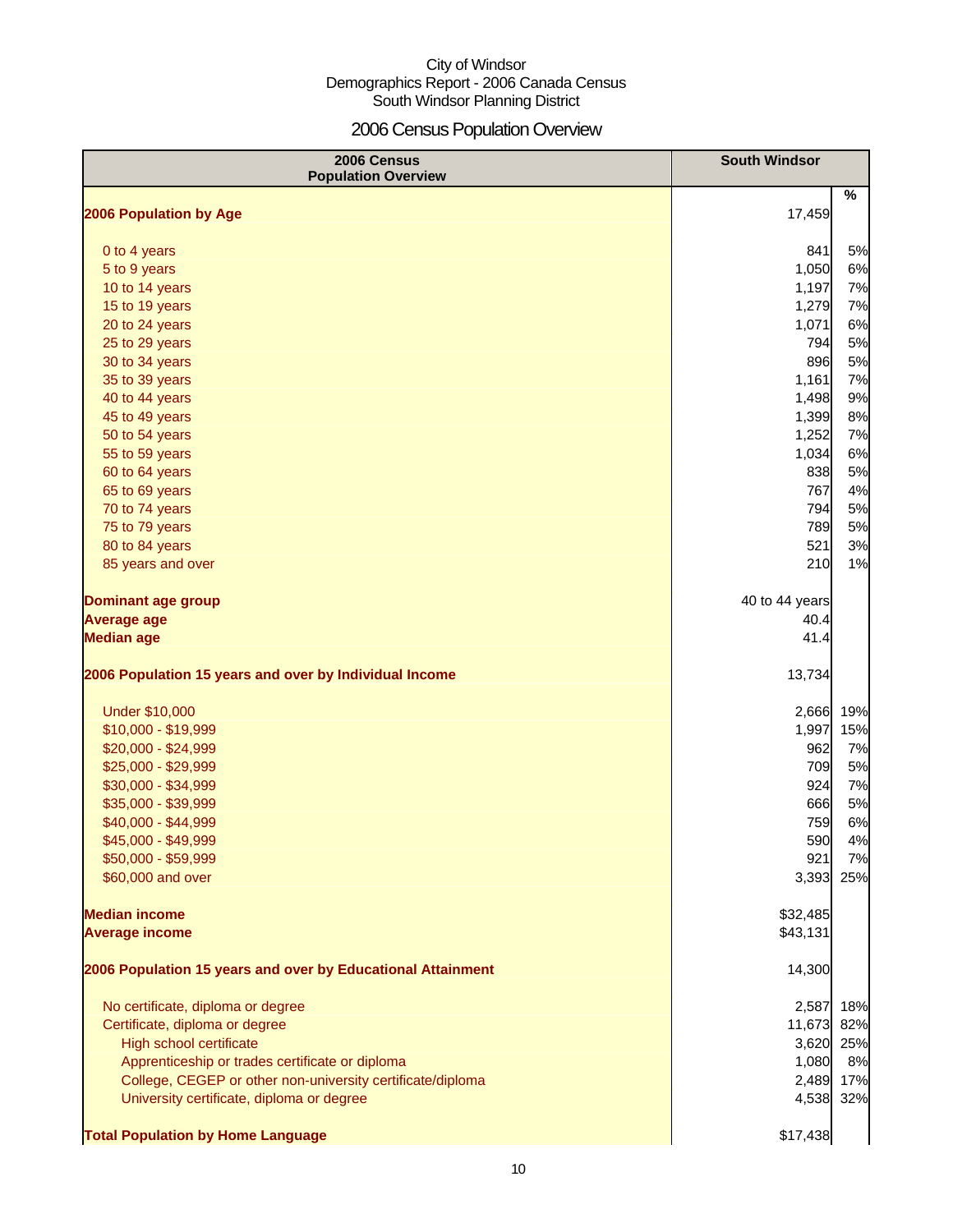| 2006 Census<br><b>Population Overview</b>                  | <b>South Windsor</b> |           |
|------------------------------------------------------------|----------------------|-----------|
|                                                            |                      | %         |
| <b>Dominant Official Language</b>                          | English              |           |
|                                                            |                      |           |
| Top 5 Non-official Languages                               | Chinese              | 26%       |
|                                                            | Italian<br>Arabic    | 11%<br>8% |
|                                                            | Panjabi (Punjabi)    | 7%        |
|                                                            | Vietnamese           | 6%        |
| 2006 Population by Ethnic Origin                           | 17,444               |           |
| European                                                   | 17,534 101%          |           |
| Asian, Oceanic                                             | 2,612                | 15%       |
| Arab                                                       | 953                  | 5%        |
| African                                                    | 220                  | 1%        |
| Latin, Central and South American                          | 155                  | 1%        |
| Caribbean                                                  | 81                   | 0%        |
| <b>North American</b>                                      | 3,981                | 23%       |
| 2006 Population by Visible Minority                        | 17,424               |           |
| Visible minorities                                         | 3,458                | 20%       |
| <b>Chinese</b>                                             | 1,051                | 6%        |
| <b>South Asian</b>                                         | 904                  | 5%        |
| <b>Black</b>                                               | 253                  | 1%        |
| Filipino                                                   | 178                  | 1%        |
| <b>Latin American</b>                                      | 103                  | 1%        |
| <b>Southeast Asian</b>                                     | 197                  | 1%        |
| Arab                                                       | 468                  | 3%        |
| <b>West Asian</b>                                          | 107                  | 1%        |
| Korean                                                     | 81                   | 0%        |
| Japanese                                                   | 10                   | 0%        |
| Visible minority, n.i.e.                                   | $\boldsymbol{8}$     | 0%        |
| Multiple visible minority                                  | 91                   | 1%        |
| Not a visible minority                                     | 13,981               | 80%       |
| <b>Total Population by Citizenship</b>                     | 17,439               |           |
| Canadian citizens                                          | 16,487               | 95%       |
| Under age 18                                               | 3,736                | 21%       |
| Age 18 and over                                            | 12,747               | 73%       |
| Not Canadian citizens                                      | 943                  | 5%        |
| <b>Total Recent Immigrants by Selected Places of Birth</b> | 673                  |           |
| <b>United States of America</b>                            |                      | 65 10%    |
| <b>Central America</b>                                     | 15                   | 2%        |
| <b>Caribbean and Bermuda</b>                               | $\overline{0}$       | 0%        |
| <b>South America</b>                                       | 38                   | 6%        |
| Europe                                                     | 53                   | 8%        |
| Africa                                                     | 55                   | 8%        |
| Asia and the Middle East                                   | 441                  | 66%       |
| Oceania and other                                          | $\mathbf 0$          | 0%        |
|                                                            |                      |           |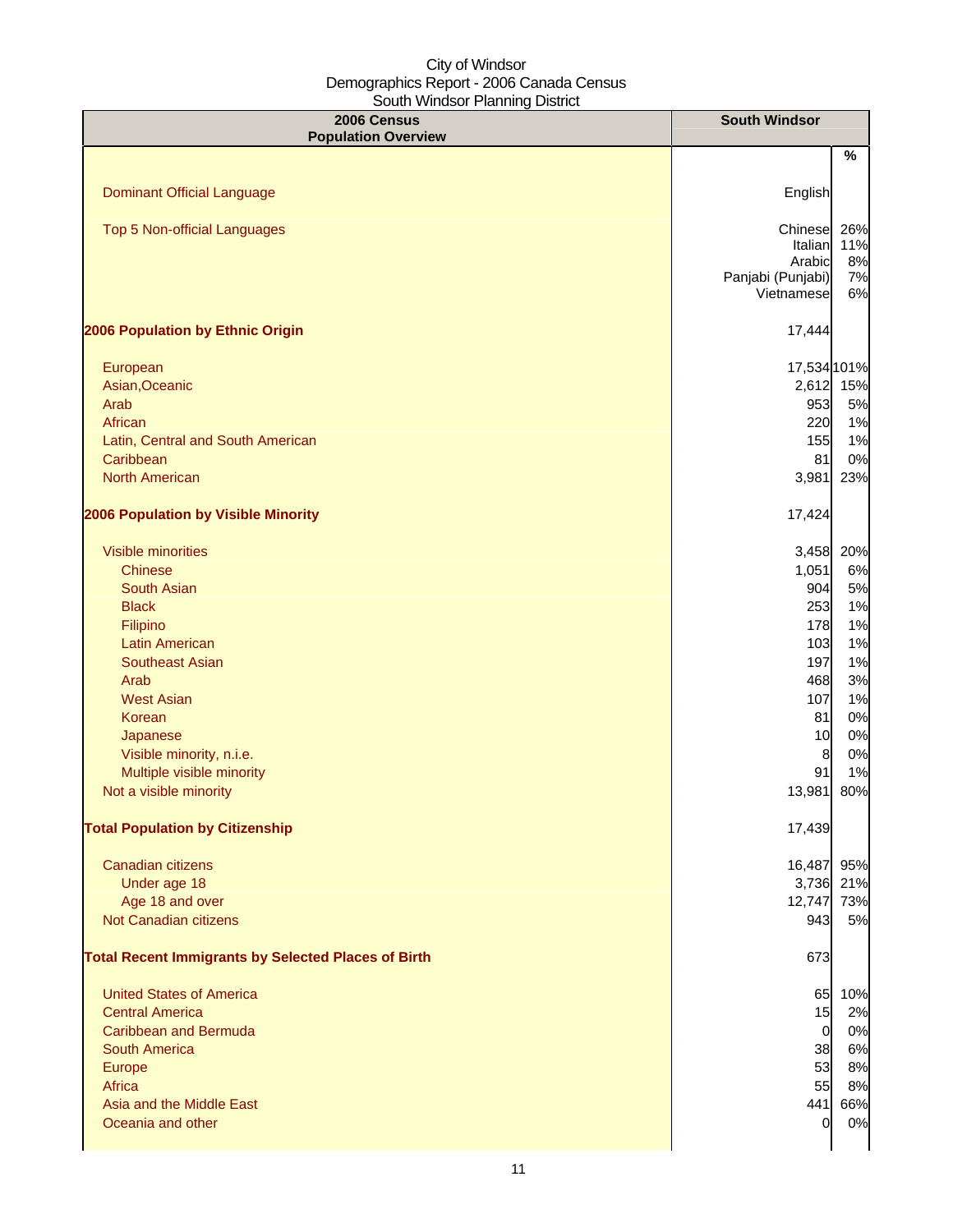| 2006 Census<br><b>Population Overview</b>                                                                          | <b>South Windsor</b>                     |     |
|--------------------------------------------------------------------------------------------------------------------|------------------------------------------|-----|
|                                                                                                                    |                                          | %   |
| 2006 Population 15 years and over by Labour Force Activity                                                         | 14,317                                   |     |
| In the labour force                                                                                                | 8,921                                    | 62% |
| Employed                                                                                                           | 8,306                                    | 58% |
| Unemployed                                                                                                         | 598                                      | 4%  |
| Not in the labour force                                                                                            | 5,393                                    | 38% |
| Participation rate                                                                                                 | 62.3%                                    |     |
| Unemployment rate                                                                                                  | 6.7%                                     |     |
| <b>Labour Force 15 years and over by Occupation</b>                                                                | 8,919                                    |     |
| Top 3 major group                                                                                                  | Sales and service                        |     |
|                                                                                                                    | occupations                              | 26% |
|                                                                                                                    | Business, finance and<br>Social science, | 19% |
|                                                                                                                    | education,                               | 12% |
|                                                                                                                    |                                          |     |
| All occupations                                                                                                    | 8,647                                    | 97% |
| Management                                                                                                         | 850                                      | 10% |
| Business, finance and administrative                                                                               | 1,446                                    | 16% |
| Natural and applied sciences                                                                                       | 528                                      | 6%  |
| <b>Health occupations</b>                                                                                          | 682                                      | 8%  |
| Social science, education, government and religion                                                                 | 938                                      | 11% |
| Art, culture, recreation and sport                                                                                 | 278                                      | 3%  |
| Sales and service                                                                                                  | 2,040                                    | 23% |
| Trades, transport and equipment operators and related                                                              | 846                                      | 9%  |
| Primary industry-specific                                                                                          | 126                                      | 1%  |
| Processing, manufacturing and utilities                                                                            | 886                                      | 10% |
| Occupation - Not applicable                                                                                        | 245                                      | 3%  |
| Labour Force 15 years and over with usual place of work or no fixed workplace address<br>by Mode of Transportation | 7,315                                    |     |
| Car, truck, van as driver                                                                                          | 6,384                                    | 87% |
| Car, truck, van as passenger                                                                                       | 559                                      | 8%  |
| <b>Public transit</b>                                                                                              | 65                                       | 1%  |
| Walked to work                                                                                                     | 121                                      | 2%  |
| <b>Bicycle</b>                                                                                                     | 40                                       | 1%  |
| Motorcycle                                                                                                         | $\mathbf 0$                              | 0%  |
| <b>Taxicab</b>                                                                                                     | 20                                       | 0%  |
| Other method                                                                                                       | 20                                       | 0%  |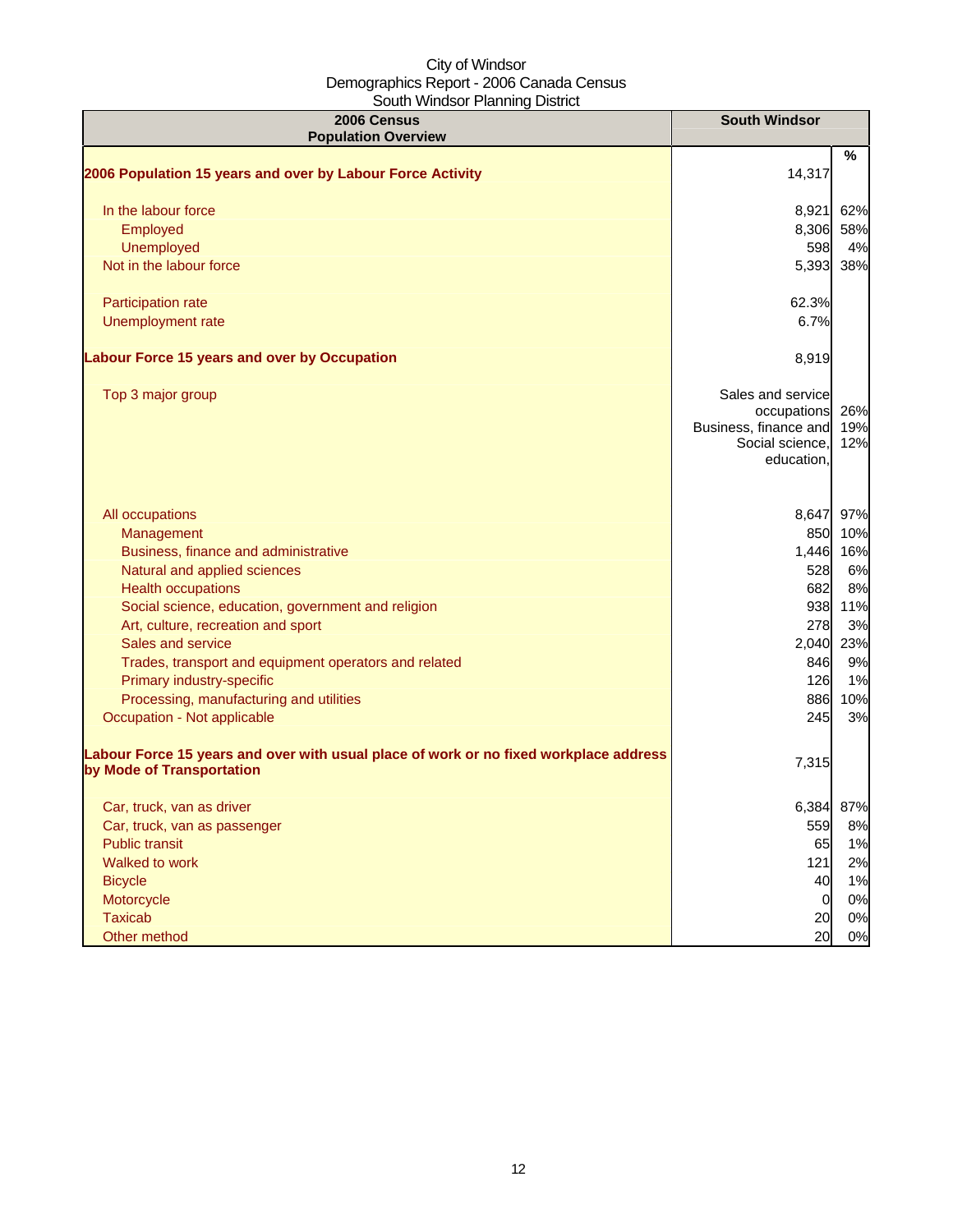## 2006 Census Household & Family Overview

| 2006 Census<br><b>Household &amp; Family Overview</b> | <b>South Windsor</b>   |        |
|-------------------------------------------------------|------------------------|--------|
|                                                       |                        | %      |
| <b>Households</b>                                     | 6,327                  |        |
| Persons in private households                         | 17,414                 |        |
| Persons per household                                 | 2.8                    |        |
|                                                       |                        |        |
| <b>Private households by Income</b>                   | 6,324                  |        |
| <b>Under \$10,000</b>                                 | 113                    | 2%     |
| \$10,000 - \$19,999                                   | 226                    | 4%     |
| \$20,000 - \$29,999                                   | 390                    | 6%     |
| \$30,000 - \$39,999                                   | 508                    | 8%     |
| \$40,000 - \$49,999                                   | 504                    | 8%     |
| \$50,000 - \$59,999                                   | 442                    | 7%     |
| \$60,000 - \$69,999                                   | 429                    | 7%     |
| \$70,000 - \$79,999                                   | 583                    | 9%     |
| \$80,000 - \$89,999                                   | 474                    | 7%     |
| \$90,000 - \$99,999                                   | 373                    | 6%     |
| \$100,000 and over                                    | 2,167 34%              |        |
| <b>Median Household Income</b>                        | \$78,456               |        |
| <b>Average household income</b>                       | \$93,485               |        |
| Per capita income                                     | \$33,951               |        |
| Private households by size of household               | 6,327                  |        |
| 1 person                                              | 1,251 20%              |        |
| 2 persons                                             | 2,111 33%              |        |
| 3 persons                                             | 1,099 17%              |        |
| 4 - 5 persons                                         | 1,608 25%              |        |
| 6 or more persons                                     |                        | 263 4% |
| <b>Occupied Dwellings</b>                             | 6,332                  |        |
| <b>Owned Dwellings</b>                                | 6,034 95%              |        |
| <b>Rented Dwellings</b>                               | 273                    | 4%     |
|                                                       |                        |        |
| Single detached houses                                | 5,73291%               |        |
| Semi-detached/row/duplex                              | 380                    | 6%     |
| <b>Apartments</b>                                     | 210                    | 3%     |
| Movable dwelling                                      | 0                      | 0%     |
| Dominant building type                                | Single detached houses |        |
| Dominant period of construction                       | 1946 - 1960            |        |
| Average value of dwelling                             | \$212,526              |        |
| Average gross monthly rent                            | \$567                  |        |
| <b>Families</b>                                       | 5,186                  |        |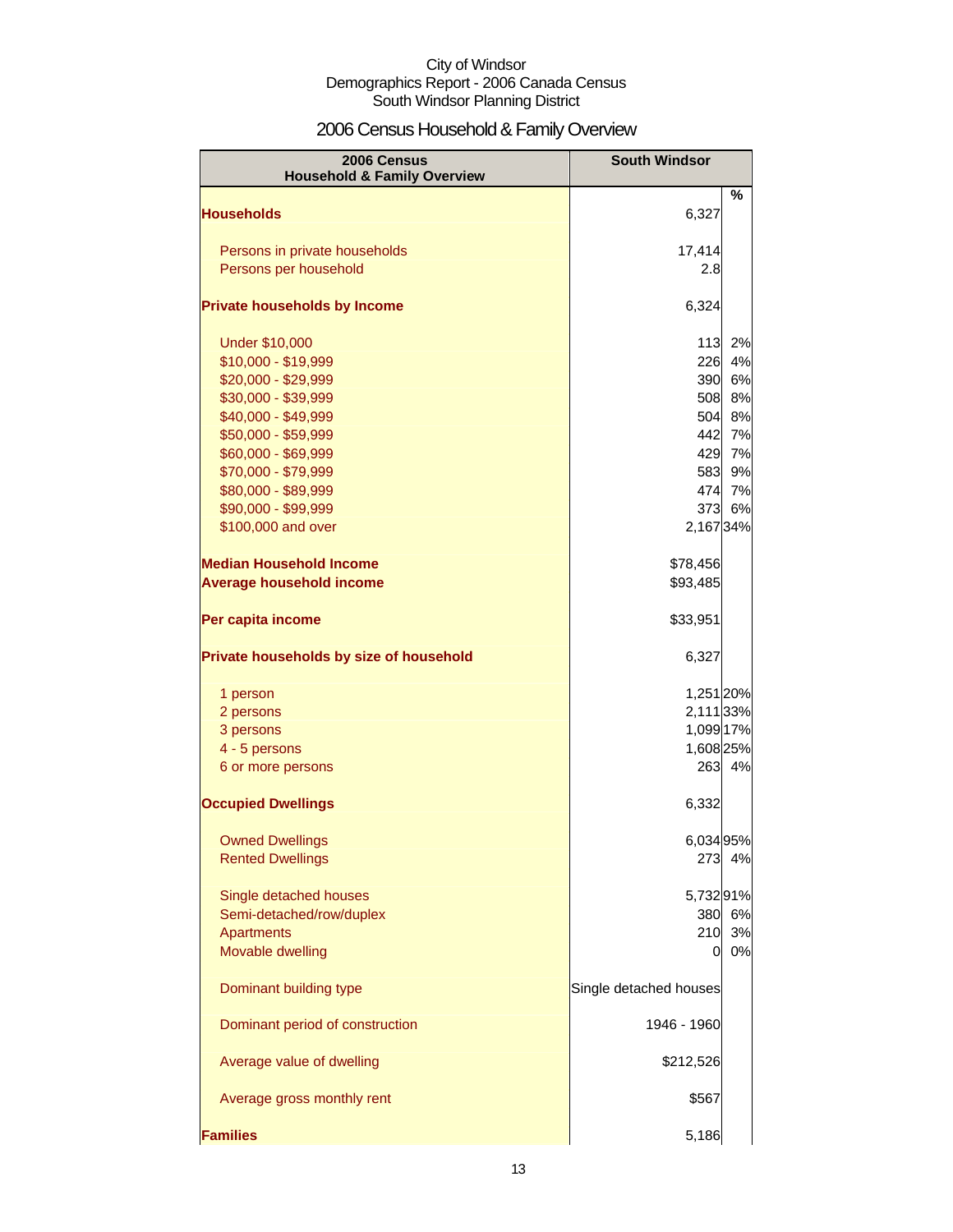| 2006 Census<br><b>Household &amp; Family Overview</b>   | <b>South Windsor</b> |         |
|---------------------------------------------------------|----------------------|---------|
|                                                         |                      | %       |
|                                                         |                      |         |
| Persons per family                                      | 3.1                  |         |
| <b>Two-parent families</b>                              | 4,53887%             |         |
| With no children at home                                | 1,850 36%            |         |
| With children at home                                   | 2,616 50%            |         |
| Lone-parent families                                    |                      | 683 13% |
| <b>Total Census Families by Income</b>                  | 5,024                |         |
| <b>Under \$10,000</b>                                   | 58                   | 1%      |
| \$10,000 - \$19,999                                     | 78                   | 2%      |
| \$20,000 - \$29,999                                     | 161                  | 3%      |
| \$30,000 - \$39,999                                     | 297                  | 6%      |
| \$40,000 - \$49,999                                     | 356                  | 7%      |
| \$50,000 - \$59,999                                     | 330                  | 7%      |
| \$60,000 - \$69,999                                     | 295                  | 6%      |
| \$70,000 - \$79,999                                     | 444                  | 9%      |
| \$80,000 - \$89,999                                     |                      | 485 10% |
| \$90,000 - \$99,999                                     |                      | 348 7%  |
| \$100,000 and over                                      | 2,07741%             |         |
| <b>Median income</b>                                    | \$89,184             |         |
| <b>Average income</b>                                   | \$104,681            |         |
| Census families in private households by size of family | 5,186                |         |
| 2 persons                                               | 2,290 44%            |         |
| 3 persons                                               | 1,054 20%            |         |
| 4 persons                                               | 1,169 23%            |         |
| 5 or more persons                                       |                      | 608 12% |
| Total children at home by age                           | 6,184                |         |
| Under 6 years of age                                    |                      | 983 16% |
| $6 - 14$ years                                          | 2,074 34%            |         |
| 15 - 17 years                                           |                      | 777 13% |
| 18 - 24 years                                           | 1,435 23%            |         |
| 25 years and over                                       |                      | 840 14% |
| Children/family                                         | 1.2                  |         |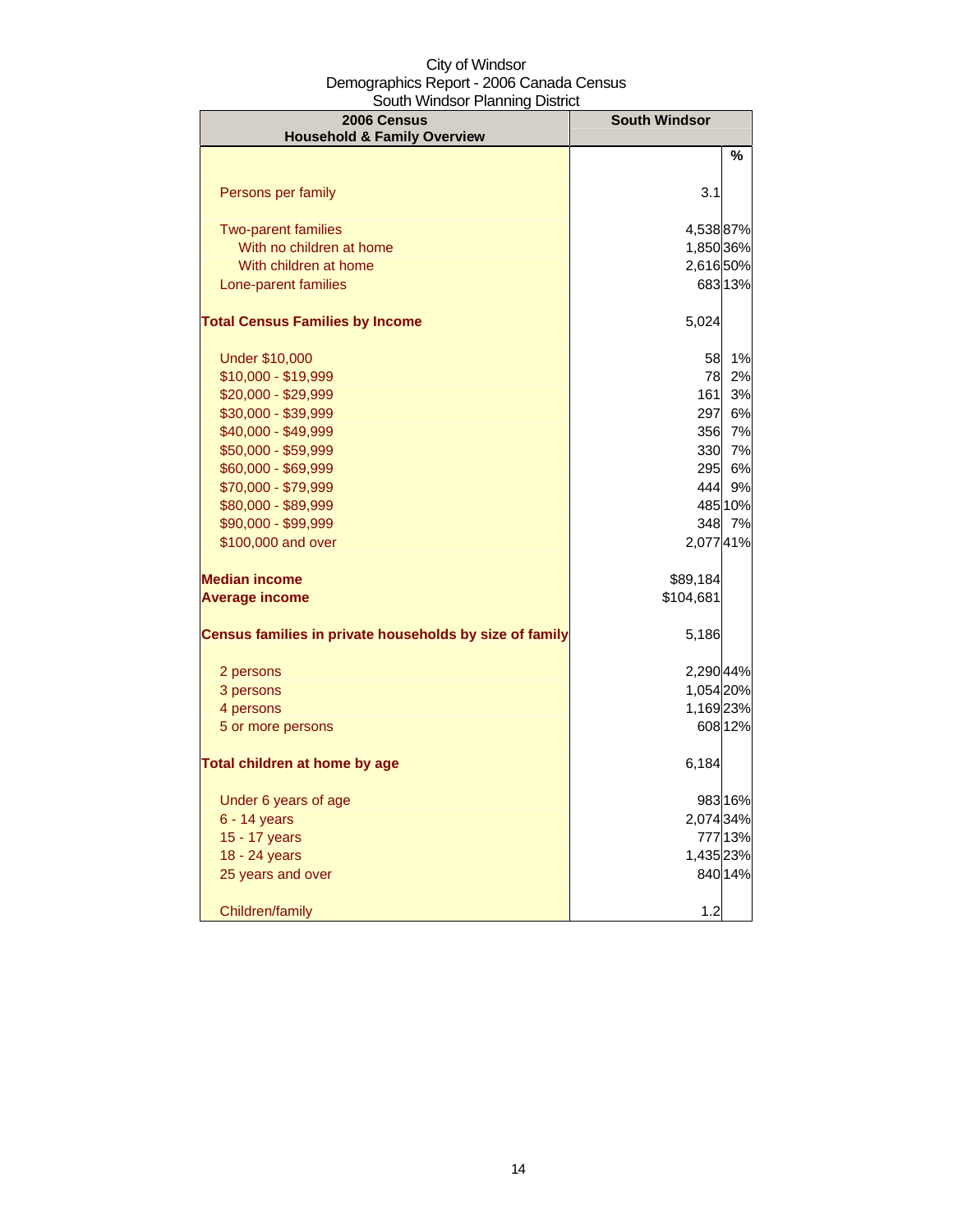## 2006 Census Population and Dwelling Counts

| 2006 Census<br><b>Population and Dwelling</b><br><b>Counts</b>                                                                                                                           | <b>South</b><br>Windsor |
|------------------------------------------------------------------------------------------------------------------------------------------------------------------------------------------|-------------------------|
| 2006 Population                                                                                                                                                                          | 17,460                  |
| 2001 Population*                                                                                                                                                                         |                         |
| 2001-2006 Population Change*<br>Persons<br>Percent                                                                                                                                       |                         |
| 2006 Private Dwellings<br>Occupied by Usual Residents*                                                                                                                                   | 6,432                   |
| Land Area, sq km                                                                                                                                                                         | 8.6                     |
| Persons per sq km<br>Dwellings per sq km                                                                                                                                                 | 2,034.5<br>749.5        |
| <b>Land Area, sq mile</b>                                                                                                                                                                | 3.3                     |
| Persons per sq mile<br><b>Dwellings per sq mile</b>                                                                                                                                      | 5,269.3<br>1,941.2      |
| 2006 Population and dwelling counts in this category represent actual (unsuppressed) data. In all other<br>categories, data are subject to rounding or suppression by Statistics Canada. |                         |
| * Data is not available for dissemination areas, blocks and user-defined areas (circles, polygons and drive-times)                                                                       |                         |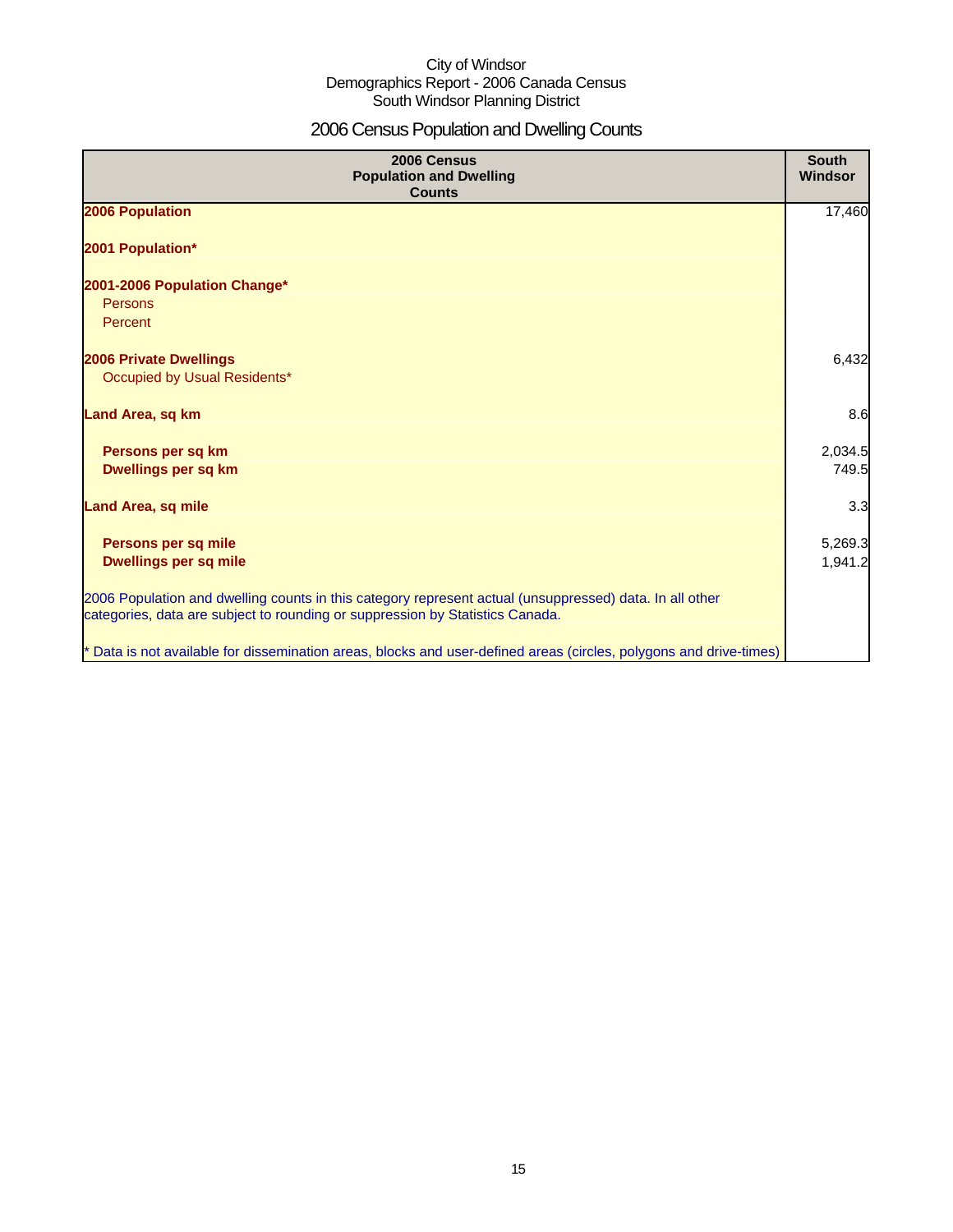| 2006 Census<br><b>Population by Age and Sex Comparison</b> |                                   |    | <b>South Windsor</b> |    |                                                    |    |
|------------------------------------------------------------|-----------------------------------|----|----------------------|----|----------------------------------------------------|----|
|                                                            | <b>Total</b><br><b>Population</b> |    | <b>Males</b>         |    | <b>Females</b>                                     |    |
| <b>Population by Age</b>                                   | 17,459                            |    | 8,511                |    | 8,949                                              |    |
| 0 to 4 years                                               | 841                               | 5% | 431                  | 5% | 410                                                | 5% |
| 5 to 9 years                                               | 1,050                             | 6% | 534                  | 6% | 516                                                | 6% |
| 10 to 14 years                                             | 1,197                             | 7% | 639                  | 8% | 559                                                | 6% |
| 15 to 19 years                                             | 1,279                             | 7% | 644                  | 8% | 634                                                | 7% |
| 20 to 24 years                                             | 1,071                             | 6% | 559                  | 7% | 512                                                | 6% |
| 25 to 29 years                                             | 794                               | 5% | 389                  | 5% | 405                                                | 5% |
| 30 to 34 years                                             | 896                               | 5% | 427                  | 5% | 470                                                | 5% |
| 35 to 39 years                                             | 1,161                             | 7% | 556                  | 7% | 605                                                | 7% |
| 40 to 44 years                                             | 1,498                             | 9% | 744                  | 9% | 754                                                | 8% |
| 45 to 49 years                                             | 1,399                             | 8% | 681                  | 8% | 718                                                | 8% |
| 50 to 54 years                                             | 1,252                             | 7% | 603                  | 7% | 648                                                | 7% |
| 55 to 59 years                                             | 1,034                             | 6% | 540                  | 6% | 494                                                | 6% |
| 60 to 64 years                                             | 838                               | 5% | 412                  | 5% | 426                                                | 5% |
| 65 to 69 years                                             | 767                               | 4% | 345                  | 4% | 422                                                | 5% |
| 70 to 74 years                                             | 794                               | 5% | 372                  | 4% | 422                                                | 5% |
| 75 to 79 years                                             | 789                               | 5% | 378                  | 4% | 411                                                | 5% |
| 80 to 84 years                                             | 521                               | 3% | 222                  | 3% | 298                                                | 3% |
| 85 years and over                                          | 210                               | 1% | 69                   | 1% | 141                                                | 2% |
| 65 years and over                                          | 3,080 18%                         |    | 1,386 16%            |    | 1,694 19%                                          |    |
| <b>Average age</b>                                         | 40.4                              |    | 39.8                 |    | 40.9                                               |    |
| <b>Median age</b>                                          | 41.4                              |    | 40.6                 |    | 42.1                                               |    |
| Dominant age group                                         |                                   |    |                      |    | 40 to 44 years 9% 40 to 44 years 9% 40 to 44 years | 9% |

## 2006 Census Population by Age and Sex Comparison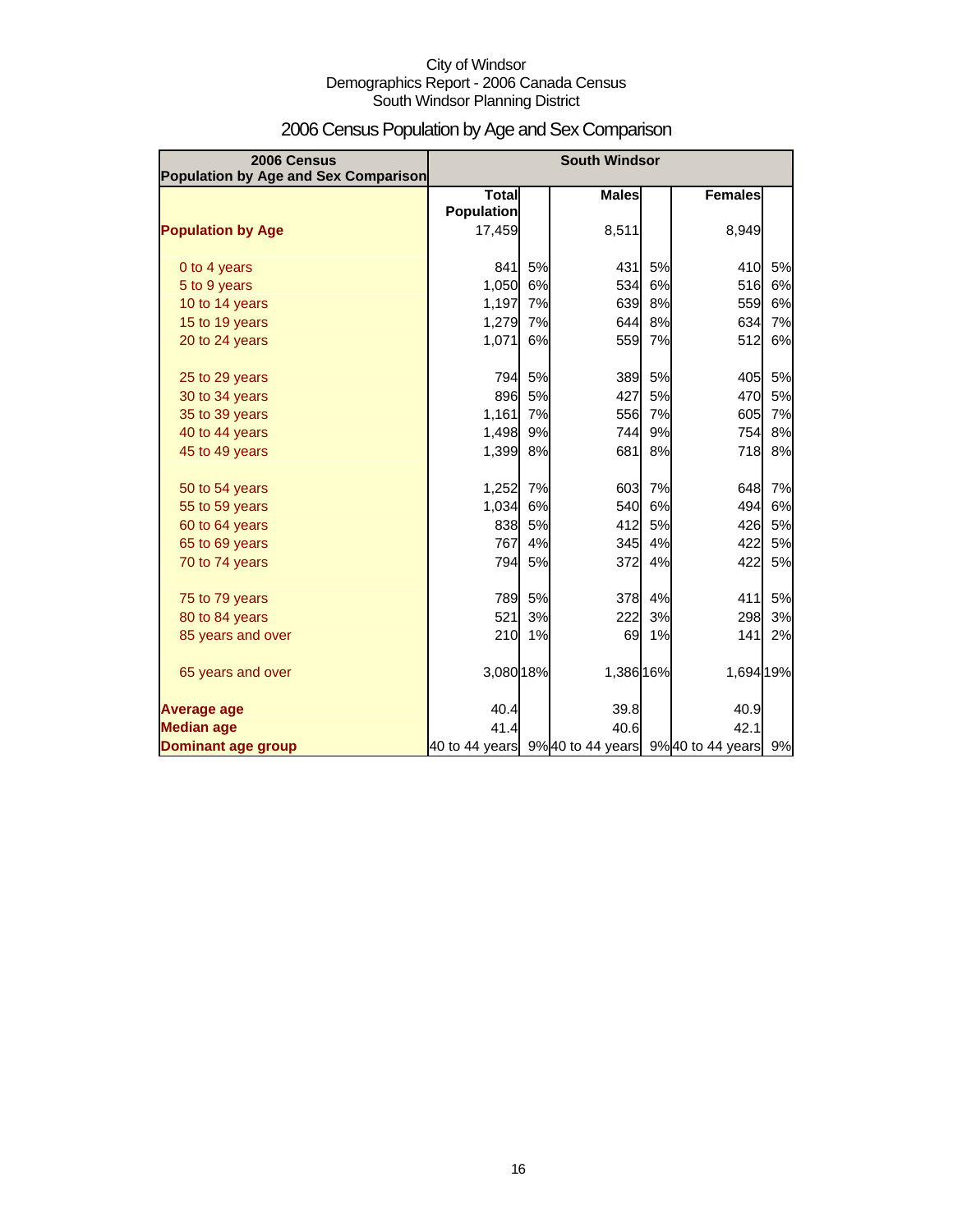## 2006 Census Population by Age and Sex

| 2006 Census<br><b>Population by Age and Sex</b> | <b>South Windsor</b> |        |
|-------------------------------------------------|----------------------|--------|
|                                                 |                      | %      |
| <b>2006 Population by Sex</b>                   | 17,459               |        |
| <b>Males</b>                                    | 8,511 49%            |        |
| <b>Females</b>                                  | 8,94951%             |        |
|                                                 |                      |        |
| <b>2006 Population by Age</b>                   | 17,459               |        |
| 0 to 4 years                                    | 841                  | 5%     |
| 5 to 9 years                                    | 1,050                | 6%     |
| 10 to 14 years                                  | 1,197                | 7%     |
| 15 to 19 years                                  | 1,279                | 7%     |
| 20 to 24 years                                  | 1,071                | 6%     |
| 25 to 29 years                                  | 794                  | 5%     |
| 30 to 34 years                                  | 896                  | 5%     |
| 35 to 39 years                                  | 1,161                | 7%     |
| 40 to 44 years                                  | 1,498                | 9%     |
| 45 to 49 years                                  | 1,399                | 8%     |
| 50 to 54 years                                  | 1,252                | 7%     |
| 55 to 59 years                                  | 1,034                | 6%     |
| 60 to 64 years                                  | 838                  | 5%     |
| 65 to 69 years                                  | 767                  | 4%     |
| 70 to 74 years                                  | 794                  | 5%     |
| 75 to 79 years                                  |                      | 789 5% |
| 80 to 84 years                                  | 521                  | 3%     |
| 85 years and over                               | 210                  | 1%     |
| 65 years and over                               | 3,080 18%            |        |
| <b>Average age</b>                              | 40.4                 |        |
| <b>Median age</b>                               | 41.4                 |        |
| <b>Dominant age group</b>                       | 40 to 44 years       |        |
| <b>Males by Age</b>                             | 8,511                |        |
| 0 to 4 years                                    | 431                  | 5%     |
| 5 to 9 years                                    | 534                  | 6%     |
| 10 to 14 years                                  | 639                  | 8%     |
| 15 to 19 years                                  | 644                  | 8%     |
| 20 to 24 years                                  | 559                  | 7%     |
| 25 to 29 years                                  | 389                  | 5%     |
| 30 to 34 years                                  | 427                  | 5%     |
| 35 to 39 years                                  | 556                  | 7%     |
| 40 to 44 years                                  | 744                  | 9%     |
| 45 to 49 years                                  | 681                  | 8%     |
| 50 to 54 years                                  | 603                  | 7%     |
| 55 to 59 years                                  | 540                  | 6%     |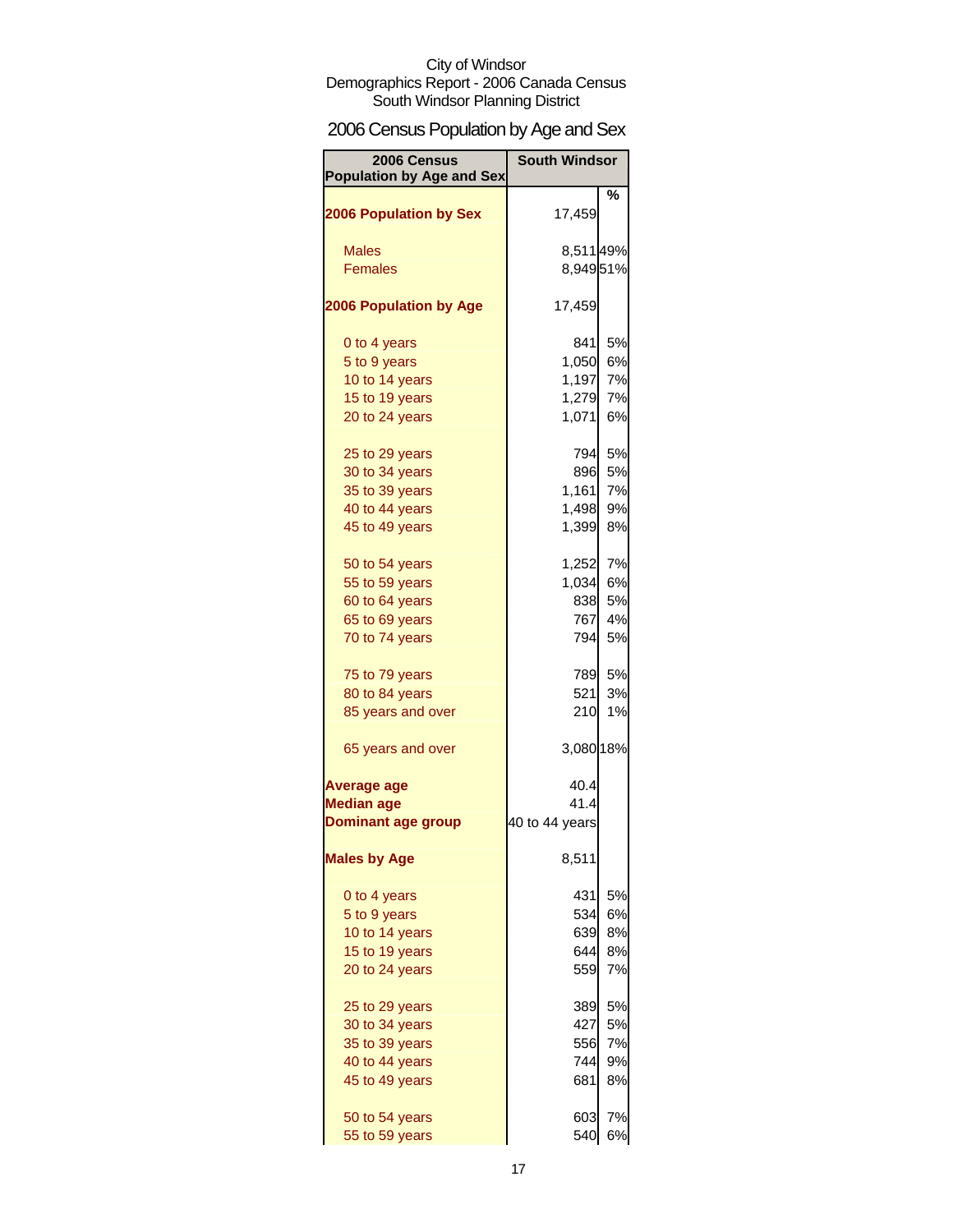| South Windsor Planning District  |                      |           |
|----------------------------------|----------------------|-----------|
| 2006 Census                      | <b>South Windsor</b> |           |
| <b>Population by Age and Sex</b> |                      |           |
|                                  |                      | %         |
| 60 to 64 years                   | 412                  | 5%        |
| 65 to 69 years                   | 345                  | 4%        |
| 70 to 74 years                   | 372                  | 4%        |
| 75 to 79 years                   | 378                  | 4%        |
| 80 to 84 years                   | 222                  | 3%        |
| 85 years and over                | 69                   | 1%        |
| 65 years and over                | 1,386 16%            |           |
| <b>Average age of males</b>      | 39.8                 |           |
| <b>Median age of males</b>       | 40.6                 |           |
| <b>Dominant age group</b>        | 40 to 44 years       |           |
| <b>Females by Age</b>            | 8,949                |           |
| 0 to 4 years                     | 410                  | 5%        |
| 5 to 9 years                     | 516                  | 6%        |
| 10 to 14 years                   | 559                  | 6%        |
| 15 to 19 years                   | 634                  | 7%        |
| 20 to 24 years                   | 512                  | 6%        |
| 25 to 29 years                   | 405                  | 5%        |
| 30 to 34 years                   | 470                  | 5%        |
| 35 to 39 years                   | 605                  | 7%        |
| 40 to 44 years                   | 754                  | 8%        |
| 45 to 49 years                   | 718                  | <b>8%</b> |
| 50 to 54 years                   | 648                  | 7%        |
| 55 to 59 years                   | 494                  | 6%        |
| 60 to 64 years                   | 426                  | 5%        |
| 65 to 69 years                   | 422                  | 5%        |
| 70 to 74 years                   | 422                  | 5%        |
| 75 to 79 years                   | 411                  | 5%        |
| 80 to 84 years                   | 298                  | 3%        |
| 85 years and over                | 141                  | 2%        |
| 65 years and over                | 1,694 19%            |           |
| <b>Average age of females</b>    | 40.9                 |           |
| <b>Median age of females</b>     | 42.1                 |           |
| <b>Dominant age group</b>        | 40 to 44 years       |           |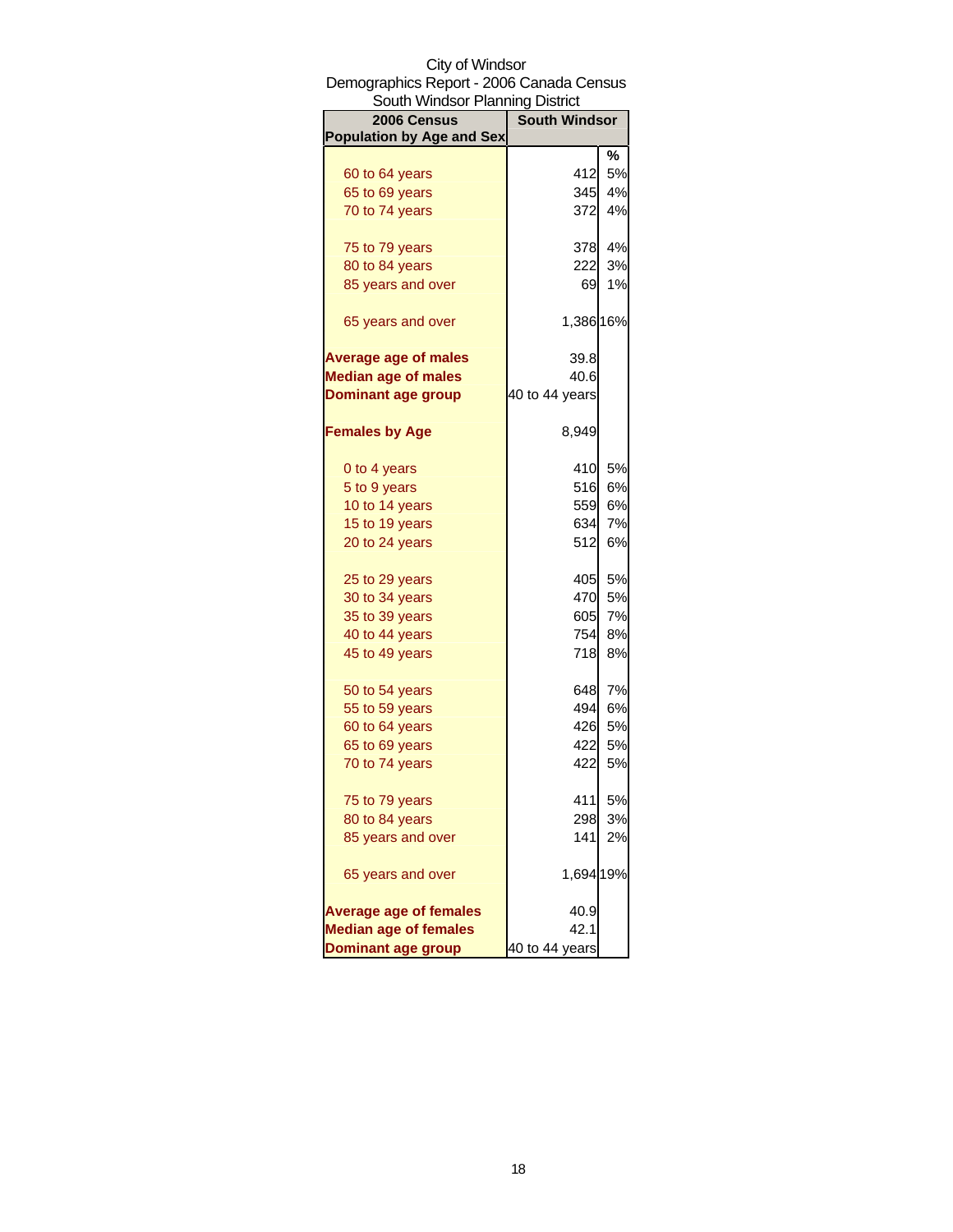## 2006 Census Marital Status

| 2006 Census<br><b>Marital Status</b>               | <b>South Windsor</b> |           |
|----------------------------------------------------|----------------------|-----------|
| Persons 15 years of age and over by marital status | 14,353               | %         |
| Single (never married)                             | 3,766                | 26%       |
| Married (not separated)                            | 8,657                | 60%       |
| Widowed                                            | 954                  | 7%        |
| <b>Divorced</b>                                    | 699                  | <b>5%</b> |
| Separated (legally married)                        | 305                  | 2%        |
| Dominant marital status                            | Married              | 60%       |
| Persons 15 years and over by common-law status     | 14,353               |           |
| Not in a common-law relationship                   | 13,917               | 97%       |
| In a common-law relationship                       | 433                  | 3%        |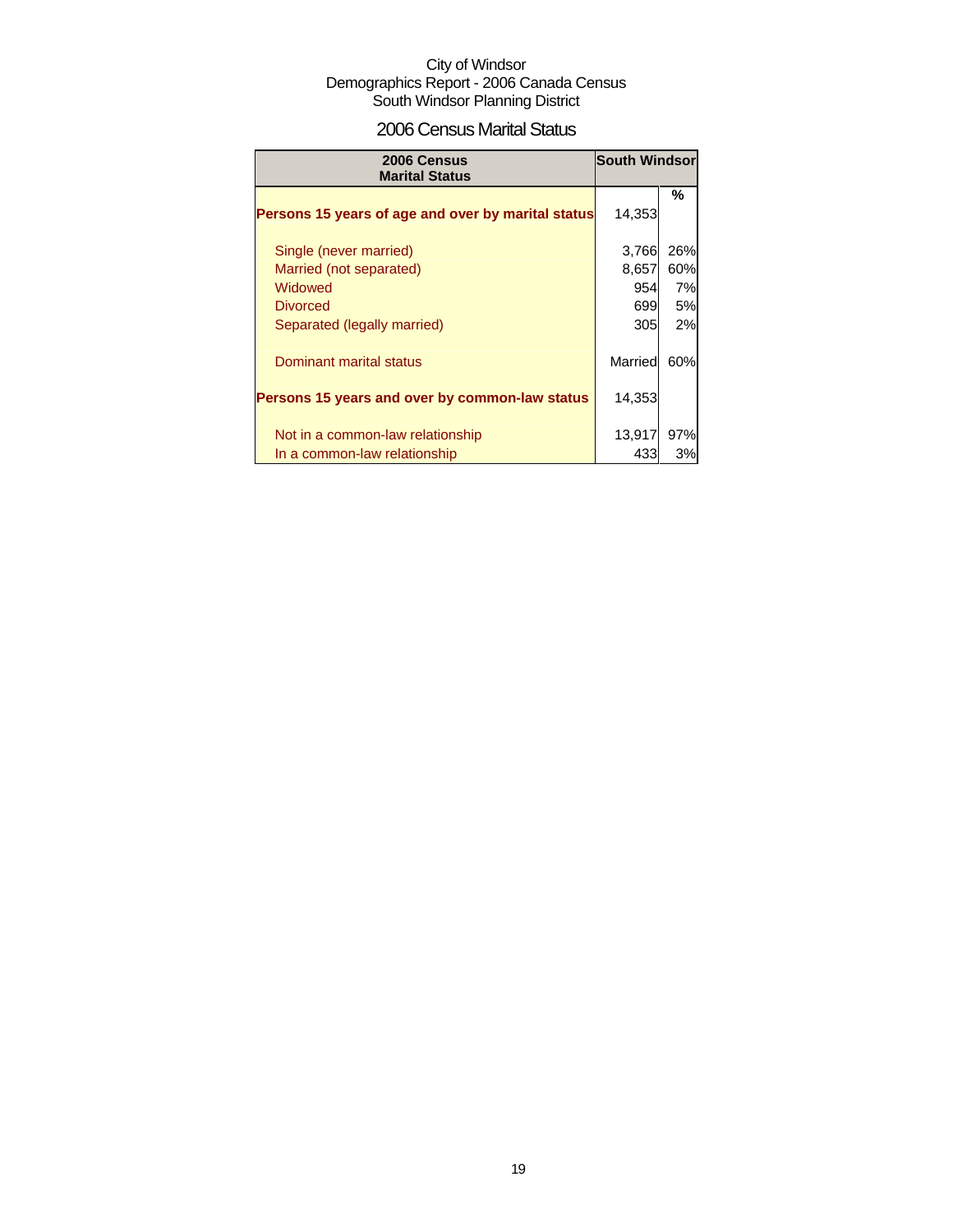## 2006 Census Family Structure and Children

| 2006 Census                                               | <b>South Windsor</b> |     |
|-----------------------------------------------------------|----------------------|-----|
| <b>Family Structure and Children</b>                      |                      |     |
| Census families in private households by family structure | 5,186                | ℅   |
| <b>Married couples</b>                                    | 4,284                | 83% |
| With no children at home                                  | 1,696                | 33% |
| With children at home                                     | 2,551                | 49% |
| 1 child                                                   | 857                  | 17% |
| 2 children                                                | 1,104                | 21% |
| 3 or more children                                        | 566                  | 11% |
| Common-law couples                                        | 253                  | 5%  |
| With no children at home                                  | <b>155</b>           | 3%  |
| With children at home                                     | 65                   | 1%  |
| 1 child                                                   | 38                   | 1%  |
| 2 children                                                | 10                   | 0%  |
| 3 or more children                                        | 15                   | 0%  |
| Lone-parent families                                      | 683                  | 13% |
| Male parent                                               | 152                  | 3%  |
| 1 child                                                   | 103                  | 2%  |
| 2 children                                                | 10                   | 0%  |
| 3 or more children                                        | 8                    | 0%  |
| Lone Female parent                                        | 526                  | 10% |
| 1 child                                                   | 324                  | 6%  |
| 2 children                                                | 98                   | 2%  |
| 3 or more children                                        | 78                   | 2%  |
| Total children at home by age                             | 6,184                |     |
| Under 6 years of age                                      | 983                  | 16% |
| 6 - 14 years                                              | 2,074                | 34% |
| 15 - 17 years                                             | 777                  | 13% |
| 18 - 24 years                                             | 1,435                | 23% |
| 25 years and over                                         | 840                  | 14% |
| Children/family                                           | 1.2                  |     |
| Census families in private households by size of family   | 5,186                |     |
| 2 persons                                                 | 2,290                | 44% |
| 3 persons                                                 | 1,054                | 20% |
| 4 persons                                                 | 1,169                | 23% |
| 5 or more persons                                         | 608                  | 12% |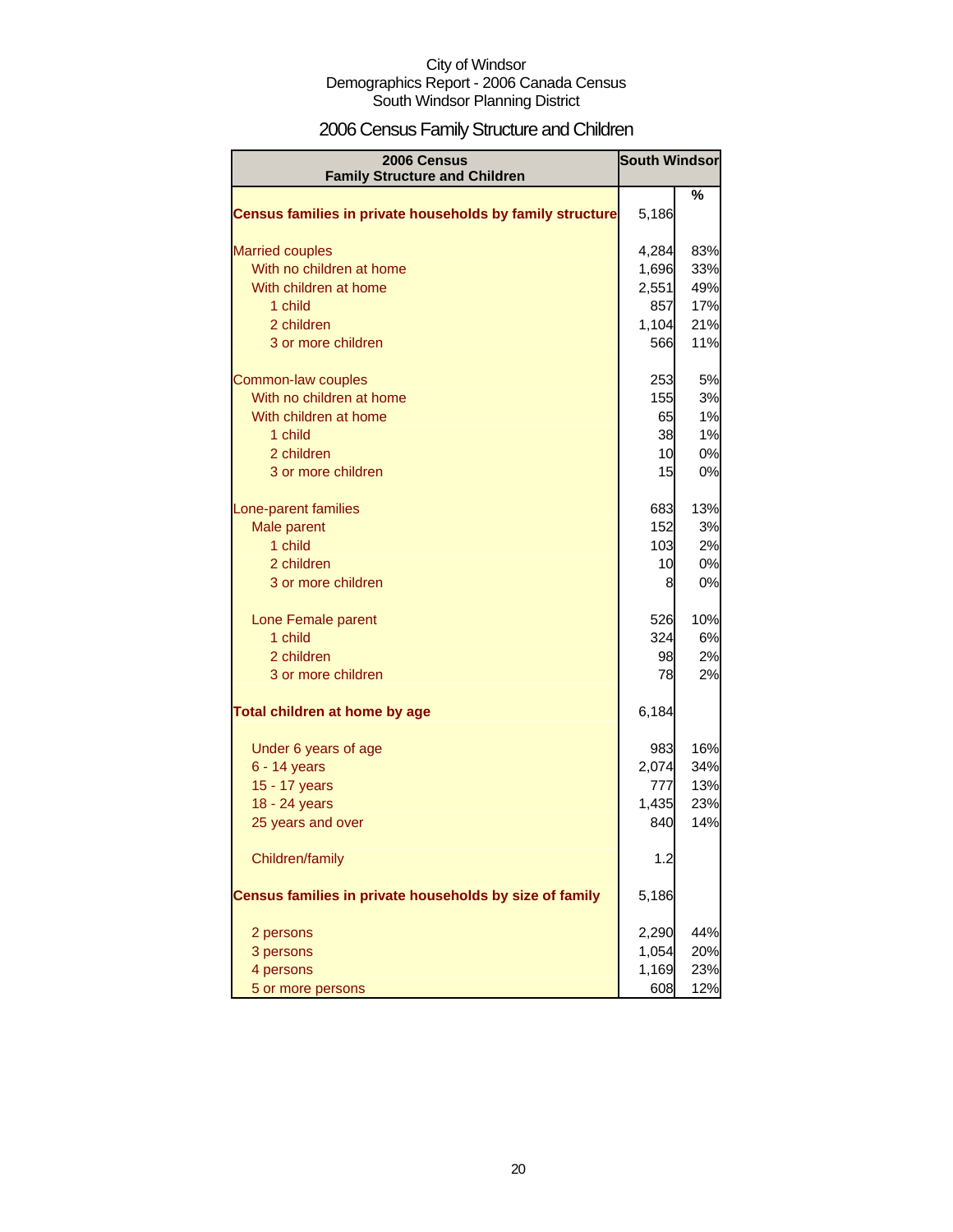## 2006 Census Families by Living Arrangements

| 2006 Census<br><b>Families by Living Arrangements</b> | <b>South Windsor</b> |           |
|-------------------------------------------------------|----------------------|-----------|
|                                                       |                      | %         |
| Persons in private households by living arrangements  | 17,414               |           |
| Non-family persons                                    | 1,559                | 9%        |
| Living with relatives                                 | 193                  | 1%        |
| Living with non-relatives only                        | 122                  | 1%        |
| Living alone                                          | 1,237                | <b>7%</b> |
| <b>Family persons</b>                                 | 15,836               | 91%       |
| Persons per family                                    | 3.1                  |           |
| Persons 65 years and over by living arrangements      | 3,109                |           |
| Non-family persons                                    | 773                  | 25%       |
| Living with relatives                                 | 83                   | 3%        |
| Living with non-relatives only                        | 10                   | 0%        |
| Living alone                                          | 661                  | 21%       |
| <b>Family persons</b>                                 | 2,315                | 74%       |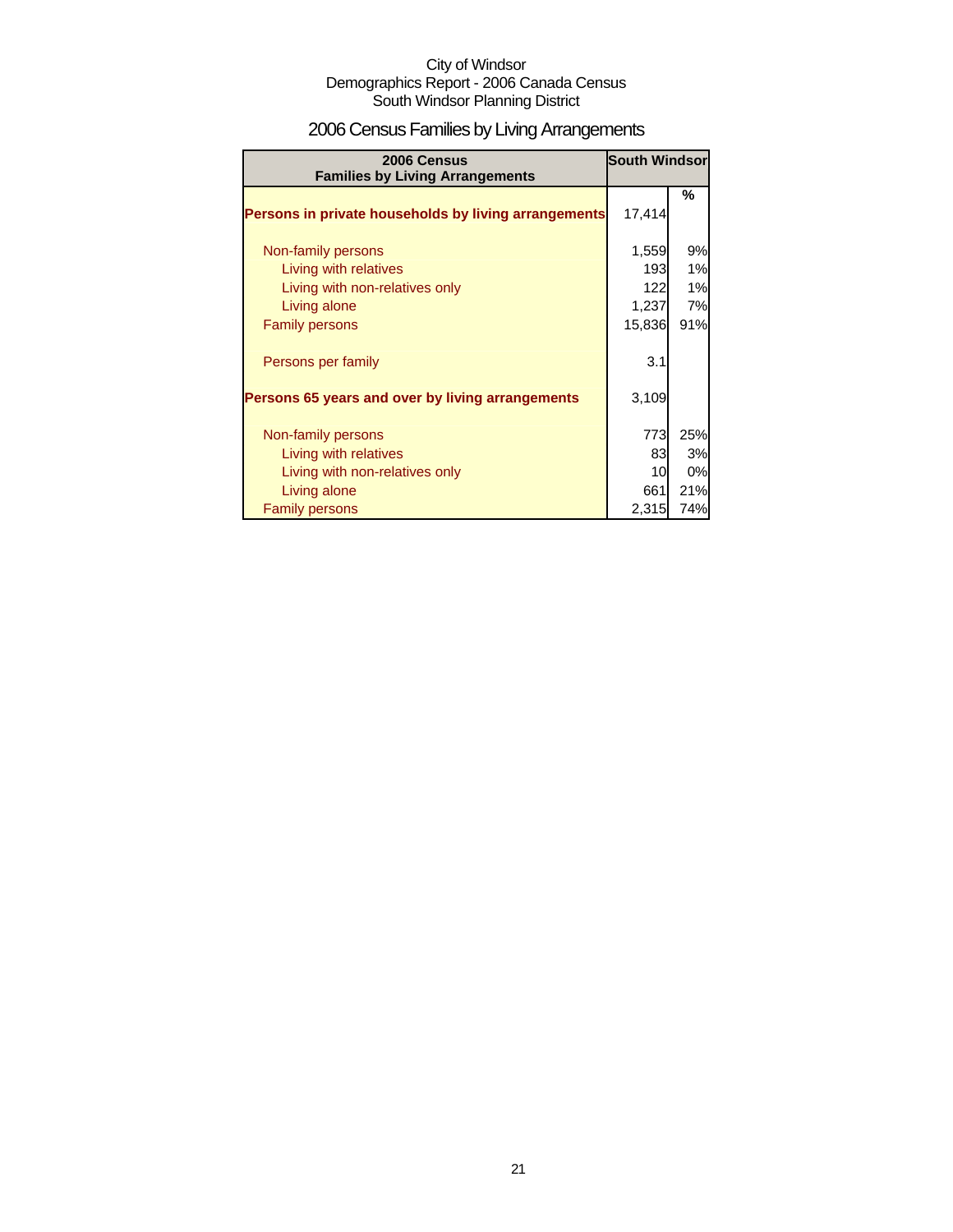## 2006 Census Dwellings

| 2006 Census<br><b>Dwellings</b>                      | <b>South Windsor</b>      |         |
|------------------------------------------------------|---------------------------|---------|
|                                                      |                           | %       |
| Occupied private dwellings by structure type         | 6,332                     |         |
| Single-detached house                                | 5,73291%                  |         |
| Semi-detached house                                  | 167                       | 3%      |
| Row house                                            | 185                       | 3%      |
| Apartment, duplex                                    | 28                        | 0%      |
| Apartment less than 5 storeys                        | 210                       | 3%      |
| Apartment 5 or more storeys                          | 0                         | 0%      |
| Other single-attached house                          | $\overline{0}$            | 0%      |
| Movable dwelling                                     | 0                         | 0%      |
| Dominant dwelling type                               | Single-detached house 91% |         |
| Occupied private dwellings by tenure                 | 6,332                     |         |
| Owned                                                | 6,034 95%                 |         |
| Rented                                               | 273                       | 4%      |
| <b>Band housing</b>                                  | 0                         | 0%      |
| Occupied private dwellings by maintenance required   | 6,332                     |         |
| Regular maintenance only                             | 4,877 77%                 |         |
| <b>Minor repairs</b>                                 | 1,229 19%                 |         |
| <b>Major repairs</b>                                 | 223                       | 4%      |
| Occupied private dwellings by period of construction | 6,332                     |         |
| Before 1946                                          | 317                       | 5%      |
| 1946 - 1960                                          | 2,491 39%                 |         |
| 1961 - 1970                                          | 1,309 21%                 |         |
| 1971 - 1980                                          | 397                       | 6%      |
| 1981 - 1985                                          | 178                       | 3%      |
| 1986 - 1990                                          | 208                       | 3%      |
| 1991 - 1995                                          | 333                       | 5%      |
| 1996 - 2000                                          |                           | 655 10% |
| 2001 - 2006                                          | 391                       | 6%      |
| Dominant period of construction                      | 1946 - 1960 40%           |         |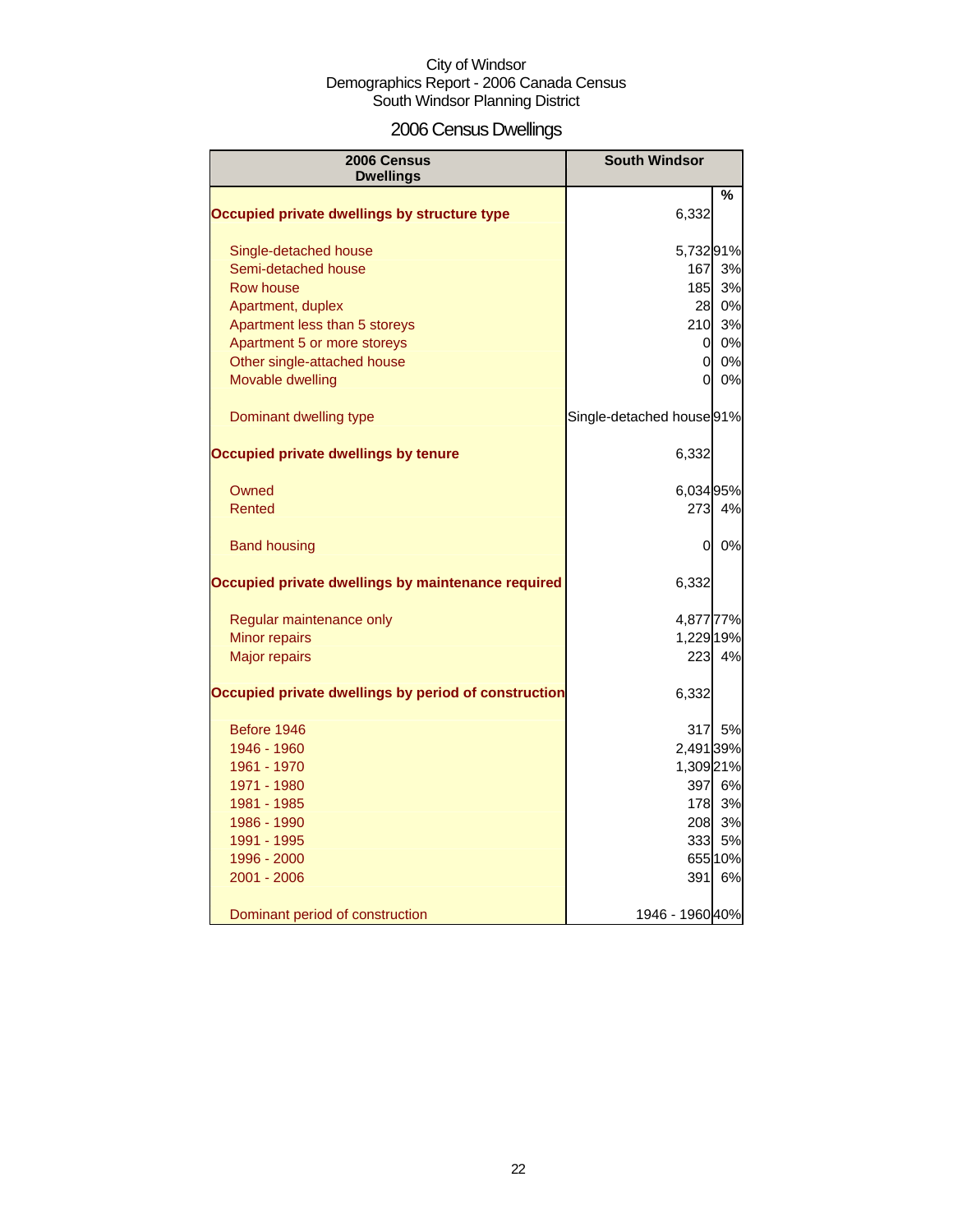## 2006 Census Households

| 2006 Census<br><b>Households</b>                                              | <b>South Windsor</b> |            |
|-------------------------------------------------------------------------------|----------------------|------------|
| Private households by size of household                                       | 6,327                | %          |
| 1 person                                                                      | 1,251                | 20%        |
| 2 persons                                                                     | 2,111                | 33%        |
| 3 persons                                                                     | 1,099<br>1,608       | 17%<br>25% |
| 4 - 5 persons<br>6 or more persons                                            | 263                  | 4%         |
| Dominant household size                                                       | 2 persons            | 33%        |
| <b>Persons in households</b>                                                  | 17,426               |            |
| Persons per household                                                         | 2.8                  |            |
| Private households by household type                                          | 6,312                |            |
| One-family households                                                         | 4,871                | 77%        |
| Multiple-family households                                                    | 145                  | 2%         |
| Non-family households                                                         | 1,278                | 20%        |
| <b>Rented Dwellings</b>                                                       | 273                  |            |
| Tenant households in non-farm, non-reserve private dwellings                  |                      | 274 100%   |
| Average gross monthly rent                                                    | \$567                |            |
| Households spending 30% or more of household income on gross rent             | 148                  | 54%        |
| Households spending 30 to 99% of household income on gross rent               | 105                  | 38%        |
| One-family tenant households without additional persons<br>Average gross rent | 171<br>\$459         | 63%        |
| Households spending 30% or more of household income on gross rent             | 75                   | 27%        |
| <b>Owned Dwellings</b>                                                        | 6,034                |            |
| Owner-occupied private non-farm, non-reserve dwellings                        | 6,034 100%           |            |
| Average value of dwelling                                                     | \$212,526            |            |
| Average owner's major payments                                                | \$1,021              |            |
| Households spending 30% or more of household income on major payments         | 799                  | 13%        |
| Households spending 30% to 99% more of household income on major payments     | 691                  | 11%        |
| One-family owner-occupied households without additional persons               | 4,505                | 75%        |
| Average major payments                                                        | \$1,064              |            |
| Spending 30%+ of hh income on shelter                                         | 492                  | 8%         |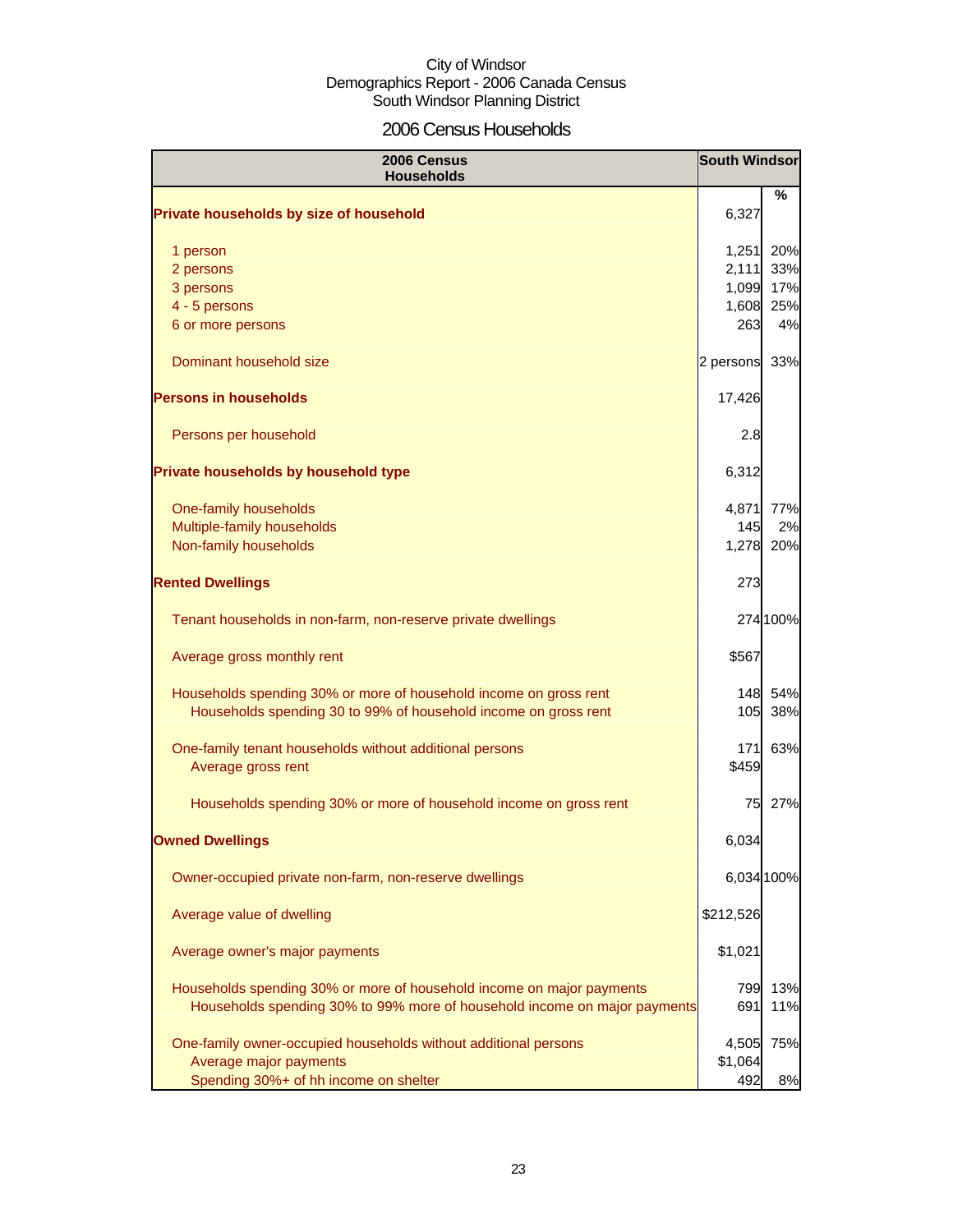## 2006 Census Mother Tongue

| 2006 Census<br><b>Mother Tongue</b>      | <b>South Windsor</b>                                     |                                       |
|------------------------------------------|----------------------------------------------------------|---------------------------------------|
|                                          |                                                          |                                       |
| <b>Total Population by Mother Tongue</b> | 17,423                                                   | %                                     |
| Dominant language                        | English                                                  | 69%                                   |
| Dominant official language               | English                                                  | 97%                                   |
| Top 5 non-official languages             | Chinese 17.9%<br>Arabic<br>Other languages<br>Vietnamese | Italian 20.0%<br>7.8%<br>5.3%<br>4.7% |
| <b>Single responses</b>                  | 17,121                                                   | 98%                                   |
| <b>Official languages</b>                | 12,020                                                   | 69%                                   |
|                                          |                                                          |                                       |
| <b>English</b>                           | 11,704                                                   | 67%                                   |
| French                                   | 316                                                      | 2%                                    |
| Non-official languages                   | 5,051                                                    | 29%                                   |
| <b>Italian</b>                           | 975                                                      | 6%                                    |
| Portuguese                               | 56                                                       | 0%                                    |
|                                          |                                                          |                                       |
| Romanian                                 | 195                                                      | 1%                                    |
| Spanish                                  | 118                                                      | 1%                                    |
| Danish                                   | 0                                                        | 0%                                    |
| <b>Dutch</b>                             | 0                                                        | 0%                                    |
| Flemish                                  | 0                                                        | 0%                                    |
| <b>Frisian</b>                           | 0                                                        | 0%                                    |
| German                                   | 185                                                      | 1%                                    |
| Norwegian                                | 0                                                        | 0%                                    |
| <b>Swedish</b>                           | 0                                                        | 0%                                    |
| Yiddish                                  | 0                                                        | 0%                                    |
| <b>Bosnian</b>                           | 30                                                       | 0%                                    |
|                                          |                                                          |                                       |
| <b>Bulgarian</b>                         | 0                                                        | 0%                                    |
| Croatian                                 | 125                                                      | 1%                                    |
| <b>Czech</b>                             | U                                                        | 0%                                    |
| Macedonian                               | 45                                                       | 0%                                    |
| Polish                                   | 113                                                      | 1%                                    |
| <b>Russian</b>                           | 40                                                       | 0%                                    |
| Serbian                                  | 87                                                       | 0%                                    |
| Serbo-Croatian                           | 0                                                        | 0%                                    |
| <b>Slovak</b>                            | 8                                                        | 0%                                    |
| Slovenian                                | 0                                                        | 0%                                    |
| <b>Ukrainian</b>                         | 100                                                      | 1%                                    |
| Latvian                                  | 0                                                        | 0%                                    |
| Lithuanian                               | 0                                                        | 0%                                    |
| Estonian                                 |                                                          |                                       |
|                                          | 0                                                        | 0%                                    |
| Finnish                                  | 0                                                        | 0%                                    |
| Hungarian                                | 67                                                       | 0%                                    |
| <b>Greek</b>                             | 95                                                       | 1%                                    |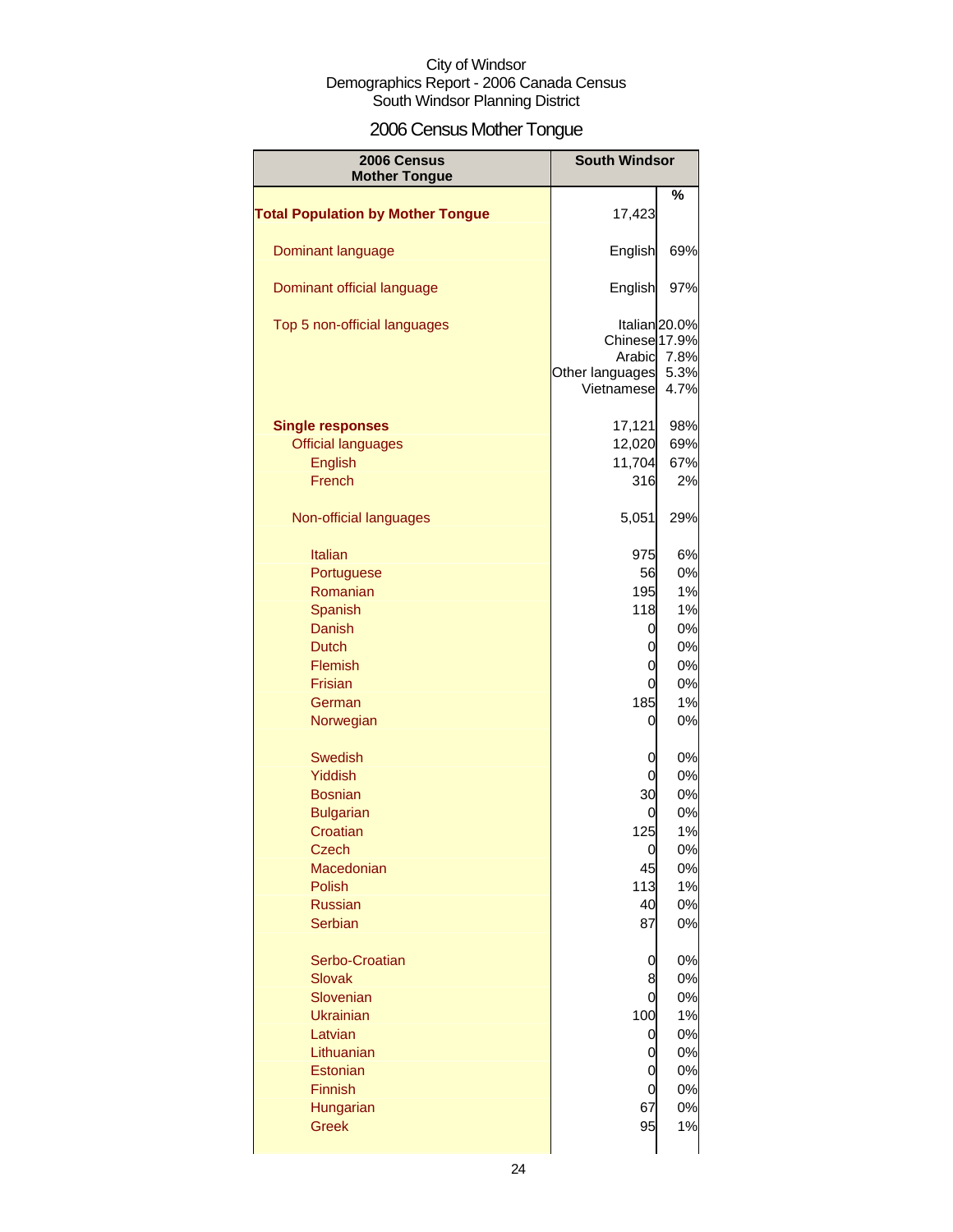| 2006 Census<br><b>Mother Tongue</b> | <b>South Windsor</b> |       |
|-------------------------------------|----------------------|-------|
|                                     |                      | %     |
| Armenian                            | 10                   | 0%    |
| <b>Turkish</b>                      | 0                    | 0%    |
| Amharic                             | 0                    | 0%    |
| Arabic                              | 378                  | 2%    |
| <b>Hebrew</b>                       | 0                    | 0%    |
| <b>Maltese</b>                      | 0                    | 0%    |
| Somali                              | 10                   | 0%    |
| Tigrigna                            | 0                    | 0%    |
| <b>Bengali</b>                      | 10                   | 0%    |
| Gujarati                            | 109                  | 1%    |
| Hindi                               | 60                   | 0%    |
| <b>Kurdish</b>                      | 0                    | 0%    |
| Panjabi (Punjabi)                   | 172                  | 1%    |
| Pashto                              | 0                    | 0%    |
| Persian (Farsi)                     | 50                   | 0%    |
| Sindhi                              | 0                    | 0%    |
| Sinhala (Sinhalese)                 | 50                   | 0%    |
| Urdu                                | 173                  | 1%    |
| Malayalam                           | 25                   | 0%    |
| Tamil                               | 10                   | 0%    |
| <b>Telugu</b>                       | 0                    | 0%    |
| Japanese                            | 0                    | 0%    |
| Korean                              | 56                   | 0%    |
| <b>Chinese</b>                      | 872                  | 5%    |
| Cantonese                           | 180                  | $1\%$ |
| <b>Mandarin</b>                     | 128                  | 1%    |
| <b>Taiwanese</b>                    | 0                    | 0%    |
| Chinese, n.o.s.                     | 564                  | 3%    |
| Lao                                 | 0                    | 0%    |
| Khmer (Cambodian)                   | 45                   | 0%    |
| Vietnamese                          | 231                  | $1\%$ |
| Bisayan languages                   | 0                    | 0%    |
| <b>Ilocano</b>                      | 0                    | 0%    |
| <b>Malay</b>                        | 0                    | 0%    |
| Tagalog (Pilipino, Filipino)        | 115                  | 1%    |
| Akan (Twi)                          | 0                    | 0%    |
| <b>Swahili</b>                      | 0                    | 0%    |
| <b>Creoles</b>                      | 0                    | 0%    |
| <b>Aboriginal Languages</b>         | 0                    | 0%    |
| Algonquin                           | 0                    | 0%    |
| Atikamekw                           | 0                    | 0%    |
| <b>Blackfoot</b>                    | 0                    | 0%    |
| Carrier                             | 0                    | 0%    |
| Chilcotin                           | 0                    | 0%    |
| Chipewyan                           | 0                    | 0%    |
| <b>Cree</b>                         | 0                    | 0%    |
| Siouan languages (Dakota/Sioux)     | 0                    | 0%    |
| Dene                                | 0                    | 0%    |
| <b>Dogrib</b>                       | 0                    | 0%    |
| Gitksan                             | 0                    | 0%    |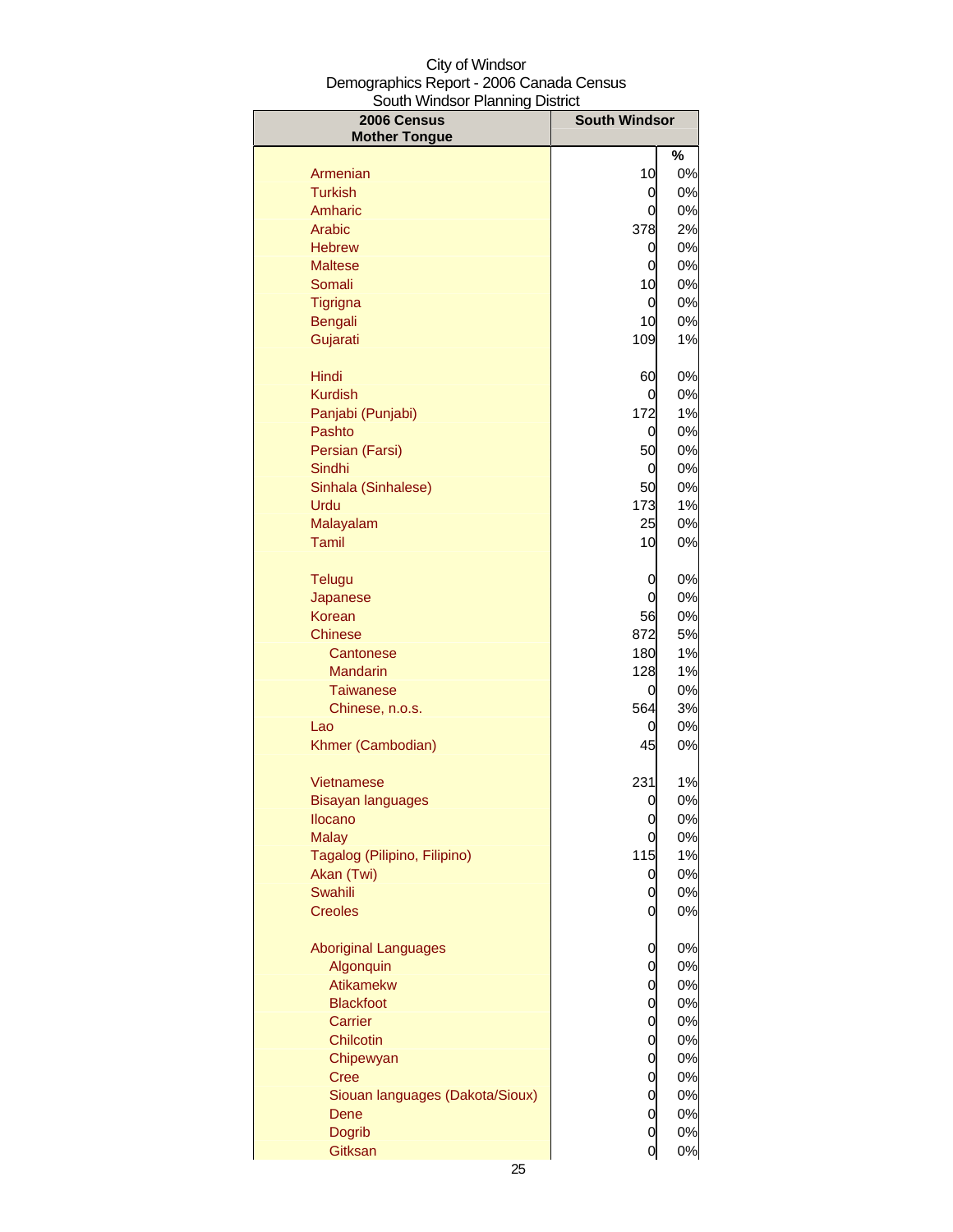| City of Windsor                          |
|------------------------------------------|
| Demographics Report - 2006 Canada Census |
| South Windsor Planning District          |

| 2006 Census<br><b>Mother Tongue</b>       | <b>South Windsor</b> |    |
|-------------------------------------------|----------------------|----|
|                                           |                      | %  |
| Inuinnagtun                               | 0                    | 0% |
| Inuktitut, n.i.e.                         | 0                    | 0% |
| Kutchin-Gwich'in (Loucheux)               | 0                    | 0% |
| <b>Malecite</b>                           | 0                    | 0% |
| Mi'kmag                                   | 0                    | 0% |
| <b>Mohawk</b>                             | 0                    | 0% |
| Montagnais-Naskapi                        | 0                    | 0% |
| Nisga'a                                   | 0                    | 0% |
| North Slave (Hare)                        | 0                    | 0% |
| Ojibway                                   | 0                    | 0% |
| Oji-Cree                                  | 0                    | 0% |
| Shuswap                                   | 0                    | 0% |
| <b>South Slave</b>                        | 0                    | 0% |
| <b>Tlingit</b>                            | 0                    | 0% |
| Other languages                           | 259                  | 1% |
| <b>Multiple responses</b>                 | 308                  | 2% |
| <b>English and French</b>                 | 103                  | 1% |
| English and non-official language         | 213                  | 1% |
| French and non-official language          | 10                   | 0% |
| English, French and non-official language | 0                    | 0% |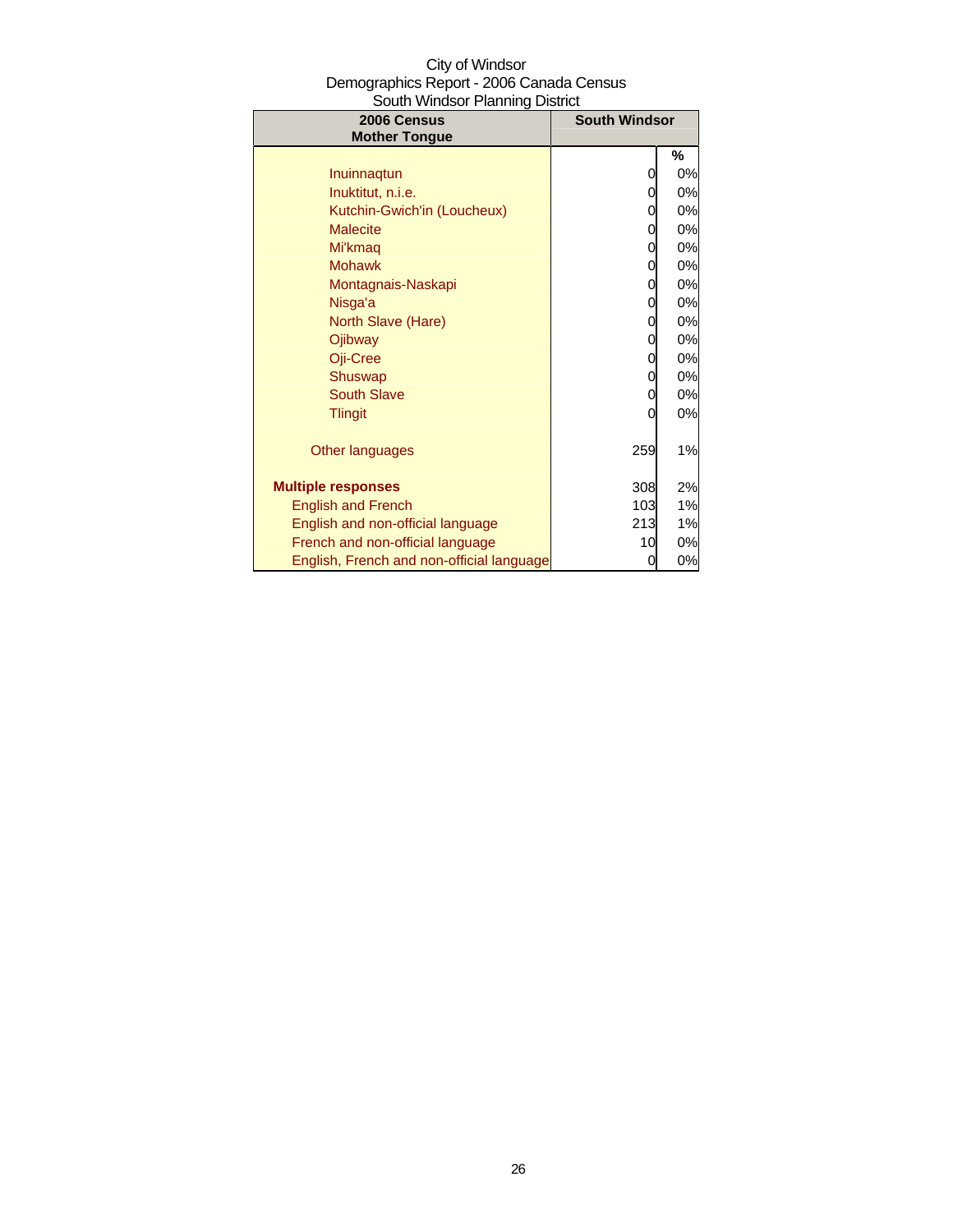## 2006 Census Knowledge of Official Language

| 2006 Census<br><b>Knowledge of Official Language</b>       | <b>South Windsor</b> |    |
|------------------------------------------------------------|----------------------|----|
|                                                            |                      | %  |
| <b>Total Population by knowledge of official languages</b> | 17,428               |    |
| English only                                               | 15,57689%            |    |
| French only                                                | 10                   | 0% |
| <b>English and French</b>                                  | 1,582                | 9% |
| Neither English nor French                                 | 207                  | 1% |
| <b>Dominant Group</b>                                      | English only 90%     |    |
| Total population by first official language spoken         | 17,434               |    |
| English                                                    | 16,690 96%           |    |
| French                                                     | 316                  | 2% |
| <b>English and French</b>                                  | 224                  | 1% |
| Neither English nor French                                 | 261                  | 1% |
| <b>Dominant Group</b>                                      | English 95%          |    |
| <b>Official language minority</b>                          |                      |    |
| (English in Quebec, French elsewhere)                      |                      |    |
| <b>Number</b>                                              | 421                  |    |
| Percentage                                                 | 2.4%                 |    |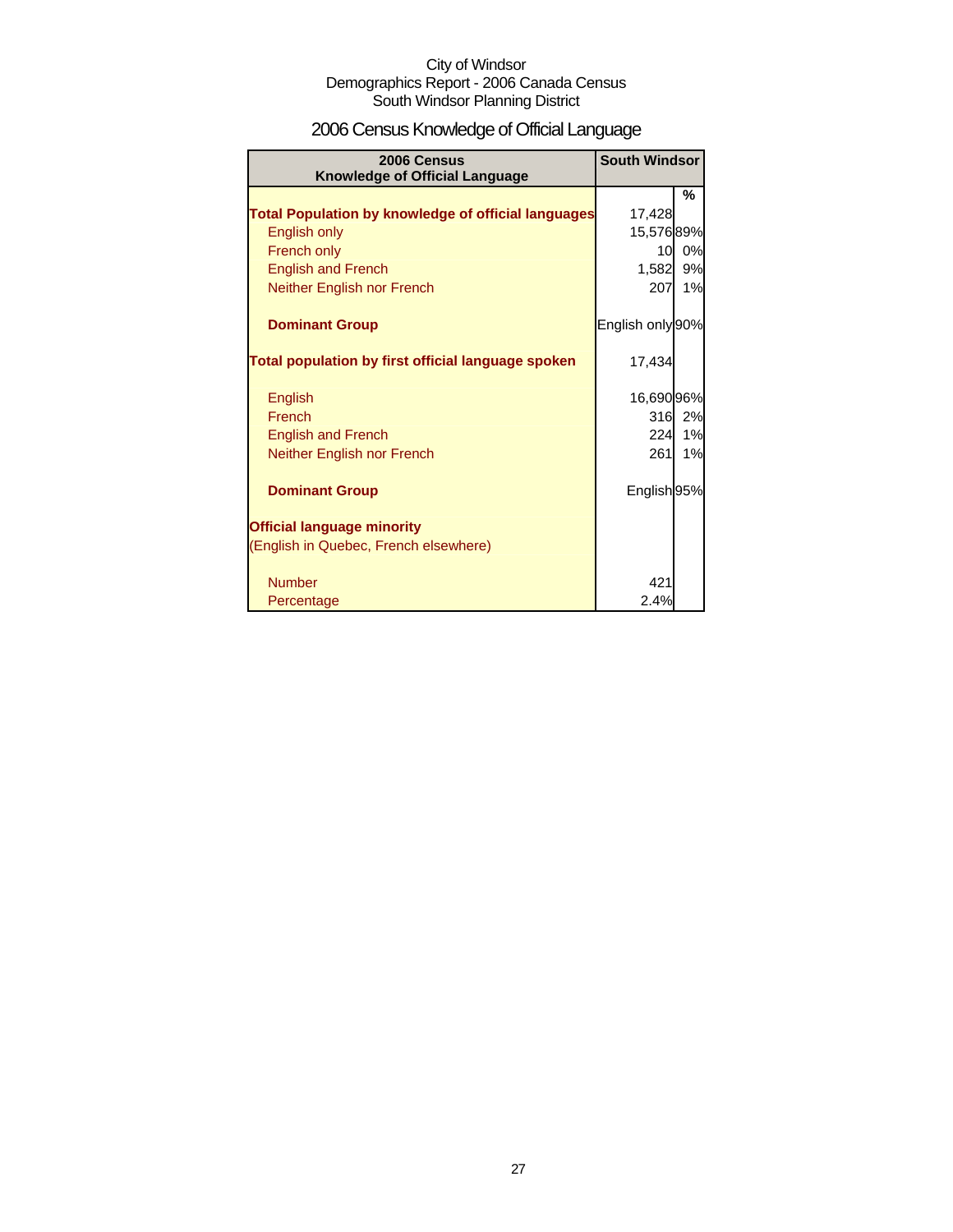## 2006 Census Knowledge of Non-official Language

| 2006 Census<br>Knowledge of Non-official Language              | <b>South Windsor</b>   |          |
|----------------------------------------------------------------|------------------------|----------|
|                                                                |                        | %        |
| <b>Total Population by Knowledge of Non-official Languages</b> | 17,428                 |          |
| <b>Population Speaking Non-official Languages</b>              | 6,442 37%              |          |
| <b>Top 5 Non-official Languages</b>                            | Italian <sub>20%</sub> |          |
|                                                                | Chinese 15%            |          |
|                                                                | Arabic<br>German       | 8%<br>6% |
|                                                                | Other languages        | 5%       |
| <b>Italian</b>                                                 | 1,286                  | 7%       |
| Portuguese                                                     | 105                    | 1%       |
| Romanian                                                       | 220                    | 1%       |
| Spanish                                                        | 178                    | 1%       |
| <b>Danish</b>                                                  | 10 <sup>1</sup>        | 0%       |
| <b>Dutch</b>                                                   | 10                     | 0%       |
| Flemish                                                        | $\overline{0}$         | 0%       |
| Frisian<br>German                                              | 0<br>375               | 0%<br>2% |
| Norwegian                                                      | $\overline{0}$         | 0%       |
| <b>Swedish</b>                                                 | 0                      | 0%       |
| Yiddish                                                        | 17                     | 0%       |
| <b>Bosnian</b>                                                 | 30                     | 0%       |
| <b>Bulgarian</b>                                               | $\overline{0}$         | 0%       |
| Croatian                                                       | 90                     | 1%       |
| Czech<br>Macedonian                                            | $\overline{0}$<br>50   | 0%<br>0% |
| <b>Polish</b>                                                  | 147                    | 1%       |
| <b>Russian</b>                                                 | 60                     | 0%       |
| Serbian                                                        | 120                    | 1%       |
| Serbo-Croatian                                                 | 20                     | 0%       |
| <b>Slovak</b>                                                  | 33                     | 0%       |
| Slovenian                                                      | 10                     | 0%       |
| <b>Ukrainian</b><br>Latvian                                    | 110<br>$\overline{0}$  | 1%<br>0% |
| Lithuanian                                                     | $\overline{0}$         | 0%       |
| Estonian                                                       | $\overline{0}$         | 0%       |
| Finnish                                                        | 0                      | 0%       |
| Hungarian                                                      | 121                    | 1%       |
| <b>Greek</b>                                                   | 140                    | 1%       |
| Armenian                                                       | 0                      | 0%       |
| <b>Turkish</b>                                                 | 0<br>$\overline{O}$    | 0%       |
| Amharic<br>Arabic                                              | 525                    | 0%<br>3% |
| <b>Hebrew</b>                                                  | 20                     | 0%       |
| <b>Maltese</b>                                                 | 20                     | 0%       |
| Somali                                                         | 10                     | 0%       |
| Tigrigna                                                       | $\overline{0}$         | 0%       |
| <b>Bengali</b>                                                 | 10                     | 0%       |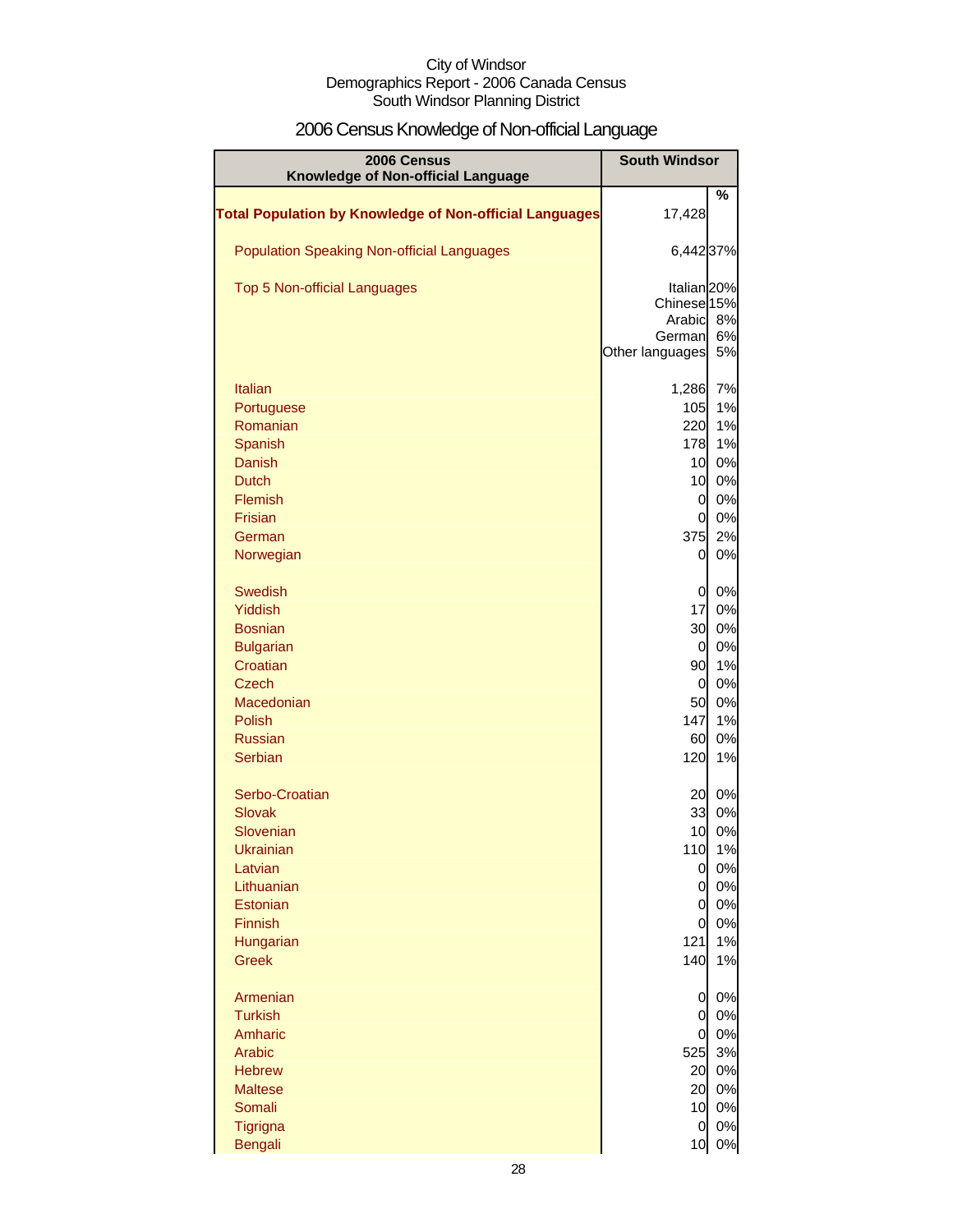| 2006 Census<br>Knowledge of Non-official Language | <b>South Windsor</b> |          |
|---------------------------------------------------|----------------------|----------|
|                                                   |                      | %        |
| Gujarati                                          | 89                   | 1%       |
| Hindi                                             | 280                  | 2%       |
| <b>Kurdish</b>                                    | 0                    | 0%       |
| Panjabi (Punjabi)                                 | 200                  | 1%       |
| Pashto                                            | $\overline{0}$       | 0%       |
| Persian (Farsi)                                   | 75                   | 0%       |
| Sindhi                                            | $\overline{0}$       | 0%       |
| Sinhala (Sinhalese)                               | 60                   | 0%       |
| Urdu                                              | 196                  | 1%       |
| Malayalam                                         | 20                   | 0%       |
| <b>Tamil</b>                                      | 33                   | 0%       |
| <b>Telugu</b>                                     | 0                    | 0%       |
| Japanese                                          | $\overline{0}$       | 0%       |
| Korean                                            | 71                   | 0%       |
| <b>Chinese</b>                                    | 957                  | 5%       |
| Cantonese                                         | 175                  | 1%       |
| <b>Mandarin</b>                                   | 148                  | 1%       |
| <b>Taiwanese</b>                                  | 0                    | 0%       |
| Chinese, n.o.s.                                   | 635                  | 4%       |
| Lao                                               | $\overline{0}$       | 0%       |
| Khmer (Cambodian)                                 | 45                   | 0%       |
| Vietnamese                                        | 240                  | 1%       |
| <b>Bisayan languages</b>                          | 0                    | 0%       |
| Ilocano                                           | 0                    | 0%       |
| <b>Malay</b>                                      | 0                    | 0%       |
| Tagalog (Pilipino, Filipino)                      | 115                  | 1%       |
| Akan (Twi)                                        | 0                    | 0%       |
| Swahili                                           | 0                    | 0%       |
| <b>Creoles</b>                                    | 0                    | 0%       |
| <b>Aboriginal Languages</b>                       | 0                    | 0%       |
| Algonquin                                         | $\overline{0}$       | 0%       |
| <b>Atikamekw</b>                                  | $\overline{0}$       | 0%       |
| <b>Blackfoot</b>                                  | $\overline{0}$       | 0%       |
| Carrier                                           | 0                    | 0%       |
| Chilcotin                                         | $\overline{0}$       | 0%       |
| Chipewyan                                         | <sub>0</sub>         | 0%       |
| <b>Cree</b>                                       | $\overline{0}$       | 0%       |
| Siouan languages (Dakota/Sioux)                   | $\overline{0}$       | 0%       |
| Dene                                              | $\overline{0}$       | 0%       |
| <b>Dogrib</b>                                     | <sub>0</sub>         | 0%       |
| Gitksan<br>Inuinnaqtun                            | 0<br><sub>0</sub>    | 0%<br>0% |
| Inuktitut, n.i.e.                                 | <sub>0</sub>         | 0%       |
| Kutchin-Gwich'in (Loucheux)                       | <sub>0</sub>         | 0%       |
| <b>Malecite</b>                                   | 0                    | 0%       |
| Mi'kmaq                                           | 0                    | 0%       |
| <b>Mohawk</b>                                     | $\overline{0}$       | 0%       |
| Montagnais-Naskapi                                | $\overline{0}$       | $0\%$    |
| Nisga'a                                           | 0                    | 0%       |
| North Slave (Hare)                                | 0                    | $0\%$    |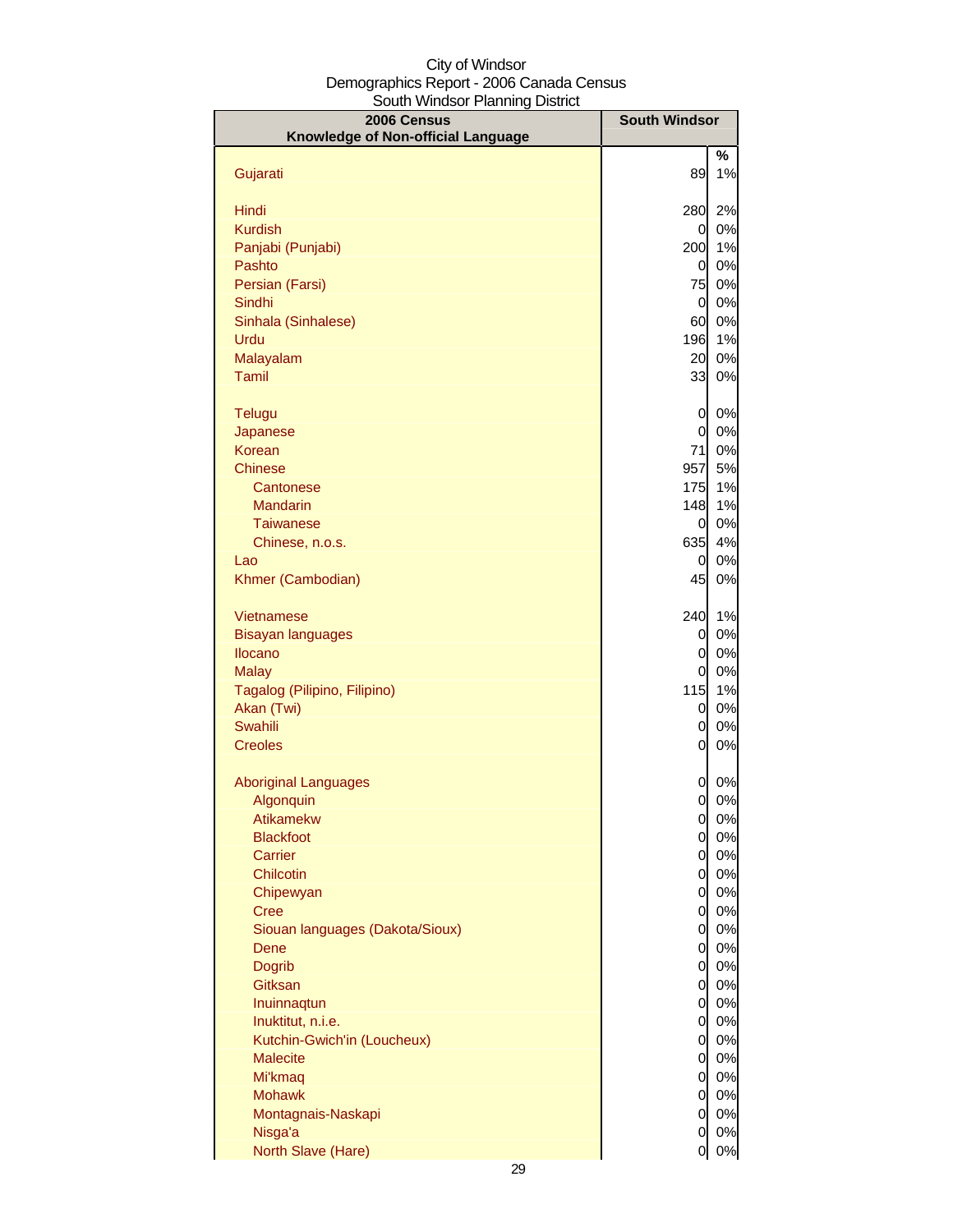| <b>South Windsor</b><br>2006 Census<br>Knowledge of Non-official Language |     |    |
|---------------------------------------------------------------------------|-----|----|
|                                                                           |     | %  |
| Ojibway                                                                   |     | 0% |
| Oji-Cree                                                                  |     | 0% |
| Shuswap                                                                   |     | 0% |
| <b>South Slave</b>                                                        |     | 0% |
| <b>Tlingit</b>                                                            | 0   | 0% |
|                                                                           |     |    |
| Other languages                                                           | 346 | 2% |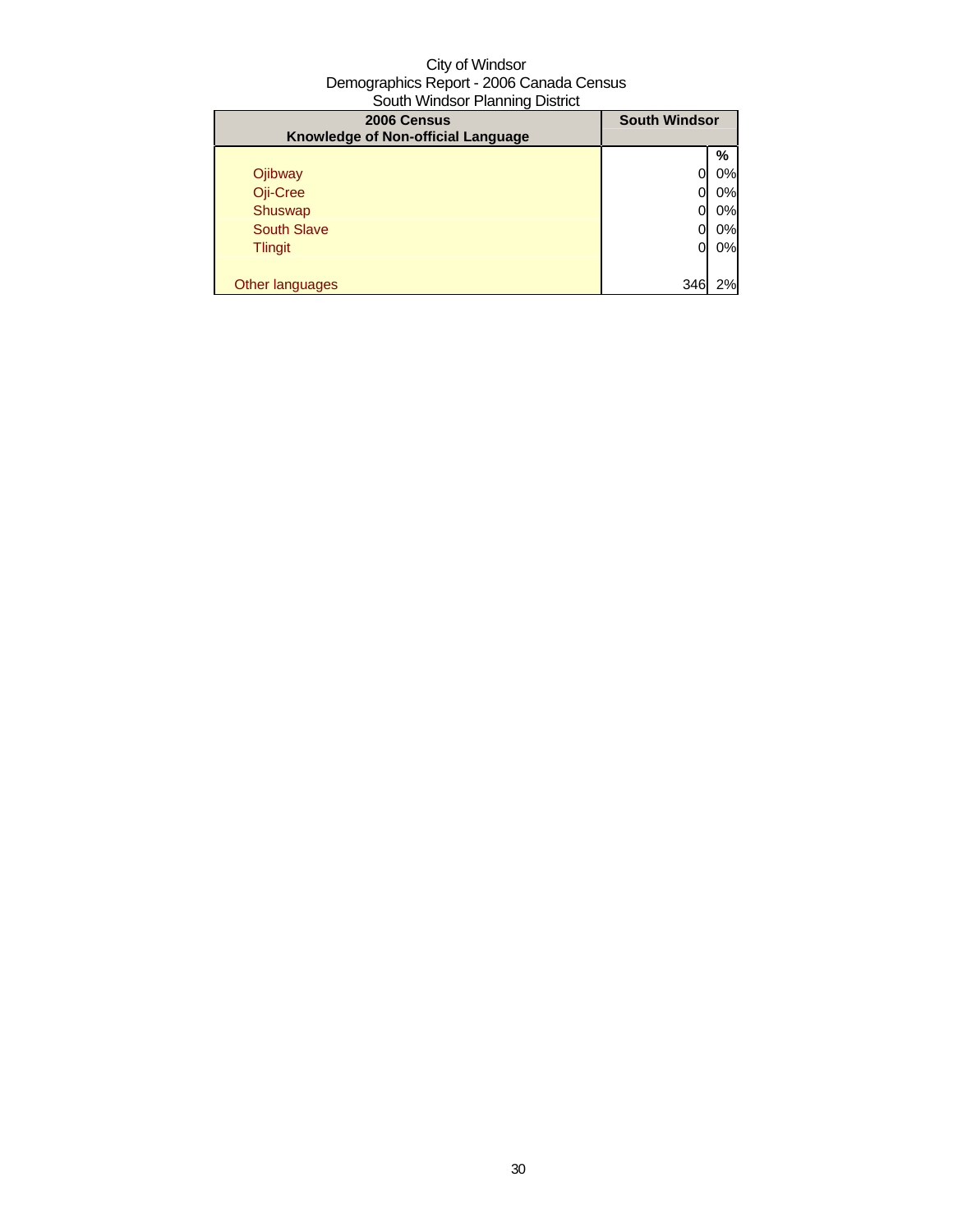## 2006 Census Home Language

| 2006 Census<br><b>Home Language</b>      | <b>South Windsor</b>            |          |
|------------------------------------------|---------------------------------|----------|
|                                          |                                 | %        |
| <b>Total Population by Home Language</b> | \$17,438                        |          |
| <b>Dominant Official Language</b>        | English                         |          |
| Top 5 Non-official Languages             | Chinese <sub>26%</sub>          |          |
|                                          | Italian <sup>11%</sup>          |          |
|                                          | Arabic                          | 8%       |
|                                          | Panjabi (Punjabi)<br>Vietnamese | 7%<br>6% |
|                                          |                                 |          |
| Single responses                         | 16,92997%                       |          |
| <b>Official languages</b>                | 14,18981%                       |          |
| <b>English</b>                           | 14,06081%                       |          |
| French                                   | 128                             | 1%       |
| Non-official languages                   | 2,698 15%                       |          |
| <b>Italian</b>                           | 281                             | 2%       |
| Portuguese                               | 18                              | 0%       |
| Romanian                                 | 145                             | 1%       |
| Spanish                                  | 70                              | 0%       |
| Danish                                   | 0                               | 0%       |
| <b>Dutch</b>                             | $\mathbf 0$                     | 0%       |
| Flemish                                  | $\overline{0}$                  | 0%       |
| <b>Frisian</b>                           | $\mathbf 0$                     | 0%       |
| German                                   | 20                              | 0%       |
| Norwegian                                | 0                               | 0%       |
| <b>Swedish</b>                           | 0                               | 0%       |
| <b>Yiddish</b>                           | $\mathbf 0$                     | 0%       |
| <b>Bosnian</b>                           | 30                              | 0%       |
| <b>Bulgarian</b>                         | 0                               | 0%       |
| Croatian                                 | 40                              | 0%       |
| <b>Czech</b>                             | $\mathbf 0$                     | 0%       |
| Macedonian                               | 15                              | 0%       |
| Polish                                   | 58                              | 0%       |
| <b>Russian</b>                           | 20                              | 0%       |
| <b>Serbian</b>                           | 44                              | 0%       |
| Serbo-Croatian                           | 0                               | 0%       |
| <b>Slovak</b>                            | $\mathbf 0$                     | 0%       |
| Slovenian                                | $\mathbf 0$                     | 0%       |
| <b>Ukrainian</b>                         | 10                              | 0%       |
| Latvian                                  | $\mathbf 0$                     | 0%       |
| Lithuanian                               | 0                               | 0%       |
| Estonian                                 | 0                               | 0%       |
| Finnish                                  | $\boldsymbol{0}$                | 0%       |
| Hungarian                                | 20                              | 0%       |
| <b>Greek</b>                             | 30                              | 0%       |
| Armenian                                 | 10                              | 0%       |
| <b>Turkish</b>                           | $\overline{0}$                  | 0%       |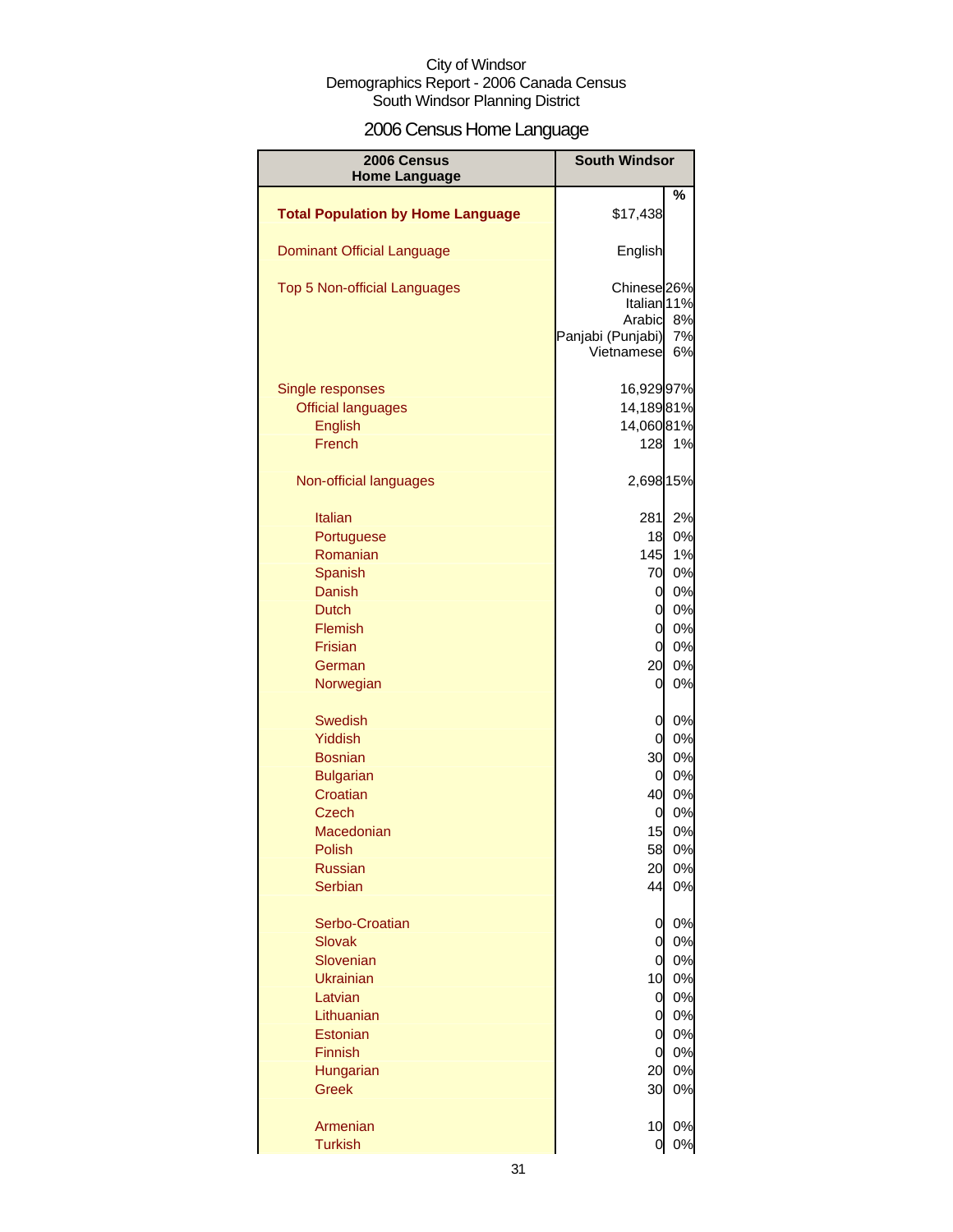| 2006 Census<br><b>Home Language</b> | <b>South Windsor</b> |       |
|-------------------------------------|----------------------|-------|
|                                     |                      | %     |
| Amharic                             | 0                    | 0%    |
| Arabic                              | 215                  | 1%    |
| <b>Hebrew</b>                       | 0                    | 0%    |
| <b>Maltese</b>                      | 0                    | 0%    |
| Somali                              | 0                    | 0%    |
| <b>Tigrigna</b>                     | $\mathbf 0$          | 0%    |
| Bengali                             | 10                   | 0%    |
| Gujarati                            | 55                   | 0%    |
|                                     |                      |       |
| Hindi                               | 40                   | 0%    |
| <b>Kurdish</b>                      | 0                    | 0%    |
| Panjabi (Punjabi)                   | 175                  | 1%    |
| Pashto                              | $\overline{0}$       | 0%    |
| Persian (Farsi)                     | 30                   | 0%    |
| Sindhi                              | $\overline{0}$       | 0%    |
| Sinhala (Sinhalese)                 | 50                   | 0%    |
| Urdu                                | 111                  | 1%    |
| Malayalam                           | 15                   | $0\%$ |
| <b>Tamil</b>                        | 28                   | 0%    |
| <b>Telugu</b>                       | 0                    | 0%    |
| Japanese                            | 0                    | 0%    |
| <b>Korean</b>                       | 38                   | 0%    |
| <b>Chinese</b>                      | 695                  | 4%    |
| Cantonese                           | 155                  | 1%    |
| <b>Mandarin</b>                     | 108                  | 1%    |
| <b>Taiwanese</b>                    | 0                    | 0%    |
| Chinese, n.o.s.                     | 432                  | 2%    |
| Lao                                 | 0                    | 0%    |
| Khmer (Cambodian)                   | 25                   | 0%    |
| Vietnamese                          | 163                  | 1%    |
| <b>Bisayan languages</b>            | 0                    | 0%    |
| <b>Ilocano</b>                      | 0                    | 0%    |
| Malav                               | 0                    | 0%    |
| Tagalog (Pilipino, Filipino)        | 65                   | 0%    |
| Akan (Twi)                          | 0                    | 0%    |
| Swahili                             | 0                    | 0%    |
| <b>Creoles</b>                      | 0                    | 0%    |
| <b>Aboriginal Languages</b>         | 0                    | 0%    |
| Algonquin                           | $\mathbf 0$          | 0%    |
| Atikamekw                           | $\mathbf 0$          | 0%    |
| <b>Blackfoot</b>                    | $\overline{0}$       | 0%    |
| Carrier                             | $\overline{0}$       | 0%    |
| Chilcotin                           | $\overline{0}$       | 0%    |
| Chipewyan                           | $\overline{0}$       | 0%    |
| <b>Cree</b>                         | $\overline{0}$       | 0%    |
| Siouan languages (Dakota/Sioux)     | $\overline{0}$       | 0%    |
| Dene                                | $\overline{O}$       | 0%    |
| Dogrib                              | $\overline{0}$       | 0%    |
| Gitksan                             | $\overline{0}$       | 0%    |
| Inuinnaqtun                         | $\overline{0}$       | 0%    |
| Inuktitut, n.i.e.                   | 0                    | $0\%$ |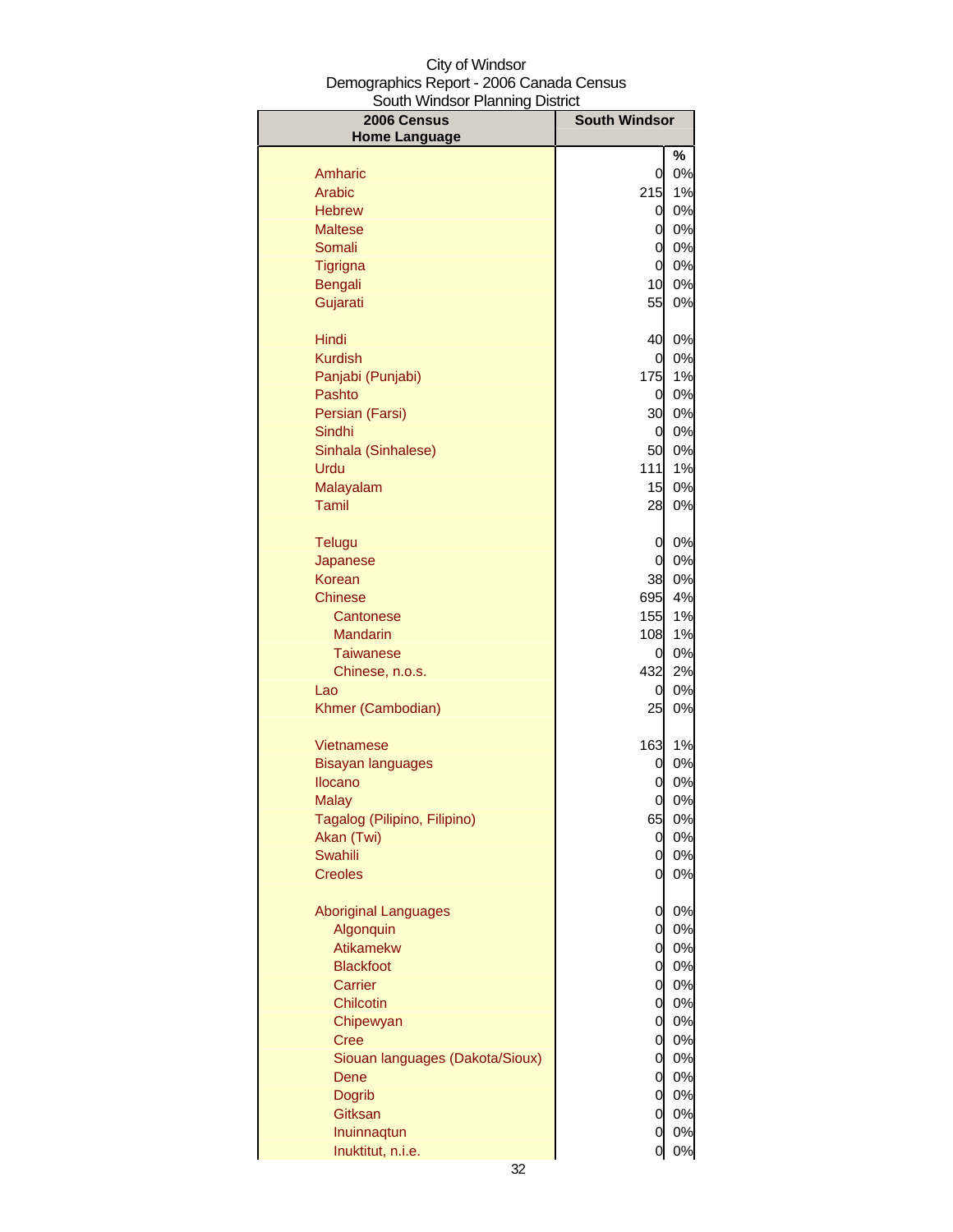| City of Windsor                          |
|------------------------------------------|
| Demographics Report - 2006 Canada Census |
| South Windsor Planning District          |

| 2006 Census<br><b>Home Language</b>       | <b>South Windsor</b> |    |
|-------------------------------------------|----------------------|----|
|                                           |                      | %  |
| Kutchin-Gwich'in (Loucheux)               | 0                    | 0% |
| <b>Malecite</b>                           | 0                    | 0% |
| Mi'kmag                                   | 0                    | 0% |
| <b>Mohawk</b>                             | 0                    | 0% |
| Montagnais-Naskapi                        | 0                    | 0% |
| Nisga'a                                   | 0                    | 0% |
| North Slave (Hare)                        | 0                    | 0% |
| Ojibway                                   | 0                    | 0% |
| Oji-Cree                                  | 0                    | 0% |
| Shuswap                                   | 0                    | 0% |
| <b>South Slave</b>                        | 0                    | 0% |
| <b>Tlingit</b>                            | 0                    | 0% |
| Other languages                           | 110                  | 1% |
| <b>Multiple responses</b>                 | 504                  | 3% |
| <b>English and French</b>                 | 83                   | 0% |
| English and non-official language         | 410                  | 2% |
| French and non-official language          | 0                    | 0% |
| English, French and non-official language | 0                    | 0% |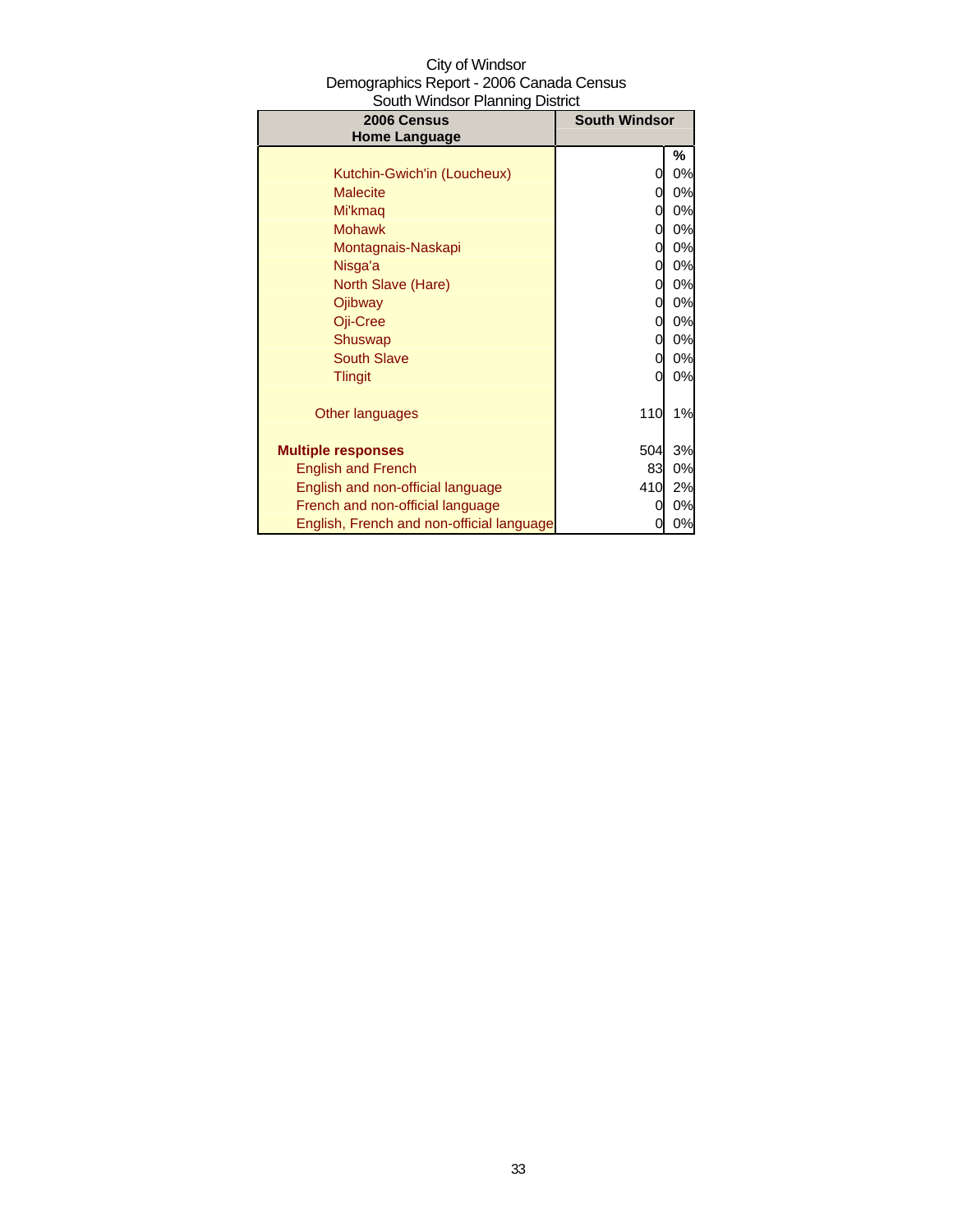## 2006 Census Citizenship and Generation Status

| 2006 Census<br><b>Citizenship and Generation Status</b>                                                                                                                       | <b>South</b><br>Windsor |     |
|-------------------------------------------------------------------------------------------------------------------------------------------------------------------------------|-------------------------|-----|
| <b>Total Population by Citizenship</b>                                                                                                                                        | 17,439                  | %   |
| Canadian citizens                                                                                                                                                             | 16,487                  | 95% |
| Under age 18                                                                                                                                                                  | 3,736                   | 21% |
| Age 18 and over                                                                                                                                                               | 12,747                  | 73% |
| Not Canadian citizens                                                                                                                                                         | 943                     | 5%  |
| Population 15 years and over by Generation Status*                                                                                                                            | 14,336                  |     |
| 1st generation                                                                                                                                                                | 4,825                   | 34% |
| 2nd generation                                                                                                                                                                | 3,654                   | 25% |
| 3rd generation or more                                                                                                                                                        | 5,798                   | 40% |
| *Generation status of the respondent, i.e. "1st", "2nd" or "3rd+" generation, refers to whether the respondent or<br>the respondent's parents were born in or outside Canada. |                         |     |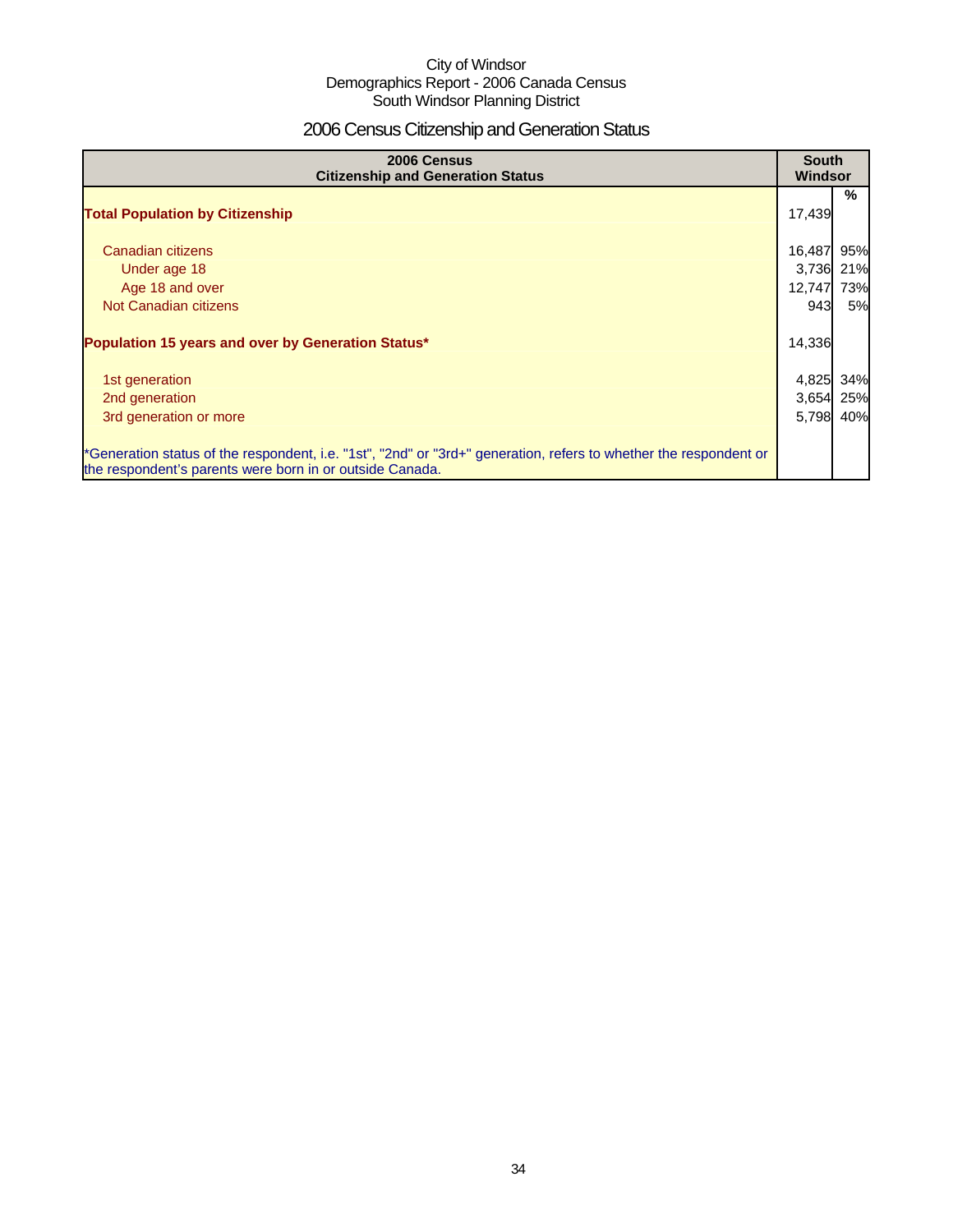## 2006 Census Immigration and Place of Birth

| <b>2006 Census</b><br><b>Immigration and Place of Birth</b>    | <b>South Windsor</b>                  |               |
|----------------------------------------------------------------|---------------------------------------|---------------|
| <b>Total Immigrant Population by Period of Immigration</b>     | 5,225                                 | $\frac{9}{6}$ |
| Before 1961                                                    | 1,000 19%                             |               |
| 1961 to 1970                                                   | 758 15%                               |               |
| 1971 to 1980                                                   | 681 13%                               |               |
| 1981 to 1990                                                   | 586 11%                               |               |
| 1991 to 2000                                                   | 1,510 29%                             |               |
| 1991 to 1995                                                   | 505 10%                               |               |
| 1996 to 2000                                                   | 1,033 20%                             |               |
| 2001 to 2006                                                   | 669 13%                               |               |
| <b>Total Immigrant Population by Age at Immigration</b>        | 5,236                                 |               |
| Under 5 years                                                  | 565 11%                               |               |
| 5 to 14 years                                                  | 930 18%                               |               |
| 15 to 24 years                                                 | 1,245 24%                             |               |
| 25 to 44 years                                                 | 2,031 39%                             |               |
| 45 years and over                                              | 409 8%                                |               |
| <b>Total Population by Immigrant Status and Place of Birth</b> | 17,429                                |               |
| Non-immigrants                                                 | 12,13370%                             |               |
| Born in province of residence                                  | 11,307 65%                            |               |
| Born outside province of residence                             | 808 5%                                |               |
| Immigrants                                                     | 5,240 30%                             |               |
| Non-permanent residents                                        |                                       | 55 0%         |
| <b>Total Immigrants by Place of Birth</b>                      | 5,240                                 |               |
| Top 5 Immigrant Places of Birth                                | Southern Europe <sup>23%</sup>        |               |
|                                                                | Eastern Asia 16%<br>Southern Asia 11% |               |
|                                                                | West Central Asia and the Middle East | 9%            |
|                                                                | United States of Americal             | 8%            |
| <b>United States of America</b>                                | 425                                   | 8%            |
| <b>Central America</b>                                         | 50                                    | 1%            |
| Caribbean and Bermuda                                          | 28                                    | 1%            |
| <b>South America</b>                                           | 73                                    | 1%            |
| <b>Europe</b>                                                  | 2,11540%                              |               |
| <b>Western Europe</b>                                          | 195                                   | 4%            |
| <b>Eastern Europe</b>                                          | 403                                   | 8%            |
| <b>Southern Europe</b>                                         | 1,172 22%                             |               |
| <b>Italy</b>                                                   | 702 13%                               |               |
| <b>Other Southern Europe</b><br><b>Northern Europe</b>         | 477<br>343                            | 9%<br>7%      |
| <b>United Kingdom</b>                                          | 278                                   | 5%            |
| <b>Other Northern Europe</b>                                   | 10                                    | 0%            |
| Africa                                                         | 200                                   | 4%            |
| <b>Western Africa</b>                                          | 50                                    | 1%            |
|                                                                |                                       |               |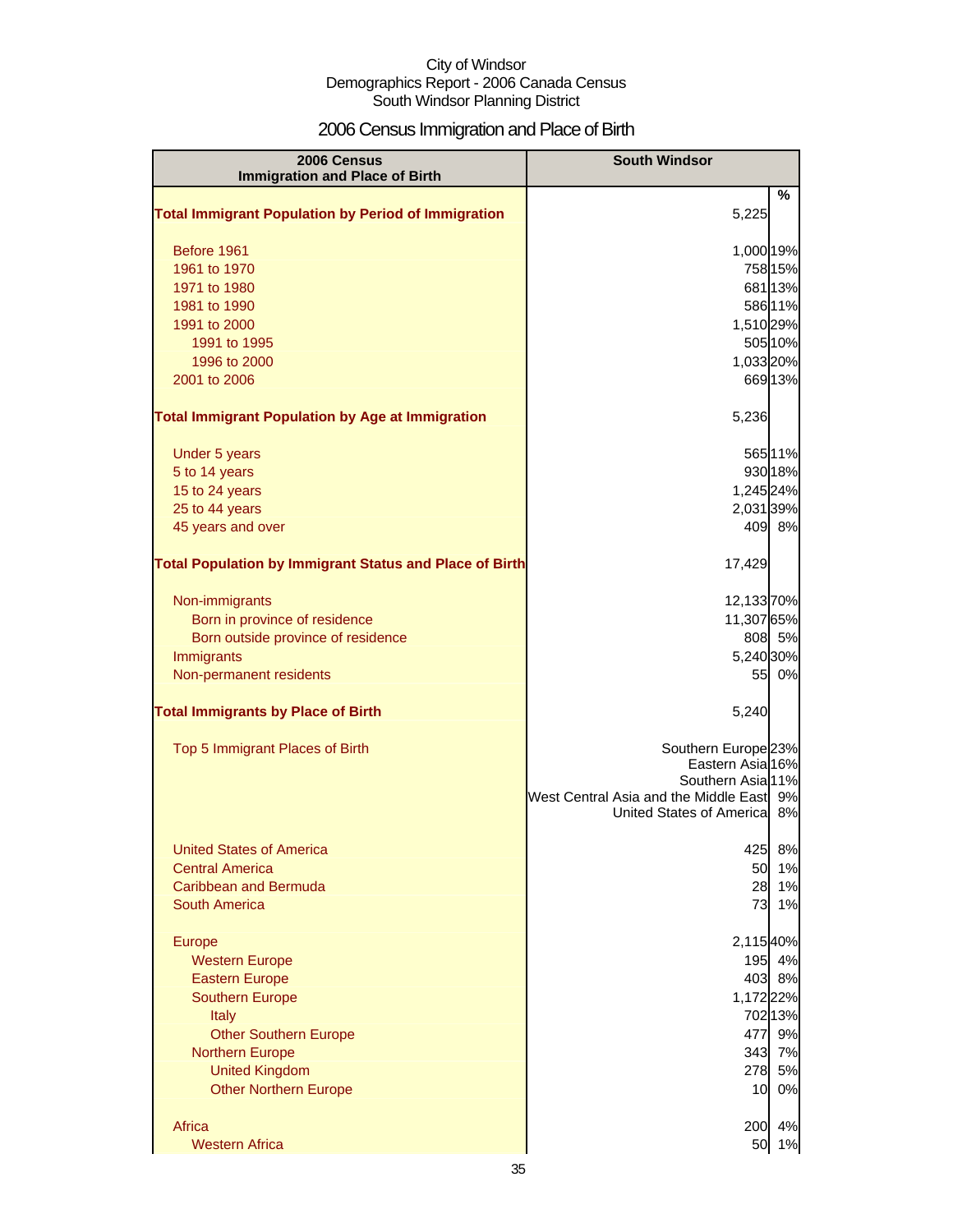| 2006 Census                           | <b>South Windsor</b> |         |
|---------------------------------------|----------------------|---------|
| <b>Immigration and Place of Birth</b> |                      |         |
|                                       |                      | %       |
| <b>Eastern Africa</b>                 | 75                   | 1%      |
| <b>Northern Africa</b>                | 55                   | 1%      |
| <b>Central Africa</b>                 | 0                    | 0%      |
| <b>Southern Africa</b>                | 0                    | 0%      |
|                                       |                      |         |
| Asia and the Middle East              | 2,213 42%            |         |
| West Central Asia and the Middle East |                      | 451 9%  |
| Eastern Asia                          |                      | 814 16% |
| China                                 |                      | 612 12% |
| Hong Kong                             | 130                  | 2%      |
| <b>Other Eastern Asia</b>             | 92                   | 2%      |
| <b>Southeast Asia</b>                 | 350                  | 7%      |
| <b>Philippines</b>                    | 105                  | 2%      |
| <b>Other Southeast Asia</b>           | 240                  | 5%      |
| <b>Southern Asia</b>                  |                      | 58511%  |
| India                                 | 419                  | 8%      |
| <b>Other Southern Asia</b>            | 192                  | 4%      |
|                                       |                      |         |
| Oceania and other                     | 60                   | 1%      |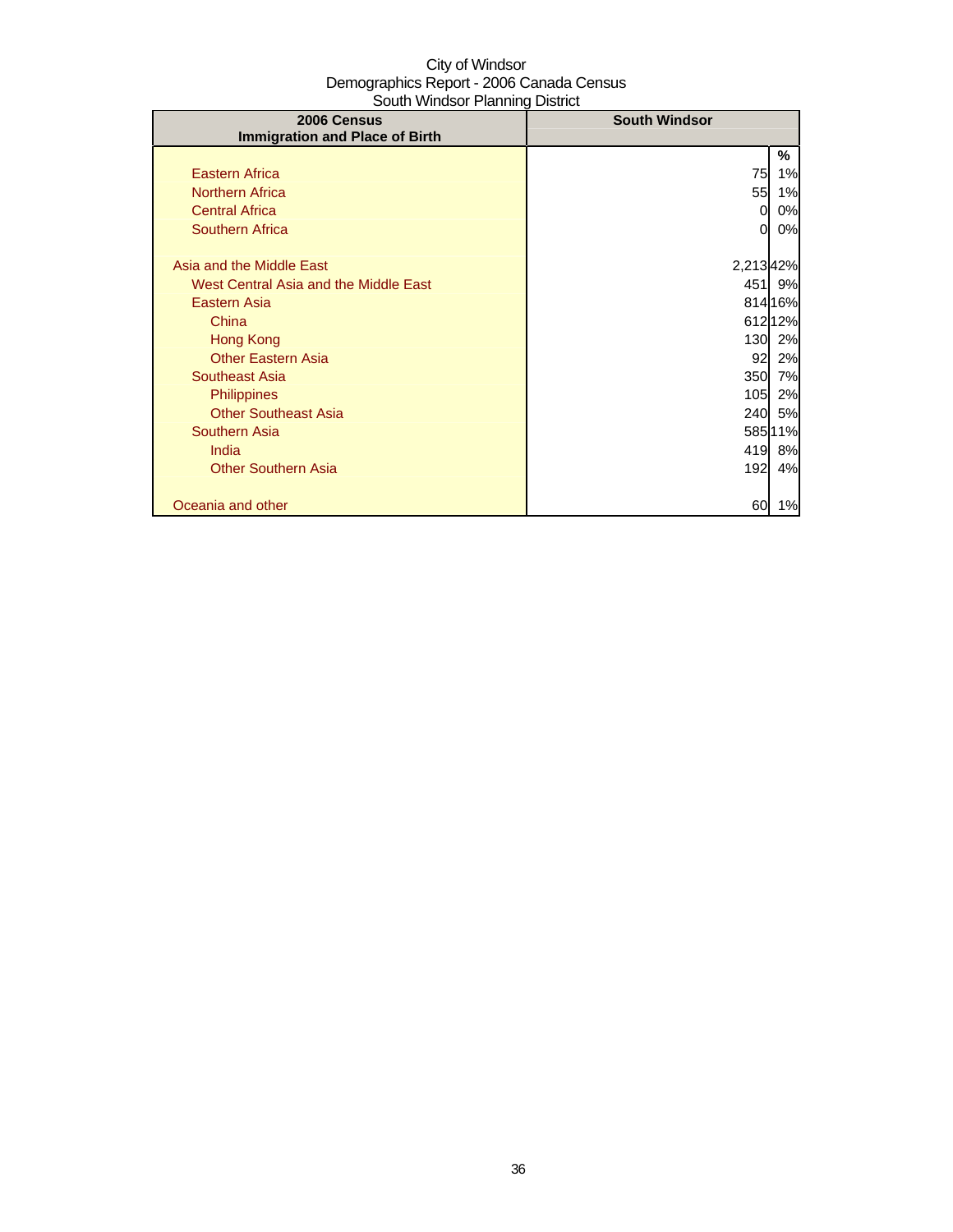| 2006 Census<br>Recent Immigration and Place of Birth (2001-2006) | <b>South Windsor</b>                                                                          |                    |
|------------------------------------------------------------------|-----------------------------------------------------------------------------------------------|--------------------|
| <b>Total Recent Immigrants by Selected Places of Birth</b>       | 673                                                                                           | %                  |
| Top 5 Recent Immigrant Places of Birth                           | Southern Asia <sup>32%</sup><br>Eastern Asia 23%<br>West Central Asia and the Middle East 11% |                    |
|                                                                  | United States of America 10%<br>Eastern Africal 7%                                            |                    |
| <b>United States of America</b>                                  |                                                                                               | 6510%              |
| <b>Central America</b>                                           | 15                                                                                            | 2%                 |
| Caribbean and Bermuda                                            | $\overline{0}$                                                                                | 0%                 |
| <b>South America</b>                                             | 38                                                                                            | 6%                 |
| <b>Europe</b>                                                    | 53                                                                                            | 8%                 |
| <b>Western Europe</b>                                            | $\overline{0}$                                                                                | 0%                 |
| <b>Eastern Europe</b>                                            | $\overline{0}$                                                                                | 0%                 |
| <b>Southern Europe</b>                                           | 8                                                                                             | 1%                 |
| Italy                                                            | 8                                                                                             | 1%                 |
| <b>Other Southern Europe</b>                                     | 10                                                                                            | 1%                 |
| <b>Northern Europe</b>                                           | 30                                                                                            | 4%                 |
| <b>United Kingdom</b>                                            | 30                                                                                            | 4%                 |
| <b>Other Northern Europe</b>                                     | $\overline{0}$                                                                                | 0%                 |
| Africa                                                           | 55                                                                                            | 8%                 |
| <b>Western Africa</b>                                            | 10                                                                                            | 1%                 |
| <b>Eastern Africa</b>                                            | 45                                                                                            | 7%                 |
| <b>Northern Africa</b>                                           | $\overline{0}$                                                                                | 0%                 |
| <b>Central Africa</b>                                            | $\overline{0}$                                                                                | 0%                 |
| <b>Southern Africa</b>                                           | $\overline{0}$                                                                                | 0%                 |
| Asia and the Middle East                                         |                                                                                               | 441 66%            |
| West Central Asia and the Middle East                            |                                                                                               | 7010%              |
| <b>Eastern Asia</b>                                              |                                                                                               | 15323%             |
| China                                                            |                                                                                               | 134 20%            |
| <b>Hong Kong</b>                                                 | 0                                                                                             | 0%                 |
| <b>Other Eastern Asia</b>                                        | 45                                                                                            | 7%                 |
| Southeast Asia                                                   | 18                                                                                            | 3%                 |
| Philippines                                                      | $\overline{0}$                                                                                | 0%                 |
| <b>Other Southeast Asia</b>                                      | 0                                                                                             | 0%                 |
| <b>Southern Asia</b><br>India                                    |                                                                                               | 215 32%<br>105 16% |
| <b>Other Southern Asia</b>                                       |                                                                                               | 102 15%            |
|                                                                  |                                                                                               |                    |
| Oceania and other                                                | 0                                                                                             | 0%                 |

# 2006 Census Recent Immigration and Place of Birth (2001-2006)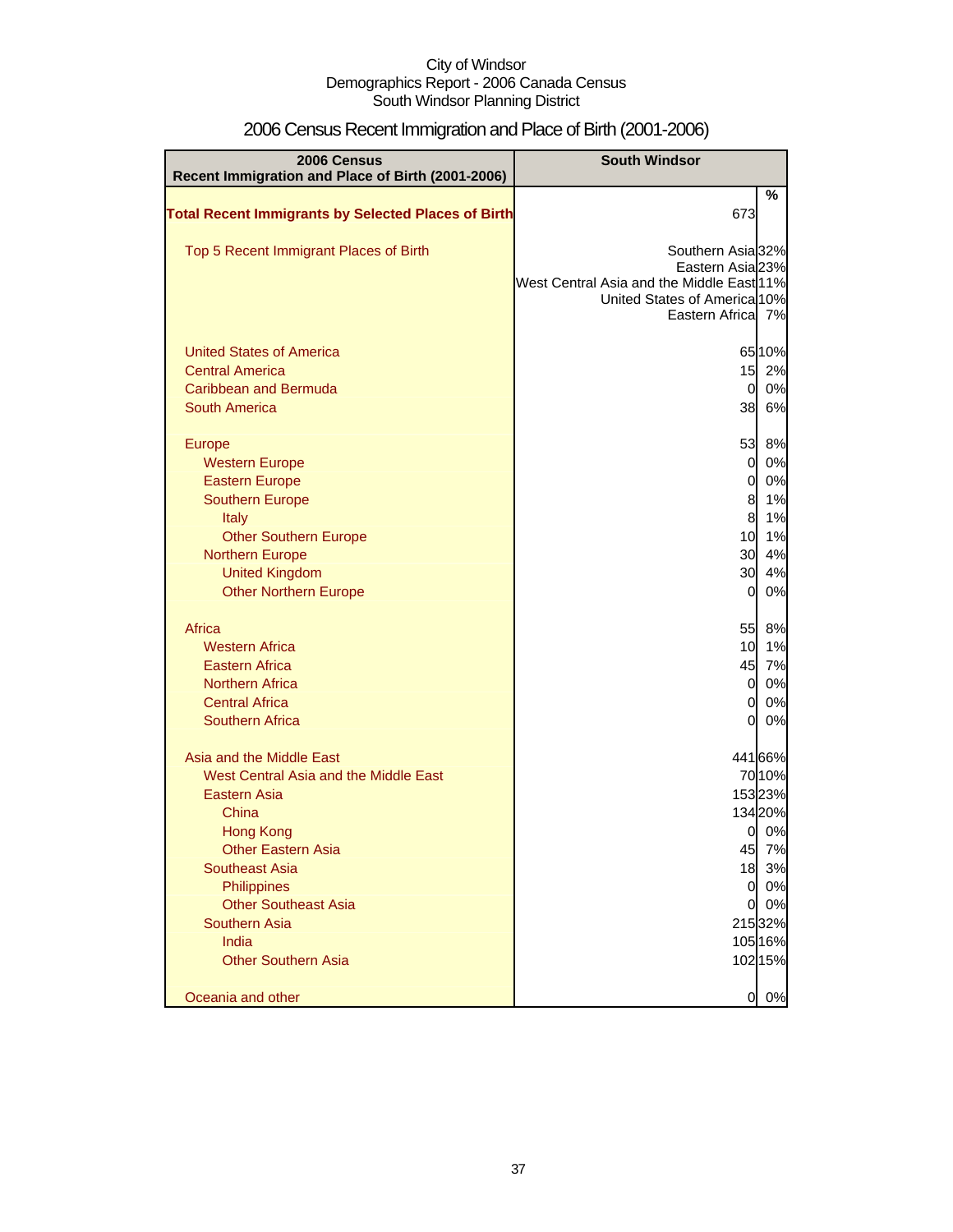# 2006 Census Mobility

| 2006 Census                                       | <b>South Windsor</b> |     |  |
|---------------------------------------------------|----------------------|-----|--|
| <b>Mobility</b>                                   |                      |     |  |
| <b>Total Population by 1 year mobility status</b> | 17,304               | %   |  |
| Non-movers (same address one year ago)            | 16,141               | 93% |  |
| <b>Movers</b>                                     | 1,137                | 7%  |  |
| Non-migrants                                      | 733                  | 4%  |  |
| <b>Migrants</b>                                   | 401                  | 2%  |  |
| Internal migrants                                 | 348                  | 2%  |  |
| Intraprovincial migrants                          | 258                  | 1%  |  |
| Interprovincial migrants                          | 55                   | 0%  |  |
| <b>External migrants</b>                          | 63                   | 0%  |  |
| <b>Total Population by 5 year mobility status</b> | 16,602               |     |  |
| Non-movers (same address five years ago)          | 11,823               | 68% |  |
| <b>Movers</b>                                     | 4,769                | 28% |  |
| Non-migrants                                      | 3,387                | 20% |  |
| <b>Migrants</b>                                   | 1,384                | 8%  |  |
| Internal migrants                                 | 954                  | 6%  |  |
| Intraprovincial migrants                          | 695                  | 4%  |  |
| Interprovincial migrants                          | 266                  | 2%  |  |
| <b>External migrants</b>                          | 437                  | 3%  |  |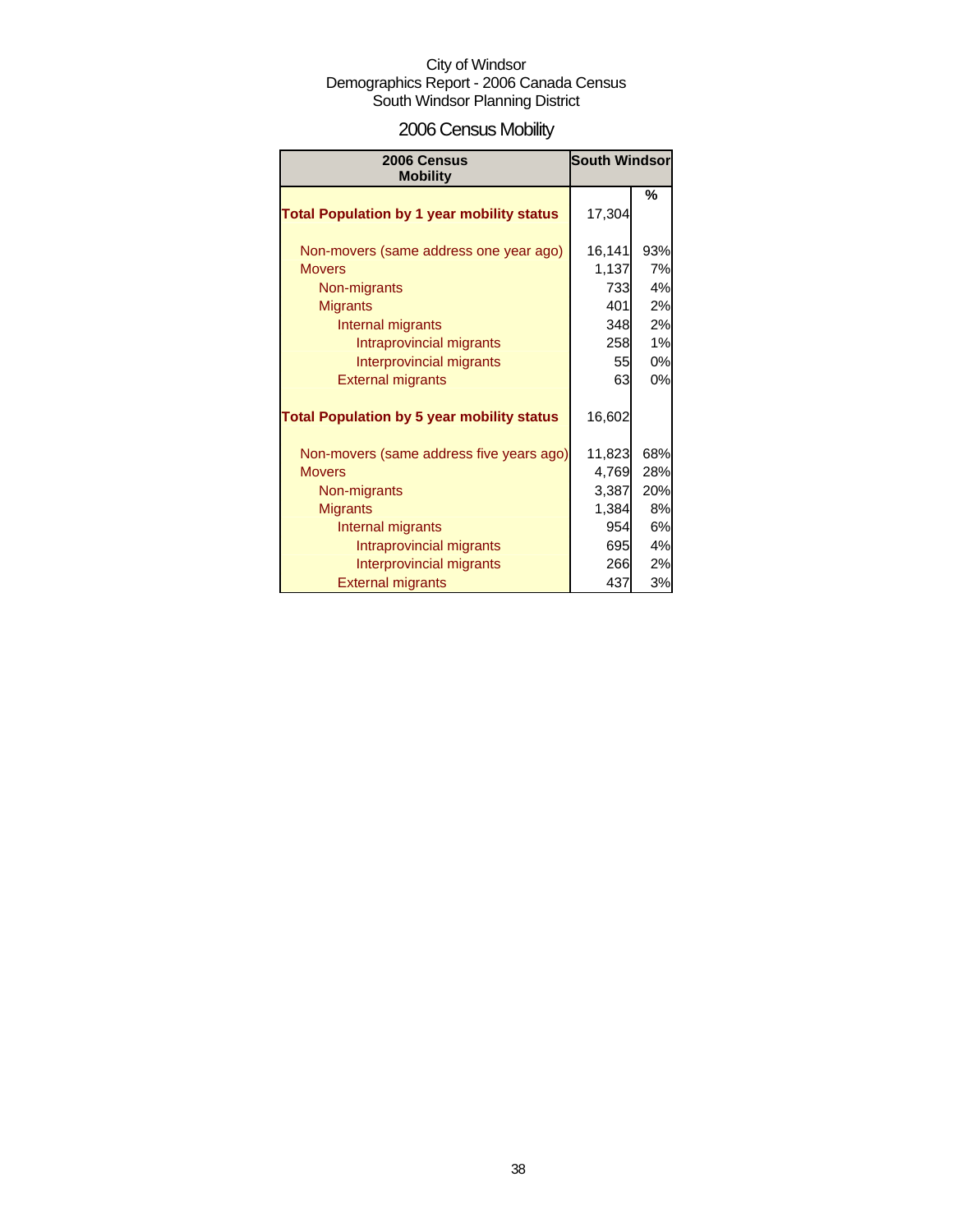# 2006 Census Aboriginal Population

| 2006 Census<br><b>Aboriginal Population</b>                                                                                                                                                                                                                                                 | <b>South</b><br>Windsor                                                      |                                              |
|---------------------------------------------------------------------------------------------------------------------------------------------------------------------------------------------------------------------------------------------------------------------------------------------|------------------------------------------------------------------------------|----------------------------------------------|
| Population by Aboriginal* and non-Aboriginal Identity                                                                                                                                                                                                                                       | 17,424                                                                       |                                              |
| Aboriginal population<br><b>Single Response</b><br><b>Inuit</b>                                                                                                                                                                                                                             | 285<br>258<br>$\overline{0}$                                                 | 2%<br>1%<br>0%                               |
| <b>Metis</b><br>North American Indian<br>Multiple responses<br>Aboriginal responses not included elsewhere                                                                                                                                                                                  | 113<br>145<br>$\overline{0}$<br>$\Omega$                                     | 1%<br>1%<br>0%<br>0%                         |
| Non-Aboriginal population                                                                                                                                                                                                                                                                   | 17,159                                                                       | 98%                                          |
| <b>Population by Registered Indian Status</b>                                                                                                                                                                                                                                               | 17,433                                                                       |                                              |
| <b>Registered Indian</b><br>Not a Registered Indian                                                                                                                                                                                                                                         | 50<br>17,404 100%                                                            | 0%                                           |
| <b>Population by Aboriginal and Non-Aboriginal Ancestry</b>                                                                                                                                                                                                                                 | 17,429                                                                       |                                              |
| Aboriginal ancestry<br>North American Indian single ancestry<br>North American Indian and non-Aboriginal ancestries<br>Métis single ancestry<br>Métis and non-Aboriginal ancestries<br>Inuit single ancestry<br>Inuit and non-Aboriginal ancestries<br>Other Aboriginal multiple ancestries | 353<br>$\Omega$<br>225<br>25<br>75<br>$\overline{0}$<br>$\overline{0}$<br>15 | 2%<br>0%<br>1%<br>0%<br>0%<br>0%<br>0%<br>0% |
| Non-Aboriginal ancestry                                                                                                                                                                                                                                                                     | 17,084                                                                       | 98%                                          |
| Indian Reservation DAs that refused enumeration                                                                                                                                                                                                                                             | $\Omega$                                                                     |                                              |
| * Refers to those persons who reported identifying with at least one Aboriginal group, i.e. North American<br>Indian, Métis or Inuit (Eskimo).                                                                                                                                              |                                                                              |                                              |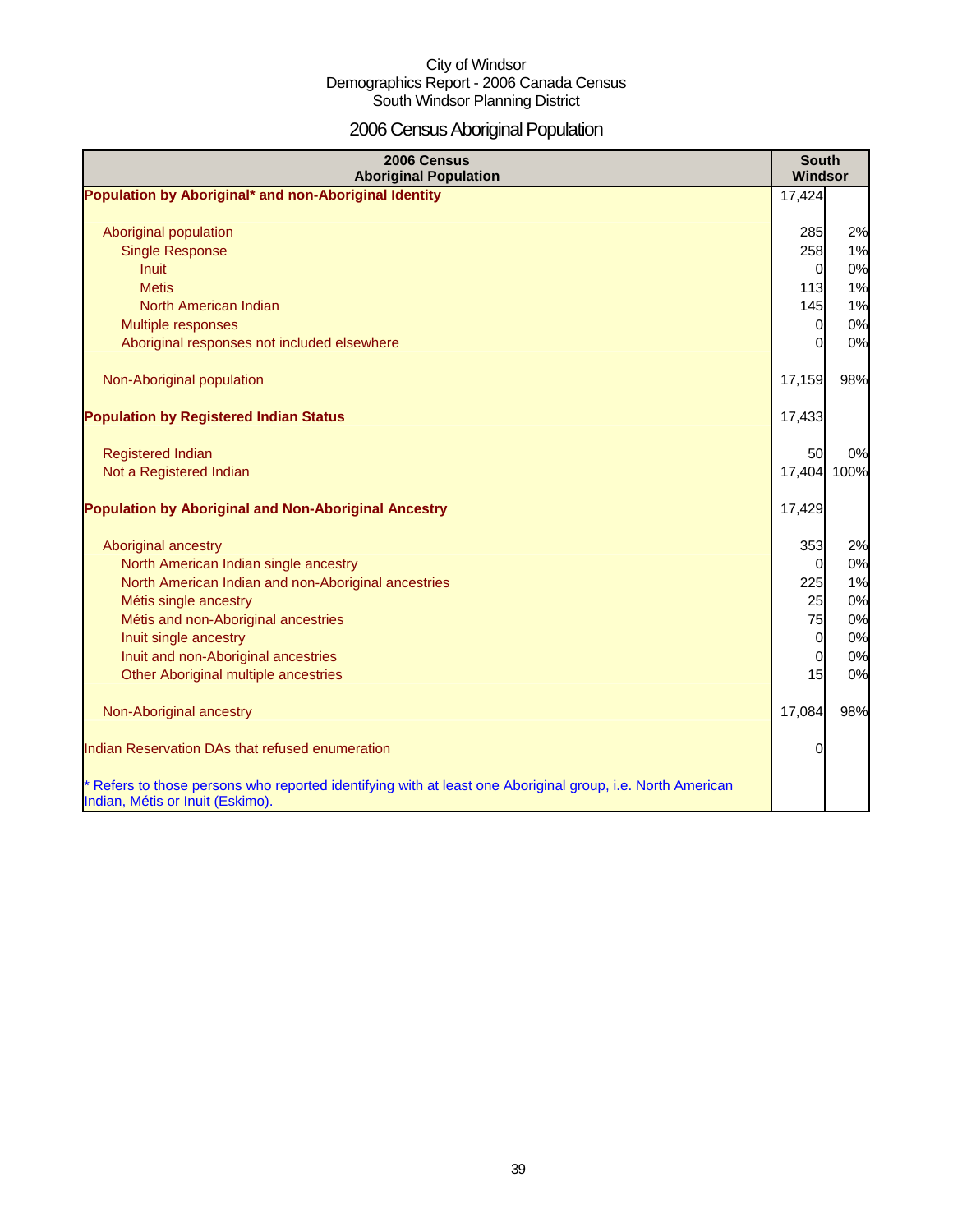# 2006 Census Labour Force by Sex Comparison

| 2006 Census                                                        | <b>South Windsor</b>       |         |                     |         |                |         |
|--------------------------------------------------------------------|----------------------------|---------|---------------------|---------|----------------|---------|
| <b>Labour Force by Sex</b>                                         |                            |         |                     |         |                |         |
| <b>Comparison</b>                                                  |                            |         |                     |         |                |         |
|                                                                    | <b>Total</b><br>Population |         | <b>Males</b>        |         | <b>Females</b> |         |
| <b>Total Population 15 years and over by Labour Force Activity</b> | 14,317                     |         | 6,859               |         | 7,463          |         |
|                                                                    |                            |         |                     |         |                |         |
| In the labour force                                                |                            |         | 8,921 62% 4,669 68% |         | 4,25557%       |         |
| Employed                                                           |                            |         | 8,30658% 4,33863%   |         | 3,97153%       |         |
| <b>Unemployed</b>                                                  | 598                        | 4%      | 311                 | 5%      | 312            | 4%      |
| Not in the labour force                                            |                            |         | 5,39338% 2,18932%   |         | 3,19743%       |         |
| Participation rate                                                 | 62.3%                      |         | 68.1%               |         | 57.0%          |         |
| Employment-population ratio                                        | 58.0%                      |         | 63.2%               |         | 53.2%          |         |
| Unemployment rate                                                  | 6.7%                       |         | 6.7%                |         | 7.3%           |         |
| <b>Total Population 15-24 years by Labour Force Activity</b>       | 2,322                      |         | 1,219               |         | 1,124          |         |
| In the labour force                                                | 1,52766%                   |         |                     | 79966%  |                | 730 65% |
| Employed                                                           | 1,27455%                   |         |                     | 63852%  |                | 64657%  |
| <b>Unemployed</b>                                                  |                            | 243 10% |                     | 155 13% | 70             | 6%      |
| Not in the labour force                                            |                            | 78434%  |                     | 410 34% |                | 36633%  |
| Participation rate                                                 | 65.8%                      |         | 65.6%               |         | 64.9%          |         |
| Employment-population ratio                                        | 54.8%                      |         | 52.3%               |         | 57.5%          |         |
| Unemployment rate                                                  | 15.9%                      |         | 19.4%               |         | 9.6%           |         |
| <b>Total Population 25 years and over by Labour Force Activity</b> | 11,987                     |         | 5,638               |         | 6,334          |         |
| In the labour force                                                |                            |         | 7,37762% 3,85368%   |         | 3,514 55%      |         |
| Employed                                                           |                            |         | 7,03359% 3,68665%   |         | 3,327 53%      |         |
| <b>Unemployed</b>                                                  |                            | 348 3%  |                     | 148 3%  | 162            | 3%      |
| Not in the labour force                                            |                            |         | 4,60738% 1,79032%   |         | 2,808 44%      |         |
| Participation rate                                                 | 61.5%                      |         | 68.3%               |         | 55.5%          |         |
| <b>Employment-population ratio</b>                                 | 58.7%                      |         | 65.4%               |         | 52.5%          |         |
| Unemployment rate                                                  | 4.7%                       |         | 3.8%                |         | 4.6%           |         |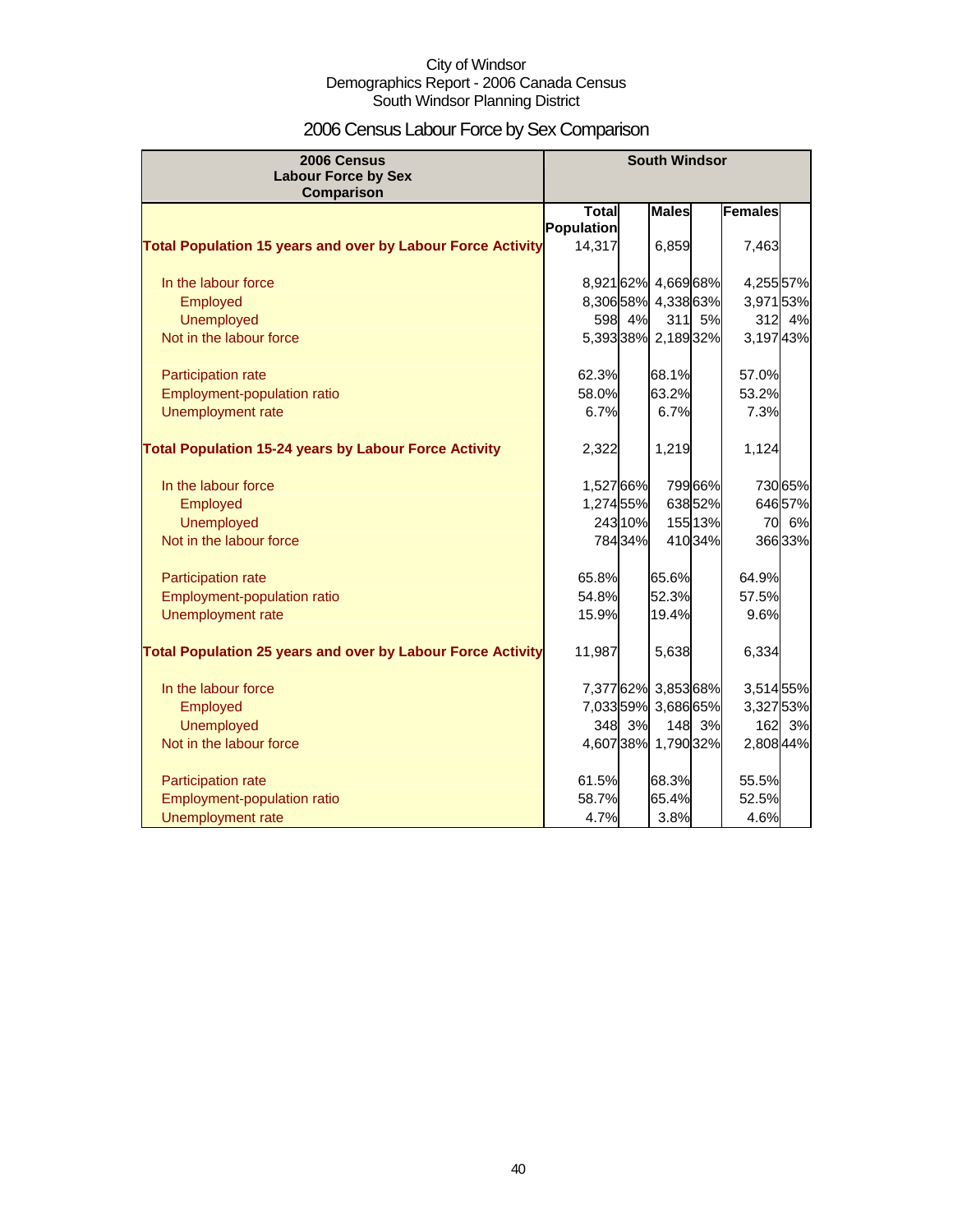# 2006 Census Labour Force by Sex

| 2006 Census<br><b>Labour Force by Sex</b>                          | <b>South Windsor</b> |     |
|--------------------------------------------------------------------|----------------------|-----|
|                                                                    |                      | ℅   |
| <b>Total Population 15 years and over by Labour Force Activity</b> | 14,317               |     |
| In the labour force                                                | 8,921                | 62% |
| Employed                                                           | 8,306                | 58% |
| <b>Unemployed</b>                                                  | 598                  | 4%  |
| Not in the labour force                                            | 5,393                | 38% |
| Participation rate                                                 | 62.3%                |     |
| Employment-population ratio                                        | 58.0%                |     |
| Unemployment rate                                                  | 6.7%                 |     |
| <b>Total Population 15-24 years by Labour Force Activity</b>       | 2,322                |     |
| In the labour force                                                | 1,527                | 66% |
| Employed                                                           | 1,274                | 55% |
| <b>Unemployed</b>                                                  | 243                  | 10% |
| Not in the labour force                                            | 784                  | 34% |
| Participation rate                                                 | 65.8%                |     |
| Employment-population ratio                                        | 54.8%                |     |
| Unemployment rate                                                  | 15.9%                |     |
| <b>Total Population 25 years and over by Labour Force Activity</b> | 11,987               |     |
| In the labour force                                                | 7,377                | 62% |
| Employed                                                           | 7,033                | 59% |
| <b>Unemployed</b>                                                  | 348                  | 3%  |
| Not in the labour force                                            | 4,607                | 38% |
| Participation rate                                                 | 61.5%                |     |
| Employment-population ratio                                        | 58.7%                |     |
| Unemployment rate                                                  | 4.7%                 |     |
| <b>Males 15 years and over by Labour Force Activity</b>            | 6,859                |     |
| In the labour force                                                | 4,669                | 68% |
| Employed                                                           | 4,338                | 63% |
| Unemployed                                                         | 311                  | 5%  |
| Not in the labour force                                            | 2,189                | 32% |
| Participation rate                                                 | 68.1%                |     |
| Employment-population ratio                                        | 63.2%                |     |
| Unemployment rate                                                  | 6.7%                 |     |
| <b>Males 15-24 years by Labour Force Activity</b>                  | 1,219                |     |
| In the labour force                                                | 799                  | 66% |
| Employed                                                           | 638                  | 52% |
| Unemployed                                                         | 155                  | 13% |
| Not in the labour force                                            | 410                  | 34% |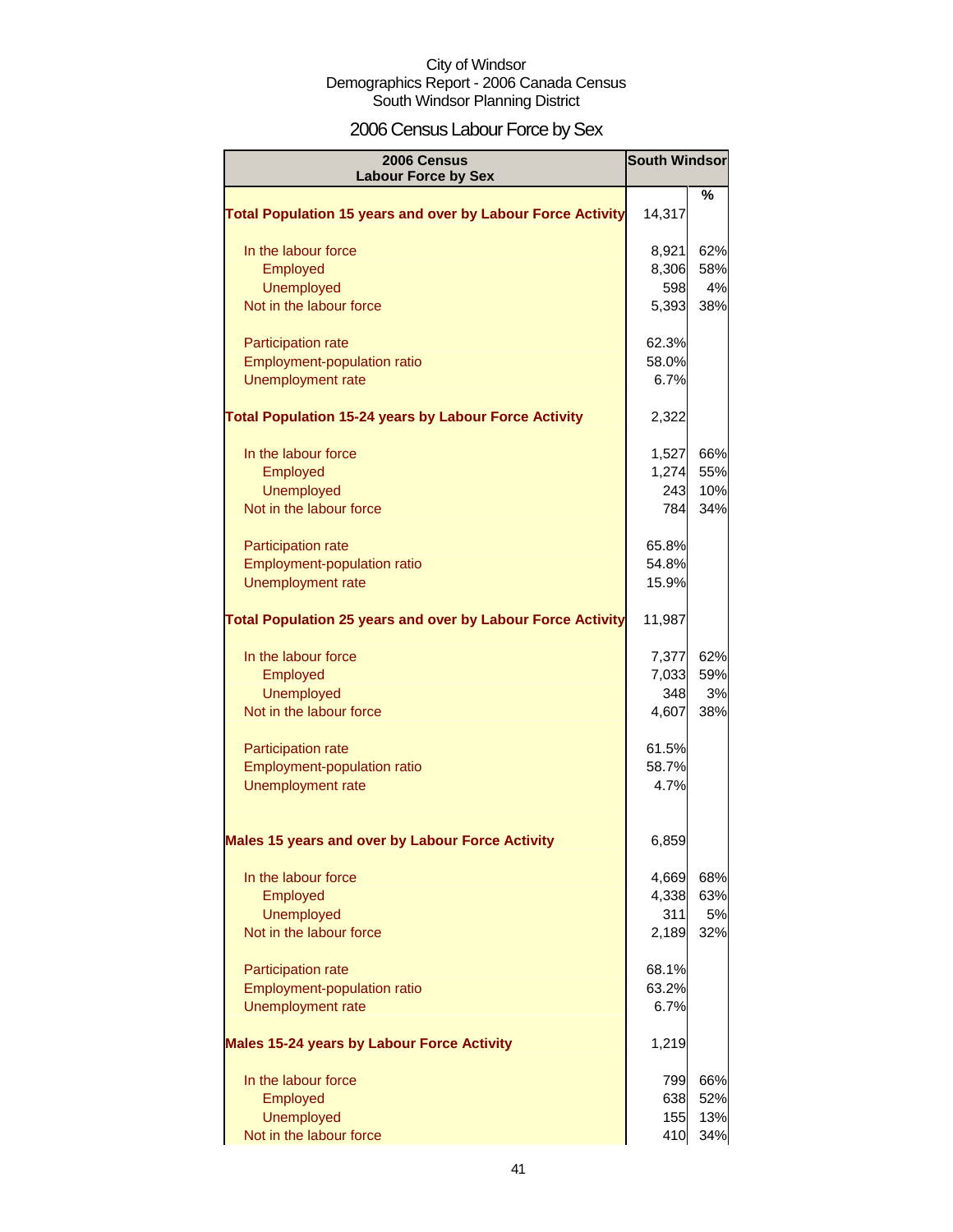| 2006 Census<br><b>Labour Force by Sex</b>           | <b>South Windsor</b> |     |
|-----------------------------------------------------|----------------------|-----|
|                                                     |                      | %   |
|                                                     | 65.6%                |     |
| <b>Participation rate</b>                           | 52.3%                |     |
| Employment-population ratio<br>Unemployment rate    | 19.4%                |     |
|                                                     |                      |     |
| Males 25 years and over by Labour Force Activity    | 5,638                |     |
| In the labour force                                 | 3,853                | 68% |
| Employed                                            | 3,686                | 65% |
| <b>Unemployed</b>                                   | 148                  | 3%  |
| Not in the labour force                             | 1,790                | 32% |
| Participation rate                                  | 68.3%                |     |
| Employment-population ratio                         | 65.4%                |     |
| Unemployment rate                                   | 3.8%                 |     |
|                                                     |                      |     |
| Females 15 years and over by Labour Force Activity  | 7,463                |     |
| In the labour force                                 | 4,255                | 57% |
| Employed                                            | 3,971                | 53% |
| <b>Unemployed</b>                                   | 312                  | 4%  |
| Not in the labour force                             | 3,197                | 43% |
| Participation rate                                  | 57.0%                |     |
| Employment-population ratio                         | 53.2%                |     |
| <b>Unemployment rate</b>                            | 7.3%                 |     |
| <b>Females 15-24 years by Labour Force Activity</b> | 1,124                |     |
|                                                     |                      |     |
| In the labour force                                 | 730                  | 65% |
| Employed                                            | 646                  | 57% |
| <b>Unemployed</b>                                   | 70                   | 6%  |
| Not in the labour force                             | 366                  | 33% |
| Participation rate                                  | 64.9%                |     |
| Employment-population ratio                         | 57.5%                |     |
| Unemployment rate                                   | 9.6%                 |     |
| Females 25 years and over by Labour Force Activity  | 6,334                |     |
| In the labour force                                 | 3,514                | 55% |
| Employed                                            | 3,327                | 53% |
| <b>Unemployed</b>                                   | 162                  | 3%  |
| Not in the labour force                             | 2,808                | 44% |
| Participation rate                                  | 55.5%                |     |
| Employment-population ratio                         | 52.5%                |     |
| <b>Unemployment rate</b>                            | 4.6%                 |     |
|                                                     |                      |     |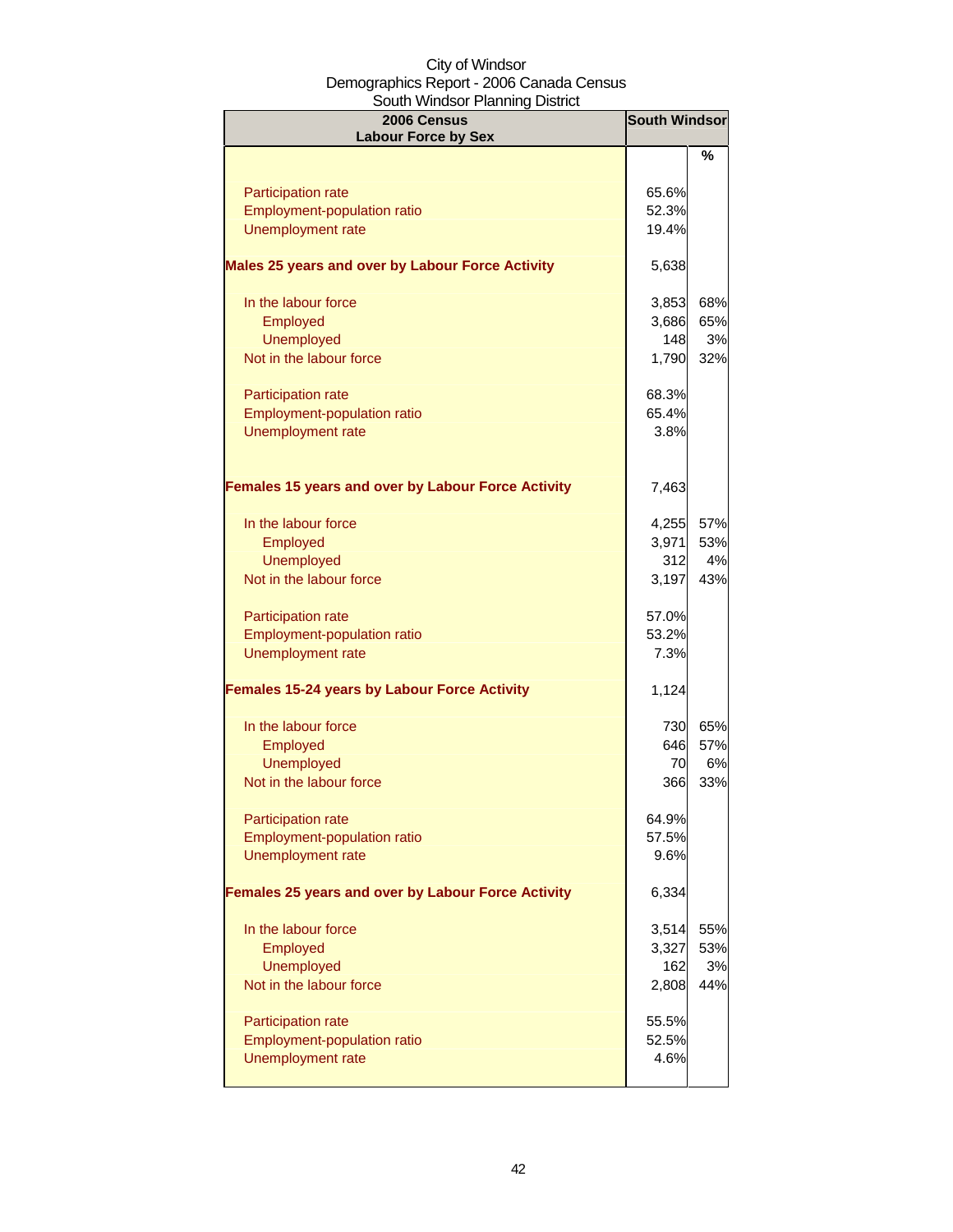# 2006 Census Presence of Children and Labour Force by Sex Comparison

| 2006 Census<br>Presence of Children and Labour Force by Sex Comparison                                          | <b>South Windsor</b> |         |              |          |           |  |
|-----------------------------------------------------------------------------------------------------------------|----------------------|---------|--------------|----------|-----------|--|
|                                                                                                                 | <b>Total</b>         |         | <b>Males</b> |          | Females   |  |
|                                                                                                                 | Population           |         |              |          |           |  |
| <b>Population 15 years and over in Private Households</b>                                                       | 14,324               |         | 6,883        |          | 7,438     |  |
| In the labour force                                                                                             | 8,90662%             |         | 4,656        | 68%      | 4,25057%  |  |
| Employed                                                                                                        | 8,29158%             |         | 4,309        | 63%      | 3,943 53% |  |
| Unemployed                                                                                                      |                      | 628 4%  | 351          | 5%       | 292 4%    |  |
| Not in the labour force                                                                                         | 5,390 38%            |         | 2,190        | 32%      | 3,20143%  |  |
| Participation rate                                                                                              | 62.2%                |         | 67.7%        |          | 57.1%     |  |
| Employment-population ratio                                                                                     | 57.9%                |         | 62.6%        |          | 53.0%     |  |
| Unemployment rate                                                                                               | 7.0%                 |         | 7.5%         |          | 6.9%      |  |
| Population 15 years and over in Private Households with No Children at<br><b>Home</b>                           | 8,371                |         | 4,081        |          | 4,255     |  |
| In the labour force                                                                                             | 4,345 52%            |         | 2,306        | 56%      | 2,035 48% |  |
| Employed                                                                                                        | 3,942 47%            |         | 2,060        | 50%      | 1,84243%  |  |
| <b>Unemployed</b>                                                                                               |                      | 368 4%  | 253          | 6%       | 140 3%    |  |
| Not in the labour force                                                                                         | 3,998 48%            |         | 1,726        | 42%      | 2,233 52% |  |
| Participation rate                                                                                              | 51.9%                |         | 56.5%        |          | 47.8%     |  |
| Employment-population ratio                                                                                     | 47.1%                |         | 50.5%        |          | 43.3%     |  |
| Unemployment rate                                                                                               | 8.5%                 |         | 11.0%        |          | 6.9%      |  |
| Population 15 years and over in Private Households with Children at Home                                        | 5,943                |         | 2,759        |          | 3,164     |  |
| In the labour force                                                                                             | 4,531 76%            |         | 2,322        | 84%      | 2,215 70% |  |
| Employed                                                                                                        | 4,342 73%            |         | 2,253        | 82%      | 2,05365%  |  |
| <b>Unemployed</b>                                                                                               |                      | 204 3%  | 88           | 3%       | 152 5%    |  |
| Not in the labour force                                                                                         | 1,363 23%            |         | 443          | 16%      | 919 29%   |  |
| Participation rate                                                                                              | 76.2%                |         | 84.1%        |          | 70.0%     |  |
| Employment-population ratio                                                                                     | 73.1%                |         | 81.7%        |          | 64.9%     |  |
| Unemployment rate                                                                                               | 4.5%                 |         | 3.8%         |          | 6.9%      |  |
| Population 15 years and over in Private Households with Children under 6<br>years only                          | 843                  |         | 391          |          | 435       |  |
| In the labour force                                                                                             |                      | 75189%  |              | 411 105% | 325 75%   |  |
| Employed                                                                                                        |                      | 67280%  | 371          | 95%      | 307 71%   |  |
| Unemployed                                                                                                      |                      | 60 7%   | 10           | 3%       | 38 9%     |  |
| Not in the labour force                                                                                         |                      | 120 14% | $\Omega$     | 0%       | 100 23%   |  |
| Participation rate                                                                                              | 89.1%                |         | 105.1%       |          | 74.7%     |  |
| Employment-population ratio                                                                                     | 79.7%                |         | 94.9%        |          | 70.5%     |  |
| Unemployment rate                                                                                               | 8.0%                 |         | 2.4%         |          | 11.8%     |  |
| Population 15 years and over in Private Households with Children under 6<br>years and Children 6 years and over | 519                  |         | 248          |          | 303       |  |
| In the labour force                                                                                             |                      | 42381%  | 221          | 89%      | 203 67%   |  |
| Employed                                                                                                        |                      | 36871%  |              | 224 91%  | 148 49%   |  |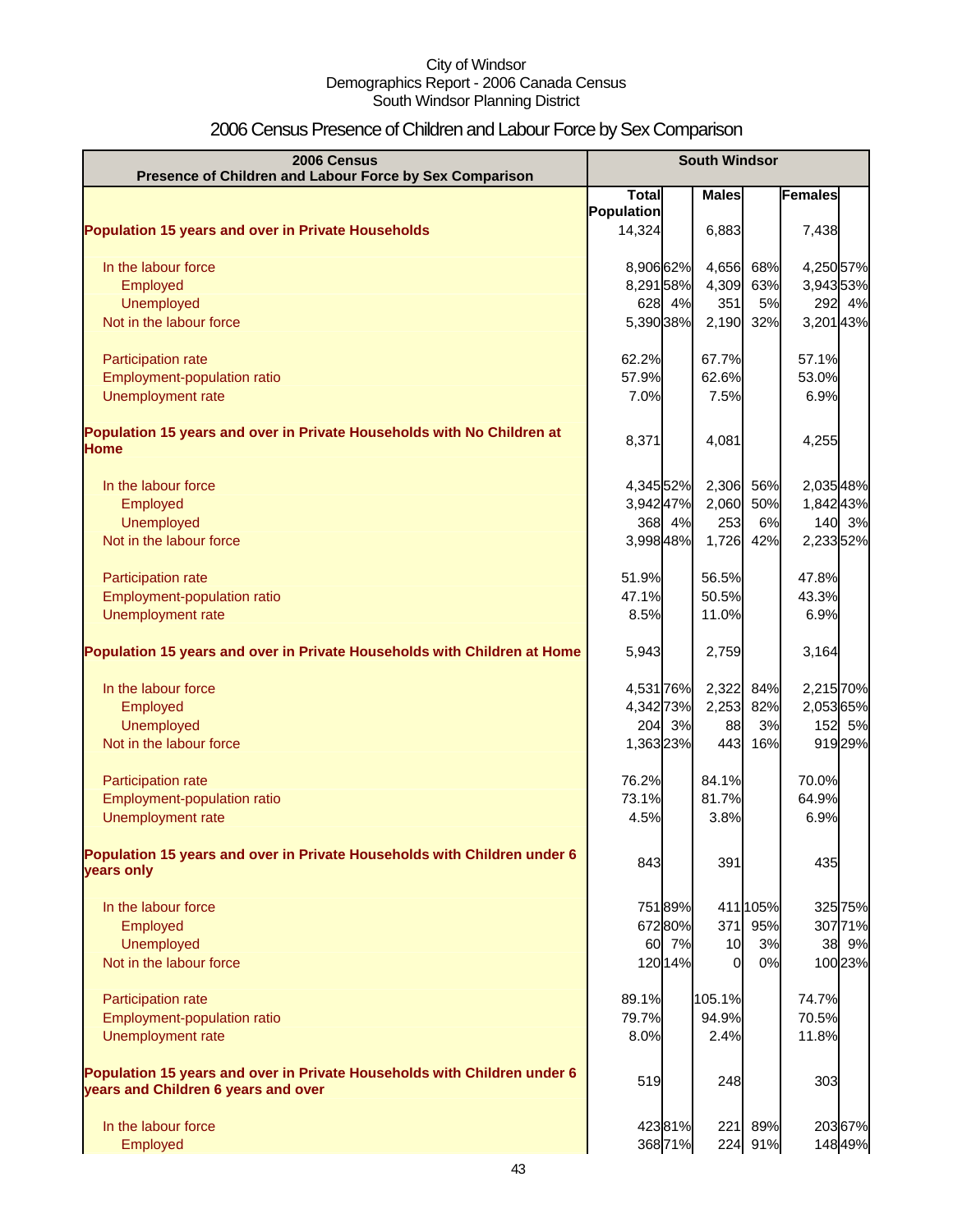| 2006 Census                                                              |              |        | <b>South Windsor</b> |     |                |        |
|--------------------------------------------------------------------------|--------------|--------|----------------------|-----|----------------|--------|
| Presence of Children and Labour Force by Sex Comparison                  |              |        |                      |     |                |        |
|                                                                          | <b>Total</b> |        | <b>Males</b>         |     | <b>Females</b> |        |
|                                                                          | Population   |        |                      |     |                |        |
| <b>Unemployed</b>                                                        | 35           | 7%     | 10                   | 4%  | 25             | 8%     |
| Not in the labour force                                                  |              | 89 17% | 0                    | 0%  |                | 8528%  |
|                                                                          |              |        |                      |     |                |        |
| <b>Participation rate</b>                                                | 81.5%        |        | 89.2%                |     | 67.0%          |        |
| Employment-population ratio                                              | 71.0%        |        | 90.6%                |     | 48.9%          |        |
| Unemployment rate                                                        | 8.3%         |        | 4.5%                 |     | 12.3%          |        |
|                                                                          |              |        |                      |     |                |        |
| Population 15 years and over in Private Households with Children 6 years |              |        |                      |     |                |        |
| and over only                                                            | 4,567        |        | 2,098                |     | 2,480          |        |
|                                                                          |              |        |                      |     |                |        |
| In the labour force                                                      | 3,370 74%    |        | 1,694                | 81% | 1,69368%       |        |
| <b>Employed</b>                                                          | 3,26271%     |        | 1,634                | 78% | 1,600 65%      |        |
| <b>Unemployed</b>                                                        |              | 126 3% | 53                   | 3%  |                | 63 3%  |
|                                                                          |              |        |                      |     |                |        |
| Not in the labour force                                                  | 1,19426%     |        | 399                  | 19% |                | 74730% |
|                                                                          |              |        |                      |     |                |        |
| <b>Participation rate</b>                                                | 73.8%        |        | 80.7%                |     | 68.3%          |        |
| Employment-population ratio                                              | 71.4%        |        | 77.9%                |     | 64.5%          |        |
| Unemployment rate                                                        | 3.7%         |        | 3.1%                 |     | 3.7%           |        |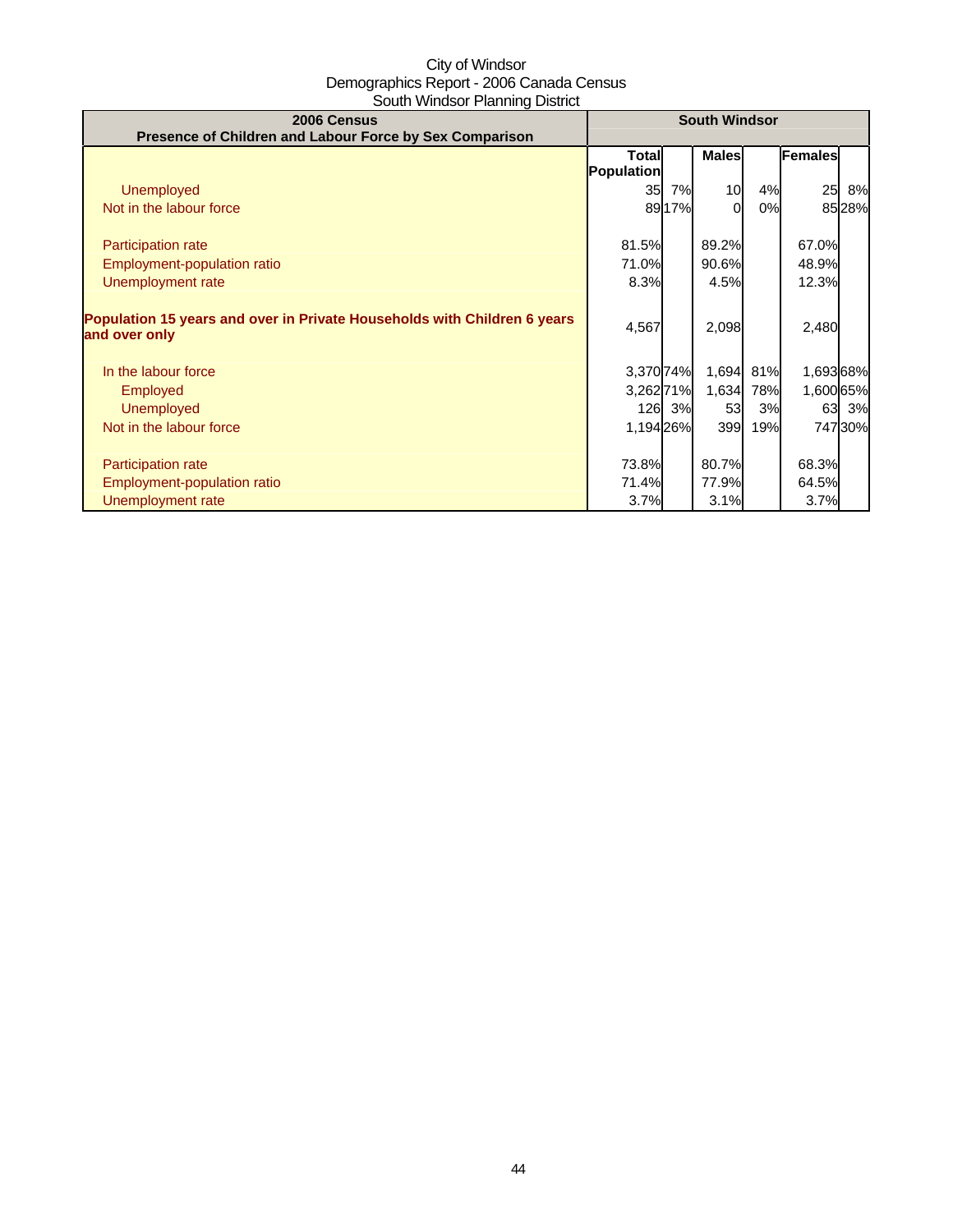# 2006 Census Presence of Children and Labour Force by Sex

| 2006 Census<br>Presence of Children and Labour Force by Sex                                                     | <b>South</b><br>Windsor |      |
|-----------------------------------------------------------------------------------------------------------------|-------------------------|------|
| <b>Population 15 years and over in Private Households</b>                                                       | 14,324                  | $\%$ |
| In the labour force                                                                                             | 8,906                   | 62%  |
| Employed                                                                                                        | 8,291                   | 58%  |
| Unemployed                                                                                                      | 628                     | 4%   |
| Not in the labour force                                                                                         | 5,390                   | 38%  |
| Participation rate                                                                                              | 62.2%                   |      |
| Employment-population ratio                                                                                     | 57.9%                   |      |
| Unemployment rate                                                                                               | 7.0%                    |      |
| Population 15 years and over in Private Households with No Children at Home                                     | 8,371                   |      |
| In the labour force                                                                                             | 4,345                   | 52%  |
| Employed                                                                                                        | 3,942                   | 47%  |
| Unemployed                                                                                                      | 368                     | 4%   |
| Not in the labour force                                                                                         | 3,998                   | 48%  |
| Participation rate                                                                                              | 51.9%                   |      |
| Employment-population ratio                                                                                     | 47.1%                   |      |
| Unemployment rate                                                                                               | 8.5%                    |      |
| Population 15 years and over in Private Households with Children at Home                                        | 5,943                   |      |
| In the labour force                                                                                             | 4,531                   | 76%  |
| Employed                                                                                                        | 4,342                   | 73%  |
| Unemployed                                                                                                      | 204                     | 3%   |
| Not in the labour force                                                                                         | 1,363                   | 23%  |
| Participation rate                                                                                              | 76.2%                   |      |
| Employment-population ratio                                                                                     | 73.1%                   |      |
| Unemployment rate                                                                                               | 4.5%                    |      |
| Population 15 years and over in Private Households with Children under 6 years only                             | 843                     |      |
| In the labour force                                                                                             | 751                     | 89%  |
| Employed                                                                                                        | 672                     | 80%  |
| Unemployed                                                                                                      | 60                      | 7%   |
| Not in the labour force                                                                                         | 120                     | 14%  |
| Participation rate                                                                                              | 89.1%                   |      |
| Employment-population ratio                                                                                     | 79.7%                   |      |
| Unemployment rate                                                                                               | 8.0%                    |      |
| Population 15 years and over in Private Households with Children under 6 years and Children 6 years<br>and over | 519                     |      |
| In the labour force                                                                                             | 423                     | 81%  |
| Employed                                                                                                        | 368                     | 71%  |
| Unemployed                                                                                                      | 35                      | 7%   |
| Not in the labour force                                                                                         | 89                      | 17%  |
|                                                                                                                 |                         |      |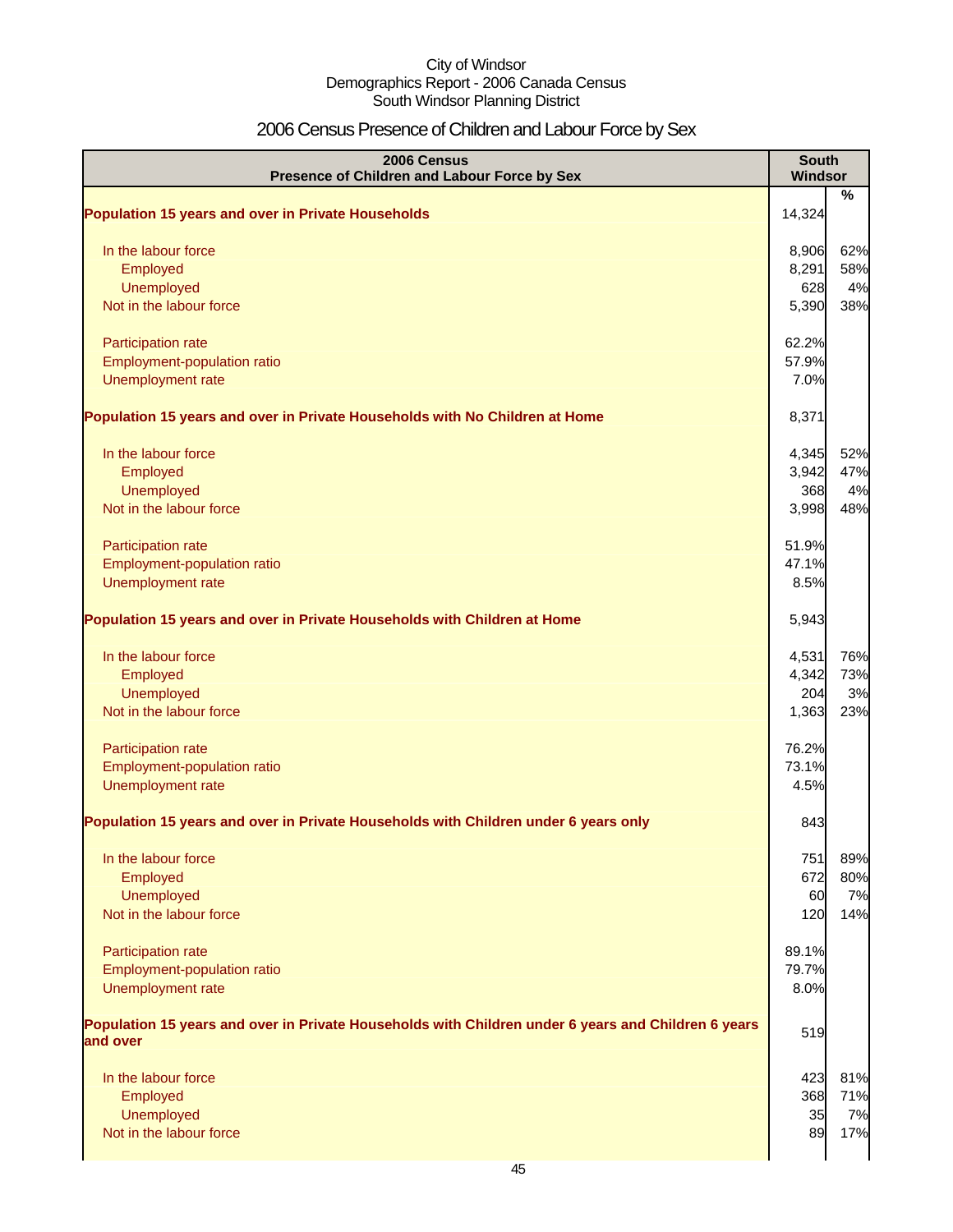| %<br>81.5%<br>Participation rate<br>Employment-population ratio<br>71.0%<br>Unemployment rate<br>8.3%<br>4,567<br>In the labour force<br>3,370<br>74%<br>Employed<br>3,262<br>71%<br>Unemployed<br>126<br>3%<br>Not in the labour force<br>1,194<br>26%<br>73.8%<br>Participation rate<br>Employment-population ratio<br>71.4%<br>Unemployment rate<br>3.7%<br>6,883<br>68%<br>In the labour force<br>4,656<br>63%<br>Employed<br>4,309<br>Unemployed<br>5%<br>351<br>Not in the labour force<br>32%<br>2,190<br>Participation rate<br>67.7%<br>Employment-population ratio<br>62.6%<br>Unemployment rate<br>7.5%<br>4,081<br>In the labour force<br>56%<br>2,306<br>50%<br>Employed<br>2,060<br>Unemployed<br>253<br>6%<br>Not in the labour force<br>1,726<br>42%<br>56.5%<br><b>Participation rate</b><br>Employment-population ratio<br>50.5%<br>Unemployment rate<br>11.0%<br>2,759<br>In the labour force<br>2,322<br>Employed<br>2,253<br>Unemployed<br>88<br>Not in the labour force<br>443<br>Participation rate<br>84.1%<br>Employment-population ratio<br>81.7%<br>Unemployment rate<br>3.8%<br>391<br>In the labour force<br>Employed<br>371<br>Unemployed<br>10 | 2006 Census<br>Presence of Children and Labour Force by Sex                            | <b>South</b><br><b>Windsor</b> |  |
|------------------------------------------------------------------------------------------------------------------------------------------------------------------------------------------------------------------------------------------------------------------------------------------------------------------------------------------------------------------------------------------------------------------------------------------------------------------------------------------------------------------------------------------------------------------------------------------------------------------------------------------------------------------------------------------------------------------------------------------------------------------------------------------------------------------------------------------------------------------------------------------------------------------------------------------------------------------------------------------------------------------------------------------------------------------------------------------------------------------------------------------------------------------------------|----------------------------------------------------------------------------------------|--------------------------------|--|
|                                                                                                                                                                                                                                                                                                                                                                                                                                                                                                                                                                                                                                                                                                                                                                                                                                                                                                                                                                                                                                                                                                                                                                              |                                                                                        |                                |  |
|                                                                                                                                                                                                                                                                                                                                                                                                                                                                                                                                                                                                                                                                                                                                                                                                                                                                                                                                                                                                                                                                                                                                                                              |                                                                                        |                                |  |
|                                                                                                                                                                                                                                                                                                                                                                                                                                                                                                                                                                                                                                                                                                                                                                                                                                                                                                                                                                                                                                                                                                                                                                              |                                                                                        |                                |  |
|                                                                                                                                                                                                                                                                                                                                                                                                                                                                                                                                                                                                                                                                                                                                                                                                                                                                                                                                                                                                                                                                                                                                                                              | Population 15 years and over in Private Households with Children 6 years and over only |                                |  |
|                                                                                                                                                                                                                                                                                                                                                                                                                                                                                                                                                                                                                                                                                                                                                                                                                                                                                                                                                                                                                                                                                                                                                                              |                                                                                        |                                |  |
|                                                                                                                                                                                                                                                                                                                                                                                                                                                                                                                                                                                                                                                                                                                                                                                                                                                                                                                                                                                                                                                                                                                                                                              |                                                                                        |                                |  |
|                                                                                                                                                                                                                                                                                                                                                                                                                                                                                                                                                                                                                                                                                                                                                                                                                                                                                                                                                                                                                                                                                                                                                                              |                                                                                        |                                |  |
|                                                                                                                                                                                                                                                                                                                                                                                                                                                                                                                                                                                                                                                                                                                                                                                                                                                                                                                                                                                                                                                                                                                                                                              |                                                                                        |                                |  |
|                                                                                                                                                                                                                                                                                                                                                                                                                                                                                                                                                                                                                                                                                                                                                                                                                                                                                                                                                                                                                                                                                                                                                                              |                                                                                        |                                |  |
|                                                                                                                                                                                                                                                                                                                                                                                                                                                                                                                                                                                                                                                                                                                                                                                                                                                                                                                                                                                                                                                                                                                                                                              |                                                                                        |                                |  |
|                                                                                                                                                                                                                                                                                                                                                                                                                                                                                                                                                                                                                                                                                                                                                                                                                                                                                                                                                                                                                                                                                                                                                                              |                                                                                        |                                |  |
|                                                                                                                                                                                                                                                                                                                                                                                                                                                                                                                                                                                                                                                                                                                                                                                                                                                                                                                                                                                                                                                                                                                                                                              | <b>Males 15 years and over in Private Households</b>                                   |                                |  |
|                                                                                                                                                                                                                                                                                                                                                                                                                                                                                                                                                                                                                                                                                                                                                                                                                                                                                                                                                                                                                                                                                                                                                                              |                                                                                        |                                |  |
|                                                                                                                                                                                                                                                                                                                                                                                                                                                                                                                                                                                                                                                                                                                                                                                                                                                                                                                                                                                                                                                                                                                                                                              |                                                                                        |                                |  |
|                                                                                                                                                                                                                                                                                                                                                                                                                                                                                                                                                                                                                                                                                                                                                                                                                                                                                                                                                                                                                                                                                                                                                                              |                                                                                        |                                |  |
|                                                                                                                                                                                                                                                                                                                                                                                                                                                                                                                                                                                                                                                                                                                                                                                                                                                                                                                                                                                                                                                                                                                                                                              |                                                                                        |                                |  |
|                                                                                                                                                                                                                                                                                                                                                                                                                                                                                                                                                                                                                                                                                                                                                                                                                                                                                                                                                                                                                                                                                                                                                                              |                                                                                        |                                |  |
|                                                                                                                                                                                                                                                                                                                                                                                                                                                                                                                                                                                                                                                                                                                                                                                                                                                                                                                                                                                                                                                                                                                                                                              |                                                                                        |                                |  |
|                                                                                                                                                                                                                                                                                                                                                                                                                                                                                                                                                                                                                                                                                                                                                                                                                                                                                                                                                                                                                                                                                                                                                                              |                                                                                        |                                |  |
|                                                                                                                                                                                                                                                                                                                                                                                                                                                                                                                                                                                                                                                                                                                                                                                                                                                                                                                                                                                                                                                                                                                                                                              | Males 15 years and over in Private Households with no children at home                 |                                |  |
|                                                                                                                                                                                                                                                                                                                                                                                                                                                                                                                                                                                                                                                                                                                                                                                                                                                                                                                                                                                                                                                                                                                                                                              |                                                                                        |                                |  |
|                                                                                                                                                                                                                                                                                                                                                                                                                                                                                                                                                                                                                                                                                                                                                                                                                                                                                                                                                                                                                                                                                                                                                                              |                                                                                        |                                |  |
|                                                                                                                                                                                                                                                                                                                                                                                                                                                                                                                                                                                                                                                                                                                                                                                                                                                                                                                                                                                                                                                                                                                                                                              |                                                                                        |                                |  |
|                                                                                                                                                                                                                                                                                                                                                                                                                                                                                                                                                                                                                                                                                                                                                                                                                                                                                                                                                                                                                                                                                                                                                                              |                                                                                        |                                |  |
|                                                                                                                                                                                                                                                                                                                                                                                                                                                                                                                                                                                                                                                                                                                                                                                                                                                                                                                                                                                                                                                                                                                                                                              |                                                                                        |                                |  |
|                                                                                                                                                                                                                                                                                                                                                                                                                                                                                                                                                                                                                                                                                                                                                                                                                                                                                                                                                                                                                                                                                                                                                                              |                                                                                        |                                |  |
|                                                                                                                                                                                                                                                                                                                                                                                                                                                                                                                                                                                                                                                                                                                                                                                                                                                                                                                                                                                                                                                                                                                                                                              |                                                                                        |                                |  |
| 84%<br>82%<br>3%<br>16%<br>411 105%<br>95%<br>3%                                                                                                                                                                                                                                                                                                                                                                                                                                                                                                                                                                                                                                                                                                                                                                                                                                                                                                                                                                                                                                                                                                                             | Males 15 years and over in Private Households with children at home                    |                                |  |
|                                                                                                                                                                                                                                                                                                                                                                                                                                                                                                                                                                                                                                                                                                                                                                                                                                                                                                                                                                                                                                                                                                                                                                              |                                                                                        |                                |  |
|                                                                                                                                                                                                                                                                                                                                                                                                                                                                                                                                                                                                                                                                                                                                                                                                                                                                                                                                                                                                                                                                                                                                                                              |                                                                                        |                                |  |
|                                                                                                                                                                                                                                                                                                                                                                                                                                                                                                                                                                                                                                                                                                                                                                                                                                                                                                                                                                                                                                                                                                                                                                              |                                                                                        |                                |  |
|                                                                                                                                                                                                                                                                                                                                                                                                                                                                                                                                                                                                                                                                                                                                                                                                                                                                                                                                                                                                                                                                                                                                                                              |                                                                                        |                                |  |
|                                                                                                                                                                                                                                                                                                                                                                                                                                                                                                                                                                                                                                                                                                                                                                                                                                                                                                                                                                                                                                                                                                                                                                              |                                                                                        |                                |  |
|                                                                                                                                                                                                                                                                                                                                                                                                                                                                                                                                                                                                                                                                                                                                                                                                                                                                                                                                                                                                                                                                                                                                                                              |                                                                                        |                                |  |
|                                                                                                                                                                                                                                                                                                                                                                                                                                                                                                                                                                                                                                                                                                                                                                                                                                                                                                                                                                                                                                                                                                                                                                              |                                                                                        |                                |  |
|                                                                                                                                                                                                                                                                                                                                                                                                                                                                                                                                                                                                                                                                                                                                                                                                                                                                                                                                                                                                                                                                                                                                                                              | Males 15 years and over in Private Households with children under 6 years only         |                                |  |
|                                                                                                                                                                                                                                                                                                                                                                                                                                                                                                                                                                                                                                                                                                                                                                                                                                                                                                                                                                                                                                                                                                                                                                              |                                                                                        |                                |  |
|                                                                                                                                                                                                                                                                                                                                                                                                                                                                                                                                                                                                                                                                                                                                                                                                                                                                                                                                                                                                                                                                                                                                                                              |                                                                                        |                                |  |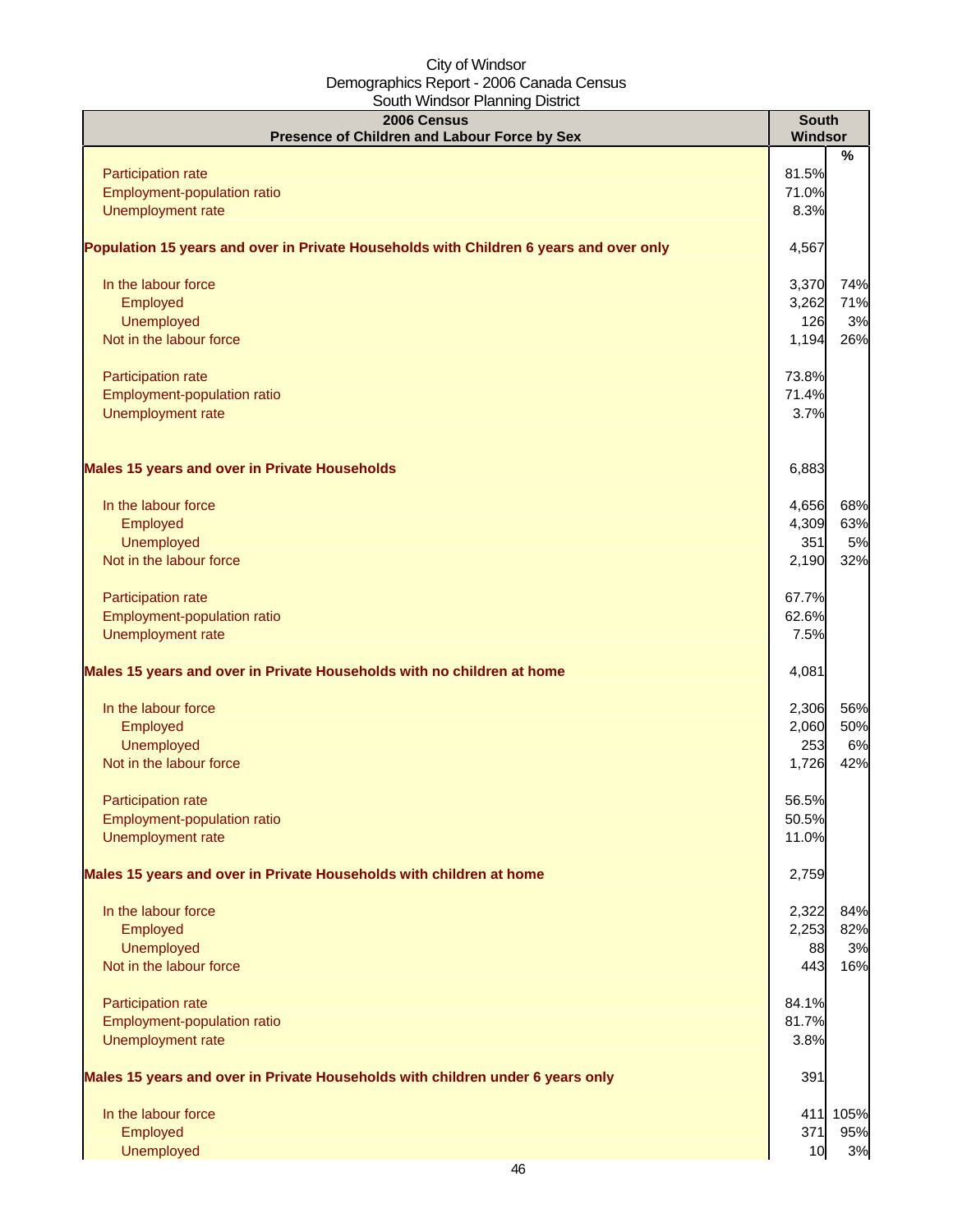| 2006 Census<br>Presence of Children and Labour Force by Sex                                                | <b>South</b><br>Windsor |         |
|------------------------------------------------------------------------------------------------------------|-------------------------|---------|
| Not in the labour force                                                                                    | $\overline{0}$          | %<br>0% |
|                                                                                                            |                         |         |
| Participation rate                                                                                         | 105.1%                  |         |
| Employment-population ratio                                                                                | 94.9%                   |         |
| Unemployment rate                                                                                          | 2.4%                    |         |
| Males 15 years and over in Private Households with children under 6 years and children 6 years and<br>over | 248                     |         |
| In the labour force                                                                                        | 221                     | 89%     |
| Employed                                                                                                   | 224                     | 91%     |
| Unemployed                                                                                                 | 10                      | 4%      |
| Not in the labour force                                                                                    | $\Omega$                | 0%      |
|                                                                                                            |                         |         |
| Participation rate                                                                                         | 89.2%                   |         |
| Employment-population ratio                                                                                | 90.6%                   |         |
| Unemployment rate                                                                                          | 4.5%                    |         |
| Males 15 years and over in Private Households with children 6 years and over only                          | 2,098                   |         |
| In the labour force                                                                                        | 1,694                   | 81%     |
| Employed                                                                                                   | 1,634                   | 78%     |
| <b>Unemployed</b>                                                                                          | 53                      | 3%      |
| Not in the labour force                                                                                    | 399                     | 19%     |
| Participation rate                                                                                         | 80.7%                   |         |
| Employment-population ratio                                                                                | 77.9%                   |         |
| Unemployment rate                                                                                          | 3.1%                    |         |
|                                                                                                            |                         |         |
| Females 15 years and over in Private Households                                                            | 7,438                   |         |
| In the labour force                                                                                        | 4,250                   | 57%     |
| Employed                                                                                                   | 3,943                   | 53%     |
| Unemployed                                                                                                 | 292                     | 4%      |
| Not in the labour force                                                                                    | 3,201                   | 43%     |
|                                                                                                            |                         |         |
| Participation rate                                                                                         | 57.1%                   |         |
| Employment-population ratio                                                                                | 53.0%                   |         |
| Unemployment rate                                                                                          | 6.9%                    |         |
| Females 15 years and over in Private Households with No Children at Home                                   | 4,255                   |         |
| In the labour force                                                                                        | 2,035                   | 48%     |
| Employed                                                                                                   | 1,842                   | 43%     |
| Unemployed                                                                                                 | 140                     | 3%      |
| Not in the labour force                                                                                    | 2,233                   | 52%     |
|                                                                                                            |                         |         |
| Participation rate                                                                                         | 47.8%                   |         |
| Employment-population ratio                                                                                | 43.3%                   |         |
| Unemployment rate                                                                                          | 6.9%                    |         |
| Females 15 years and over in Private Households with Children at Home                                      | 3,164                   |         |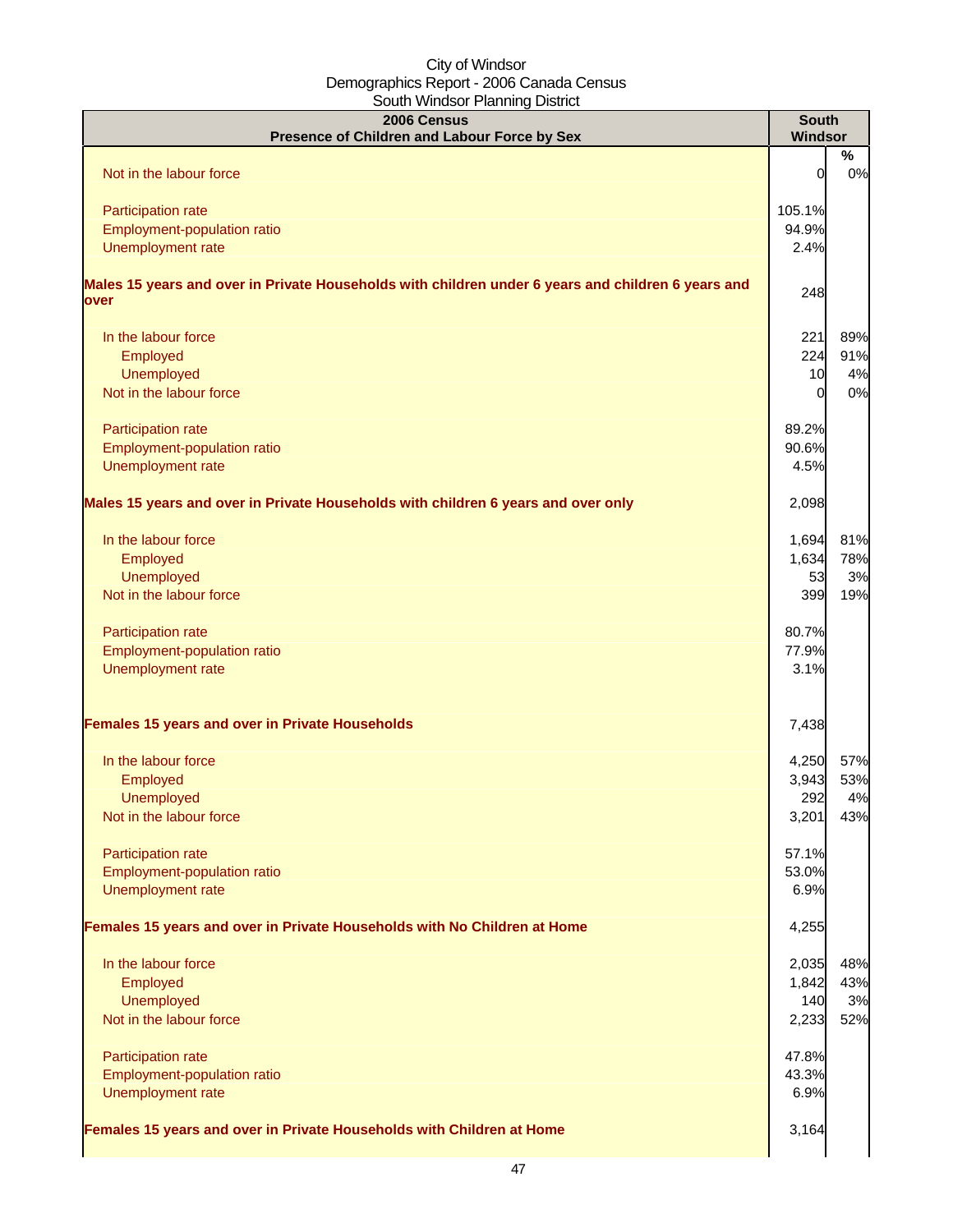| 2006 Census<br>Presence of Children and Labour Force by Sex                                                  | <b>South</b><br>Windsor |     |
|--------------------------------------------------------------------------------------------------------------|-------------------------|-----|
|                                                                                                              |                         | %   |
| In the labour force                                                                                          | 2,215                   | 70% |
| Employed                                                                                                     | 2,053                   | 65% |
| Unemployed                                                                                                   | 152                     | 5%  |
| Not in the labour force                                                                                      | 919                     | 29% |
| Participation rate                                                                                           | 70.0%                   |     |
| Employment-population ratio                                                                                  | 64.9%                   |     |
| Unemployment rate                                                                                            | 6.9%                    |     |
| Females 15 years and over in Private Households with Children under 6 years only                             | 435                     |     |
| In the labour force                                                                                          | 325                     | 75% |
| Employed                                                                                                     | 307                     | 71% |
| Unemployed                                                                                                   | 38                      | 9%  |
| Not in the labour force                                                                                      | 100                     | 23% |
| <b>Participation rate</b>                                                                                    | 74.7%                   |     |
| Employment-population ratio                                                                                  | 70.5%                   |     |
| Unemployment rate                                                                                            | 11.8%                   |     |
| Females 15 years and over in Private Households with Children under 6 years and Children 6 years<br>and over | 303                     |     |
| In the labour force                                                                                          | 203                     | 67% |
| Employed                                                                                                     | 148                     | 49% |
| <b>Unemployed</b>                                                                                            | 25                      | 8%  |
| Not in the labour force                                                                                      | 85                      | 28% |
| Participation rate                                                                                           | 67.0%                   |     |
| Employment-population ratio                                                                                  | 48.9%                   |     |
| Unemployment rate                                                                                            | 12.3%                   |     |
| Females 15 years and over in Private Households with Children 6 years and over only                          | 2,480                   |     |
| In the labour force                                                                                          | 1,693                   | 68% |
| Employed                                                                                                     | 1,600                   | 65% |
| <b>Unemployed</b>                                                                                            | 63                      | 3%  |
| Not in the labour force                                                                                      | 747                     | 30% |
| Participation rate                                                                                           | 68.3%                   |     |
| Employment-population ratio                                                                                  | 64.5%                   |     |
| Unemployment rate                                                                                            | 3.7%                    |     |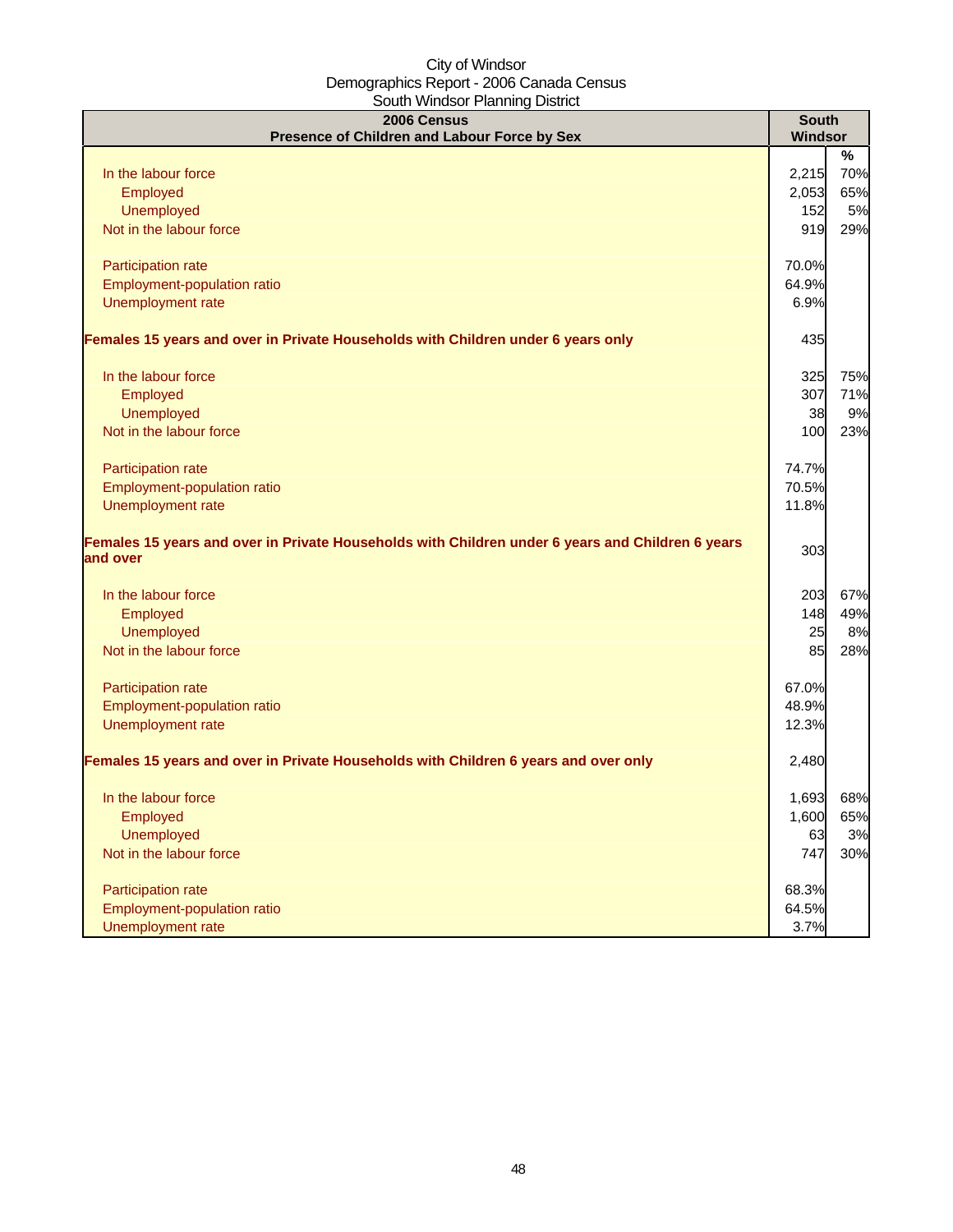# 2006 Census Labour Force by Industry and Sex Comparison

| 2006 Census<br><b>Labour Force by Industry and Sex</b><br><b>Comparison</b>    | <b>South Windsor</b>                                                                                                                                        |                          |                                                                                                                                                                                 |                      |                                                                                                                                                             |                                |
|--------------------------------------------------------------------------------|-------------------------------------------------------------------------------------------------------------------------------------------------------------|--------------------------|---------------------------------------------------------------------------------------------------------------------------------------------------------------------------------|----------------------|-------------------------------------------------------------------------------------------------------------------------------------------------------------|--------------------------------|
|                                                                                | Total %                                                                                                                                                     |                          | <b>Males</b>                                                                                                                                                                    | $\%$                 | <b>Females</b>                                                                                                                                              | $\mathcal{C}_{\infty}$         |
|                                                                                | Labour<br><b>Force</b>                                                                                                                                      |                          |                                                                                                                                                                                 |                      |                                                                                                                                                             |                                |
| <b>Total Labour Force 15 years and</b><br>over by Industry*                    | 8,944                                                                                                                                                       |                          | 4,671                                                                                                                                                                           |                      | 4,245                                                                                                                                                       |                                |
| <b>Top 5 Industries</b>                                                        | 31-33 Manufacturing<br>44-45 Retail trade<br>62 Health care and<br>social assistance<br>61 Educational<br>services<br>72 Accommodation<br>and food services | 22%<br>11%<br>11%<br>11% | 31-33 Manufacturing<br>44-45 Retail trade 32%<br>61 Educational services<br>54 Professional, scientific<br>and technical services<br>7% 48-49 Transportation and<br>warehousing | 9%<br>8%<br>6%<br>6% | 62 Health care and<br>social assistance<br>44-45 Retail trade<br>61 Educational<br>services<br>31-33 Manufacturing<br>72 Accommodation<br>and food services | 18%<br>14%<br>14%<br>11%<br>8% |
| <b>All industries</b>                                                          | 8,649 97%                                                                                                                                                   |                          | 4,51797%                                                                                                                                                                        |                      | 4,14198%                                                                                                                                                    |                                |
| 11 Agriculture, forestry, fishing<br>and hunting                               | 73                                                                                                                                                          | 1%                       |                                                                                                                                                                                 | 28 1%                |                                                                                                                                                             | 30 1%                          |
| 21 Mining and oil and gas<br>extraction                                        | 20                                                                                                                                                          | 0%                       | 20                                                                                                                                                                              | 0%                   | 0                                                                                                                                                           | 0%                             |
| <b>22 Utilities</b>                                                            | 30                                                                                                                                                          | 0%                       | 20                                                                                                                                                                              | 0%                   | 10                                                                                                                                                          | 0%                             |
| 23 Construction                                                                | 237                                                                                                                                                         | 3%                       | 187                                                                                                                                                                             | 4%                   | 63                                                                                                                                                          | 1%                             |
| 31-33 Manufacturing                                                            | 1,825 20%                                                                                                                                                   |                          | 1,366 29%                                                                                                                                                                       |                      |                                                                                                                                                             | 430 10%                        |
| 41 Wholesale trade<br>44-45 Retail trade                                       |                                                                                                                                                             | 226 3%<br>961 11%        | 395                                                                                                                                                                             | 150 3%<br>8%         |                                                                                                                                                             | 87 2%<br>577 14%               |
| 48-49 Transportation and<br>warehousing                                        | 310                                                                                                                                                         | 3%                       | 242                                                                                                                                                                             | 5%                   | 38                                                                                                                                                          | 1%                             |
| 51 Information and cultural<br><b>industries</b>                               | 93                                                                                                                                                          | 1%                       | 55                                                                                                                                                                              | 1%                   | 40                                                                                                                                                          | 1%                             |
| 52 Finance and insurance                                                       | 247                                                                                                                                                         | 3%                       | 97                                                                                                                                                                              | 2%                   | 175                                                                                                                                                         | 4%                             |
| 53 Real estate and rental and<br>leasing                                       | 127                                                                                                                                                         | 1%                       | 88                                                                                                                                                                              | 2%                   | 38                                                                                                                                                          | 1%                             |
| 54 Professional, scientific and<br>technical services                          | 507                                                                                                                                                         | 6%                       |                                                                                                                                                                                 | 262 6%               |                                                                                                                                                             | 230 5%                         |
| 55 Management of companies<br>and enterprises                                  |                                                                                                                                                             | 10 0%                    |                                                                                                                                                                                 | 0 0%                 | UI                                                                                                                                                          | U%                             |
| 56 Administrative and support,<br>waste management and<br>remediation services |                                                                                                                                                             | 132 1%                   | 73                                                                                                                                                                              | 2%                   | 73                                                                                                                                                          | 2%                             |
| <b>61 Educational services</b>                                                 |                                                                                                                                                             | 923 10%                  |                                                                                                                                                                                 | 330 7%               |                                                                                                                                                             | 573 13%                        |
| 62 Health care and social<br>assistance                                        |                                                                                                                                                             | 942 11%                  |                                                                                                                                                                                 | 193 4%               |                                                                                                                                                             | 733 17%                        |
| 71 Arts, entertainment and<br>recreation                                       | 297                                                                                                                                                         | 3%                       |                                                                                                                                                                                 | 158 3%               |                                                                                                                                                             | 128 3%                         |
| 72 Accommodation and food<br>services                                          | 580                                                                                                                                                         | 6%                       |                                                                                                                                                                                 | 236 5%               | 334                                                                                                                                                         | 8%                             |
| 81 Other services (except public<br>administration)                            | 462                                                                                                                                                         | 5%                       |                                                                                                                                                                                 | 213 5%               | 245                                                                                                                                                         | 6%                             |
| 91 Public administration                                                       | 420                                                                                                                                                         | 5%                       |                                                                                                                                                                                 | 187 4%               |                                                                                                                                                             | 203 5%                         |
| Industry - Not applicable                                                      |                                                                                                                                                             | 250 3%                   |                                                                                                                                                                                 | 160 3%               |                                                                                                                                                             | 120 3%                         |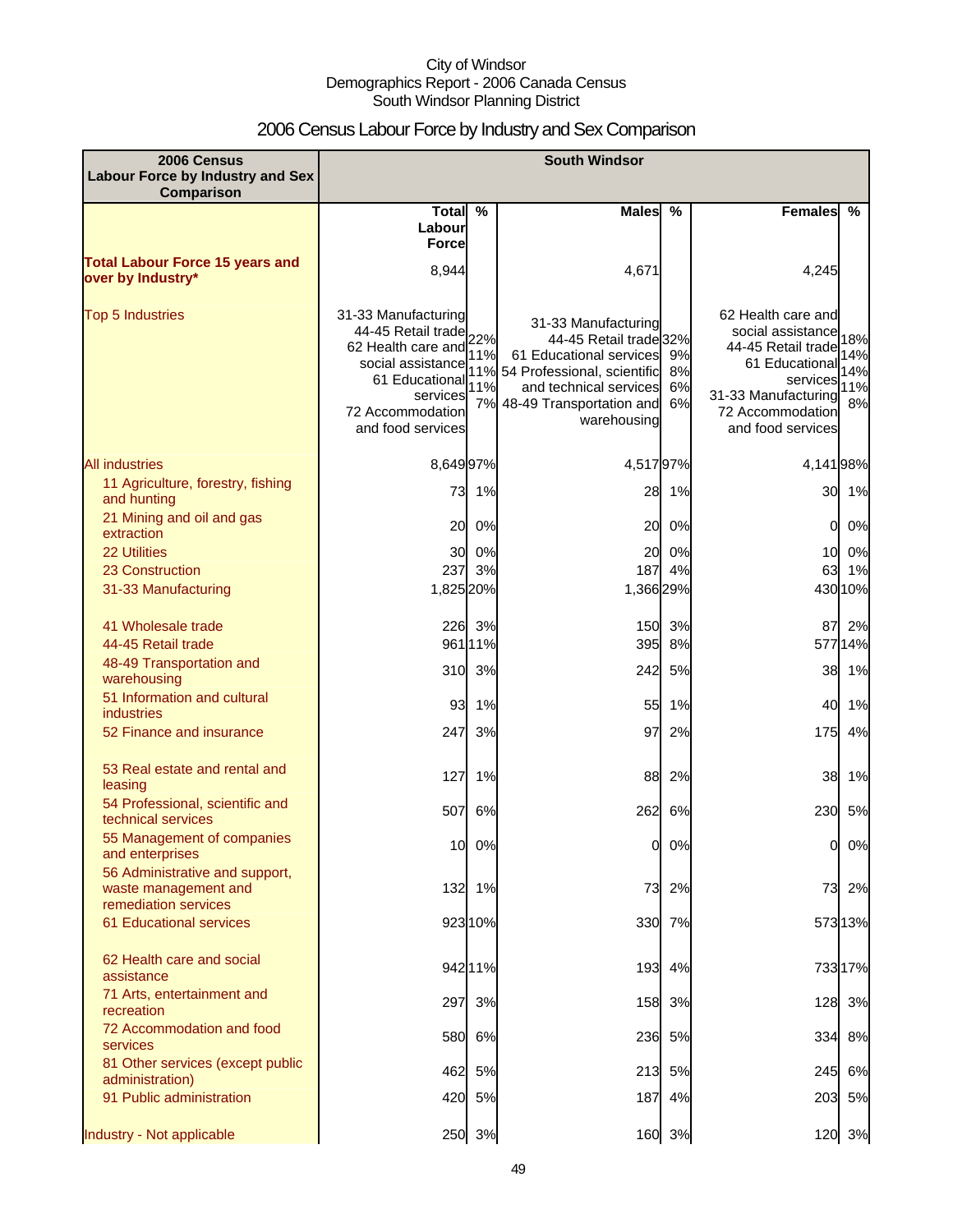| 2006 Census<br>Labour Force by Industry and Sex<br><b>Comparison</b> | <b>South Windsor</b>              |   |         |  |           |  |
|----------------------------------------------------------------------|-----------------------------------|---|---------|--|-----------|--|
| * 2002 North American Industry<br><b>Classification System</b>       | Total<br>Labourl<br><b>Forcel</b> | % | Males % |  | Females % |  |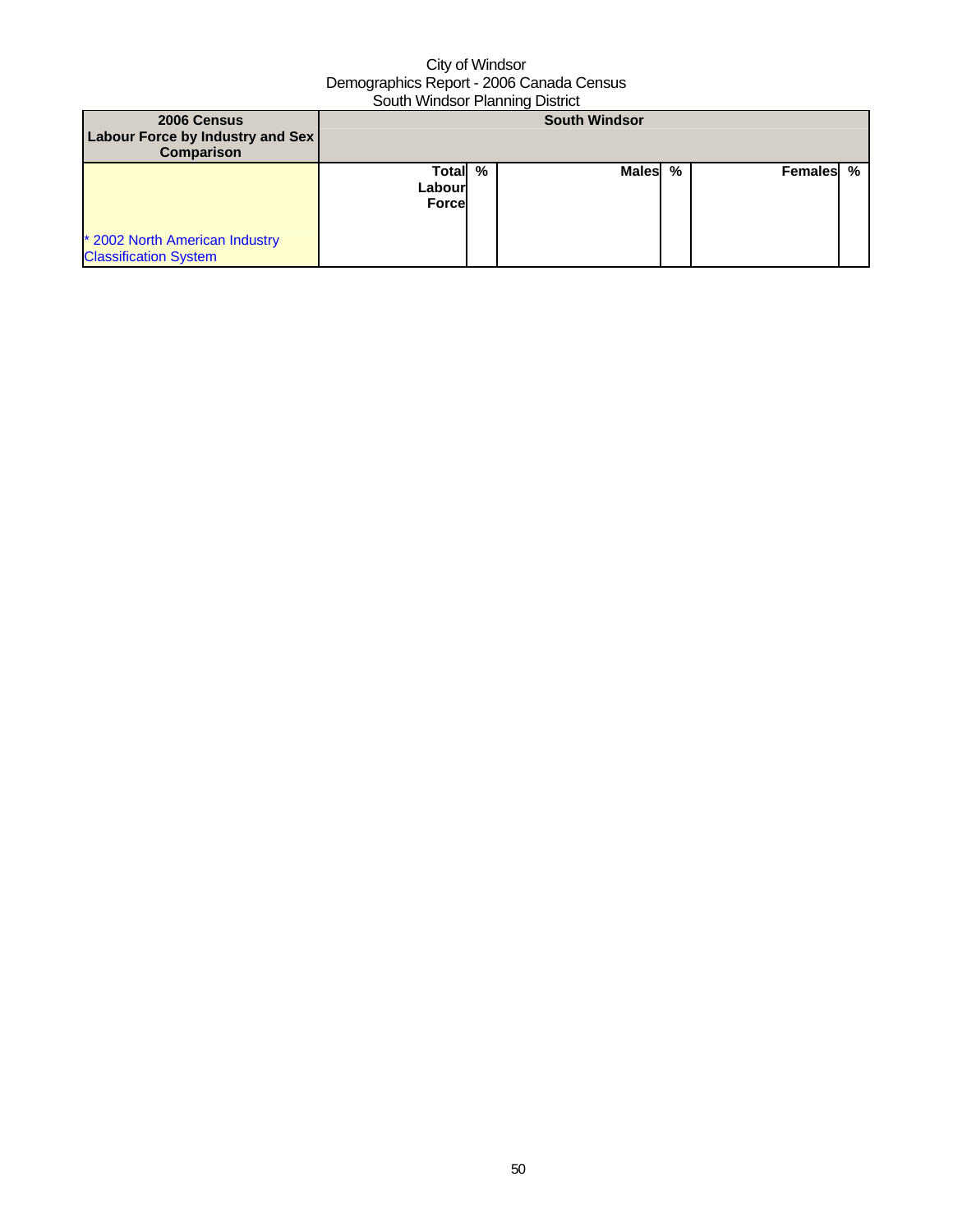# 2006 Census Labour Force by Industry and Sex

| 2006 Census<br><b>Labour Force by Industry and Sex</b>                                                                                                                                                                                              | <b>South Windsor</b>                                                                                                                                                                              |
|-----------------------------------------------------------------------------------------------------------------------------------------------------------------------------------------------------------------------------------------------------|---------------------------------------------------------------------------------------------------------------------------------------------------------------------------------------------------|
| Total Labour Force 15 years and over by Industry*                                                                                                                                                                                                   | $\%$<br>8,944                                                                                                                                                                                     |
| <b>Top 5 Industries</b>                                                                                                                                                                                                                             | 31-33 Manufacturing 22%<br>44-45 Retail trade 11%<br>62 Health care and social assistance 11%<br>61 Educational services 11%<br>72 Accommodation and food services 7%                             |
| <b>All industries</b><br>11 Agriculture, forestry, fishing and hunting<br>21 Mining and oil and gas extraction<br><b>22 Utilities</b><br>23 Construction<br>31-33 Manufacturing<br>41 Wholesale trade                                               | 8,649 97%<br>73<br>1%<br>20<br>0%<br>30<br>0%<br>3%<br>237<br>1,825 20%<br>226 3%                                                                                                                 |
| 44-45 Retail trade<br>48-49 Transportation and warehousing<br>51 Information and cultural industries<br>52 Finance and insurance                                                                                                                    | 961 11%<br>310 3%<br>1%<br>93<br>3%<br>247                                                                                                                                                        |
| 53 Real estate and rental and leasing<br>54 Professional, scientific and technical services<br>55 Management of companies and enterprises<br>56 Administrative and support, waste management and remediation<br>services<br>61 Educational services | 1%<br>127<br>6%<br>507<br>0%<br>10<br>132<br>1%<br>923 10%                                                                                                                                        |
| 62 Health care and social assistance<br>71 Arts, entertainment and recreation<br>72 Accommodation and food services<br>81 Other services (except public administration)<br>91 Public administration                                                 | 942 11%<br>297<br>3%<br>580 6%<br>462<br>5%<br>420<br>5%                                                                                                                                          |
| Industry - Not applicable                                                                                                                                                                                                                           | 250<br>3%                                                                                                                                                                                         |
| Male Labour Force 15 years and over by Industry*                                                                                                                                                                                                    | 4,671                                                                                                                                                                                             |
| <b>Top 5 Industries</b>                                                                                                                                                                                                                             | 31-33 Manufacturing 32%<br>44-45 Retail trade<br>9%<br>61 Educational services<br>8%<br>54 Professional, scientific and technical<br>6%<br>services<br>6%<br>48-49 Transportation and warehousing |
| <b>All industries</b><br>11 Agriculture, forestry, fishing and hunting<br>21 Mining and oil and gas extraction<br>22 Utilities<br>23 Construction<br>31-33 Manufacturing                                                                            | 4,51797%<br>28<br>1%<br>0%<br>20<br>0%<br>20<br>4%<br>187<br>1,366 29%                                                                                                                            |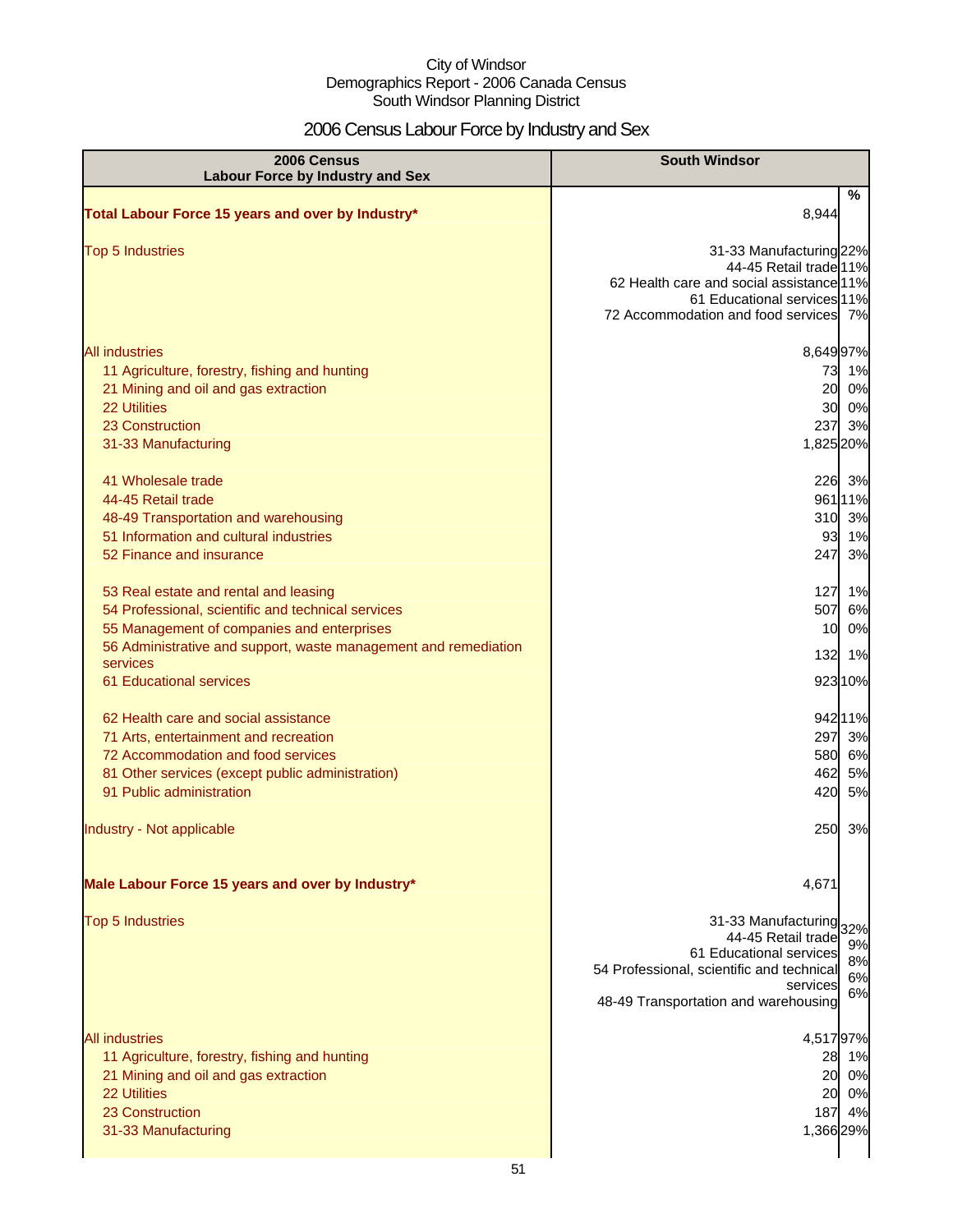| 2006 Census<br><b>Labour Force by Industry and Sex</b>                      | <b>South Windsor</b>                                             |         |  |  |
|-----------------------------------------------------------------------------|------------------------------------------------------------------|---------|--|--|
|                                                                             |                                                                  | %       |  |  |
| 41 Wholesale trade                                                          | 150                                                              | 3%      |  |  |
| 44-45 Retail trade                                                          |                                                                  | 395 8%  |  |  |
| 48-49 Transportation and warehousing                                        |                                                                  | 242 5%  |  |  |
| 51 Information and cultural industries                                      | 55                                                               | 1%      |  |  |
| 52 Finance and insurance                                                    | 97                                                               | 2%      |  |  |
| 53 Real estate and rental and leasing                                       |                                                                  | 88 2%   |  |  |
| 54 Professional, scientific and technical services                          |                                                                  | 262 6%  |  |  |
| 55 Management of companies and enterprises                                  | 0                                                                | 0%      |  |  |
| 56 Administrative and support, waste management and remediation             | 73                                                               | 2%      |  |  |
| services                                                                    |                                                                  |         |  |  |
| 61 Educational services                                                     |                                                                  | 330 7%  |  |  |
| 62 Health care and social assistance                                        |                                                                  | 193 4%  |  |  |
| 71 Arts, entertainment and recreation                                       |                                                                  | 158 3%  |  |  |
| 72 Accommodation and food services                                          | 236                                                              | 5%      |  |  |
| 81 Other services (except public administration)                            | 213                                                              | 5%      |  |  |
| 91 Public administration                                                    | 187                                                              | 4%      |  |  |
| Industry - Not applicable                                                   |                                                                  | 160 3%  |  |  |
| Female Labour Force 15 years and over by Industry*                          | 4,245                                                            |         |  |  |
| <b>Top 5 Industries</b>                                                     | 62 Health care and social assistance 18%                         |         |  |  |
|                                                                             | 44-45 Retail trade 14%                                           |         |  |  |
|                                                                             | 61 Educational services 14%                                      |         |  |  |
|                                                                             | 31-33 Manufacturing 11%<br>72 Accommodation and food services 8% |         |  |  |
|                                                                             |                                                                  |         |  |  |
| <b>All industries</b>                                                       | 4,14198%                                                         |         |  |  |
| 11 Agriculture, forestry, fishing and hunting                               |                                                                  | 30 1%   |  |  |
| 21 Mining and oil and gas extraction                                        | $\overline{0}$                                                   | 0%      |  |  |
| 22 Utilities                                                                |                                                                  | 10 0%   |  |  |
| 23 Construction                                                             |                                                                  | 63 1%   |  |  |
| 31-33 Manufacturing                                                         |                                                                  | 430 10% |  |  |
| 41 Wholesale trade                                                          |                                                                  | 87 2%   |  |  |
| 44-45 Retail trade                                                          |                                                                  | 577 14% |  |  |
| 48-49 Transportation and warehousing                                        |                                                                  | 38 1%   |  |  |
| 51 Information and cultural industries                                      |                                                                  | 40 1%   |  |  |
| 52 Finance and insurance                                                    |                                                                  | 175 4%  |  |  |
| 53 Real estate and rental and leasing                                       |                                                                  | 38 1%   |  |  |
| 54 Professional, scientific and technical services                          |                                                                  | 230 5%  |  |  |
| 55 Management of companies and enterprises                                  | 0                                                                | 0%      |  |  |
| 56 Administrative and support, waste management and remediation<br>services |                                                                  | 73 2%   |  |  |
| 61 Educational services                                                     |                                                                  | 573 13% |  |  |
| 62 Health care and social assistance                                        |                                                                  | 733 17% |  |  |
| 71 Arts, entertainment and recreation                                       |                                                                  | 128 3%  |  |  |
| 72 Accommodation and food services                                          |                                                                  | 334 8%  |  |  |
| 81 Other services (except public administration)                            |                                                                  | 245 6%  |  |  |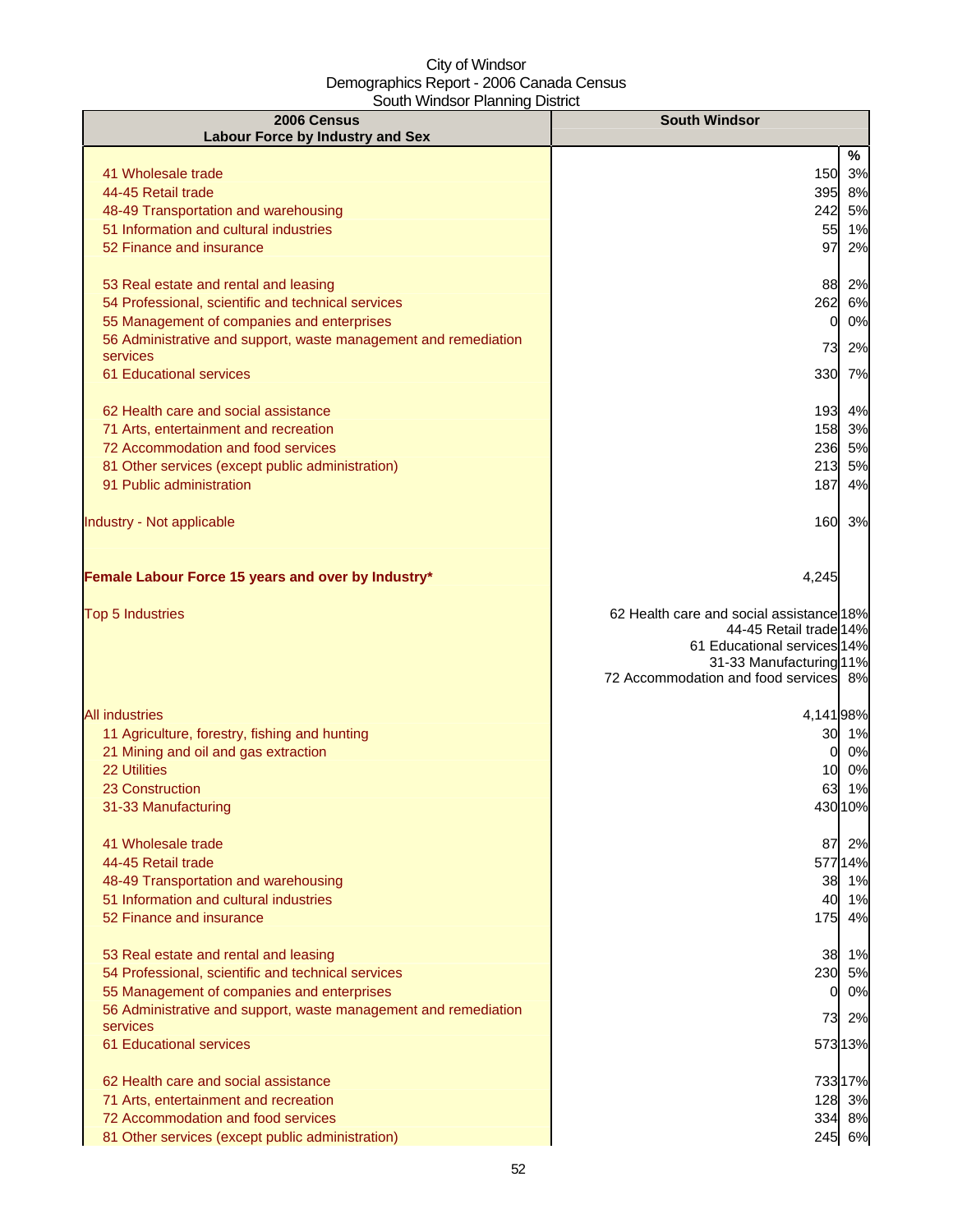| 2006 Census<br><b>Labour Force by Industry and Sex</b> | <b>South Windsor</b> |    |
|--------------------------------------------------------|----------------------|----|
|                                                        |                      |    |
|                                                        |                      | %  |
| 91 Public administration                               | 203                  | 5% |
|                                                        |                      |    |
|                                                        |                      |    |
| Industry - Not applicable                              | 120                  | 3% |
|                                                        |                      |    |
| * 2002 North American Industry Classification System   |                      |    |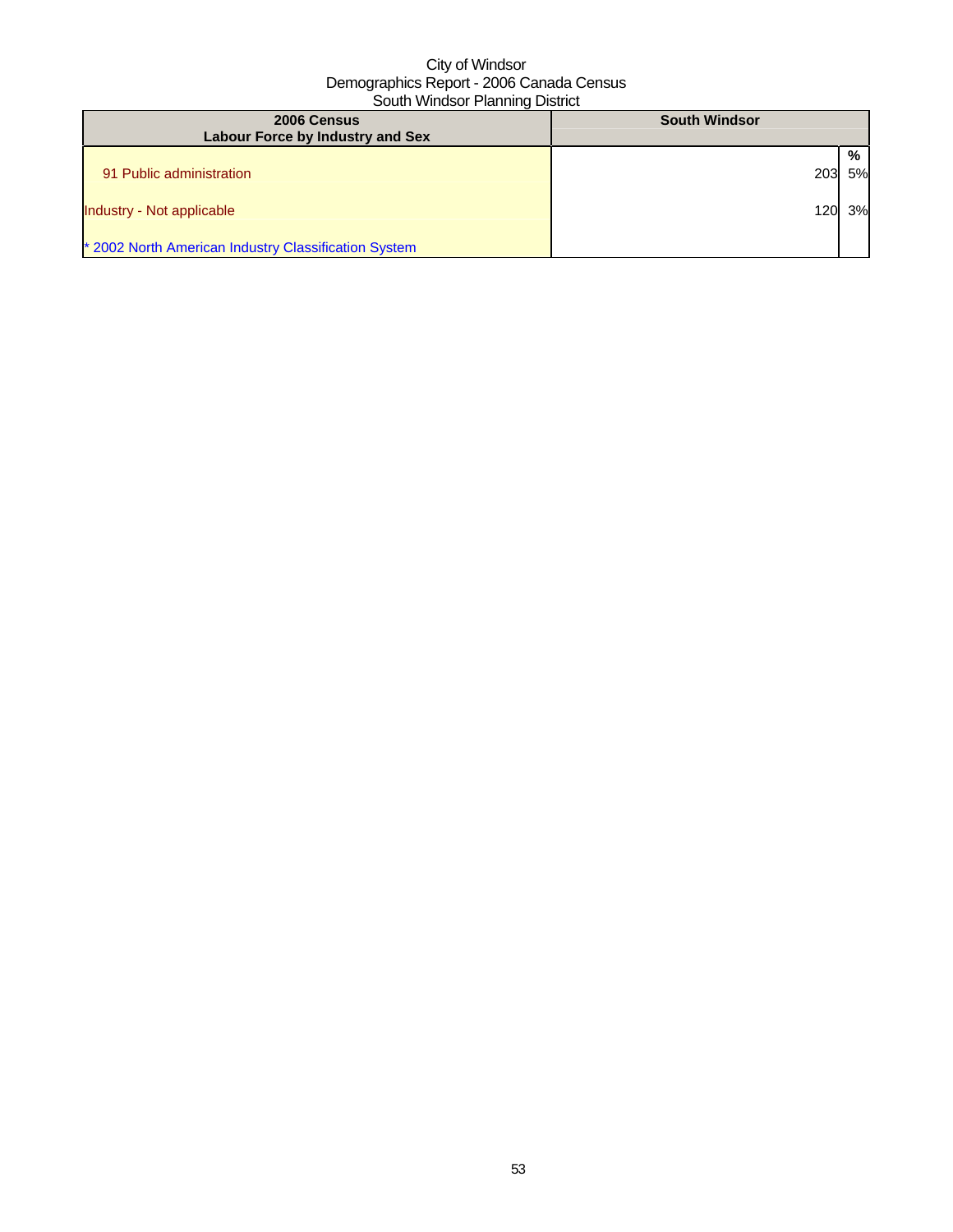# 2006 Census Labour Force by Occupation and Sex Comparison

| 2006 Census<br><b>Labour Force by Occupation and Sex</b><br>Comparison                                   | <b>South Windsor</b>                                                                                                                                       |                            |                                                                                                                                                          |                            |                                                                                                                                                                           |
|----------------------------------------------------------------------------------------------------------|------------------------------------------------------------------------------------------------------------------------------------------------------------|----------------------------|----------------------------------------------------------------------------------------------------------------------------------------------------------|----------------------------|---------------------------------------------------------------------------------------------------------------------------------------------------------------------------|
|                                                                                                          | Total %                                                                                                                                                    |                            | <b>Males</b>                                                                                                                                             | $\%$                       | <b>Females</b><br>%                                                                                                                                                       |
|                                                                                                          | Labour                                                                                                                                                     |                            |                                                                                                                                                          |                            |                                                                                                                                                                           |
|                                                                                                          | <b>Force</b>                                                                                                                                               |                            |                                                                                                                                                          |                            |                                                                                                                                                                           |
| <b>Labour Force 15 years and over</b>                                                                    | 8,919                                                                                                                                                      |                            | 4,651                                                                                                                                                    |                            | 4,222                                                                                                                                                                     |
| Dominant major group                                                                                     | Sales and service 26%<br>occupations                                                                                                                       |                            | Sales and service 25%<br>occupations                                                                                                                     |                            | Business, finance 29%<br>and                                                                                                                                              |
| <b>Top 5 Occupations</b>                                                                                 | Teachers and<br>professors<br>Clerical<br>occupations<br>Other sales and<br>service<br>Assemblers in<br>manufacturing<br>Retail salespersons<br>and clerks | 8%<br>7%<br>7%<br>6%<br>5% | Assemblers in<br>manufacturing<br>Other sales and<br>service<br>Professional<br>occupations<br>Teachers and<br>professors<br>Transportation<br>equipment | 8%<br>8%<br>7%<br>5%<br>4% | Clerical<br>occupations<br>Teachers and<br>11%<br>professors<br>9%<br>Other sales and<br>6%<br>service<br>6%<br>Retail<br>5%<br>salespersons and<br>clerks<br>Secretaries |
| All occupations                                                                                          | 8,64797%                                                                                                                                                   |                            | 4,52297%                                                                                                                                                 |                            | 4,13798%                                                                                                                                                                  |
| Management                                                                                               |                                                                                                                                                            | 850 10%                    |                                                                                                                                                          | 540 12%                    | 255 6%                                                                                                                                                                    |
| Senior management                                                                                        |                                                                                                                                                            | 130 1%                     | 90                                                                                                                                                       | 2%                         | 0%<br>20                                                                                                                                                                  |
| <b>Specialist managers</b>                                                                               | 248                                                                                                                                                        | 3%                         | 165                                                                                                                                                      | 4%                         | 58<br>1%                                                                                                                                                                  |
| Managers in retail trade, food and                                                                       | 212                                                                                                                                                        | 2%                         | 95                                                                                                                                                       | 2%                         | 3%<br>117                                                                                                                                                                 |
| accommodation                                                                                            |                                                                                                                                                            |                            |                                                                                                                                                          |                            |                                                                                                                                                                           |
| Other managers                                                                                           | 220                                                                                                                                                        | 2%                         | 185                                                                                                                                                      | 4%                         | 55<br>1%                                                                                                                                                                  |
| Business, finance and administrative                                                                     | 1,446 16%                                                                                                                                                  |                            | 362                                                                                                                                                      | 8%                         | 1,081 26%                                                                                                                                                                 |
| Professional                                                                                             | 208                                                                                                                                                        | 2%                         | 75                                                                                                                                                       | 2%                         | 120<br>3%                                                                                                                                                                 |
| Finance and insurance                                                                                    | 153                                                                                                                                                        | 2%                         | 10                                                                                                                                                       | 0%                         | 4%<br>175                                                                                                                                                                 |
| <b>Secretaries</b>                                                                                       | 190                                                                                                                                                        | 2%                         | 10                                                                                                                                                       | 0%                         | 205<br>5%                                                                                                                                                                 |
| Administrative and regulatory                                                                            | 223                                                                                                                                                        | 3%                         | 55                                                                                                                                                       | 1%                         | 4%<br>150                                                                                                                                                                 |
| <b>Clerical supervisors</b>                                                                              | 40                                                                                                                                                         | 0%                         | 0                                                                                                                                                        | 0%                         | 1%<br>40                                                                                                                                                                  |
| <b>Clerical occupations</b>                                                                              | 596                                                                                                                                                        | 7%                         | 169                                                                                                                                                      | 4%                         | 438 10%                                                                                                                                                                   |
| Natural and applied sciences                                                                             |                                                                                                                                                            | 528 6%                     | 409                                                                                                                                                      | 9%                         | 83<br>2%                                                                                                                                                                  |
| Professional                                                                                             |                                                                                                                                                            | 348 4%                     | 308                                                                                                                                                      | 7%                         | 1%<br>40I                                                                                                                                                                 |
| <b>Technical</b>                                                                                         | 164                                                                                                                                                        | 2%                         | 130                                                                                                                                                      | 3%                         | 28 1%                                                                                                                                                                     |
| <b>Health occupations</b>                                                                                |                                                                                                                                                            | 682 8%                     |                                                                                                                                                          | 198 4%                     | 484 11%                                                                                                                                                                   |
| Professional                                                                                             |                                                                                                                                                            | 213 2%                     | 125                                                                                                                                                      | 3%                         | 58 1%                                                                                                                                                                     |
| Nurses and supervisors                                                                                   |                                                                                                                                                            | 222 2%                     | 0                                                                                                                                                        | 0%                         | 188 4%                                                                                                                                                                    |
| <b>Technical occupations</b>                                                                             |                                                                                                                                                            | 145 2%                     | 20                                                                                                                                                       | 0%                         | 115 3%                                                                                                                                                                    |
| Assisting/support occupations                                                                            |                                                                                                                                                            | 81 1%                      | 8                                                                                                                                                        | 0%                         | 68 2%                                                                                                                                                                     |
| Social science, education, government and<br>religion                                                    |                                                                                                                                                            | 938 11%                    | 377                                                                                                                                                      | 8%                         | 570 14%                                                                                                                                                                   |
| Judges, lawyers, psychologists, social<br>workers, ministers of religion, policy and<br>program officers |                                                                                                                                                            | 218 2%                     | 100                                                                                                                                                      | 2%                         | 90<br>2%                                                                                                                                                                  |
| <b>Teachers and professors</b>                                                                           |                                                                                                                                                            | 635 7%                     | 208                                                                                                                                                      | 4%                         | 355<br>8%                                                                                                                                                                 |
| Paralegals, social service workers and                                                                   |                                                                                                                                                            | 113 1%                     | 40                                                                                                                                                       | 1%                         | 83 2%                                                                                                                                                                     |
| occupations in education and religion                                                                    |                                                                                                                                                            |                            |                                                                                                                                                          |                            |                                                                                                                                                                           |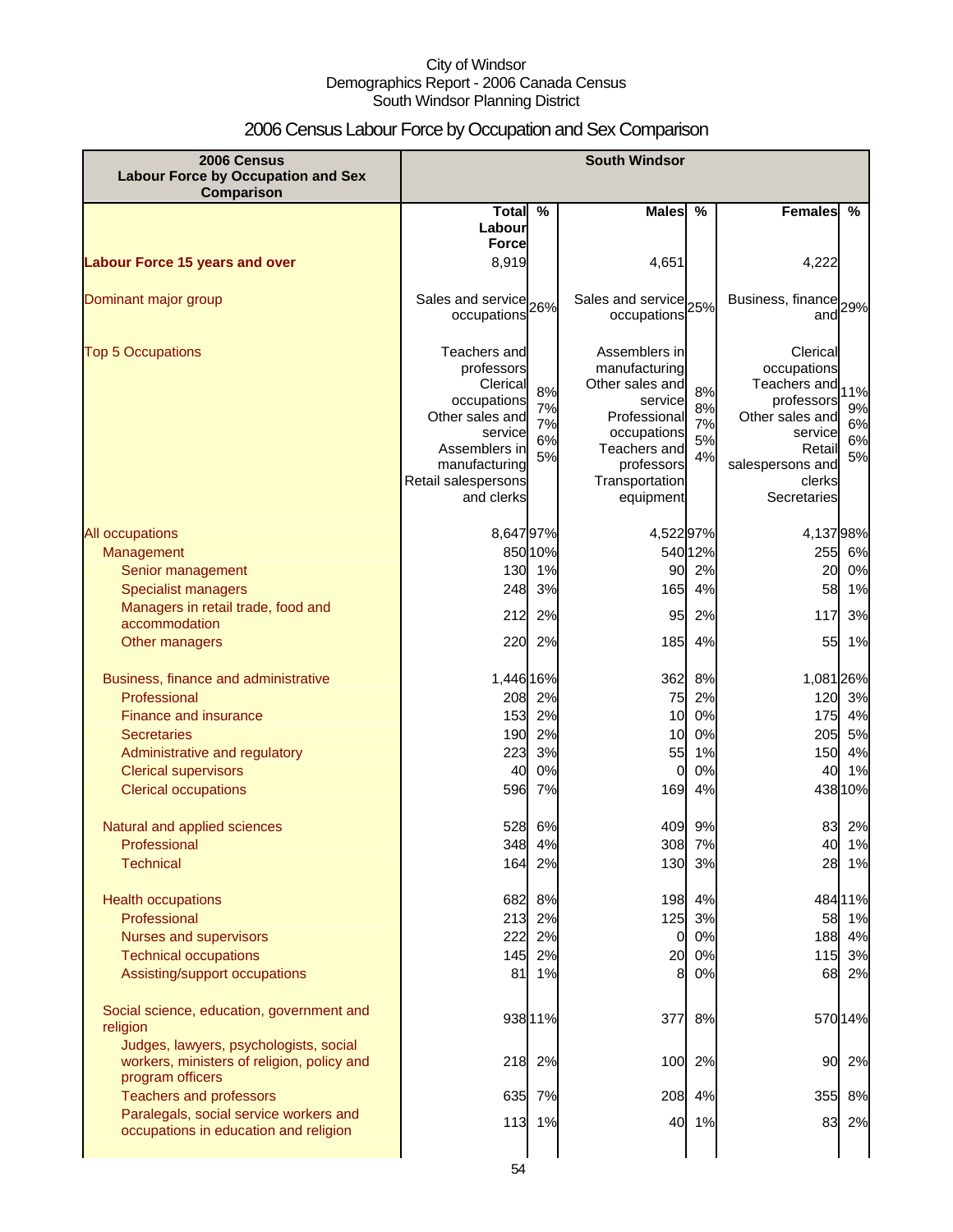| 2006 Census                                                                         | <b>South Windsor</b>   |               |              |               |                 |               |
|-------------------------------------------------------------------------------------|------------------------|---------------|--------------|---------------|-----------------|---------------|
| <b>Labour Force by Occupation and Sex</b>                                           |                        |               |              |               |                 |               |
| Comparison                                                                          |                        |               |              |               |                 | $\frac{9}{6}$ |
|                                                                                     | <b>Total</b><br>Labour | $\frac{0}{0}$ | <b>Males</b> | $\frac{0}{0}$ | <b>Females</b>  |               |
|                                                                                     | <b>Force</b>           |               |              |               |                 |               |
|                                                                                     |                        |               |              |               |                 |               |
| Art, culture, recreation and sport                                                  | 278                    | 3%            | 90           | 2%            | 165             | 4%            |
| Professional occupations                                                            |                        | 110 1%        | 30           | 1%            | 30              | 1%            |
| <b>Technical occupations</b>                                                        | 168                    | 2%            | 65           | 1%            | $133$           | 3%            |
|                                                                                     |                        |               |              |               |                 |               |
| Sales and service                                                                   | 2,040 23%              |               |              | 947 20%       | 1,057 25%       |               |
| <b>Supervisors</b>                                                                  | 50                     | 1%            | 40           | 1%            |                 | 30 1%         |
| Wholesale, technical, insurance, real estate                                        | 125                    | 1%            | 108          | 2%            | 60              | 1%            |
| sales, retail, wholesale and grain buyers                                           |                        |               |              |               |                 |               |
| Retail salespersons and clerks<br><b>Cashiers</b>                                   | 415<br>138             | 5%<br>2%      | 123<br>30    | 3%<br>1%      | 247<br>93       | 6%<br>2%      |
| Chefs and cooks                                                                     |                        | 118 1%        | 78           | 2%            |                 | 38 1%         |
| Food and beverage service                                                           | 162                    | 2%            | 40           | 1%            | 103             | 2%            |
| <b>Protective services</b>                                                          | 165                    | 2%            | 103          | 2%            | 30              | 1%            |
| Travel and accommodation, recreation and                                            |                        |               |              |               |                 |               |
| sport attendants                                                                    | 88                     | 1%            | 38           | 1%            | 45              | 1%            |
| Childcare and home support                                                          | 80                     | 1%            | $\Omega$     | 0%            | 65              | 2%            |
| Other sales and service                                                             | 558                    | 6%            |              | 326 7%        | 247             | 6%            |
|                                                                                     |                        |               |              |               |                 |               |
| Trades, transport and equipment operators and                                       | 846                    | 9%            |              | 807 17%       | 40              | 1%            |
| related                                                                             |                        |               |              |               |                 |               |
| <b>Contractors and supervisors</b>                                                  | 53                     | 1%            | 53           | 1%            | 10 <sup>1</sup> | 0%            |
| <b>Construction trades</b>                                                          | 113                    | 1%            | 103          | 2%            | $\mathbf{0}$    | 0%            |
| Stationary engineers, power station<br>operators, electrical and telecommunications | 68                     | 1%            | 88           | 2%            | 0               | $0\%$         |
| Machinists, metal forming, shaping and                                              |                        |               |              |               |                 |               |
| erecting                                                                            |                        | 126 1%        | 156          | 3%            | $\overline{O}$  | $0\%$         |
| <b>Mechanics</b>                                                                    | 157                    | 2%            | 107          | 2%            | $\mathbf{0}$    | 0%            |
| Other trades                                                                        | 10                     | 0%            | 0            | 0%            | 0l              | 0%            |
| Heavy equipment, crane operators and                                                | 0l                     | 0%            | <sub>0</sub> | 0%            | $\Omega$        | 0%            |
| drillers                                                                            |                        |               |              |               |                 |               |
| Transportation equipment operators,<br>excluding labourers                          | 202                    | 2%            | 187          | 4%            | 10              | 0%            |
| <b>Helpers and labourers</b>                                                        | 87                     | 1%            | 67           | 1%            | 20              | 0%            |
|                                                                                     |                        |               |              |               |                 |               |
| Primary industry-specific                                                           |                        | 126 1%        | 78           | 2%            | 43              | 1%            |
| Agriculture excluding labourers                                                     | 43                     | 0%            | 8            | 0%            | 18              | 0%            |
| Forestry, mining, oil and gas extraction, and                                       |                        |               |              |               |                 |               |
| fishing, excluding labourers                                                        | 0l                     | 0%            | 0            | 0%            | $\overline{0}$  | $0\%$         |
| Primary production labourers                                                        |                        | 103 1%        | 78           | 2%            | 25              | 1%            |
|                                                                                     |                        |               |              |               |                 |               |
| Processing, manufacturing and utilities                                             |                        | 886 10%       |              | 615 13%       | 276             | 7%            |
| Supervisors in manufacturing                                                        | 50                     | 1%            | 70           | 2%            | 0               | 0%            |
| Machine operators in manuf.                                                         | 145                    | 2%            | 130          | 3%            | 45              | 1%            |
| Assemblers in manufacturing                                                         | 511                    | 6%            | 349          | 8%            | 187             | 4%            |
| Labourers in processing, manufacturing and<br>utilities                             |                        | 125 1%        | 77           | 2%            | 38              | 1%            |
|                                                                                     |                        |               |              |               |                 |               |
| Occupation - Not applicable                                                         | 245                    | 3%            | 143          | 3%            | 95              | 2%            |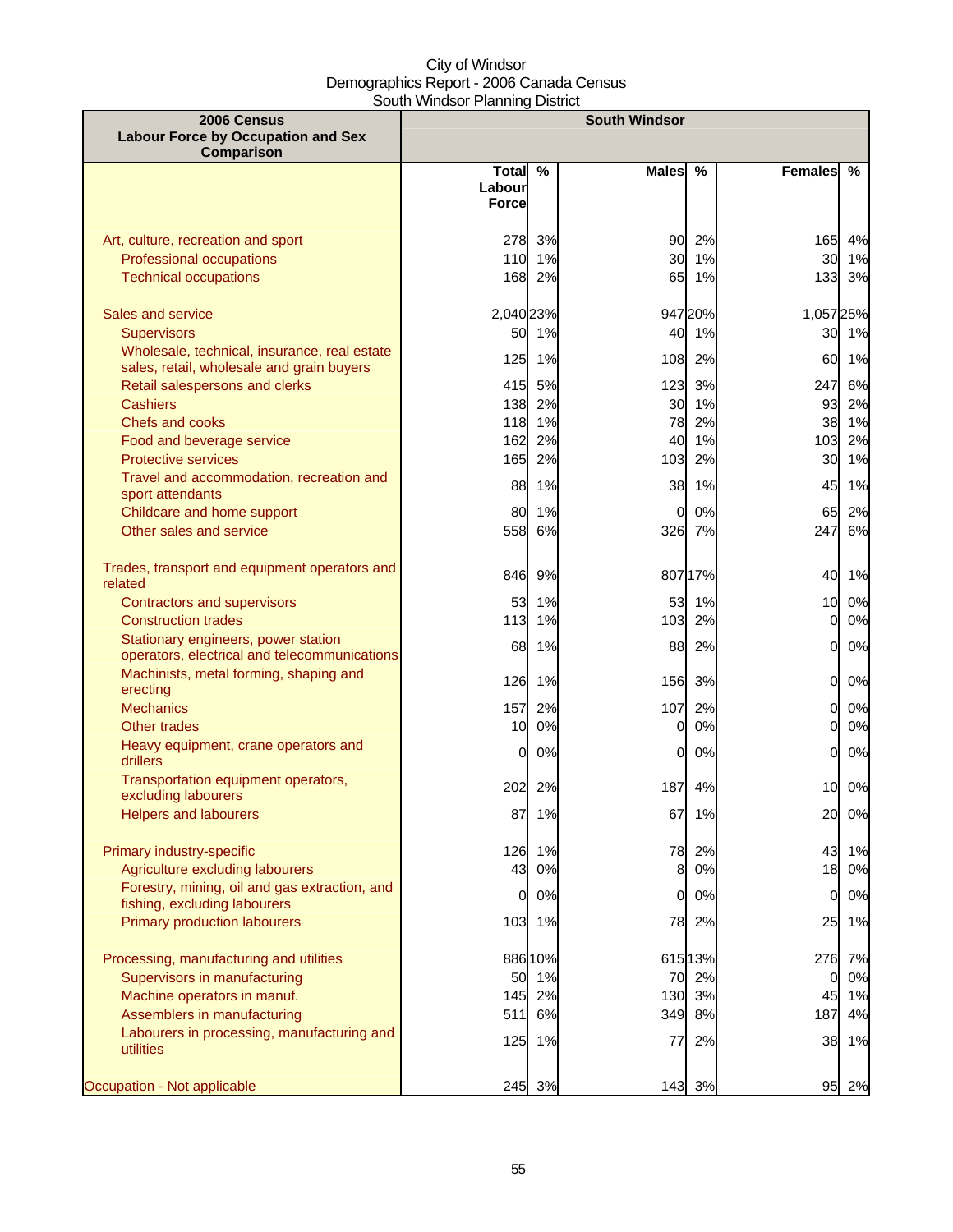# 2006 Census Labour Force by Occupation

| 2006 Census<br><b>Labour Force by Occupation</b>                                  | <b>South Windsor</b>                            |       |
|-----------------------------------------------------------------------------------|-------------------------------------------------|-------|
| <b>Labour Force 15 years and over</b>                                             | 8,919                                           | %     |
|                                                                                   |                                                 |       |
| Dominant major group                                                              | Sales and service<br>occupations                |       |
|                                                                                   |                                                 |       |
| <b>Top 5 Occupations</b>                                                          | Teachers and professors<br>Clerical occupations | 8%    |
|                                                                                   | Other sales and service                         | 7%    |
|                                                                                   | Assemblers in                                   | 7%    |
|                                                                                   | manufacturing                                   | 6%    |
|                                                                                   | Retail salespersons and<br>clerks               | 5%    |
| All occupations                                                                   | 8,647 97%                                       |       |
| Management                                                                        | 85010%                                          |       |
| Senior management                                                                 | 130 1%                                          |       |
| <b>Specialist managers</b>                                                        | 248 3%                                          |       |
| Managers in retail trade, food and accommodation                                  | 212 2%                                          |       |
| Other managers                                                                    | 220 2%                                          |       |
| Business, finance and administrative                                              | 1,446 16%                                       |       |
| Professional                                                                      | 208 2%                                          |       |
| Finance and insurance                                                             | 153 2%                                          |       |
| <b>Secretaries</b>                                                                | 190 2%                                          |       |
| Administrative and regulatory                                                     | 223 3%                                          |       |
| <b>Clerical supervisors</b><br><b>Clerical occupations</b>                        | 596 7%                                          | 40 0% |
|                                                                                   |                                                 |       |
| Natural and applied sciences                                                      | 528 6%                                          |       |
| Professional                                                                      | 348                                             | 4%    |
| <b>Technical</b>                                                                  | 164                                             | 2%    |
| <b>Health occupations</b>                                                         | 682 8%                                          |       |
| Professional                                                                      | 213 2%                                          |       |
| Nurses and supervisors                                                            | 222                                             | 2%    |
| <b>Technical occupations</b>                                                      | 145 2%                                          |       |
| Assisting/support occupations                                                     | 81                                              | 1%    |
| Social science, education, government and religion                                | 938 11%                                         |       |
| Judges, lawyers, psychologists, social workers, ministers of religion, policy and | 218                                             | 2%    |
| program officers<br><b>Teachers and professors</b>                                | 635 7%                                          |       |
| Paralegals, social service workers and occupations in education and religion      | 113                                             | 1%    |
|                                                                                   |                                                 |       |
| Art, culture, recreation and sport                                                | 278 3%                                          |       |
| Professional occupations                                                          | 110 1%                                          |       |
| <b>Technical occupations</b>                                                      | 168 2%                                          |       |
| Sales and service                                                                 | 2,040 23%                                       |       |
| <b>Supervisors</b>                                                                |                                                 | 50 1% |
| Wholesale, technical, insurance, real estate sales, retail, wholesale and grain   | 125 1%                                          |       |
| buyers<br>Retail salespersons and clerks                                          | 415 5%                                          |       |
|                                                                                   |                                                 |       |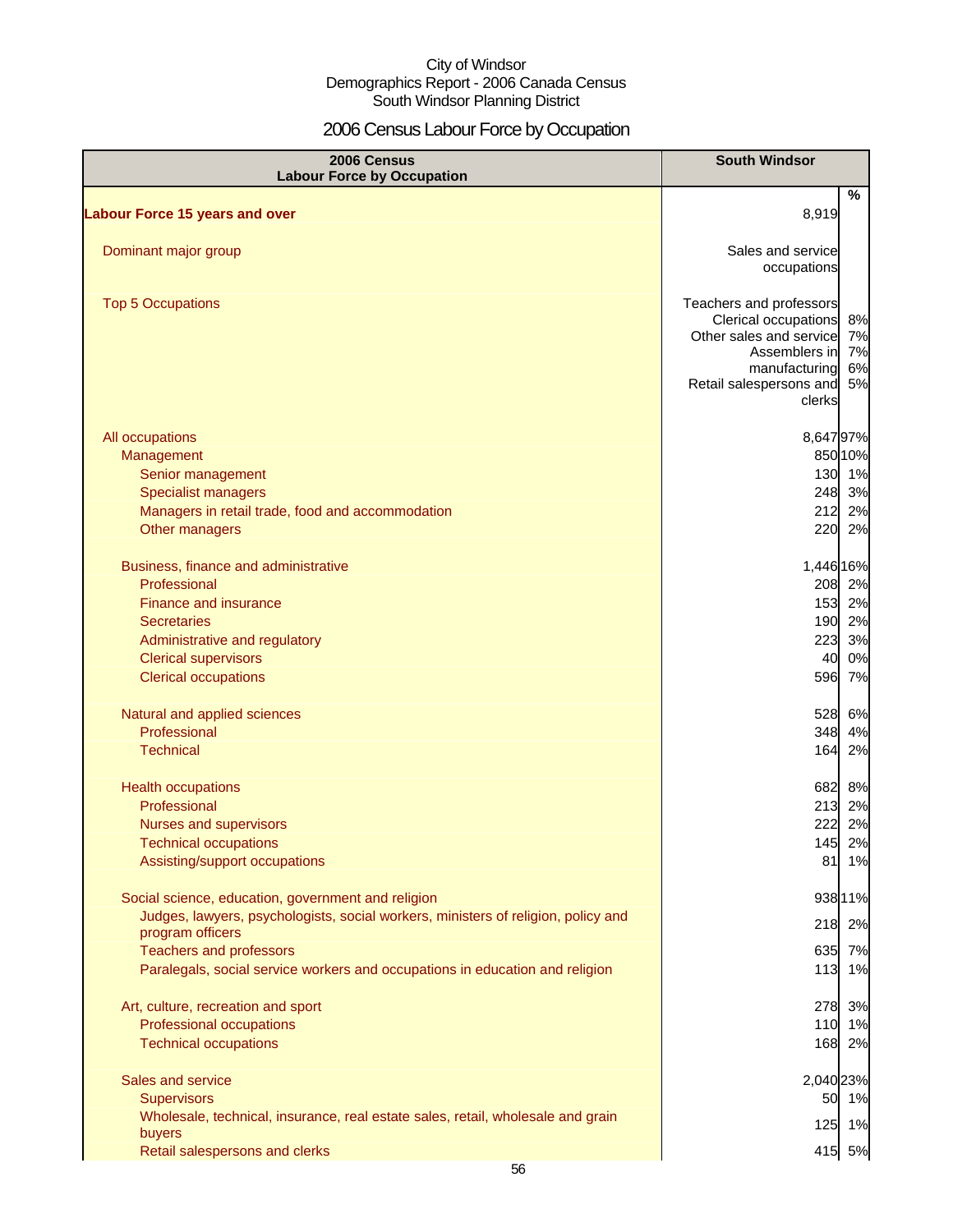| 2006 Census<br><b>Labour Force by Occupation</b>                                 | <b>South Windsor</b> |
|----------------------------------------------------------------------------------|----------------------|
|                                                                                  | %                    |
| <b>Cashiers</b>                                                                  | 138<br>2%            |
| Chefs and cooks                                                                  | 118 1%               |
| Food and beverage service                                                        | 2%<br>162            |
| <b>Protective services</b>                                                       | 165<br>2%            |
| Travel and accommodation, recreation and sport attendants                        | 88 1%                |
| Childcare and home support                                                       | 80<br>1%             |
| Other sales and service                                                          | 558<br>6%            |
| Trades, transport and equipment operators and related                            | 846<br>9%            |
| <b>Contractors and supervisors</b>                                               | 53<br>1%             |
| <b>Construction trades</b>                                                       | 113 1%               |
| Stationary engineers, power station operators, electrical and telecommunications | 68 1%                |
| Machinists, metal forming, shaping and erecting                                  | 126 1%               |
| <b>Mechanics</b>                                                                 | 157<br>2%            |
| <b>Other trades</b>                                                              | 0%<br>10             |
| Heavy equipment, crane operators and drillers                                    | 0%<br>$\Omega$       |
| Transportation equipment operators, excluding labourers                          | 202<br>2%            |
| <b>Helpers and labourers</b>                                                     | 87<br>1%             |
| Primary industry-specific                                                        | 126 1%               |
| Agriculture excluding labourers                                                  | 43<br>0%             |
| Forestry, mining, oil and gas extraction, and fishing, excluding labourers       | 0%<br><sub>0</sub>   |
| <b>Primary production labourers</b>                                              | 103<br>1%            |
| Processing, manufacturing and utilities                                          | 886 10%              |
| Supervisors in manufacturing                                                     | 50 1%                |
| Machine operators in manuf.                                                      | 2%<br>145            |
| Assemblers in manufacturing                                                      | 511<br>6%            |
| Labourers in processing, manufacturing and utilities                             | 125<br>1%            |
| Occupation - Not applicable                                                      | 245 3%               |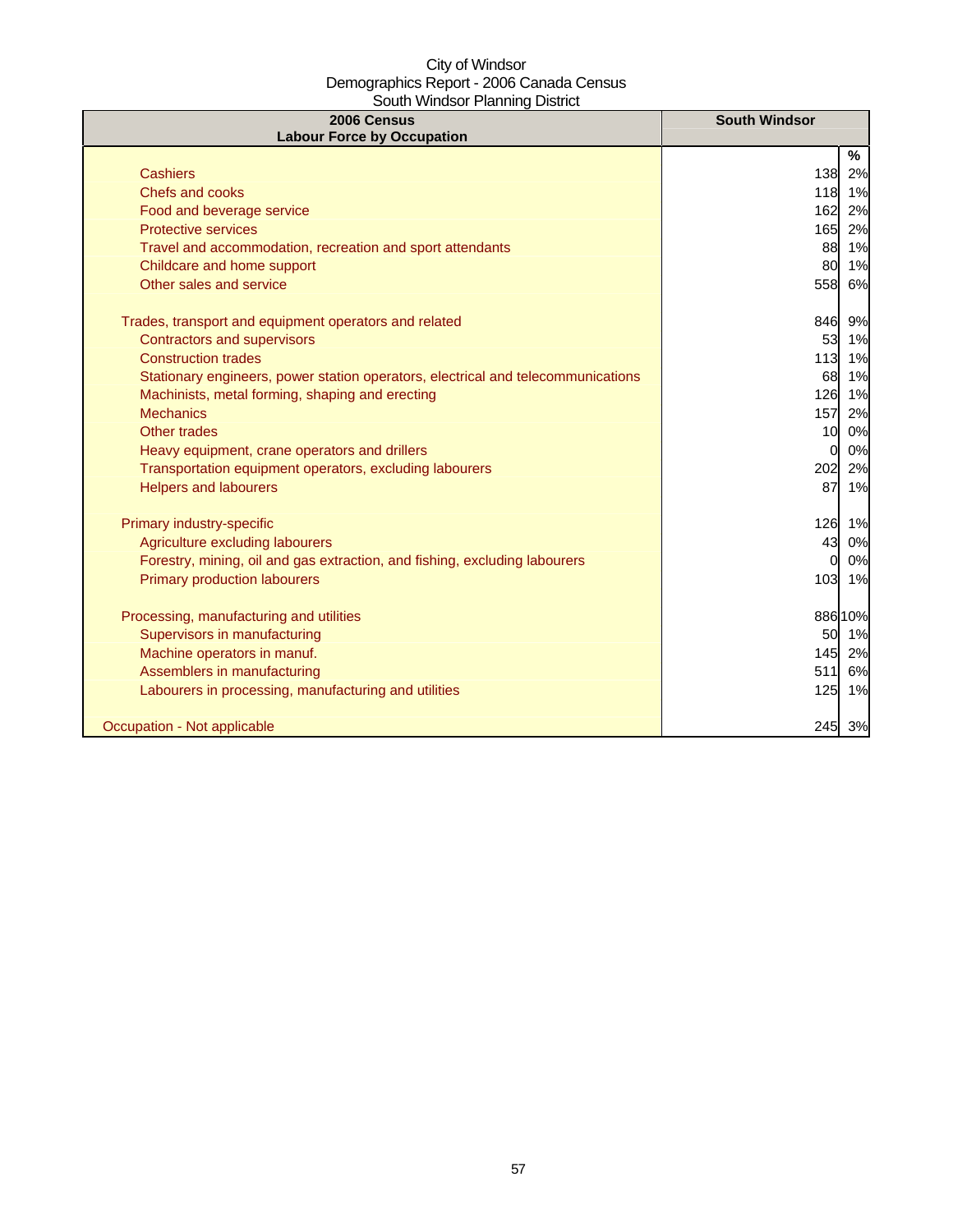# 2006 Census Labour Force by Occupation - Male

| 2006 Census<br><b>Labour Force by Occupation - Male</b>                                               | <b>South Windsor</b>                                |          |
|-------------------------------------------------------------------------------------------------------|-----------------------------------------------------|----------|
|                                                                                                       | %                                                   |          |
| <b>Male Labour Force 15 years and over</b>                                                            | 4,651                                               |          |
| Dominant major group                                                                                  | Sales and service                                   |          |
|                                                                                                       | occupations                                         |          |
| <b>Top 5 Occupations</b>                                                                              | Assemblers in                                       |          |
|                                                                                                       | manufacturing                                       |          |
|                                                                                                       | Other sales and service<br>Professional occupations |          |
|                                                                                                       | Teachers and professors                             |          |
|                                                                                                       | Transportation equipment                            |          |
| All occupations                                                                                       | 4,52297%                                            |          |
| Management                                                                                            | 54012%                                              |          |
| Senior management                                                                                     | 90 2%                                               |          |
| <b>Specialist managers</b>                                                                            | 165                                                 | 4%       |
| Managers in retail trade, food and accommodation                                                      | 95                                                  | 2%       |
| Other managers                                                                                        | 185                                                 | 4%       |
| Business, finance and administrative                                                                  | 362                                                 | 8%       |
| Professional                                                                                          | 75 2%                                               |          |
| <b>Finance and insurance</b>                                                                          | 10 0%                                               |          |
| <b>Secretaries</b>                                                                                    | 10 0%                                               |          |
| Administrative and regulatory                                                                         | 55 1%                                               |          |
| <b>Clerical supervisors</b><br><b>Clerical occupations</b>                                            | <sub>0</sub><br>169                                 | 0%<br>4% |
| Natural and applied sciences                                                                          | 409 9%                                              |          |
| Professional                                                                                          | 308 7%                                              |          |
| <b>Technical</b>                                                                                      | 130                                                 | 3%       |
|                                                                                                       |                                                     |          |
| <b>Health occupations</b>                                                                             | 198 4%                                              |          |
| Professional                                                                                          | 125 3%                                              |          |
| Nurses and supervisors                                                                                | $\overline{0}$                                      | 0%       |
| <b>Technical occupations</b>                                                                          | 20 0%                                               |          |
| Assisting/support occupations                                                                         | 8 0%                                                |          |
| Social science, education, government and religion                                                    | 377                                                 | 8%       |
| Judges, lawyers, psychologists, social workers, ministers of religion, policy and<br>program officers | 100                                                 | 2%       |
| <b>Teachers and professors</b>                                                                        | 208                                                 | 4%       |
| Paralegals, social service workers and occupations in education and religion                          | 40                                                  | 1%       |
| Art, culture, recreation and sport                                                                    | 90                                                  | 2%       |
| Professional occupations                                                                              | 30                                                  | 1%       |
| <b>Technical occupations</b>                                                                          | 65 1%                                               |          |
| Sales and service                                                                                     | 947 20%                                             |          |
| <b>Supervisors</b>                                                                                    | 40                                                  | 1%       |
| Wholesale, technical, insurance, real estate sales, retail, wholesale and grain                       | 108 2%                                              |          |
| buyers                                                                                                |                                                     |          |
| Retail salespersons and clerks                                                                        | 123 3%                                              |          |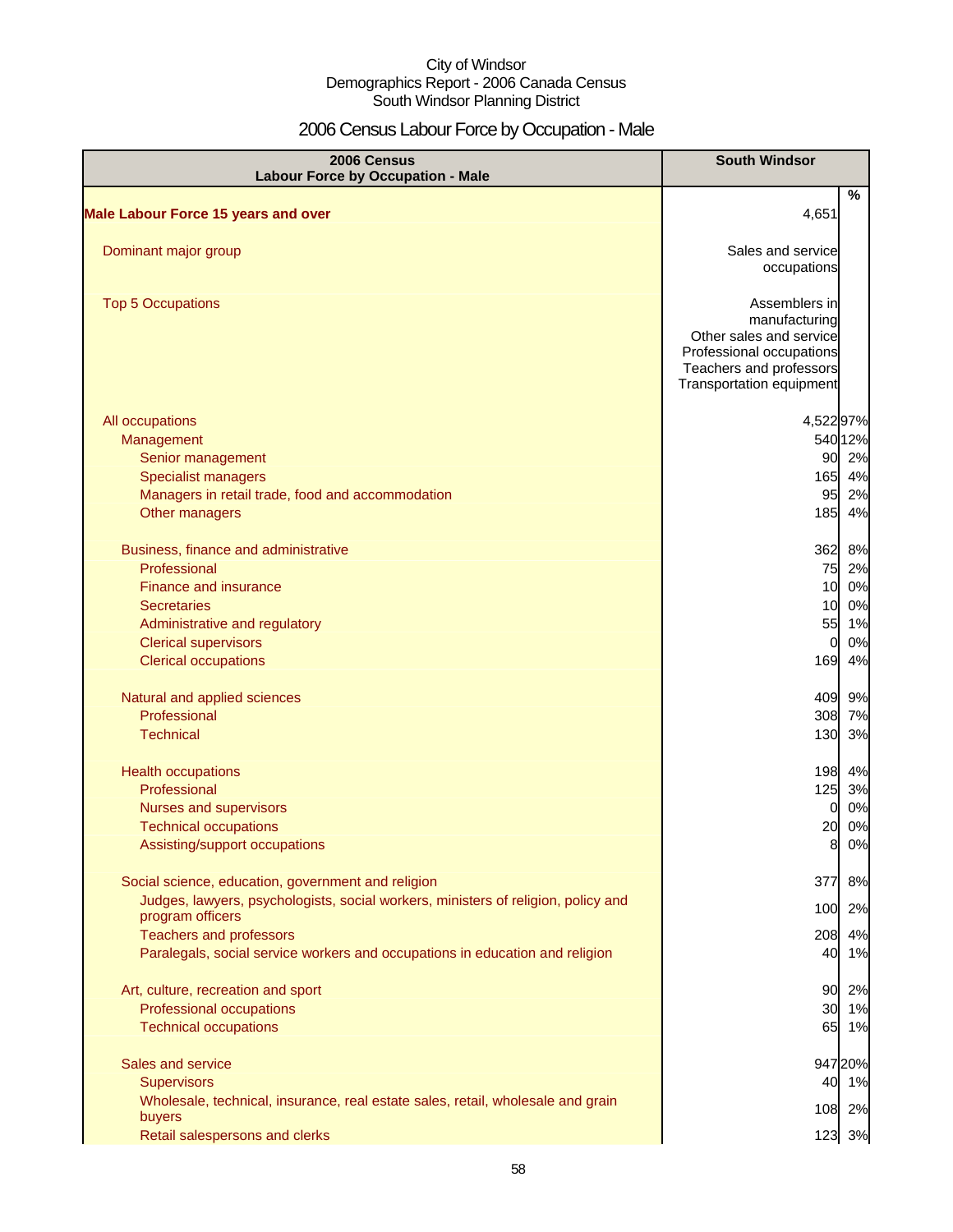| 2006 Census<br><b>Labour Force by Occupation - Male</b>                          | <b>South Windsor</b> |         |
|----------------------------------------------------------------------------------|----------------------|---------|
|                                                                                  |                      | %       |
| <b>Cashiers</b>                                                                  | 30                   | 1%      |
| Chefs and cooks                                                                  | 78                   | 2%      |
| Food and beverage service                                                        | 40                   | 1%      |
| <b>Protective services</b>                                                       | 103                  | 2%      |
| Travel and accommodation, recreation and sport attendants                        | 38                   | 1%      |
| Childcare and home support                                                       | 0                    | 0%      |
| Other sales and service                                                          | 326 7%               |         |
| Trades, transport and equipment operators and related                            |                      | 807 17% |
| <b>Contractors and supervisors</b>                                               | 53                   | 1%      |
| <b>Construction trades</b>                                                       |                      | 103 2%  |
| Stationary engineers, power station operators, electrical and telecommunications |                      | 88 2%   |
| Machinists, metal forming, shaping and erecting                                  |                      | 156 3%  |
| <b>Mechanics</b>                                                                 | 107                  | 2%      |
| Other trades                                                                     | 0                    | 0%      |
| Heavy equipment, crane operators and drillers                                    | 0                    | 0%      |
| Transportation equipment operators, excluding labourers                          | 187                  | 4%      |
| <b>Helpers and labourers</b>                                                     | 67                   | 1%      |
| Primary industry-specific                                                        | 78                   | 2%      |
| Agriculture excluding labourers                                                  | 8                    | 0%      |
| Forestry, mining, oil and gas extraction, and fishing, excluding labourers       | 0                    | 0%      |
| <b>Primary production labourers</b>                                              | 78                   | 2%      |
| Processing, manufacturing and utilities                                          | 61513%               |         |
| Supervisors in manufacturing                                                     |                      | 70 2%   |
| Machine operators in manuf.                                                      | 130                  | 3%      |
| Assemblers in manufacturing                                                      | 349                  | 8%      |
| Labourers in processing, manufacturing and utilities                             | 77                   | 2%      |
| Occupation - Not applicable                                                      |                      | 143 3%  |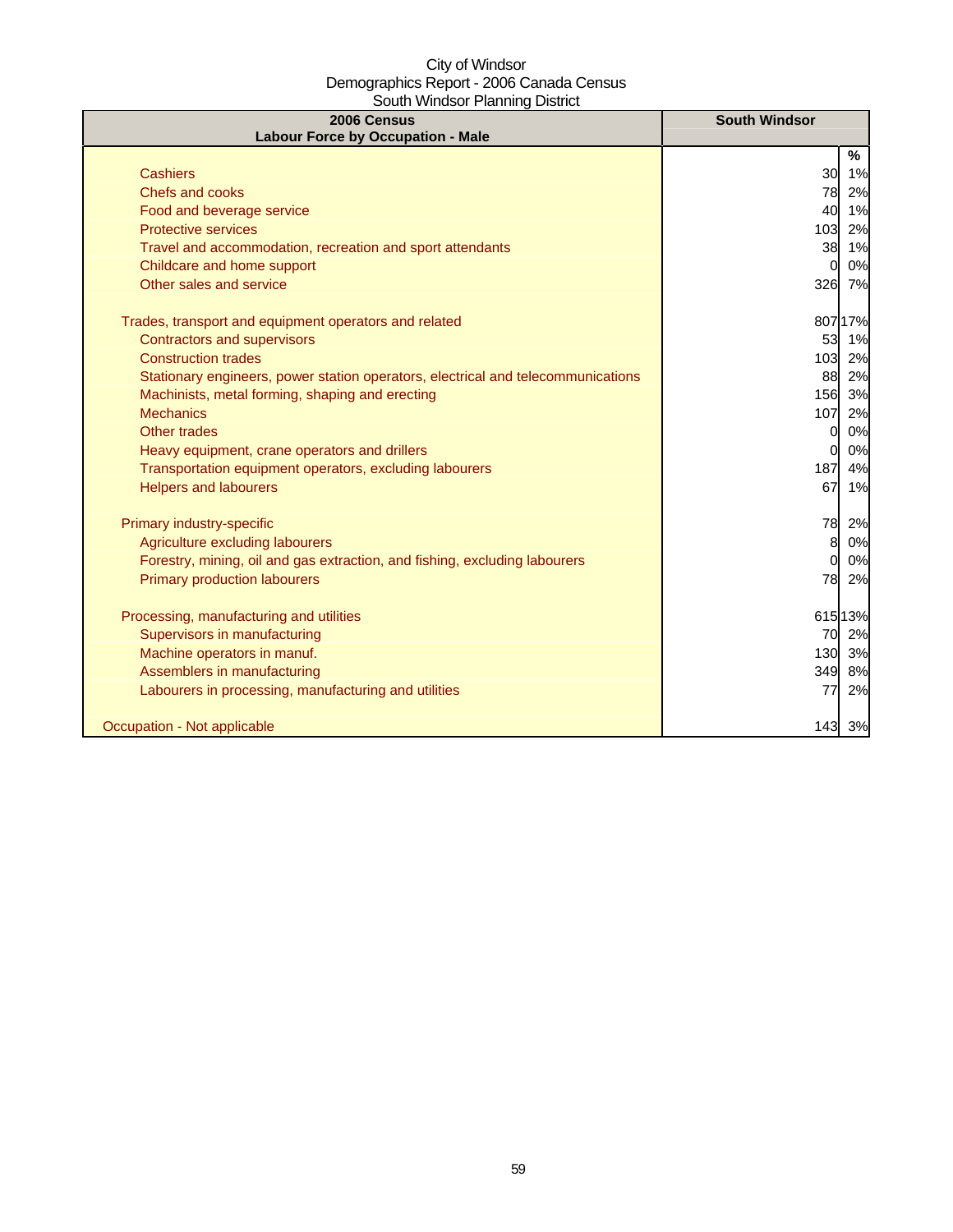# 2006 Census Labour Force by Occupation - Female

| 2006 Census<br><b>Labour Force by Occupation - Female</b>                                             | <b>South Windsor</b>                                                                                                           |  |  |
|-------------------------------------------------------------------------------------------------------|--------------------------------------------------------------------------------------------------------------------------------|--|--|
| <b>Female Labour Force 15 years and over</b>                                                          | %<br>4,222                                                                                                                     |  |  |
| Dominant major group                                                                                  | Business, finance and                                                                                                          |  |  |
| <b>Top 5 Occupations</b>                                                                              | Clerical occupations<br>Teachers and professors<br>Other sales and service<br>Retail salespersons and<br>clerks<br>Secretaries |  |  |
| All occupations                                                                                       | 4,13798%                                                                                                                       |  |  |
| Management                                                                                            | 255 6%                                                                                                                         |  |  |
| Senior management                                                                                     | 20 0%                                                                                                                          |  |  |
| <b>Specialist managers</b>                                                                            | 58 1%                                                                                                                          |  |  |
| Managers in retail trade, food and accommodation                                                      | 3%<br>117                                                                                                                      |  |  |
| Other managers                                                                                        | 1%<br>55                                                                                                                       |  |  |
| Business, finance and administrative                                                                  | 1,081 26%                                                                                                                      |  |  |
| Professional                                                                                          | 120 3%                                                                                                                         |  |  |
| Finance and insurance                                                                                 | 175 4%                                                                                                                         |  |  |
| <b>Secretaries</b>                                                                                    | 205 5%                                                                                                                         |  |  |
| Administrative and regulatory                                                                         | 150 4%                                                                                                                         |  |  |
| <b>Clerical supervisors</b>                                                                           | 40<br>1%                                                                                                                       |  |  |
| <b>Clerical occupations</b>                                                                           | 438 10%                                                                                                                        |  |  |
| Natural and applied sciences                                                                          | 83<br>2%                                                                                                                       |  |  |
| Professional                                                                                          | 1%<br>40                                                                                                                       |  |  |
| <b>Technical</b>                                                                                      | 28<br>1%                                                                                                                       |  |  |
| <b>Health occupations</b>                                                                             | 484 11%                                                                                                                        |  |  |
| Professional                                                                                          | 58 1%                                                                                                                          |  |  |
| <b>Nurses and supervisors</b>                                                                         | 188 4%                                                                                                                         |  |  |
| <b>Technical occupations</b>                                                                          | 3%<br>115                                                                                                                      |  |  |
| Assisting/support occupations                                                                         | 68<br>2%                                                                                                                       |  |  |
| Social science, education, government and religion                                                    | 570 14%                                                                                                                        |  |  |
| Judges, lawyers, psychologists, social workers, ministers of religion, policy and<br>program officers | 90 2%                                                                                                                          |  |  |
| <b>Teachers and professors</b>                                                                        | 355 8%                                                                                                                         |  |  |
| Paralegals, social service workers and occupations in education and religion                          | 83 2%                                                                                                                          |  |  |
| Art, culture, recreation and sport                                                                    | 165<br>4%                                                                                                                      |  |  |
| Professional occupations                                                                              | 30 1%                                                                                                                          |  |  |
| <b>Technical occupations</b>                                                                          | 133 3%                                                                                                                         |  |  |
| Sales and service                                                                                     | 1,057 25%                                                                                                                      |  |  |
| Supervisors                                                                                           | 30 1%                                                                                                                          |  |  |
| Wholesale, technical, insurance, real estate sales, retail, wholesale and grain                       | 60 1%                                                                                                                          |  |  |
| buyers                                                                                                |                                                                                                                                |  |  |
| Retail salespersons and clerks<br><b>Cashiers</b>                                                     | 247 6%<br>93 2%                                                                                                                |  |  |
|                                                                                                       |                                                                                                                                |  |  |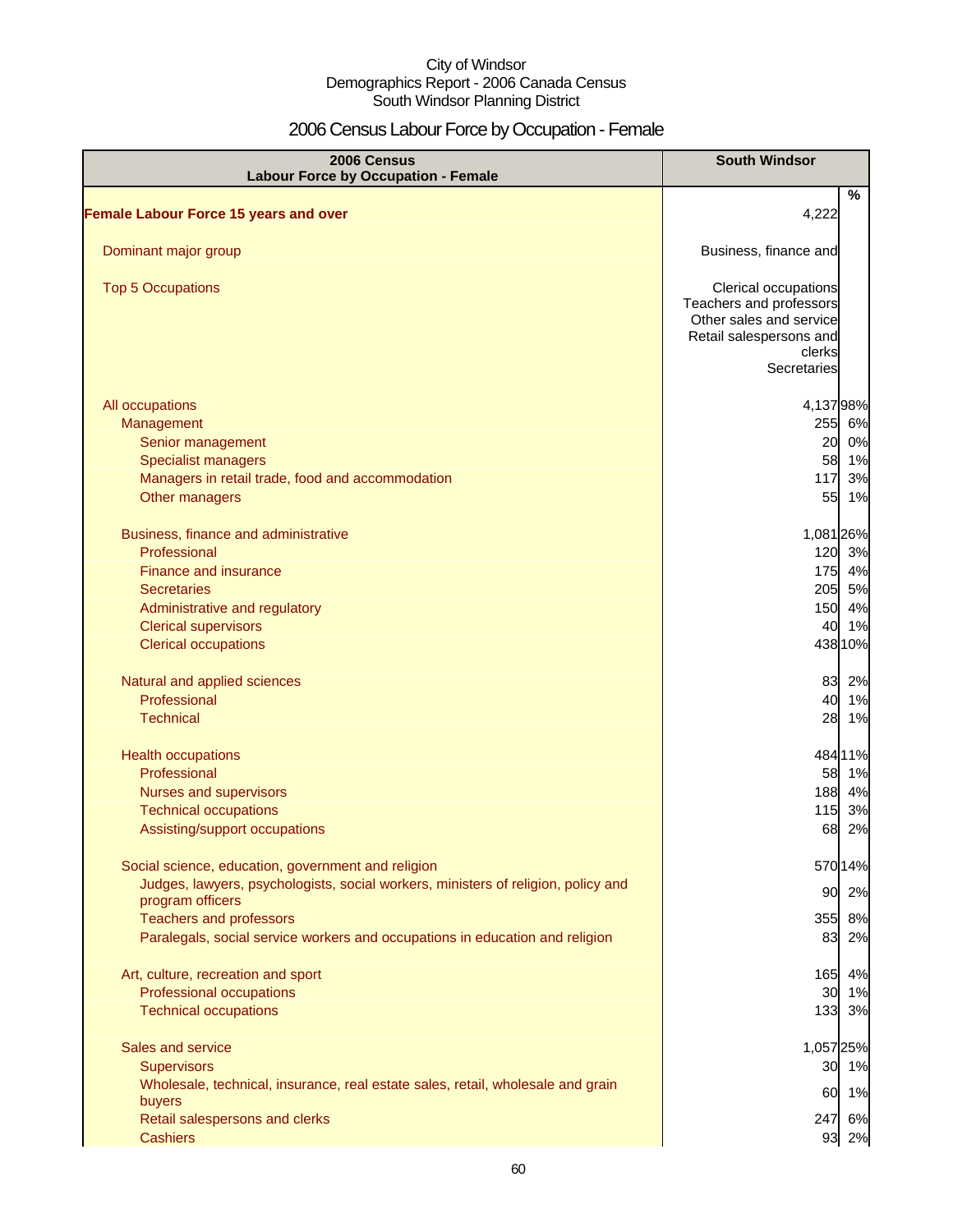| 2006 Census<br><b>Labour Force by Occupation - Female</b>                        | <b>South Windsor</b> |
|----------------------------------------------------------------------------------|----------------------|
|                                                                                  | %                    |
| Chefs and cooks                                                                  | 38 1%                |
| Food and beverage service                                                        | 103<br>2%            |
| <b>Protective services</b>                                                       | 30<br>1%             |
| Travel and accommodation, recreation and sport attendants                        | 1%<br>45             |
| Childcare and home support                                                       | 2%<br>65             |
| Other sales and service                                                          | 247<br>6%            |
| Trades, transport and equipment operators and related                            | 40<br>1%             |
| Contractors and supervisors                                                      | 10<br>0%             |
| <b>Construction trades</b>                                                       | 0%<br><sub>0</sub>   |
| Stationary engineers, power station operators, electrical and telecommunications | $0\%$<br>01          |
| Machinists, metal forming, shaping and erecting                                  | 0%<br>Ol             |
| <b>Mechanics</b>                                                                 | 0%<br>Ol             |
| <b>Other trades</b>                                                              | 0%<br>O              |
| Heavy equipment, crane operators and drillers                                    | 0%<br>$\Omega$       |
| Transportation equipment operators, excluding labourers                          | 0%<br>10             |
| <b>Helpers and labourers</b>                                                     | 20<br>0%             |
| Primary industry-specific                                                        | 43<br>1%             |
| Agriculture excluding labourers                                                  | 18<br>0%             |
| Forestry, mining, oil and gas extraction, and fishing, excluding labourers       | 0%<br>0              |
| <b>Primary production labourers</b>                                              | 25<br>1%             |
| Processing, manufacturing and utilities                                          | 276<br>7%            |
| Supervisors in manufacturing                                                     | $0\%$<br>0           |
| Machine operators in manuf.                                                      | 45 1%                |
| Assemblers in manufacturing                                                      | 187<br>4%            |
| Labourers in processing, manufacturing and utilities                             | 38<br>1%             |
| Occupation - Not applicable                                                      | 95<br>2%             |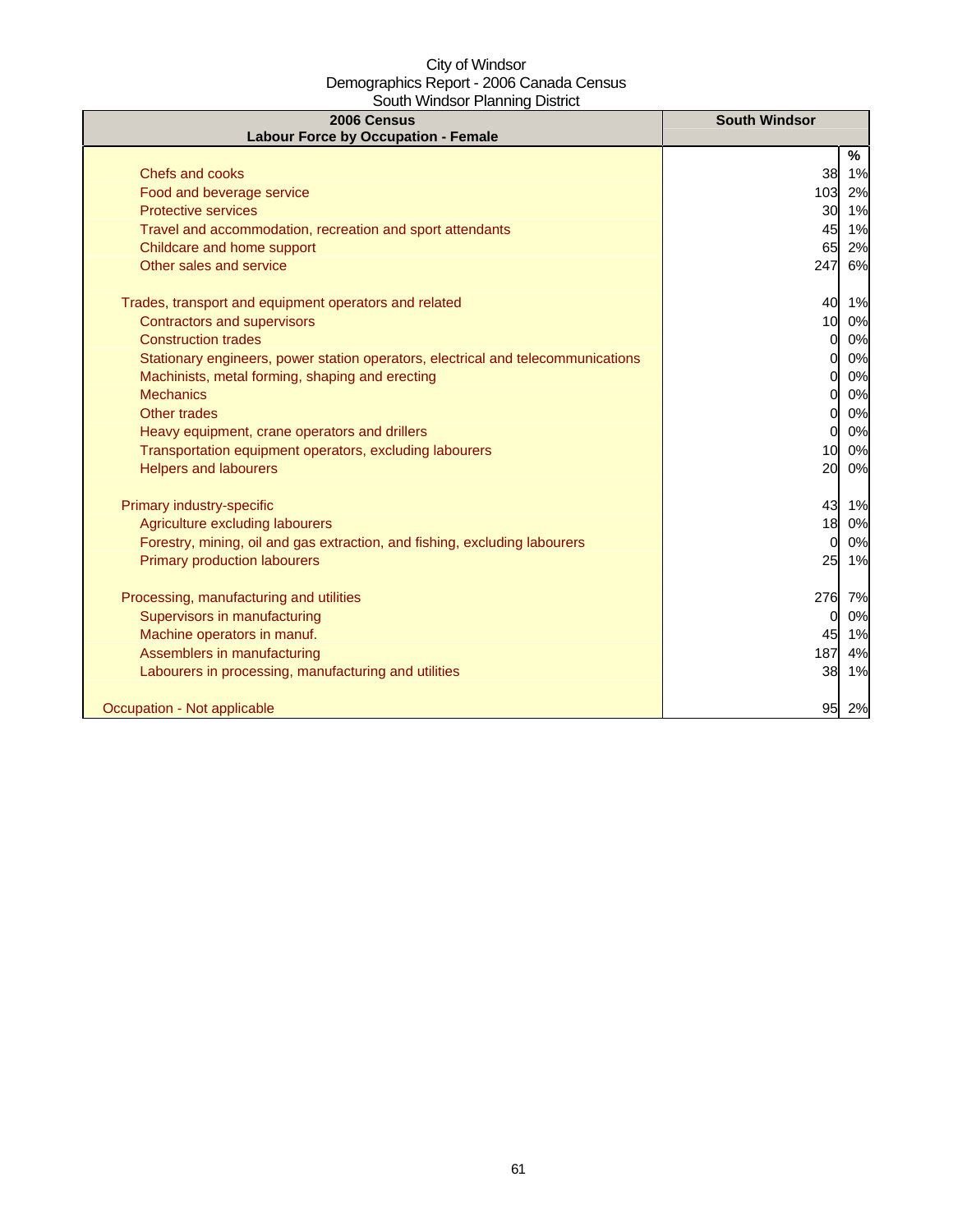| 2006 Census<br>Labour Force by Class of Worker and Sex Comparison | <b>South Windsor</b>                                         |    |                   |    |                  |           |
|-------------------------------------------------------------------|--------------------------------------------------------------|----|-------------------|----|------------------|-----------|
|                                                                   | <b>Males</b><br>Females<br>Total<br>ILabourl<br><b>Force</b> |    |                   |    |                  |           |
| Labour Force 15 years and over by Class of Worker                 | 8,924                                                        |    | 4,665             |    | 4,235            |           |
| All classes of worker                                             |                                                              |    | 8,66997% 4,49896% |    | 4,14498%         |           |
| Paid workers                                                      |                                                              |    | 8,05990% 4,13589% |    | 3,91192%         |           |
| <b>Employees</b>                                                  |                                                              |    | 7,70086% 3,90984% |    | 3,774 89%        |           |
| Self-employed (incorporated)                                      | 391                                                          | 4% | 232               | 5% |                  | 143 3%    |
| Without paid help                                                 | 103                                                          | 1% | 43                | 1% | 30               | 1%        |
| With paid help                                                    | 297                                                          | 3% | 203               | 4% | 83               | 2%        |
| Self-employed (unincorp.)                                         | 569                                                          | 6% | 345               | 7% | 223              | <b>5%</b> |
| Without paid help                                                 | 389                                                          | 4% | 188               | 4% | 173 <sub>l</sub> | 4%        |
| With paid help                                                    | <b>188</b>                                                   | 2% | <b>148</b>        | 3% | 40               | 1%        |
| Unpaid family workers                                             | 15                                                           | 0% | 10                | 0% | $\Omega$         | 0%        |
| Class of worker - Not applicable                                  | 240                                                          | 3% | 125               | 3% | 95               | 2%        |

# 2006 Census Labour Force by Class of Worker and Sex Comparison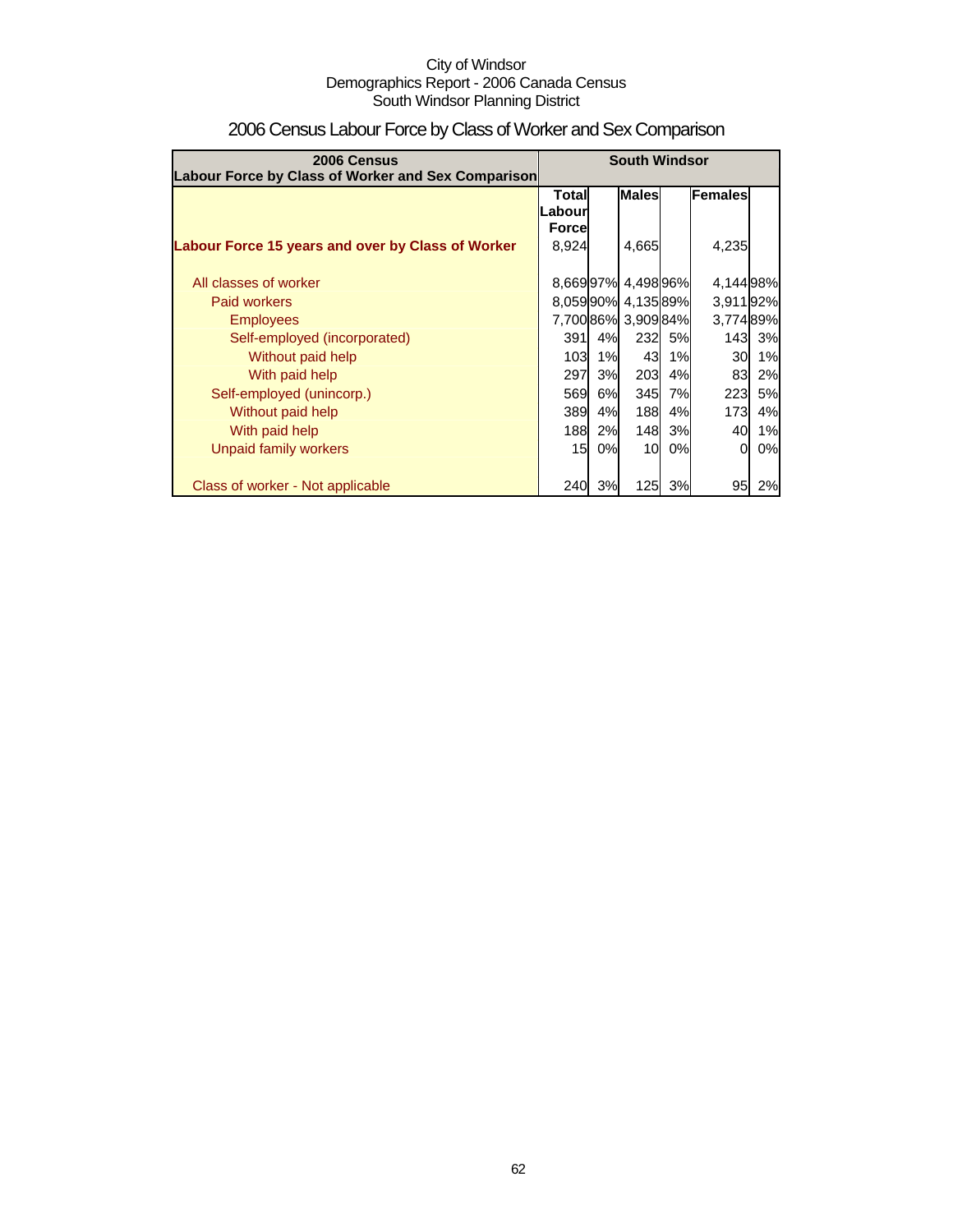# 2006 Census Labour Force by Class of Worker and Sex

| 2006 Census                                        | <b>South Windsor</b> |     |
|----------------------------------------------------|----------------------|-----|
| Labour Force by Class of Worker and Sex            |                      |     |
|                                                    |                      | %   |
| Labour Force 15 years and over by Class of Worker  | 8,924                |     |
| All classes of worker                              | 8,669                | 97% |
| <b>Paid workers</b>                                | 8,059                | 90% |
| <b>Employees</b>                                   | 7,700                | 86% |
| Self-employed (incorporated)                       | 391                  | 4%  |
| Without paid help                                  | 103                  | 1%  |
| With paid help                                     | 297                  | 3%  |
| Self-employed (unincorp.)                          | 569                  | 6%  |
| Without paid help                                  | 389                  | 4%  |
| With paid help                                     | 188                  | 2%  |
|                                                    | 15                   | 0%  |
| <b>Unpaid family workers</b>                       |                      |     |
| Class of worker - Not applicable                   | 240                  | 3%  |
| Male Labour Force 15 and over by Class of Worker   | 4,665                |     |
| All classes of worker                              | 4,498                | 96% |
| <b>Paid workers</b>                                | 4,135                | 89% |
| <b>Employees</b>                                   | 3,909                | 84% |
| Self-employed (incorporated)                       | 232                  | 5%  |
| Without paid help                                  | 43                   | 1%  |
| With paid help                                     | 203                  | 4%  |
| Self-employed (unincorp.)                          | 345                  | 7%  |
| Without paid help                                  | 188                  | 4%  |
| With paid help                                     | 148                  | 3%  |
| <b>Unpaid family workers</b>                       | 10                   | 0%  |
|                                                    |                      |     |
| Class of worker - Not applicable                   | 125                  | 3%  |
| Female Labour Force 15 and over by Class of Worker | 4,235                |     |
| All classes of worker                              | 4,144                | 98% |
| Paid workers                                       | 3,911                | 92% |
| <b>Employees</b>                                   | 3,774                | 89% |
| Self-employed (incorporated)                       | 143                  | 3%  |
| Without paid help                                  | 30                   | 1%  |
| With paid help                                     | 83                   | 2%  |
| Self-employed (unincorp)                           | 223                  | 5%  |
| Without paid help                                  | 173                  | 4%  |
| With paid help                                     | 40                   | 1%  |
| <b>Unpaid family workers</b>                       | 0                    | 0%  |
| Class of worker - Not applicable                   | 95                   | 2%  |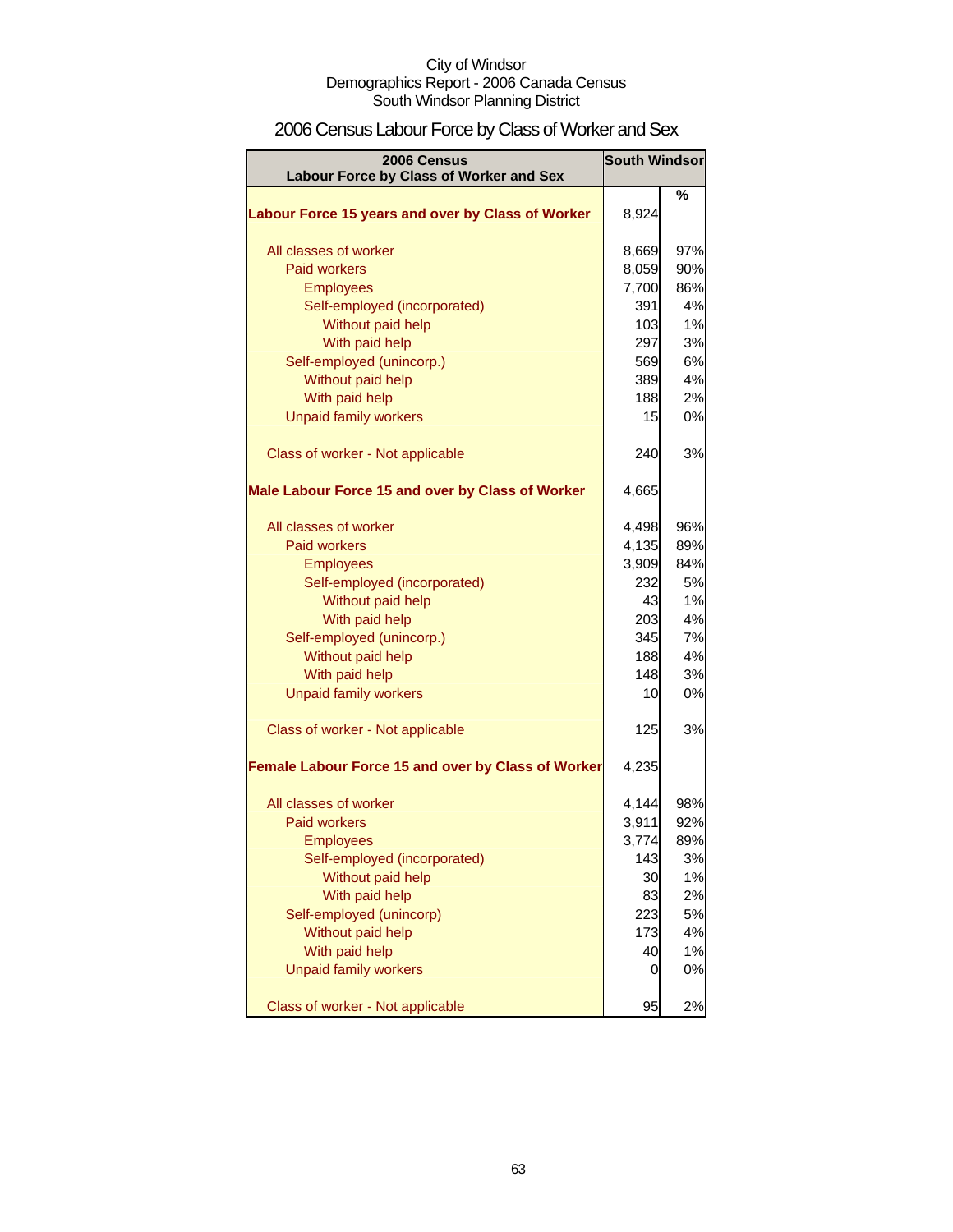# 2006 Census Language at Work

| 2006 Census<br><b>Language at Work</b>                                 | <b>South Windsor</b> |            |
|------------------------------------------------------------------------|----------------------|------------|
| Total Population 15 years and over who worked by Language Used at Work | 9,504                |            |
| Dominant official language used at work                                | English 100%         |            |
| Dominant non-official language used at work                            | Chinese, n.o.s.      | 33%        |
| <b>Single Responses</b>                                                |                      | 9,459 100% |
| English                                                                | 9,320                | 98%        |
| French                                                                 | 25                   | 0%         |
| Non-official languages                                                 | 81                   | 1%         |
| Chinese, n.o.s.                                                        | 28                   | 0%         |
| Cantonese                                                              | $\overline{0}$       | 0%         |
| Panjabi (Punjabi)                                                      | 23                   | 0%         |
| German                                                                 | $\overline{O}$       | 0%         |
| <b>Mandarin</b>                                                        | $\overline{0}$       | 0%         |
| Portuguese                                                             | $\Omega$             | 0%         |
| Spanish                                                                | 10 <sup>1</sup>      | 0%         |
| Vietnamese                                                             | 15                   | 0%         |
| Korean                                                                 | $\Omega$             | 0%         |
| Italian                                                                | 10 <sup>1</sup>      | 0%         |
| Other languages                                                        | $\Omega$             | 0%         |
| <b>Multiple responses</b>                                              | 40                   | 0%         |
| <b>English and French</b>                                              | $\overline{0}$       | 0%         |
| English and non-official                                               | 20                   | 0%         |
| French and non-official                                                | $\Omega$             | 0%         |
| English, French and non-official language                              | $\overline{0}$       | 0%         |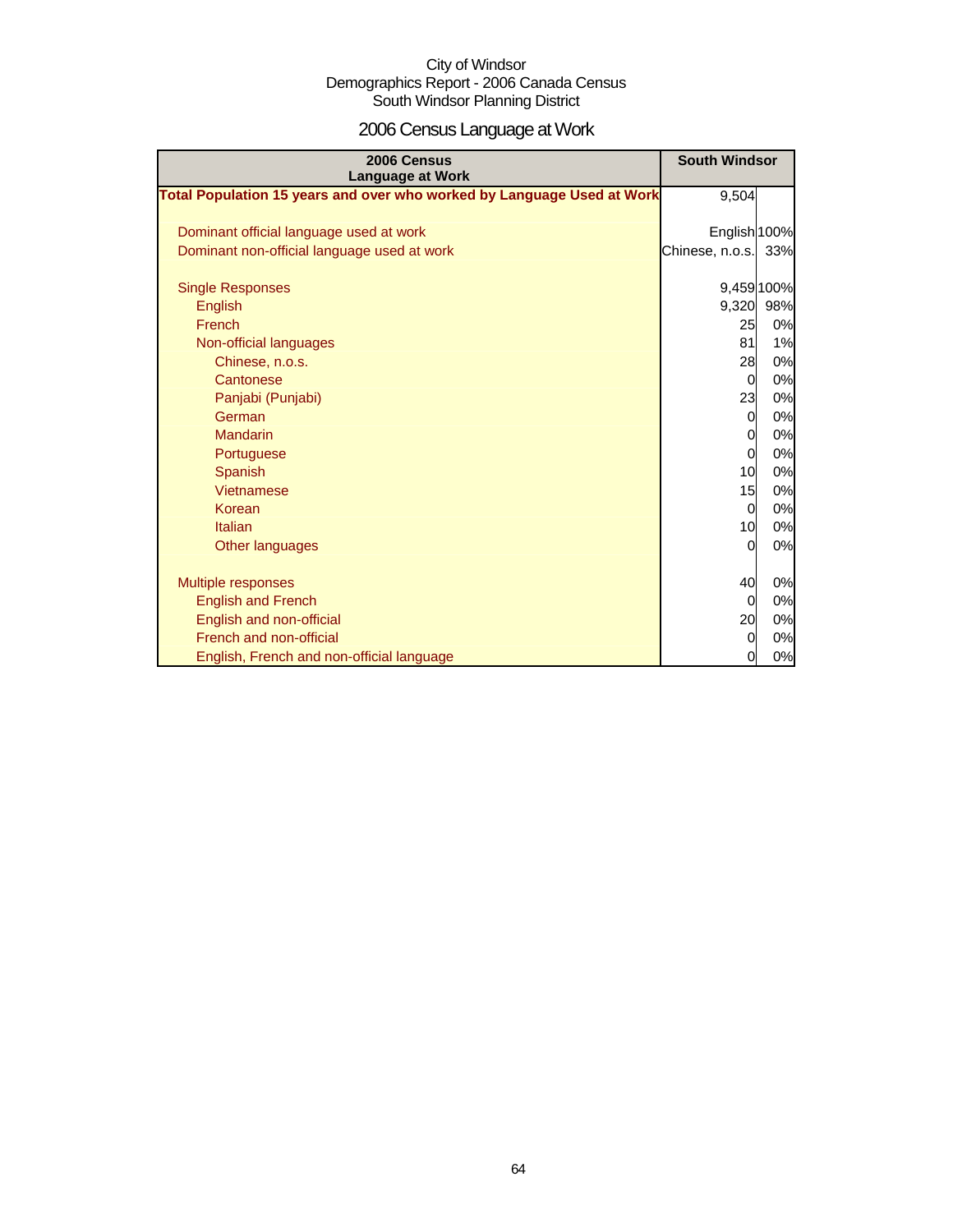# 2006 Census Unpaid Housework

| 2006 Census<br><b>Unpaid Housework</b>                                 | <b>South Windsor</b>   |
|------------------------------------------------------------------------|------------------------|
| <b>Total Population 15 years and over by Hours of Unpaid Housework</b> | 14,335                 |
| No hours                                                               | 1,301 9%               |
| Less than 5 hours                                                      | 3,149 22%              |
| 5 to 14 hours                                                          | 4,565 32%              |
| 15 to 29 hours                                                         | 3,082 22%              |
| 30 to 59 hours                                                         | 1,473 10%              |
| 60 or more hours                                                       | 695 5%                 |
| Dominant group                                                         | 5 to 14 hours 32%      |
| Males 15 years and over by Hours of Unpaid Housework                   | 6,874                  |
| No hours                                                               | 728 11%                |
| Less than 5 hours                                                      | 1,956 28%              |
| 5 to 14 hours                                                          | 2,344 34%              |
| 15 to 29 hours                                                         | 1,246 18%              |
| 30 to 59 hours                                                         | 390 6%                 |
| 60 or more hours                                                       | 163<br>2%              |
| Dominant group                                                         | 5 to 14 hours 34%      |
| Females 15 years and over by Hours of Unpaid Housework                 | 7,443                  |
| By hours of unpaid housework                                           |                        |
| No hours                                                               | 528 7%                 |
| Less than 5 hours                                                      | 1,170 16%              |
| 5 to 14 hours                                                          | 2,186 29%              |
| 15 to 29 hours                                                         | 1,832 25%              |
| 30 to 59 hours                                                         | 1,118 15%              |
| 60 or more hours                                                       | 537<br>7%              |
| Dominant group                                                         | 5 to 14 hours 30%      |
| <b>Hours of Housework by Sex</b>                                       |                        |
| <b>No Hours</b>                                                        | Males <sub>58%</sub>   |
| Less than 5 hours                                                      | Males <sup>63%</sup>   |
| 5 to 14 hours                                                          | Males <sub>52%</sub>   |
| 15 to 29 hours                                                         | Females 60%            |
| 30 to 59 hours                                                         | Females 74%            |
| 60 or more hours                                                       | Females <sup>77%</sup> |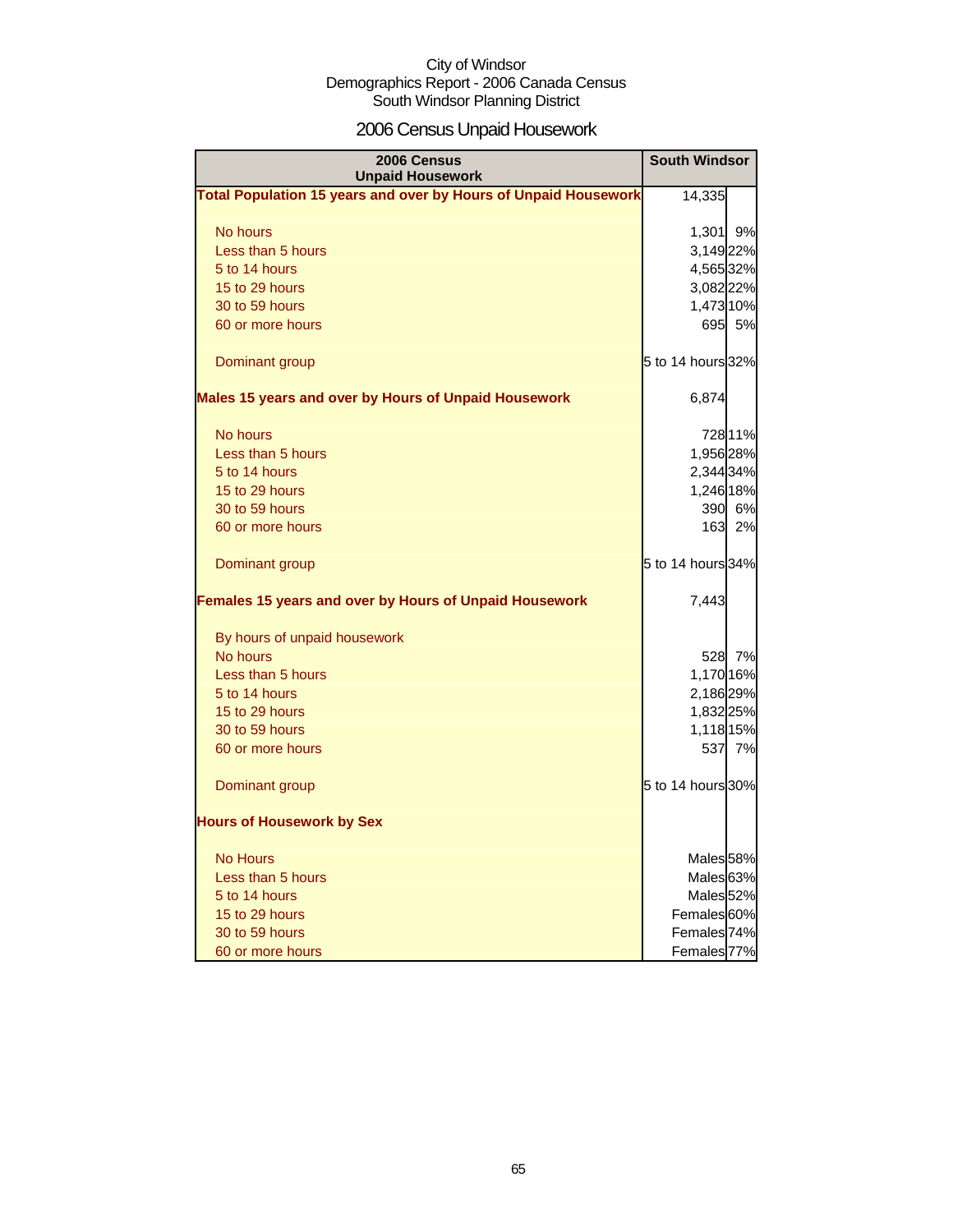# 2006 Census Unpaid Childcare

| 2006 Census<br><b>Unpaid Childcare</b>                    | <b>South Windsor</b> |         |
|-----------------------------------------------------------|----------------------|---------|
| Population 15 years and over by hours of Unpaid Childcare | 14,352               |         |
| No hours                                                  | 8,689 61%            |         |
| Less than 5 hours                                         | 1,473 10%            |         |
| 5 to 14 hours                                             | 1,430 10%            |         |
| 15 to 29 hours                                            | 1,000                | 7%      |
| 30 to 59 hours                                            | 713                  | 5%      |
| 60 or more hours                                          | 980                  | 7%      |
| Dominant group                                            | No hours 61%         |         |
| Males 15 years and over by hours of Unpaid Childcare      | 6,864                |         |
| No hours                                                  | 4,277 62%            |         |
| Less than 5 hours                                         |                      | 790 12% |
| 5 to 14 hours                                             |                      | 757 11% |
| 15 to 29 hours                                            | 449                  | 7%      |
| 30 to 59 hours                                            | 319                  | 5%      |
| 60 or more hours                                          | 257                  | 4%      |
| Dominant group                                            | No hours 62%         |         |
| Females 15 years and over by hours of Unpaid Childcare    | 7,453                |         |
| No hours                                                  | 4,390 59%            |         |
| Less than 5 hours                                         | 648                  | 9%      |
| 5 to 14 hours                                             | 674                  | 9%      |
| 15 to 29 hours                                            | 555                  | 7%      |
| 30 to 59 hours                                            | 424                  | 6%      |
| 60 or more hours                                          |                      | 723 10% |
| Dominant group                                            | No hours 59%         |         |
| <b>Hours of Child Care by Sex</b>                         |                      |         |
| <b>No Hours</b>                                           | Females 51%          |         |
| Less than 5 hours                                         | Males 55%            |         |
| 5 to 14 hours                                             | Males 53%            |         |
| 15 to 29 hours                                            | Females 55%          |         |
| 30 to 59 hours                                            | Females 57%          |         |
| 60 or more hours                                          | Females 74%          |         |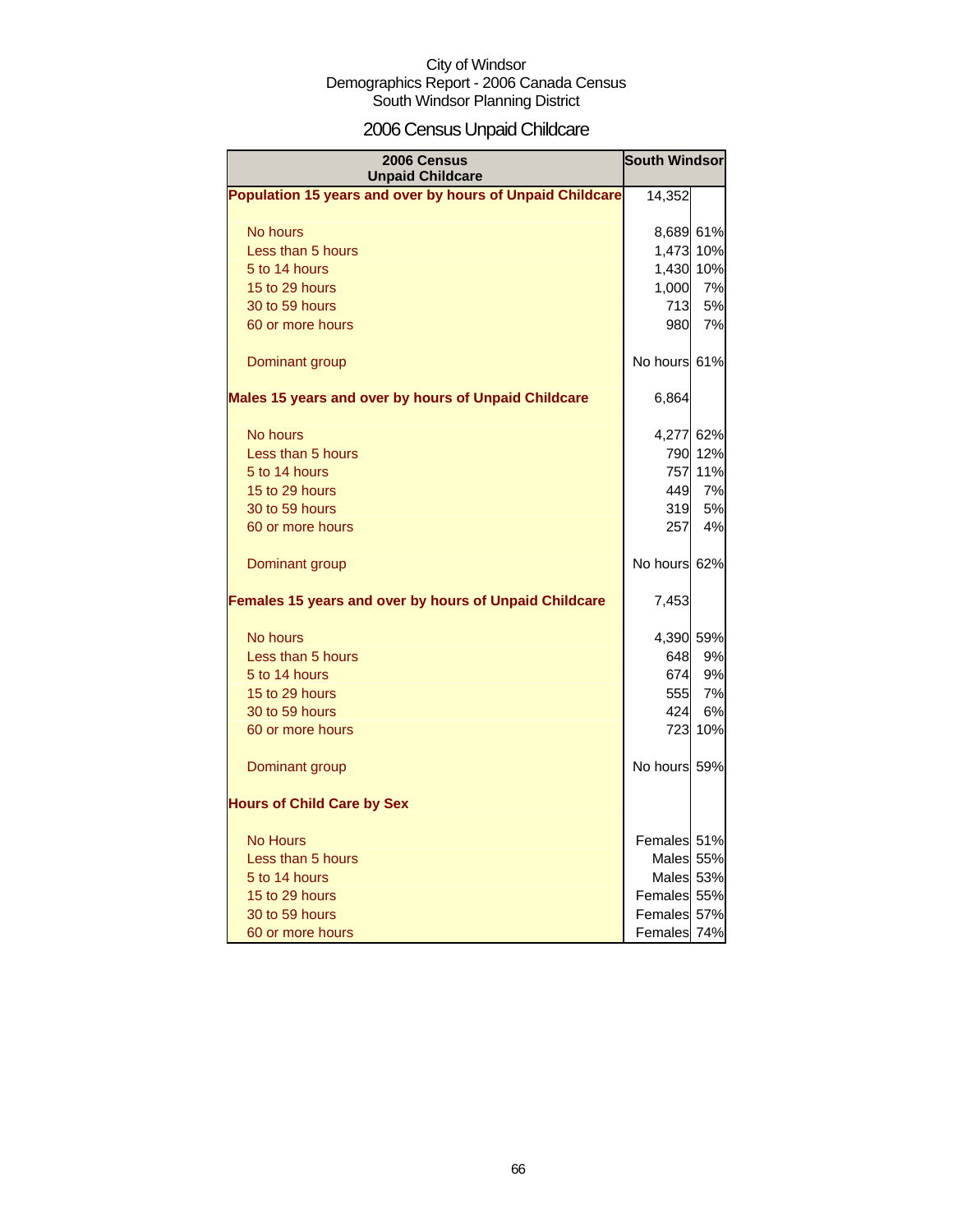# 2006 Census Unpaid Senior Care

| 2006 Census<br><b>Unpaid Senior Care</b>                       | <b>South Windsor</b> |           |
|----------------------------------------------------------------|----------------------|-----------|
| Total Population 15 years and over by Hours of Care to Seniors | 14,335               |           |
| No hours                                                       | 11,226 78%           |           |
| Less than 5 hours                                              |                      | 1,828 13% |
| 5 to 9 hours                                                   | 654                  | 5%        |
| 10 to 19 hours                                                 | 257                  | 2%        |
| 20 or more hours                                               | 293                  | 2%        |
| Dominant group                                                 |                      |           |
| Males 15 years and over by Hours of Care to Seniors            | 6,864                |           |
| No hours                                                       | 5,499 80%            |           |
| Less than 5 hours                                              |                      | 888 13%   |
| 5 to 9 hours                                                   | 287                  | 4%        |
| 10 to 19 hours                                                 | 125                  | 2%        |
| 20 or more hours                                               | 55                   | 1%        |
| Dominant group                                                 | No hours 82%         |           |
| Females 15 years and over by Hours of Care to Seniors          | 7,446                |           |
| No hours                                                       | 5,711                | 77%       |
| Less than 5 hours                                              |                      | 963 13%   |
| 5 to 9 hours                                                   | 357                  | 5%        |
| 10 to 19 hours                                                 | 146                  | 2%        |
| 20 or more hours                                               | 220                  | 3%        |
| Dominant group                                                 | No hours 79%         |           |
| <b>Senior Care by Sex</b>                                      |                      |           |
| No hours                                                       | Females 51%          |           |
| Less than 5 hours                                              | Females 52%          |           |
| 5 to 9 hours                                                   | Females 55%          |           |
| 10 to 19 hours                                                 | Females 54%          |           |
| 20 or more hours                                               | Females 80%          |           |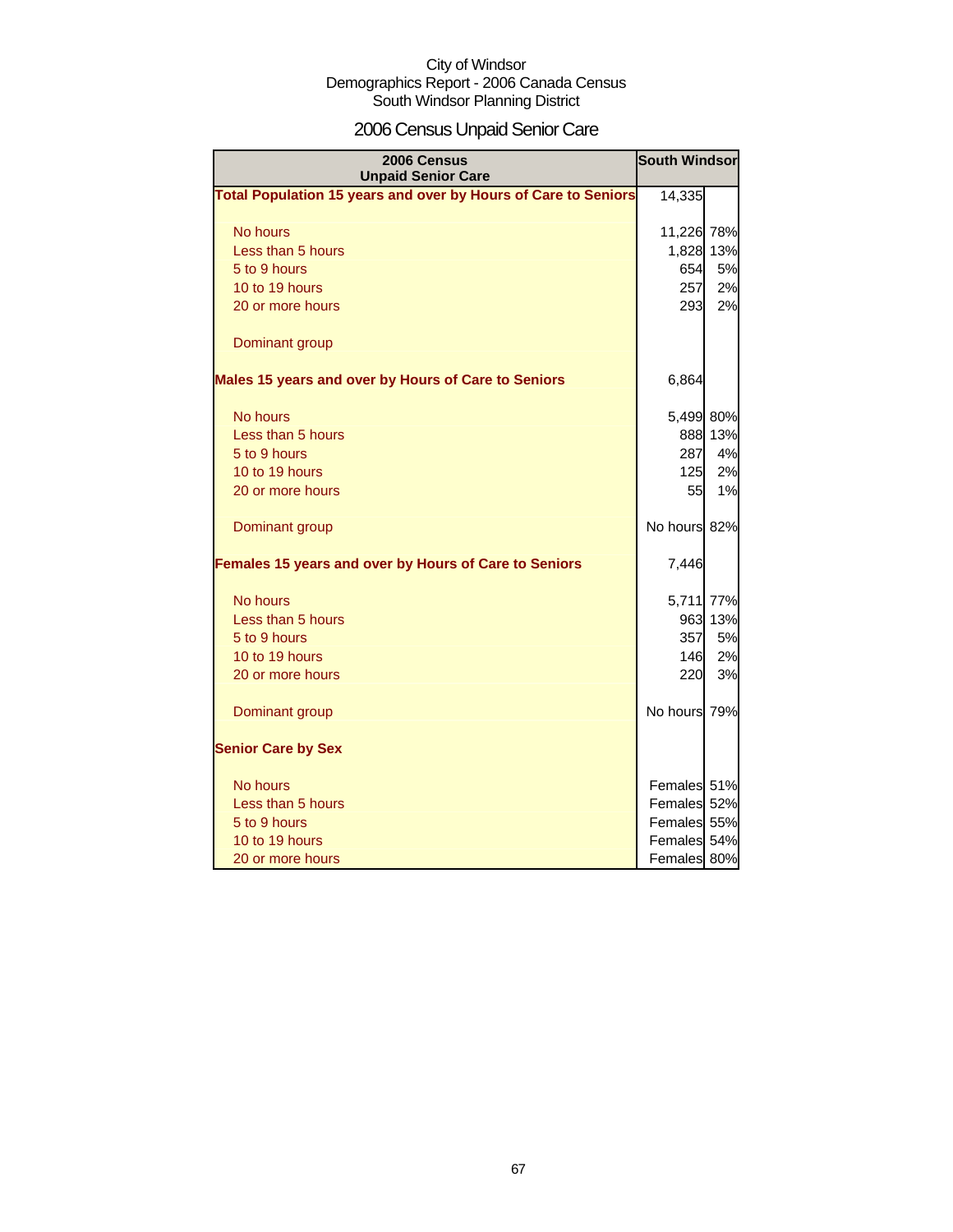# 2006 Census Place of Work by Sex Comparison

| 2006 Census<br><b>Place of Work by Sex Comparison</b>                                                 |                                    | <b>South Windsor</b> |                     |        |                |         |
|-------------------------------------------------------------------------------------------------------|------------------------------------|----------------------|---------------------|--------|----------------|---------|
|                                                                                                       | Totall<br>Labourl<br><b>Forcel</b> |                      | <b>Males</b>        |        | <b>Females</b> |         |
| <b>Total Employed Labour Force 15 years and over by Place of Work Status</b>                          | 8,316                              |                      | 4,324               |        | 3,961          |         |
| Usual place of work                                                                                   |                                    |                      | 6,82682% 3,51481%   |        | 3,32584%       |         |
| In CSD <sup>*</sup> of residence                                                                      |                                    |                      | 5,710 69% 2,810 65% |        | 2,86772%       |         |
| In different CSD                                                                                      | 1,126 14%                          |                      |                     | 67316% |                | 462 12% |
| In same CD**                                                                                          | 1,013 12%                          |                      |                     | 62014% |                | 403 10% |
| At home                                                                                               |                                    | 505 6%               | 257                 | 6%     |                | 268 7%  |
| <b>Outside Canada</b>                                                                                 |                                    | 446 5%               | 266                 | 6%     |                | 190 5%  |
| No fixed workplace                                                                                    |                                    | 433 5%               | 301                 | 7%     |                | 183 5%  |
| * CSD: Area that is a municipality or an area that is deemed to be equivalent to a<br>municipality.   |                                    |                      |                     |        |                |         |
| ** CD: Group of neighbouring municipalities joined together for the purposes of regional<br>planning. |                                    |                      |                     |        |                |         |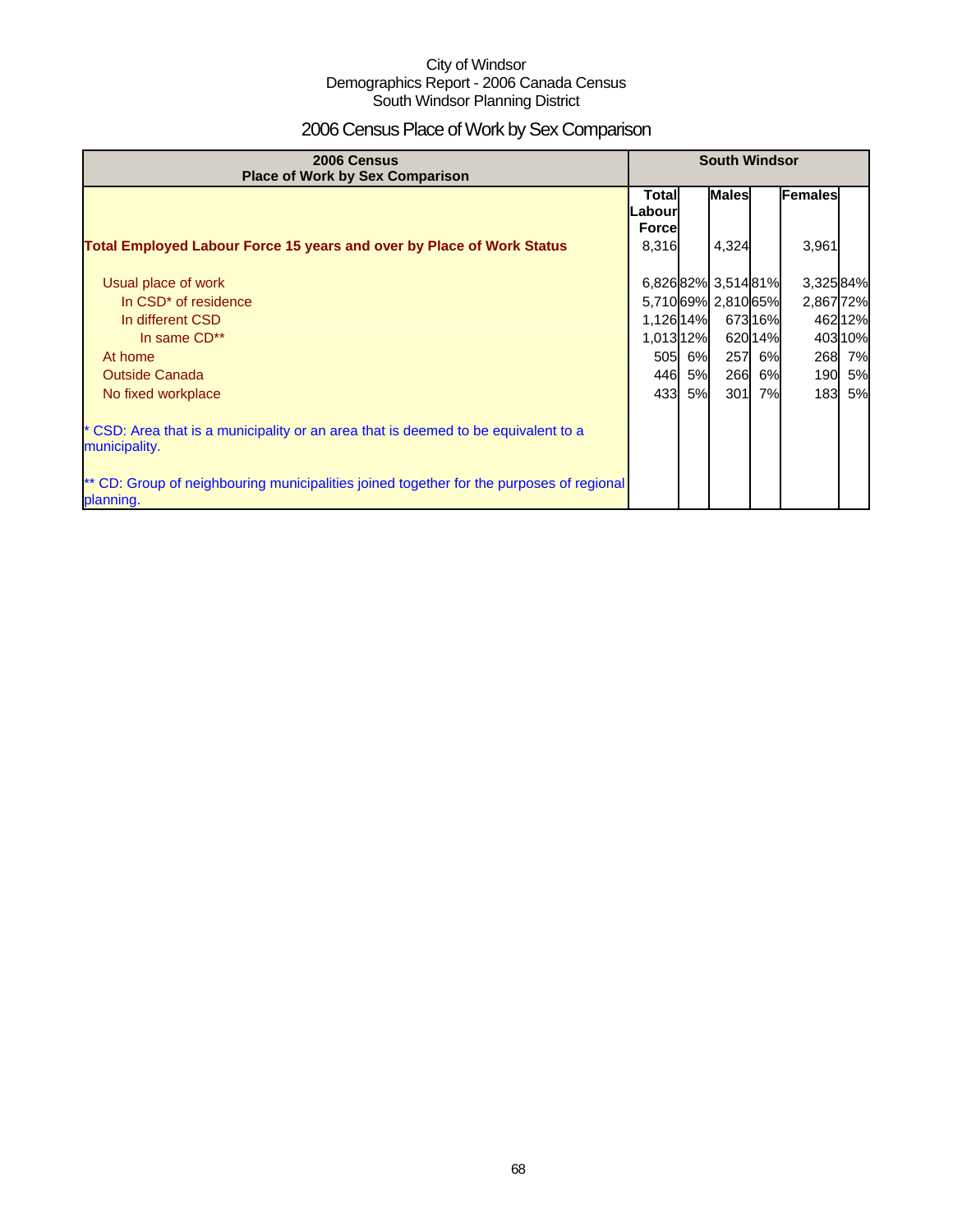# 2006 Census Place of Work by Sex

| 2006 Census<br><b>Place of Work by Sex</b>                                                         | <b>South Windsor</b> |               |
|----------------------------------------------------------------------------------------------------|----------------------|---------------|
| Total Employed Labour Force 15 years and over by Place of Work Status                              | 8,316                | $\frac{9}{6}$ |
| Usual place of work                                                                                | 6,826                | 82%           |
| In CSD* of residence                                                                               | 5,710                | 69%           |
| In different CSD                                                                                   | 1,126                | 14%           |
| In same CD**                                                                                       | 1,013                | 12%           |
| At home                                                                                            | 505                  | 6%            |
| <b>Outside Canada</b>                                                                              | 446                  | 5%            |
| No fixed workplace                                                                                 | 433                  | 5%            |
| Males Employed Labour Force 15 yrs and over by Place of Work Status                                | 4,324                |               |
| Usual place of work                                                                                | 3,514                | 81%           |
| In CSD of residence                                                                                | 2,810                | 65%           |
| In different CSD                                                                                   | 673                  | 16%           |
| In same CD                                                                                         | 620                  | 14%           |
| At home                                                                                            | 257                  | 6%            |
| <b>Outside Canada</b>                                                                              | 266                  | 6%            |
| No fixed workplace                                                                                 | 301                  | 7%            |
| Females Employed Labour Force 15 yrs and over by Place of Work Status                              | 3,961                |               |
| Usual place of work                                                                                | 3,325                | 84%           |
| In CSD of residence                                                                                | 2,867                | 72%           |
| In different CSD                                                                                   | 462                  | 12%           |
| In same CD                                                                                         | 403                  | 10%           |
| At home                                                                                            | 268                  | 7%            |
| <b>Outside Canada</b>                                                                              | 190                  | 5%            |
| No fixed workplace                                                                                 | 183                  | 5%            |
| * CSD: Area that is a municipality or an area that is deemed to be equivalent to a municipality.   |                      |               |
| ** CD: Group of neighbouring municipalities joined together for the purposes of regional planning. |                      |               |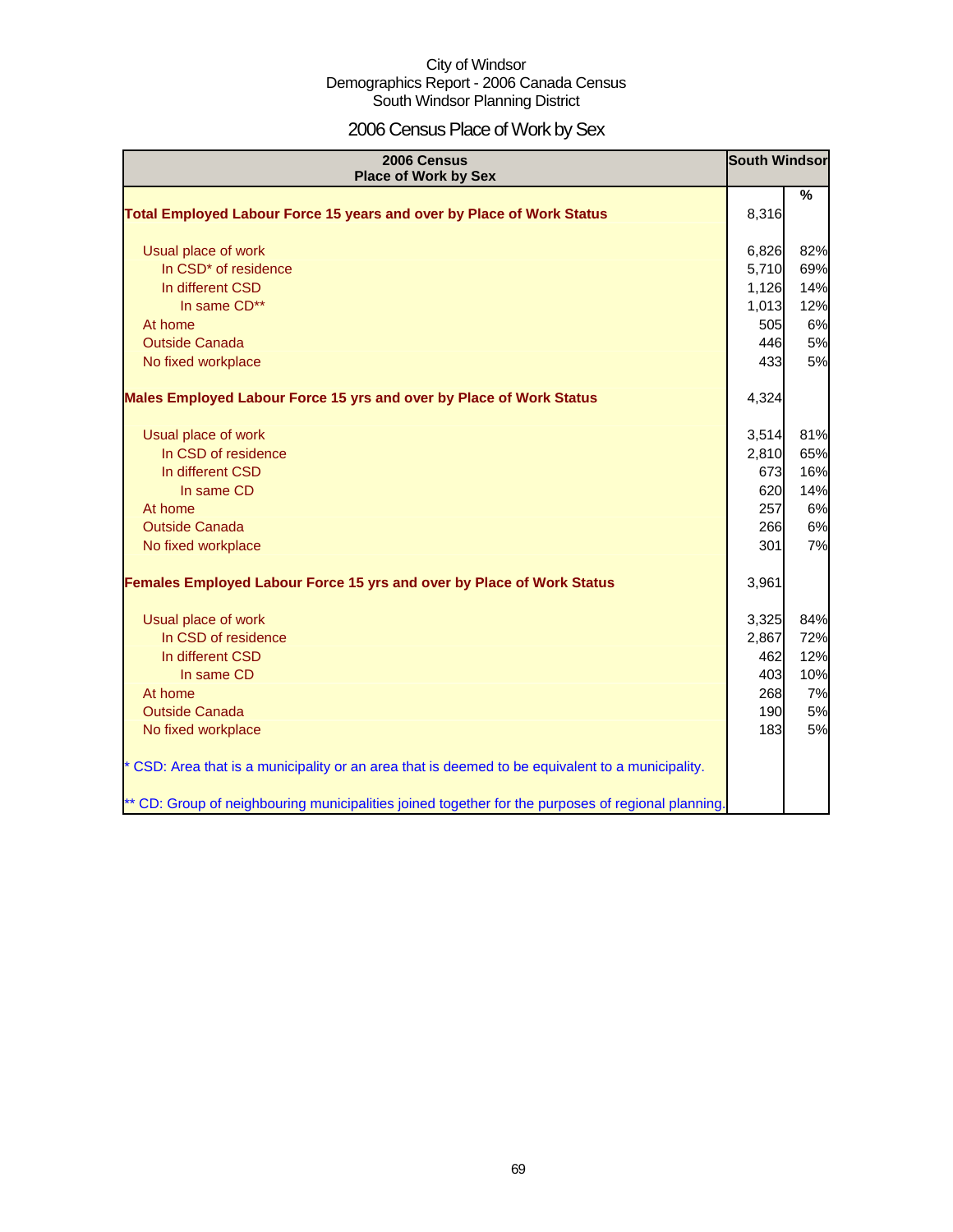# 2006 Census Mode of Transportation

| 2006 Census<br><b>Mode of Transportation</b>                                                                                      | <b>South Windsor</b>        |
|-----------------------------------------------------------------------------------------------------------------------------------|-----------------------------|
| Total Employed Labour Force 15 years and over with usual place of work or no fixed workplace<br>address by Mode of Transportation | 7,315                       |
| Dominant mode of transportation                                                                                                   | Car/truck/van-88%<br>driver |
| Car, truck, van as driver                                                                                                         | 6,38487%                    |
| Car, truck, van as passenger                                                                                                      | 559 8%                      |
| <b>Public transit</b>                                                                                                             | 65 1%                       |
| Walked to work                                                                                                                    | 121<br>2%                   |
| <b>Bicycle</b>                                                                                                                    | 40 1%                       |
| Motorcycle                                                                                                                        | 0%<br>$\overline{0}$        |
| <b>Taxicab</b>                                                                                                                    | 20<br>0%                    |
| Other method                                                                                                                      | 20<br>$0\%$                 |
| <b>Males with Usual Place of Work or No Fixed Workplace</b>                                                                       | 3,779                       |
| Car, truck, van as driver                                                                                                         | 3,397 90%                   |
| Car, truck, van as passenger                                                                                                      | 246 7%                      |
| <b>Public transit</b>                                                                                                             | 20 1%                       |
| Walked to work                                                                                                                    | 33<br>1%                    |
| <b>Bicycle</b>                                                                                                                    | 30 1%                       |
| Motorcycle                                                                                                                        | 0%<br>$\Omega$              |
| <b>Taxicab</b>                                                                                                                    | 0%<br>$\overline{0}$        |
| Other method                                                                                                                      | 15<br>0%                    |
| <b>Females with Usual Place of Work or No Fixed Workplace</b>                                                                     | 3,502                       |
| Car, truck, van as driver                                                                                                         | 2,978 85%                   |
| Car, truck, van as passenger                                                                                                      | 333 10%                     |
| <b>Public transit</b>                                                                                                             | 35 1%                       |
| Walked to work                                                                                                                    | 82 2%                       |
| <b>Bicycle</b>                                                                                                                    | 10 0%                       |
| Motorcycle                                                                                                                        | 0%<br>$\mathbf 0$           |
| <b>Taxicab</b>                                                                                                                    | 10<br>0%                    |
| Other method                                                                                                                      | 20<br>1%                    |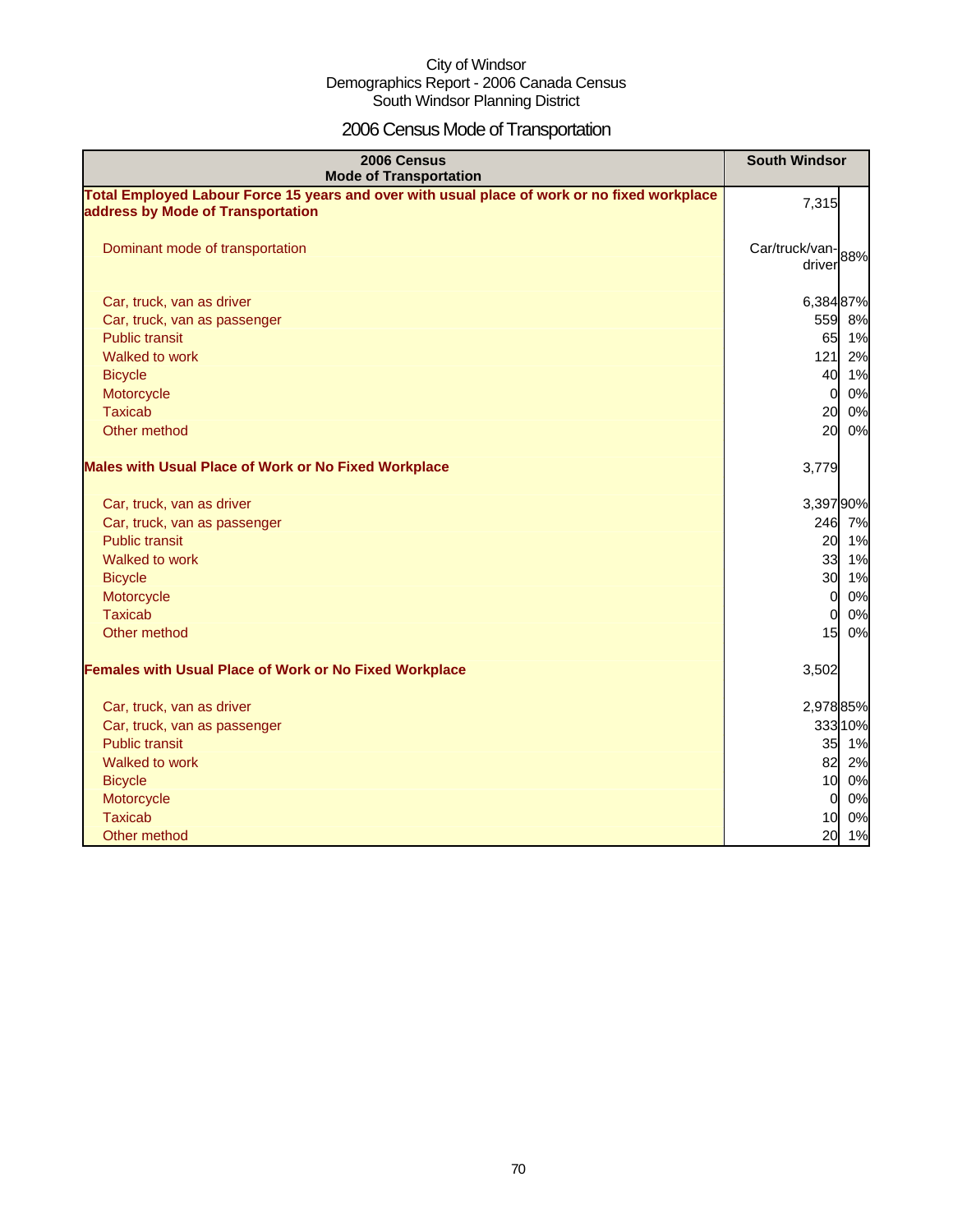# 2006 Census Educational Attainment Comparison

| 2006 Census<br><b>Educational Attainment</b><br>Comparison                                                       | <b>South Windsor</b>              |               |                        |               |                        |              |                    |                   |
|------------------------------------------------------------------------------------------------------------------|-----------------------------------|---------------|------------------------|---------------|------------------------|--------------|--------------------|-------------------|
|                                                                                                                  | <b>Total</b><br><b>Population</b> | $\frac{9}{6}$ | $15$ to<br>24<br>vears | $\frac{9}{6}$ | $25$ to<br>64<br>years | $\%$         | 65<br>years<br>and | $\frac{9}{6}$     |
| <b>Population by Educational Attainment</b>                                                                      | 14,300                            |               | 2,342                  |               | 8,848                  |              | over<br>3,110      |                   |
| No certificate, diploma or degree                                                                                | 2,587 18%                         |               |                        | 89938%        |                        | 693 8%       |                    | 99532%            |
| Certificate, diploma or degree<br>High school certificate                                                        | 11,67382%<br>3,620 25%            |               | 1,404 60%              | 96741%        | 8,14092%<br>1,87121%   |              | 2,129 68%          | 78225%            |
| Apprenticeship or trades certificate or diploma<br>College, CEGEP or other non-university<br>certificate/diploma | 1,080 8%<br>2,489 17%             |               | 10 <sup>1</sup><br>215 | 0%<br>9%      | 1,874 21%              | 688 8%       |                    | 38212%<br>400 13% |
| University certificate, diploma or degree<br>University certificate or diploma below bachelor level              | 4,538 32%<br>522                  | 4%            | 60                     | 273 12%<br>3% | 3,700 42%<br>367       | 4%           | 95                 | 565 18%<br>3%     |
| University certificate or degree<br>Bachelor's degree                                                            | 3,977 28%<br>2,203 15%            |               | 205<br>140             | 9%<br>6%      | 3,299 37%<br>1,911 22% |              | 152                | 473 15%<br>5%     |
| University certificate or diploma above bachelor<br>level                                                        | 478                               | 3%            | 30                     | 1%            | 368                    | 4%           | 80                 | 3%                |
| Degree in medicine, dentistry, veterinary medicine<br>or optometry                                               | 148                               | 1%            | $\Omega$               | 0%            | 118                    | 1%           | 30                 | 1%                |
| Master's degree<br><b>Earned doctorate</b>                                                                       | 768<br>244                        | 5%<br>2%      | $\Omega$<br>0          | 0%<br>0%      | 653                    | 7%<br>181 2% | 115<br>63          | 4%<br>2%          |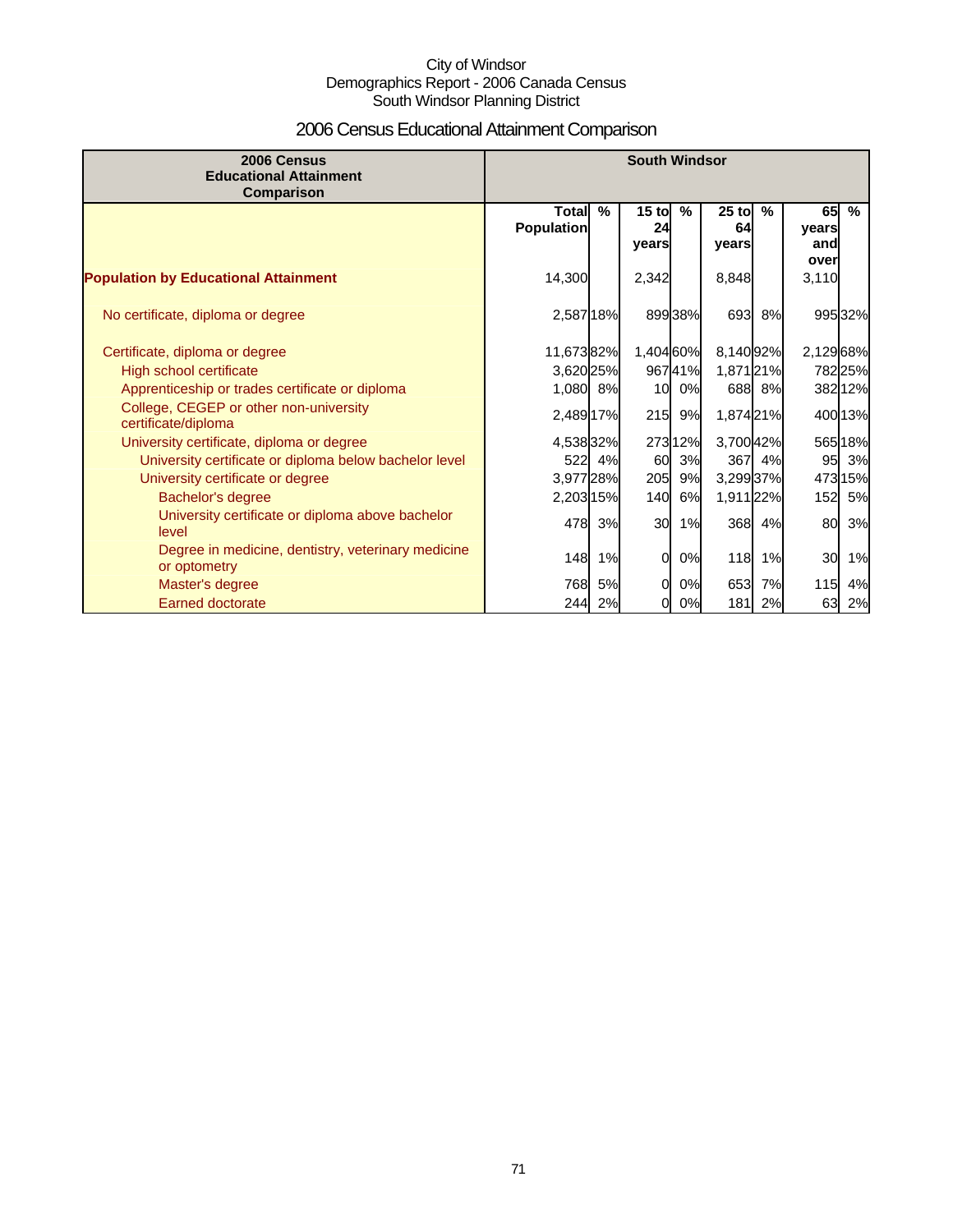### 2006 Census Educational Attainment

| 2006 Census<br><b>Educational Attainment</b>                        | <b>South Windsor</b> |     |
|---------------------------------------------------------------------|----------------------|-----|
| <b>Total Population 15 years and over by Educational Attainment</b> | 14,300               |     |
|                                                                     |                      |     |
| No certificate, diploma or degree                                   | 2,587                | 18% |
| Certificate, diploma or degree                                      | 11,673               | 82% |
| High school certificate                                             | 3,620                | 25% |
| Apprenticeship or trades certificate or diploma                     | 1,080                | 8%  |
| College, CEGEP or other non-university certificate/diploma          | 2,489                | 17% |
| University certificate, diploma or degree                           | 4,538                | 32% |
| University certificate or diploma below bachelor level              | 522                  | 4%  |
| University certificate or degree                                    | 3,977                | 28% |
| Bachelor's degree                                                   | 2,203                | 15% |
| University certificate or diploma above bachelor level              | 478                  | 3%  |
| Degree in medicine, dentistry, veterinary medicine or optometry     | 148                  | 1%  |
| Master's degree                                                     | 768                  | 5%  |
| <b>Earned doctorate</b>                                             | 244                  | 2%  |
|                                                                     |                      |     |
| <b>Population 15 to 24 years by Educational Attainment</b>          | 2,342                |     |
| No certificate, diploma or degree                                   | 899                  | 38% |
| Certificate, diploma or degree                                      | 1,404                | 60% |
| High school certificate                                             | 967                  | 41% |
| Apprenticeship or trades certificate or diploma                     | 10                   | 0%  |
| College, CEGEP or other non-university certificate/diploma          | 215                  | 9%  |
| University certificate, diploma or degree                           | 273                  | 12% |
| University certificate or diploma below bachelor level              | 60                   | 3%  |
| University certificate or degree                                    | 205                  | 9%  |
| Bachelor's degree                                                   | 140                  | 6%  |
| University certificate or diploma above bachelor level              | 30                   | 1%  |
| Degree in medicine, dentistry, veterinary medicine or optometry     | 0                    | 0%  |
| Master's degree                                                     | 0                    | 0%  |
| <b>Earned doctorate</b>                                             | 0                    | 0%  |
| <b>Population 25 to 64 years by Educational Attainment</b>          | 8,848                |     |
| No certificate, diploma or degree                                   | 693                  | 8%  |
|                                                                     |                      |     |
| Certificate, diploma or degree                                      | 8,140                | 92% |
| High school certificate or equivalent                               | 1,871                | 21% |
| Apprenticeship or trades certificate or diploma                     | 688                  | 8%  |
| College, CEGEP or other non-university certificate/diploma          | 1,874                | 21% |
| University certificate, diploma or degree                           | 3,700                | 42% |
| University certificate or diploma below bachelor level              | 367                  | 4%  |
| University certificate or degree                                    | 3,299                | 37% |
| Bachelor's degree                                                   | 1,911                | 22% |
| University certificate or diploma above bachelor level              | 368                  | 4%  |
| Degree in medicine, dentistry, veterinary medicine or optometry     | 118                  | 1%  |
| Master's degree                                                     | 653                  | 7%  |
| <b>Earned doctorate</b>                                             | 181                  | 2%  |
| Population 65 years and over by Educational Attainment              | 3,110                |     |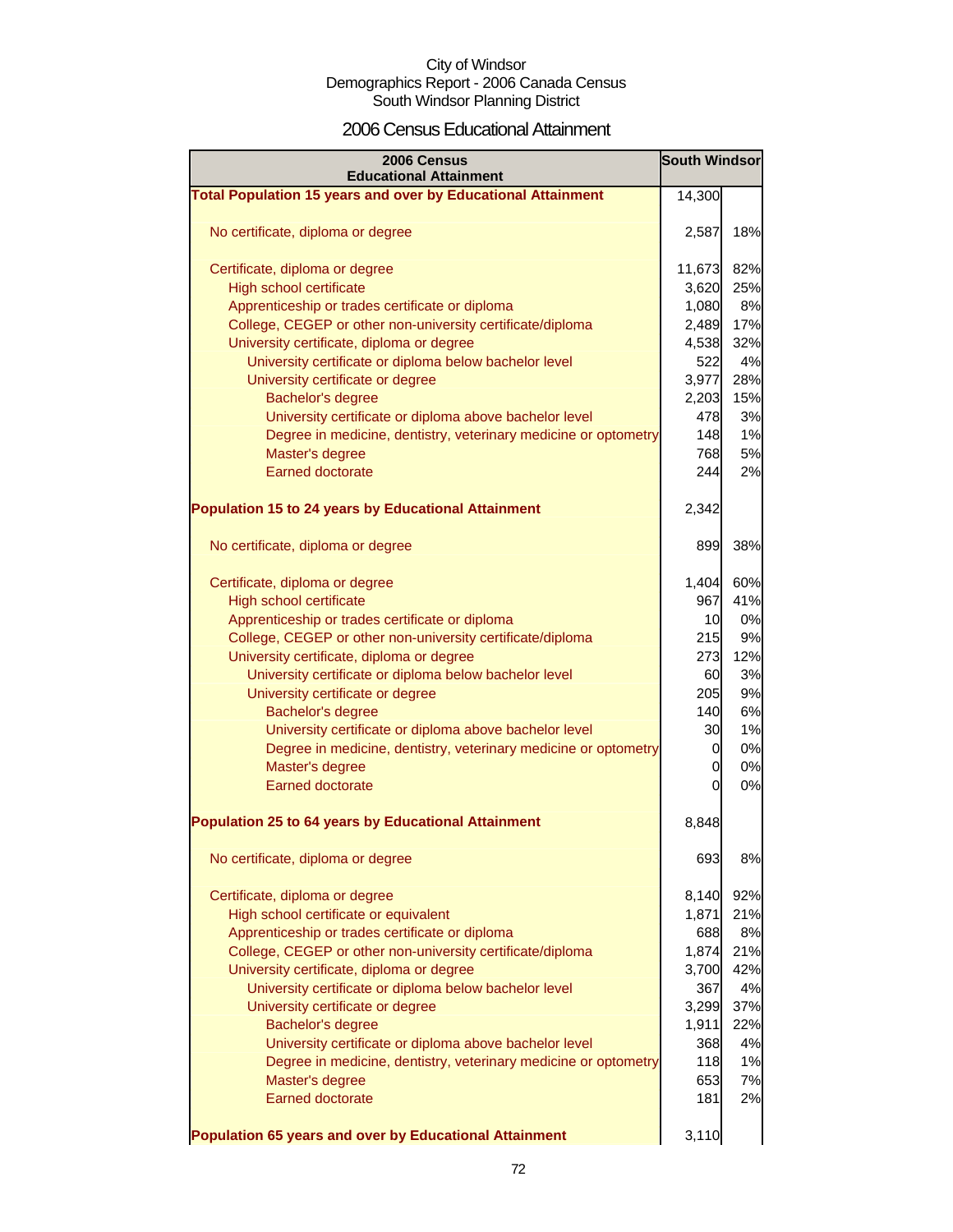| 2006 Census<br><b>Educational Attainment</b>                        | <b>South Windsor</b> |     |
|---------------------------------------------------------------------|----------------------|-----|
| <b>Total Population 15 years and over by Educational Attainment</b> | 14,300               |     |
| No certificate, diploma or degree                                   | 995                  | 32% |
| Certificate, diploma or degree                                      | 2,129                | 68% |
| High school certificate                                             | 782                  | 25% |
| Apprenticeship or trades certificate or diploma                     | 382                  | 12% |
| College, CEGEP or other non-university certificate/diploma          | 400                  | 13% |
| University certificate, diploma or degree                           | 565                  | 18% |
| University certificate or diploma below bachelor level              | 95                   | 3%  |
| University certificate or degree                                    | 473                  | 15% |
| Bachelor's degree                                                   | 152                  | 5%  |
| University certificate or diploma above bachelor level              | 80                   | 3%  |
| Degree in medicine, dentistry, veterinary medicine or optometry     | 30                   | 1%  |
| Master's degree                                                     | <b>115</b>           | 4%  |
| <b>Earned doctorate</b>                                             | 63                   | 2%  |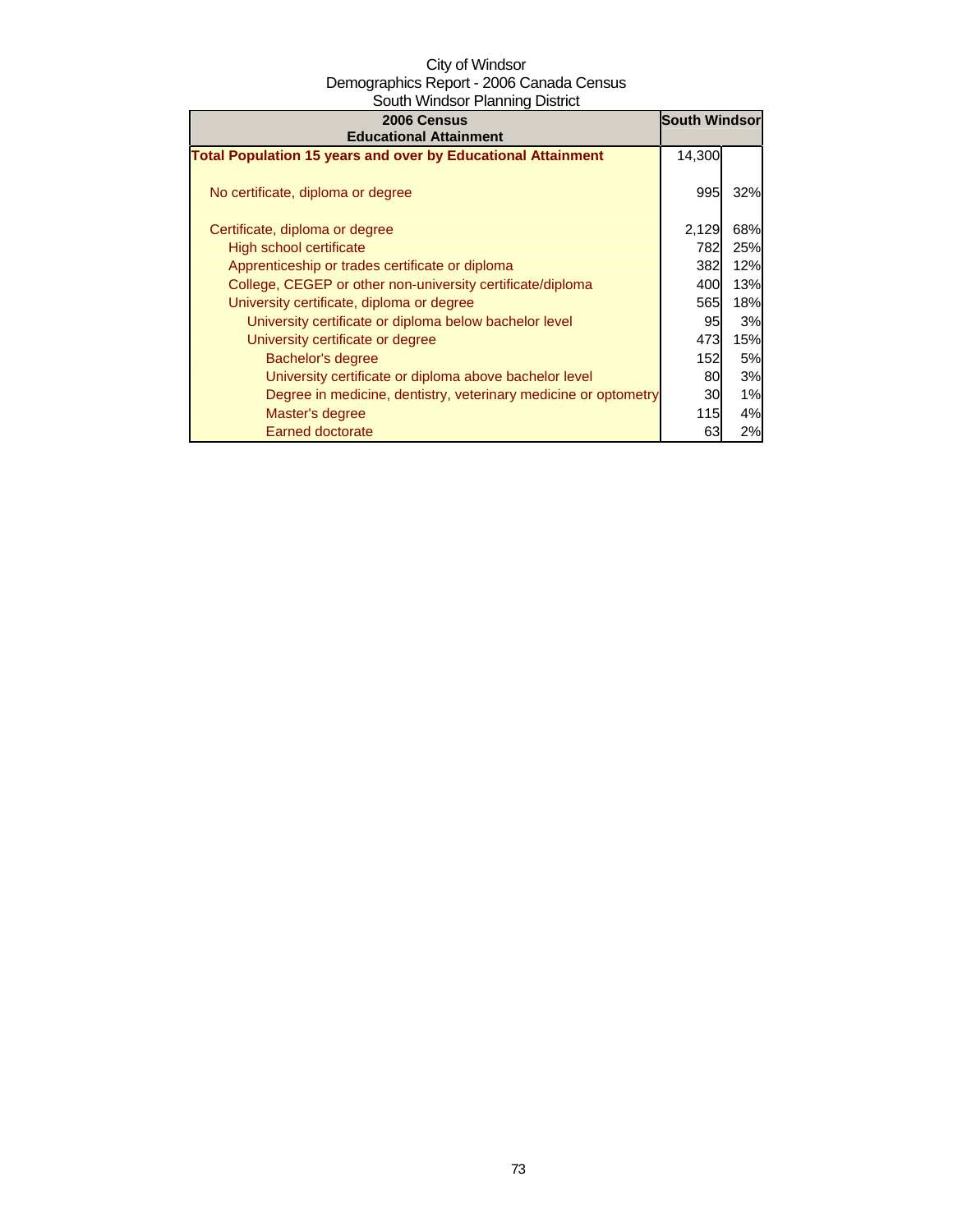# 2006 Census Location of Study

| 2006 Census<br><b>Location of Study</b>                                         | <b>South Windsor</b> |     |
|---------------------------------------------------------------------------------|----------------------|-----|
| Population 25 to 64 years with Postsecondary Qualification by Location of Study | 6,254                | %   |
| <b>Inside Canada</b>                                                            | 4,804                | 77% |
| Newfoundland and Labrador                                                       | 25                   | 0%  |
| <b>Prince Edward Island</b>                                                     | 0                    | 0%  |
| <b>Nova Scotia</b>                                                              | 0                    | 0%  |
| <b>New Brunswick</b>                                                            | $\Omega$             | 0%  |
| Quebec                                                                          | 25                   | 0%  |
| Ontario                                                                         | 4,581                | 73% |
| <b>Manitoba</b>                                                                 | 30                   | 0%  |
| <b>Saskatchewan</b>                                                             | 10                   | 0%  |
| Alberta                                                                         | 90                   | 1%  |
| <b>British Columbia</b>                                                         | 45                   | 1%  |
| <b>Yukon Territory</b>                                                          | 0                    | 0%  |
| <b>Northwest Territories</b>                                                    | 0                    | 0%  |
| <b>Nunavut</b>                                                                  | 0                    | 0%  |
| <b>Outside of Canada</b>                                                        | 1,476                | 24% |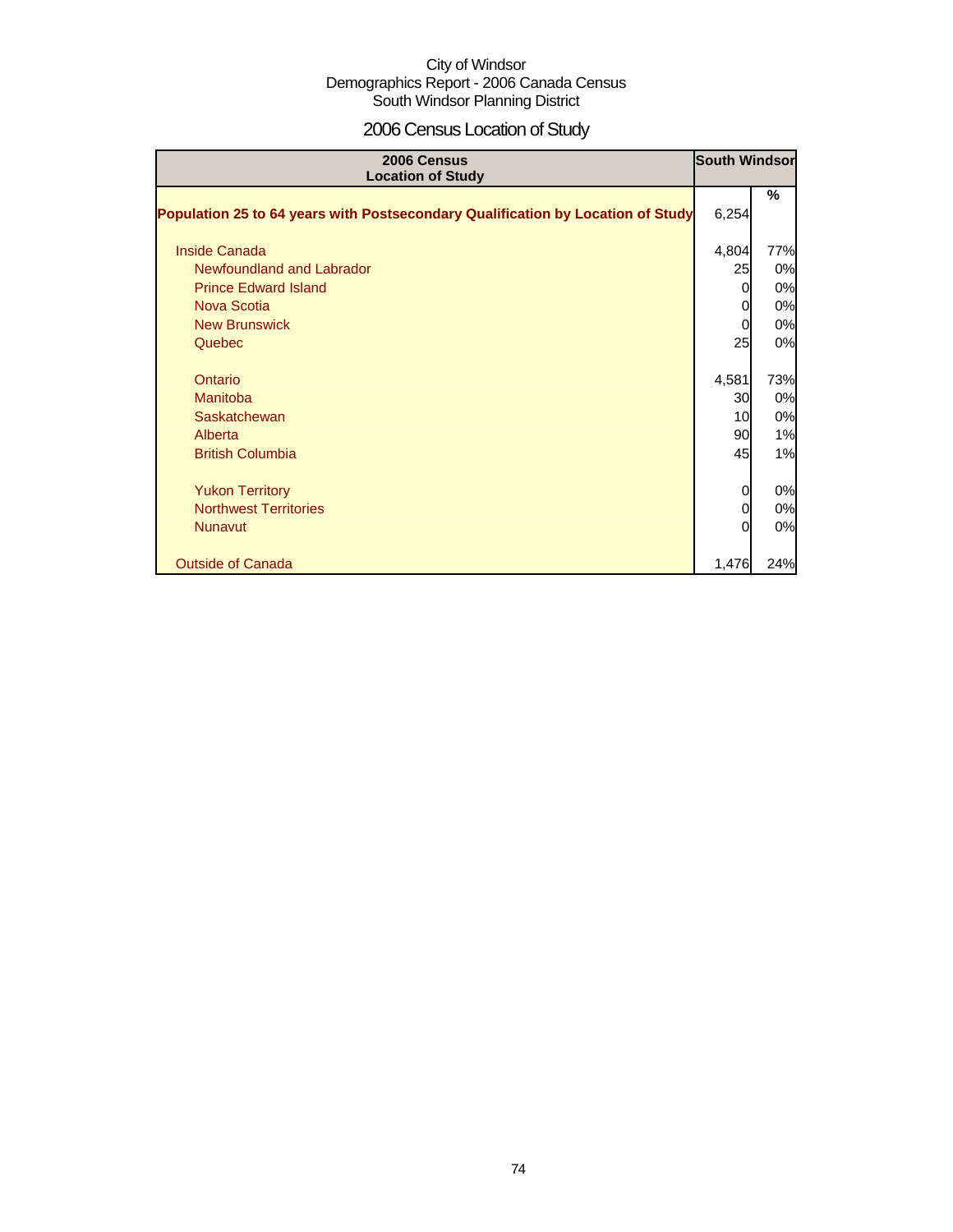# 2006 Census Post Secondary Education by Sex Comparison

| 2006 Census                                                                                             |                                                                                                                                                               |         | <b>South Windsor</b>                                                                                                                                          |         |                                                                                                                                                |         |
|---------------------------------------------------------------------------------------------------------|---------------------------------------------------------------------------------------------------------------------------------------------------------------|---------|---------------------------------------------------------------------------------------------------------------------------------------------------------------|---------|------------------------------------------------------------------------------------------------------------------------------------------------|---------|
| <b>Post Secondary Education by Sex</b><br>Comparison                                                    |                                                                                                                                                               |         |                                                                                                                                                               |         |                                                                                                                                                |         |
|                                                                                                         | <b>Total</b><br><b>Population</b>                                                                                                                             |         | <b>Males</b>                                                                                                                                                  |         | <b>Females</b>                                                                                                                                 |         |
| Population 25 to 64 years with<br><b>Postsecondary Qualifications by</b><br><b>Major Field of Study</b> | 6,241                                                                                                                                                         |         | 3,090                                                                                                                                                         |         | 3,152                                                                                                                                          |         |
| Top 3 Fields                                                                                            | Architecture.<br>engineering, and related<br>technologies<br>Business, management<br>and public<br>administration<br>Health, parks,<br>recreation and fitness |         | Architecture.<br>engineering, and related<br>technologies<br>Business, management<br>and public<br>administration<br>Health, parks,<br>recreation and fitness |         | Business, management<br>and public<br>administration<br>Health, parks,<br>recreation and fitness<br>Social and behavioural<br>sciences and law |         |
| Education                                                                                               | 478                                                                                                                                                           | 8%      | 125                                                                                                                                                           | 4%      |                                                                                                                                                | 35311%  |
| Visual and performing arts, and<br>communications technologies                                          | 178                                                                                                                                                           | 3%      | 103                                                                                                                                                           | 3%      | 75                                                                                                                                             | 2%      |
| <b>Humanities</b>                                                                                       |                                                                                                                                                               | 314 5%  | 97                                                                                                                                                            | 3%      | 217                                                                                                                                            | 7%      |
| Social and behavioural sciences<br>and law                                                              |                                                                                                                                                               | 726 12% | 237                                                                                                                                                           | 8%      |                                                                                                                                                | 489 16% |
| Business, management and<br>public administration                                                       | 1,255 20%                                                                                                                                                     |         |                                                                                                                                                               | 534 17% |                                                                                                                                                | 721 23% |
| Physical and life sciences and<br>technologies                                                          | 153                                                                                                                                                           | 2%      | 78                                                                                                                                                            | 3%      | 75                                                                                                                                             | 2%      |
| Mathematics, computer and<br>information sciences                                                       | 251                                                                                                                                                           | 4%      | $113$                                                                                                                                                         | 4%      | 138                                                                                                                                            | 4%      |
| Architecture, engineering, and<br>related technologies                                                  | 1,491 24%                                                                                                                                                     |         | 1,344 43%                                                                                                                                                     |         | 148                                                                                                                                            | 5%      |
| Agriculture, natural resources and<br>conservation                                                      | 20                                                                                                                                                            | 0%      | 20                                                                                                                                                            | 1%      | 0                                                                                                                                              | 0%      |
| Health, parks, recreation and<br>fitness                                                                |                                                                                                                                                               | 988 16% | 290                                                                                                                                                           | 9%      |                                                                                                                                                | 698 22% |
| Personal, protective and<br>transportation services                                                     | 238                                                                                                                                                           | 4%      | 77                                                                                                                                                            | 2%      | 161                                                                                                                                            | 5%      |
| Other fields of study                                                                                   | O                                                                                                                                                             | 0%      | $\overline{0}$                                                                                                                                                | 0%      | $\mathbf{0}$                                                                                                                                   | 0%      |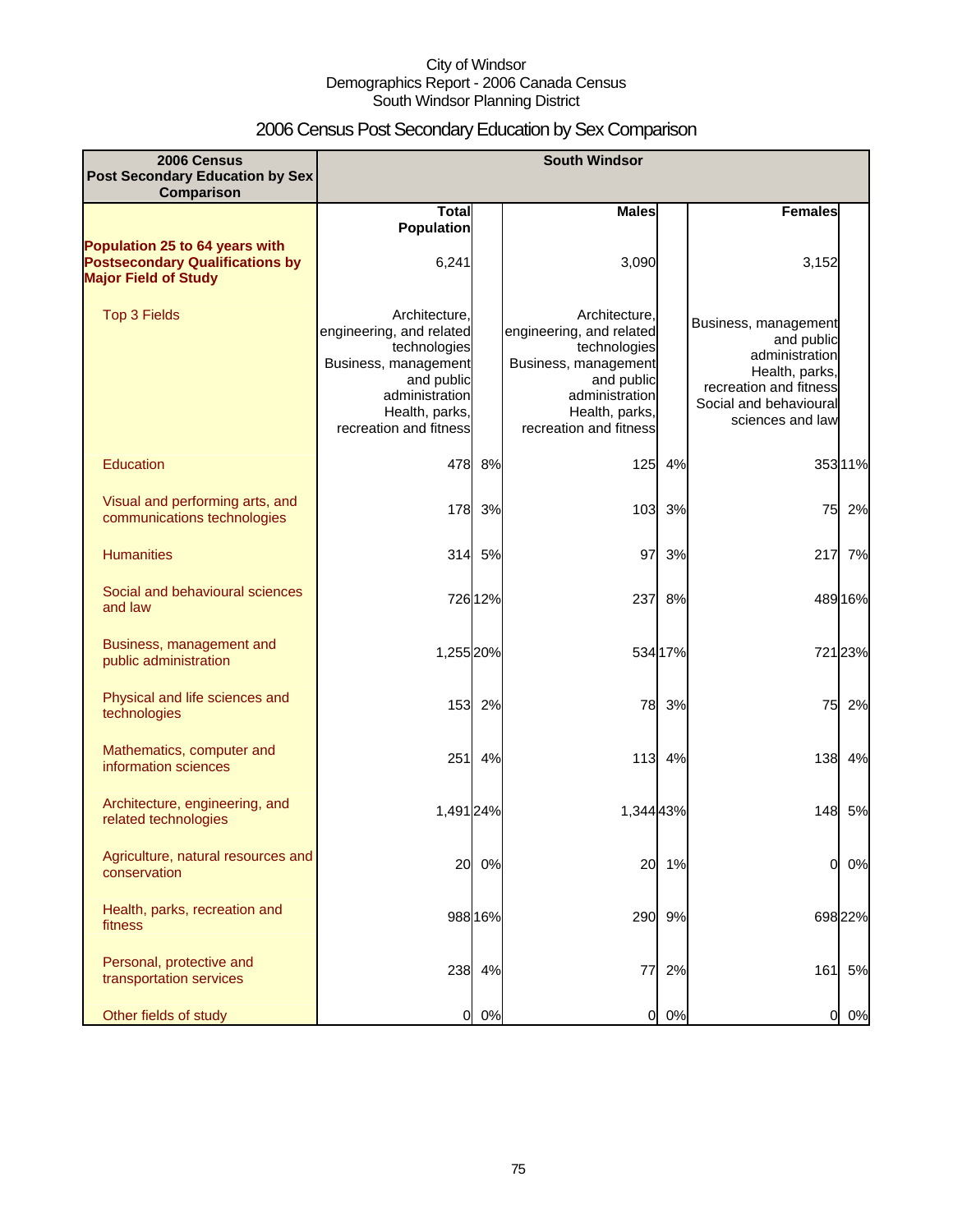# 2006 Census Post Secondary Education by Sex

| 2006 Census<br><b>Post Secondary Education by Sex</b>                                         | <b>South Windsor</b>                                                                                                                                 |
|-----------------------------------------------------------------------------------------------|------------------------------------------------------------------------------------------------------------------------------------------------------|
| Population 25 to 64 years with Postsecondary Qualifications by Major<br><b>Field of Study</b> | %<br>6,241                                                                                                                                           |
| <b>Top 3 Fields</b>                                                                           | Architecture, engineering, and related<br>technologies<br>Business, management and public<br>administration<br>Health, parks, recreation and fitness |
| Education                                                                                     | 478<br>8%                                                                                                                                            |
| Visual and performing arts, and communications technologies                                   | 178<br>3%                                                                                                                                            |
| <b>Humanities</b>                                                                             | 314<br>5%                                                                                                                                            |
| Social and behavioural sciences and law                                                       | 726 12%                                                                                                                                              |
| Business, management and public administration                                                | 1,255 20%                                                                                                                                            |
| Physical and life sciences and technologies                                                   | 153 2%                                                                                                                                               |
| Mathematics, computer and information sciences                                                | 251<br>4%                                                                                                                                            |
| Architecture, engineering, and related technologies                                           | 1,491 24%                                                                                                                                            |
| Agriculture, natural resources and conservation                                               | 0%<br>20                                                                                                                                             |
| Health, parks, recreation and fitness                                                         | 988 16%                                                                                                                                              |
| Personal, protective and transportation services                                              | 238 4%                                                                                                                                               |
| Other fields of study                                                                         | 0%<br>0                                                                                                                                              |
| Males 25 to 64 Years with Postsecondary Qualifications by Major Field<br>of Study             | 3,090                                                                                                                                                |
| <b>Top 3 Fields</b>                                                                           | Architecture, engineering, and related<br>technologies<br>Business, management and public<br>administration<br>Health, parks, recreation and fitness |
| Education                                                                                     | 125<br>4%                                                                                                                                            |
| Visual and performing arts, and communications technologies                                   | 3%<br>103                                                                                                                                            |
| <b>Humanities</b>                                                                             | 97<br>3%                                                                                                                                             |
| Social and behavioural sciences and law                                                       | 237<br>8%                                                                                                                                            |
| Business, management and public administration                                                | 534 17%                                                                                                                                              |
| Physical and life sciences and technologies                                                   | 78 3%                                                                                                                                                |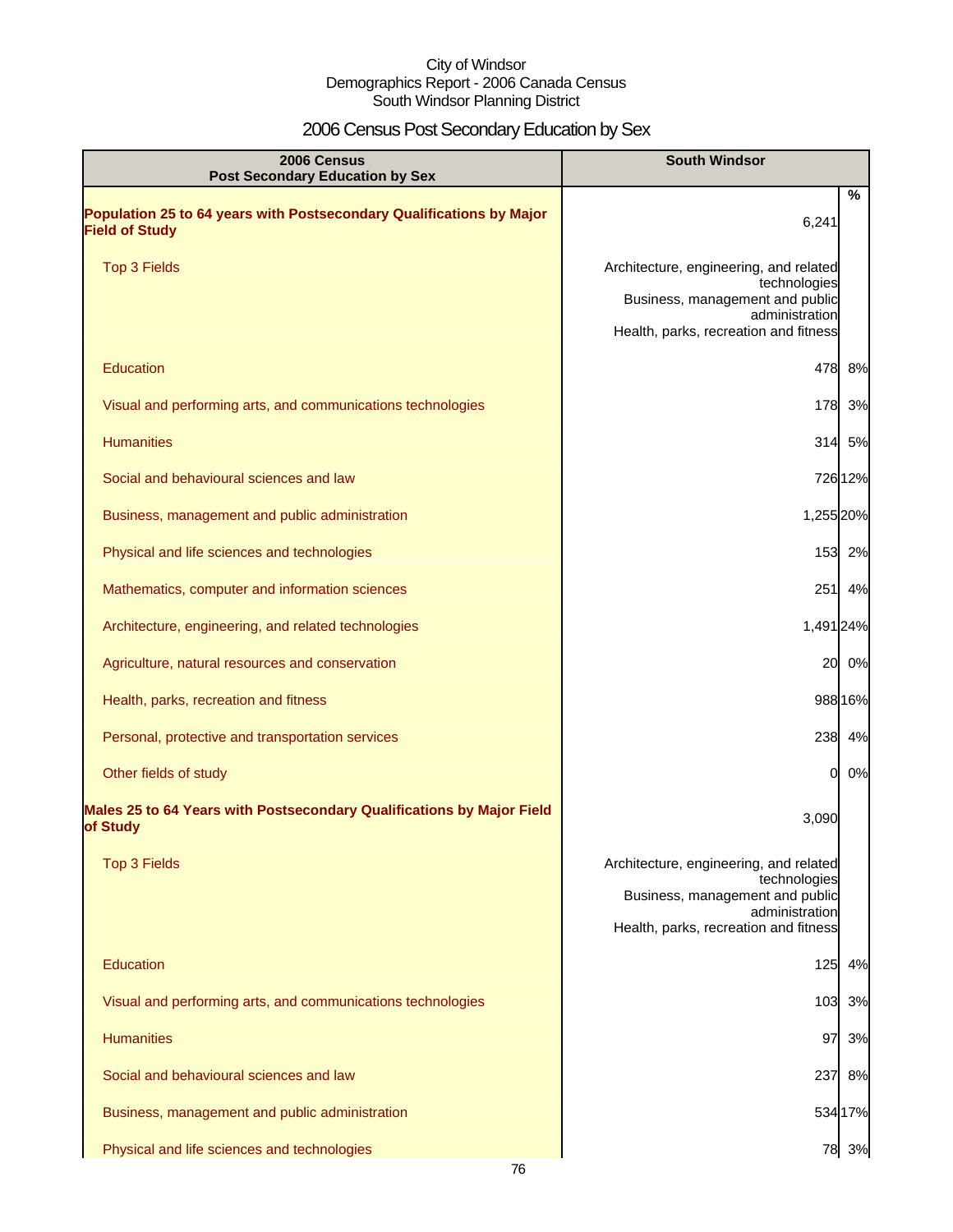| 2006 Census<br><b>Post Secondary Education by Sex</b>                                      | <b>South Windsor</b>                                                                                                                  |
|--------------------------------------------------------------------------------------------|---------------------------------------------------------------------------------------------------------------------------------------|
|                                                                                            | %                                                                                                                                     |
| Mathematics, computer and information sciences                                             | 113<br>4%                                                                                                                             |
| Architecture, engineering, and related technologies                                        | 1,344 43%                                                                                                                             |
| Agriculture, natural resources and conservation                                            | 1%<br>20                                                                                                                              |
| Health, parks, recreation and fitness                                                      | 290<br>9%                                                                                                                             |
| Personal, protective and transportation services                                           | 77<br>2%                                                                                                                              |
| Other fields of study                                                                      | 0%<br>0                                                                                                                               |
| Females 25 to 64 years with Postsecondary Qualifications by Major<br><b>Field of Study</b> | 3,152                                                                                                                                 |
| <b>Top 3 Fields</b>                                                                        | Business, management and public<br>administration<br>Health, parks, recreation and fitness<br>Social and behavioural sciences and law |
| <b>Education</b>                                                                           | 35311%                                                                                                                                |
| Visual and performing arts, and communications technologies                                | 75<br>2%                                                                                                                              |
| <b>Humanities</b>                                                                          | 217<br>7%                                                                                                                             |
| Social and behavioural sciences and law                                                    | 489 16%                                                                                                                               |
| Business, management and public administration                                             | 72123%                                                                                                                                |
| Physical and life sciences and technologies                                                | 75 2%                                                                                                                                 |
| Mathematics, computer and information sciences                                             | 138 4%                                                                                                                                |
| Architecture, engineering, and related technologies                                        | 148<br>5%                                                                                                                             |
| Agriculture, natural resources and conservation                                            | $\overline{0}$<br>0%                                                                                                                  |
| Health, parks, recreation and fitness                                                      | 698 22%                                                                                                                               |
| Personal, protective and transportation services                                           | 5%<br>161                                                                                                                             |
| Other fields of study                                                                      | 0%<br>0                                                                                                                               |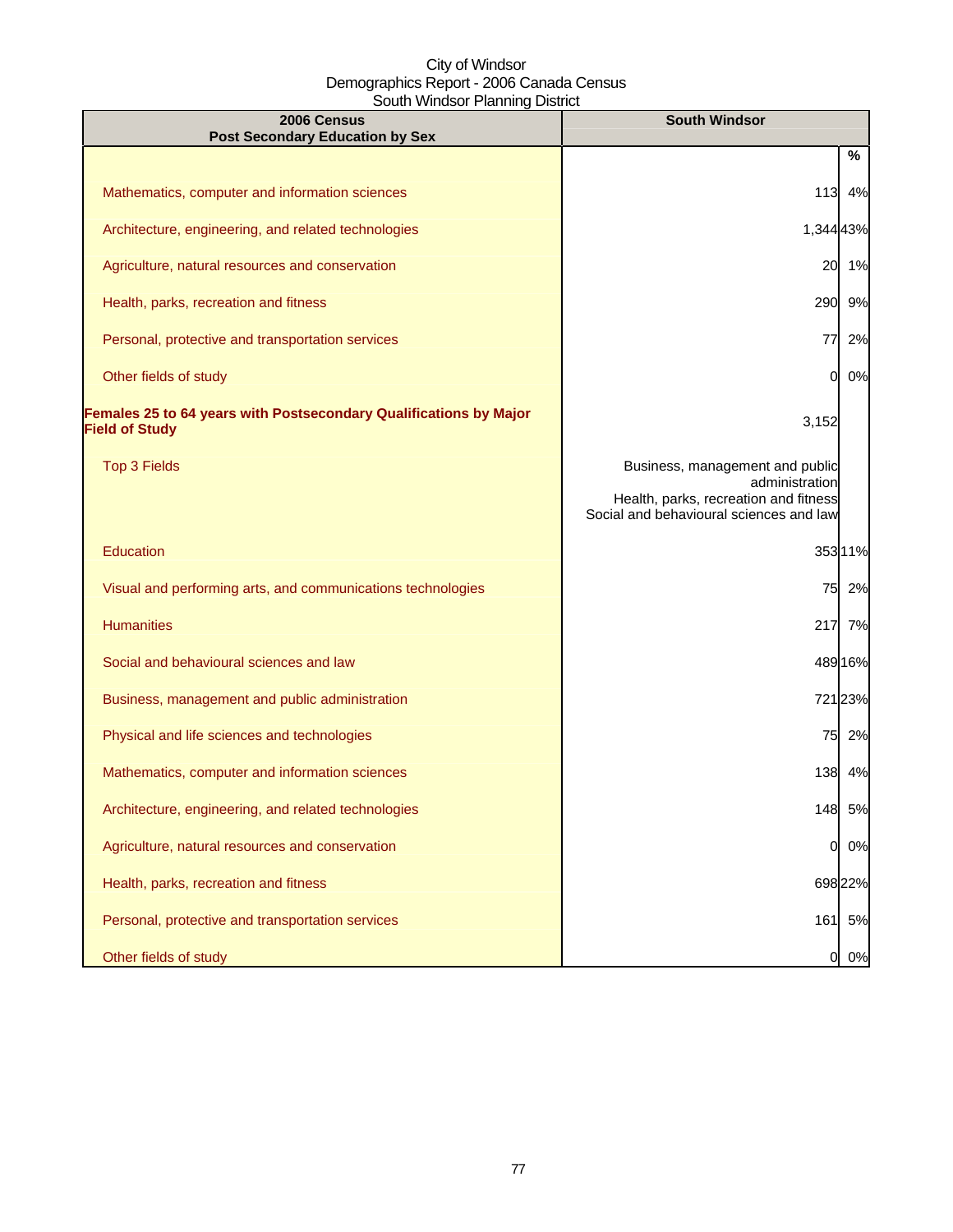# 2006 Census Ethnic Origin - Summary

| 2006 Census                               | <b>South Windsor</b> |             |
|-------------------------------------------|----------------------|-------------|
| <b>Ethnic Origin - Summary</b>            |                      | %           |
| <b>Total Population by Ethnic Origin*</b> | 17,444               |             |
|                                           |                      |             |
| <b>Top 5 Ethnic Origins</b>               | Canadian             |             |
|                                           | English              |             |
|                                           | French               |             |
|                                           | Irish                |             |
|                                           | Italian              |             |
| European                                  |                      | 17,534 101% |
| <b>British Isles</b>                      |                      | 6,446 37%   |
| English                                   | 3,501                | 20%         |
| <b>Irish</b>                              | 2,786                | 16%         |
| <b>Scottish</b>                           | 2,325                | 13%         |
| Welsh                                     | 328                  | 2%          |
| <b>Other British Isles</b>                | 247                  | 1%          |
| French                                    | 3,362                | 19%         |
| Acadian                                   | 10                   | 0%          |
| French                                    | 3,361                | 19%         |
| <b>Western European</b>                   | 2,205                | 13%         |
| Austrian                                  | 60                   | 0%          |
| <b>Belgian</b>                            | 67                   | 0%          |
| Dutch (Netherlands)                       | 307                  | 2%          |
| German                                    | 1,864                | 11%         |
| <b>Swiss</b>                              | 10                   | 0%          |
| <b>Other Western European</b>             | $\Omega$             | 0%          |
| Northern European                         | 210                  | 1%          |
| <b>Finnish</b>                            | 65                   | 0%          |
| Scandinavian                              | <b>170</b>           | 1%          |
| Eastern European                          | 2,363                | 14%         |
| <b>Baltic</b>                             | 40                   | 0%          |
| <b>Czech and Slovak</b>                   | 328                  | 2%          |
| <b>Other Eastern European</b>             | 2,375                | 14%         |
| Southern European                         | 3,723                | 21%         |
| Croatian                                  | 244                  | 1%          |
| Greek                                     | 288                  | 2%          |
| Italian                                   | 2,508<br>90          | 14%         |
| Portuguese<br>Spanish                     | 45                   | 1%<br>0%    |
| <b>Other Southern European</b>            | 730                  | 4%          |
| <b>Other European</b>                     | 263                  | 2%          |
| <b>Jewish</b>                             | 269                  | 2%          |
| <b>Other European</b>                     | 10                   | 0%          |
|                                           |                      |             |
| Latin, Central and South American         | 155                  | 1%          |
| Aboriginal from Central/South American    | $\overline{0}$       | 0%          |
| Argentinian                               | $\overline{0}$       | 0%          |
| <b>Brazilian</b>                          | 38                   | 0%          |
| Chilean                                   | $\overline{0}$       | 0%          |
| Colombian                                 | $\overline{0}$       | 0%          |
| Ecuadorian                                | $\overline{0}$       | 0%          |
| Guatemalan                                | $\bf{8}$             | 0%          |
| Mexican                                   | 65                   | 0%          |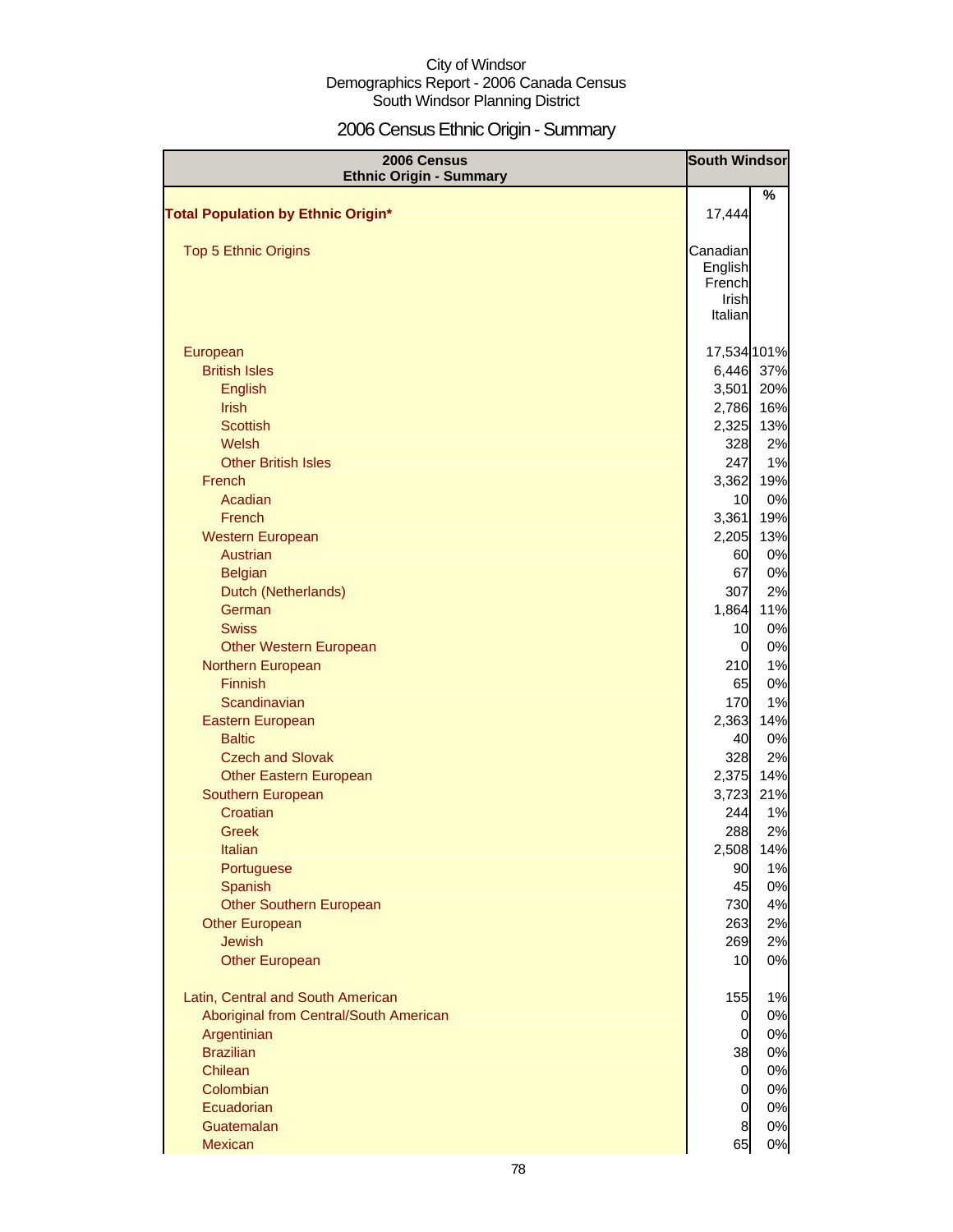| 2006 Census                                  | <b>South Windsor</b>   |          |
|----------------------------------------------|------------------------|----------|
| <b>Ethnic Origin - Summary</b>               |                        |          |
| Peruvian                                     | $\mathbf 0$            | %<br>0%  |
| Salvadorean                                  | 38                     | 0%       |
| Other Latin, Central or South American       | 33                     | 0%       |
|                                              |                        |          |
| Caribbean                                    | 81                     | 0%       |
| <b>Barbadian</b>                             | 10                     | 0%       |
| Guyanese                                     | 15                     | 0%       |
| <b>Haitian</b>                               | $\overline{0}$         | 0%       |
| Jamaican                                     | 18                     | 0%       |
| Trinidadian/Tobagonian<br><b>West Indian</b> | 35<br>$\boldsymbol{8}$ | 0%<br>0% |
| <b>Other Caribbean</b>                       | 8                      | 0%       |
|                                              |                        |          |
| African                                      | 220                    | 1%       |
| <b>Black</b>                                 | 30                     | 0%       |
| Ethiopian                                    | $\mathbf 0$            | 0%       |
| Ghanaian                                     | $\mathbf 0$            | 0%       |
| Nigerian                                     | 40                     | 0%       |
| Somali                                       | 25                     | 0%       |
| South African<br><b>Other African</b>        | $\mathbf 0$<br>160     | 0%<br>1% |
|                                              |                        |          |
| Arab                                         | 953                    | 5%       |
| Egyptian                                     | 52                     | 0%       |
| Iraqi                                        | 97                     | 1%       |
| Lebanese                                     | 600                    | 3%       |
| Maghrebi                                     | 70                     | 0%       |
| Algerian                                     | 60                     | 0%       |
| Moroccan                                     | $\mathbf 0$            | 0%       |
| <b>Other Maghrebi</b>                        | $\mathbf 0$            | 0%       |
| Palestinian<br>Syrian                        | 58<br>29               | 0%       |
| <b>Other Arab</b>                            | 183                    | 0%<br>1% |
|                                              |                        |          |
| <b>West Asian</b>                            | 156                    | 1%       |
| Afghan                                       | $\mathbf 0$            | 0%       |
| Armenian                                     | 33                     | 0%       |
| <b>Iranian</b>                               | 89                     | 1%       |
| <b>Turk</b>                                  | $\mathbf 0$            | 0%       |
| <b>Other West Asian</b>                      | 23                     | 0%       |
| South Asian                                  | 834                    | 5%       |
| East Indian                                  | 586                    | 3%       |
| Pakistani                                    | 181                    | 1%       |
| Punjabi                                      | 32                     | 0%       |
| Sri Lankan                                   | 20                     | 0%       |
| <b>Other South Asian</b>                     | 93                     | 1%       |
| <b>East and Southeast Asian</b>              | 1,622                  | 9%       |
| <b>Chinese</b>                               | 1,121                  | 6%       |
| Filipino                                     | 183                    | 1%       |
| Japanese                                     | 20                     | 0%       |
| Korean                                       | 86                     | 0%       |
| Vietnamese                                   | 241                    | 1%       |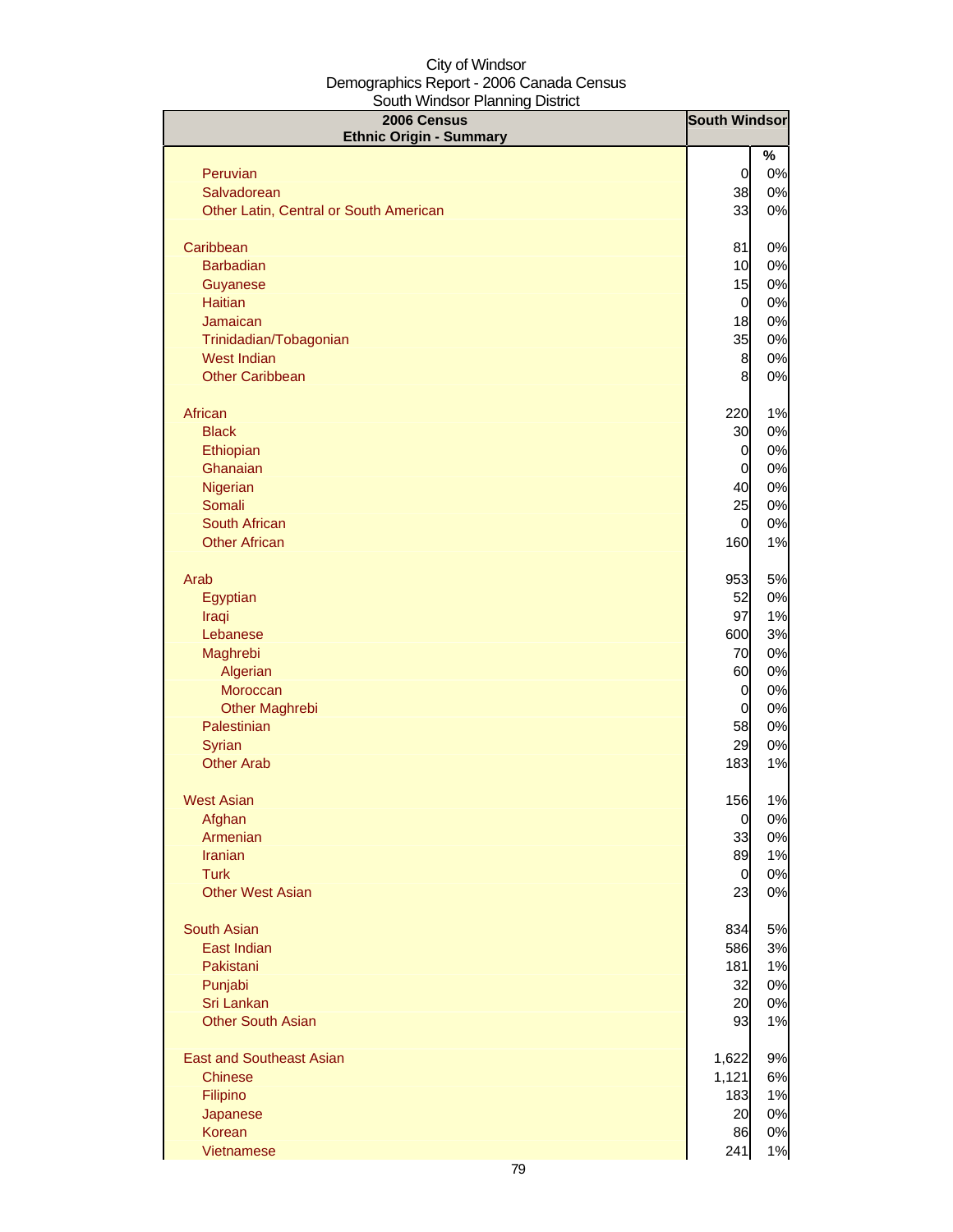| 2006 Census<br><b>Ethnic Origin - Summary</b>                                        | <b>South Windsor</b> |     |
|--------------------------------------------------------------------------------------|----------------------|-----|
|                                                                                      |                      | %   |
| <b>Other East Asian</b>                                                              | 45                   | 0%  |
| Oceania                                                                              | 0                    | 0%  |
| Australian                                                                           | $\Omega$             | 0%  |
| New Zealander                                                                        | $\Omega$             | 0%  |
| Pacific Islands                                                                      | 0                    | 0%  |
| Fijian                                                                               | 0                    | 0%  |
| Hawaiian                                                                             | 0                    | 0%  |
| <b>Other Pacific Islander</b>                                                        | O                    | 0%  |
| North American Aboriginal                                                            | 320                  | 2%  |
| Inuit                                                                                | 15                   | 0%  |
| <b>Métis</b>                                                                         | 95                   | 1%  |
| North American Indian                                                                | 243                  | 1%  |
| North American                                                                       | 3,661                | 21% |
| American                                                                             | 193                  | 1%  |
| Canadian                                                                             | 3,506                | 20% |
| <b>Other North American</b>                                                          | $\Omega$             | 0%  |
| *Total responses are the sum of single and multiple responses for each ethnic origin |                      |     |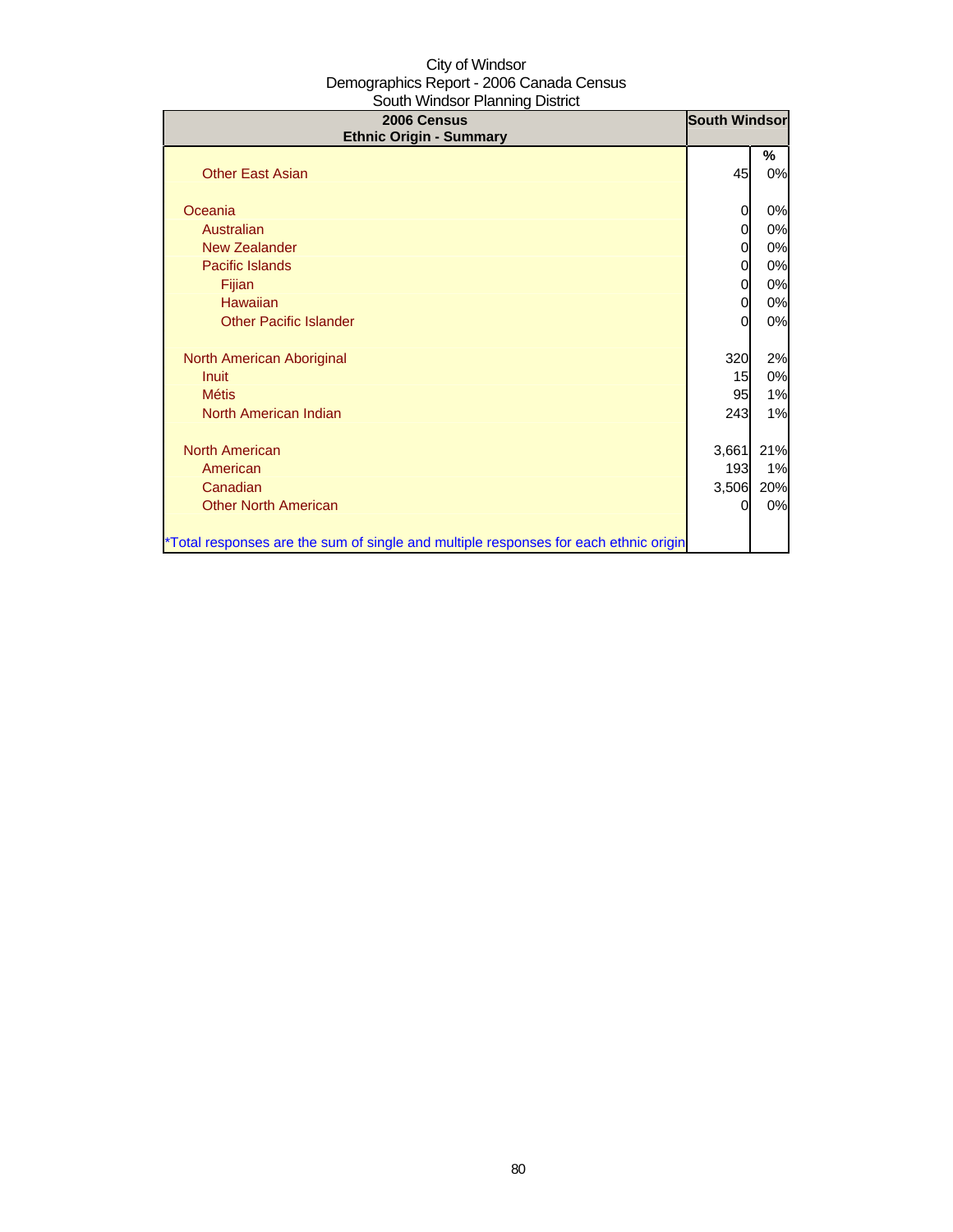# 2006 Census Ethnic Origin - European

| 2006 Census<br><b>Ethnic Origin - European</b> | <b>South Windsor</b> |            |
|------------------------------------------------|----------------------|------------|
|                                                |                      | %          |
| <b>Total Population by Ethnic Origin*</b>      | 17,444               |            |
|                                                |                      |            |
| <b>British Isles</b>                           | 6,446                |            |
| Cornish                                        | 0                    | 0%         |
| English<br><b>Irish</b>                        | 3,501<br>2,786       | 54%<br>43% |
| <b>Manx</b>                                    | $\overline{0}$       | 0%         |
| <b>Scottish</b>                                | 2,325                | 36%        |
| Welsh                                          | 328                  | 5%         |
| British Isles, n.i.e.                          | 247                  | 4%         |
|                                                |                      |            |
| <b>French</b>                                  | 3,362                |            |
| Acadian                                        | 10                   | 0%         |
| French                                         | 3,361                | 100%       |
|                                                |                      |            |
| <b>Western European</b>                        | 2,205                |            |
| Austrian                                       | 60                   | 3%         |
| <b>Belgian</b>                                 | 67                   | 3%         |
| Dutch (Netherlands)                            | 307                  | 14%        |
| Flemish                                        | 0                    | 0%         |
| Frisian                                        | 0                    | 0%         |
| German                                         | 1,864                | 84%        |
| Luxembourger                                   | $\overline{0}$       | 0%         |
| <b>Swiss</b>                                   | 10                   | 0%         |
| <b>Northern European</b>                       | 210                  |            |
| <b>Finnish</b>                                 | 65                   | 31%        |
| Scandinavian                                   | 170                  | 81%        |
| <b>Danish</b>                                  | 75                   | 36%        |
| Icelandic                                      | 10                   | 5%         |
| Norwegian                                      | 45                   | 21%        |
| <b>Swedish</b>                                 | 45                   | 21%        |
| Scandinavian, n.i.e.                           | 25                   | 12%        |
| <b>Eastern European</b>                        | 2,363                |            |
| <b>Baltic</b>                                  | 40                   | 2%         |
| Estonian                                       | $\overline{0}$       | 0%         |
| Latvian                                        | 0                    | 0%         |
| Lithuanian                                     | 40                   | 2%         |
| <b>Byelorussian</b>                            | $\overline{0}$       | 0%         |
| <b>Czech and Slovak</b>                        | 328                  | 14%        |
| <b>Czech</b>                                   | 115                  | 5%         |
| Czechoslovakian                                | 70                   | 3%         |
| <b>Slovak</b>                                  | 119                  | 5%         |
| Hungarian (Magyar)                             | 462                  | 20%        |
| Polish                                         | 841                  | 36%        |
| Romanian                                       | 357                  | 15%        |
| <b>Russian</b>                                 | 255                  | 11%        |
| <b>Ukrainian</b>                               | 461                  | 19%        |
| <b>Southern European</b>                       | 3,723                |            |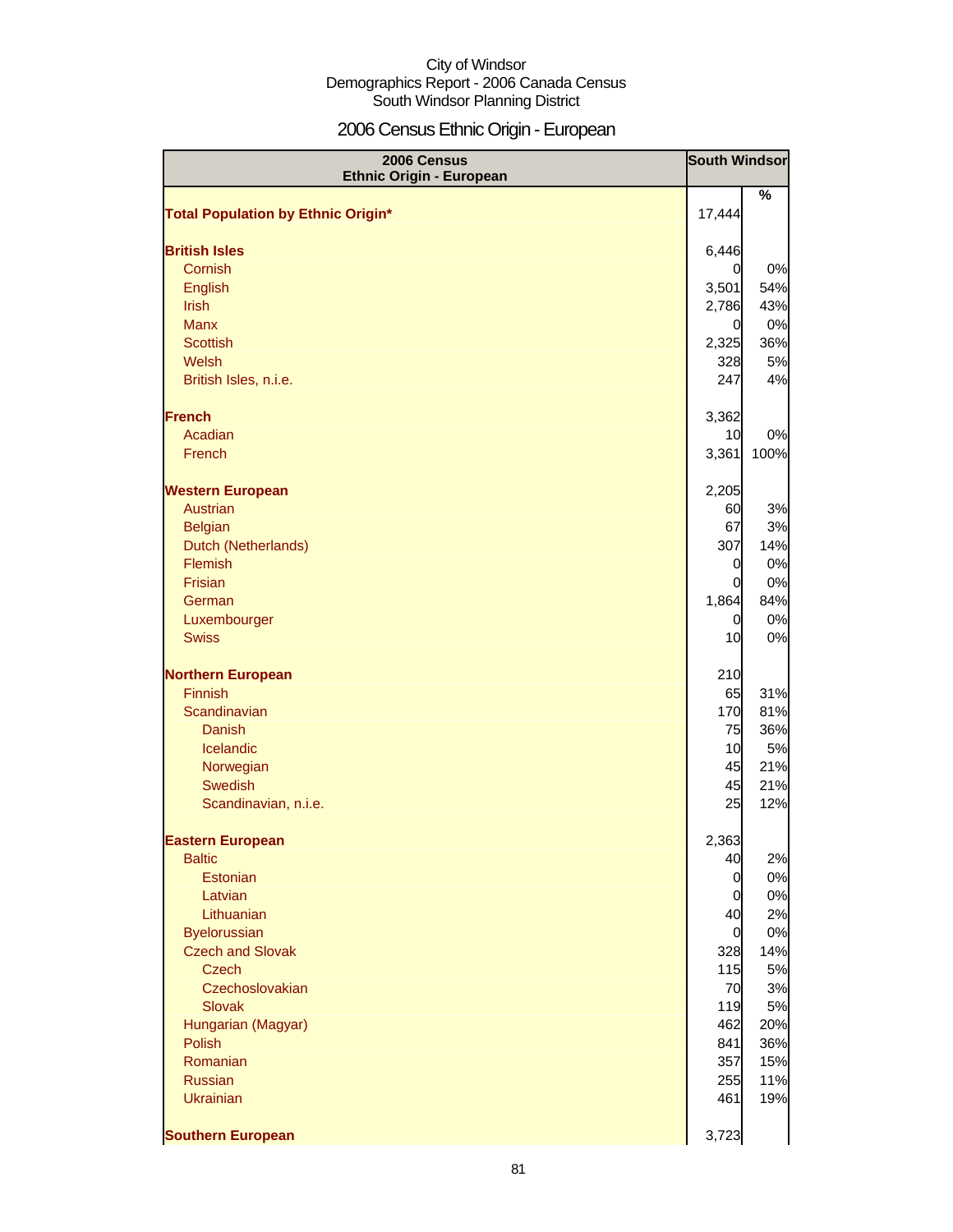| 2006 Census<br><b>Ethnic Origin - European</b>                                       | <b>South Windsor</b> |      |
|--------------------------------------------------------------------------------------|----------------------|------|
|                                                                                      |                      | %    |
| Albanian                                                                             | 95                   | 3%   |
| <b>Bosnian</b>                                                                       | 29                   | 1%   |
| <b>Bulgarian</b>                                                                     | 0                    | 0%   |
| Croatian                                                                             | 244                  | 7%   |
| Cypriot                                                                              | 15                   | 0%   |
| <b>Greek</b>                                                                         | 288                  | 8%   |
| Italian                                                                              | 2,508                | 67%  |
| Kosovar                                                                              | 0                    | 0%   |
| Macedonian                                                                           | 55                   | 1%   |
| <b>Maltese</b>                                                                       | 130                  | 3%   |
| Montenegrin                                                                          | 0                    | 0%   |
| Portuguese                                                                           | 90                   | 2%   |
| Serbian                                                                              | 240                  | 6%   |
| <b>Sicilian</b>                                                                      | 10                   | 0%   |
| Slovenian                                                                            | 20                   | 1%   |
| Spanish                                                                              | 45                   | 1%   |
| Yugoslav, n.i.e.                                                                     | 136                  | 4%   |
| <b>Other European</b>                                                                | 263                  |      |
| <b>Basque</b>                                                                        | 0                    | 0%   |
| Gypsy (Roma)                                                                         | 0                    | 0%   |
| <b>Jewish</b>                                                                        | 269                  | 103% |
| Slav (European)                                                                      | 0                    | 0%   |
| European, n.i.e.                                                                     | 10                   | 4%   |
| *Total responses are the sum of single and multiple responses for each ethnic origin |                      |      |
| n.i.e.: not included elsewhere                                                       |                      |      |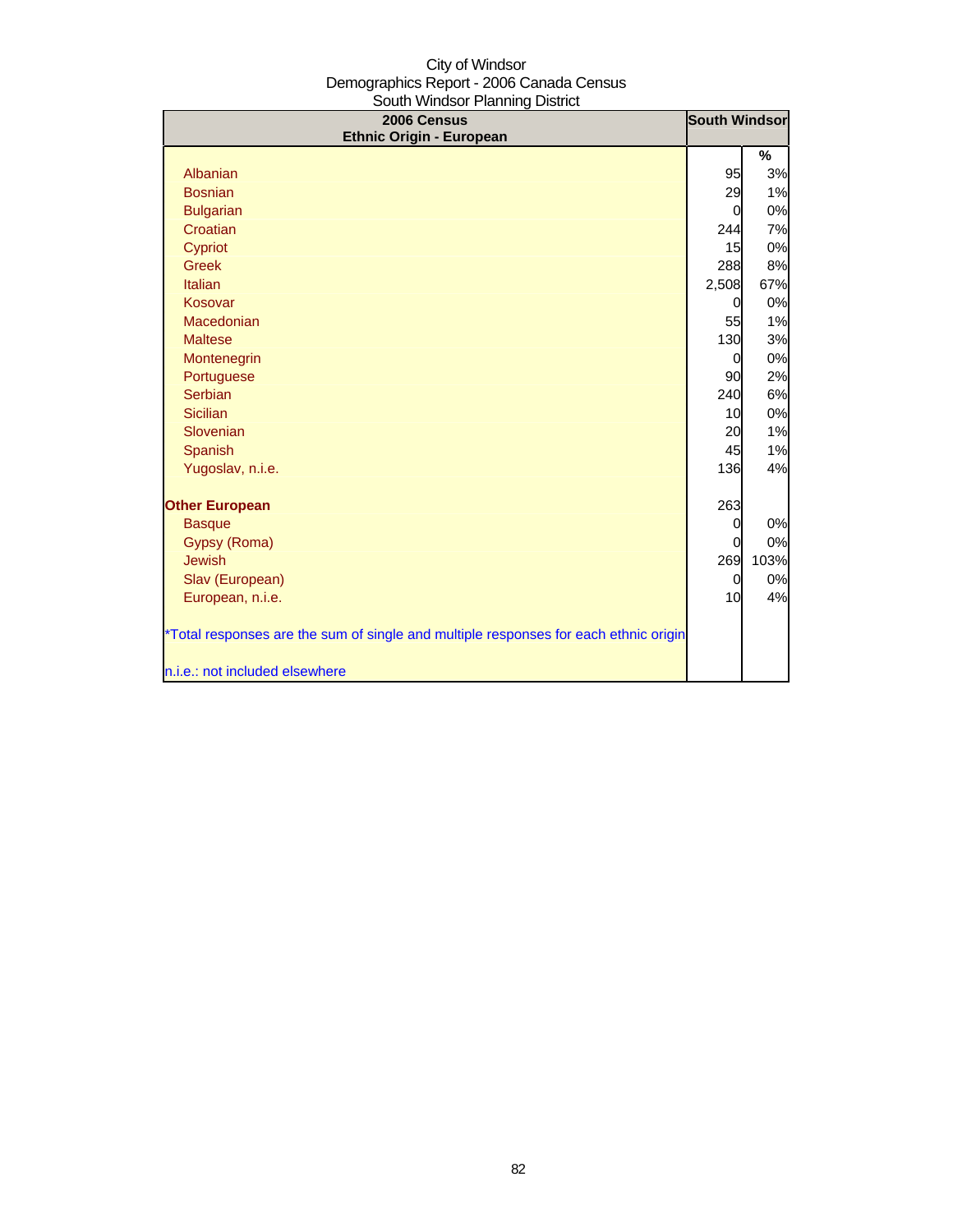# 2006 Census Ethnic Origin - Asian, Oceanic

| 2006 Census<br>Ethnic Origin - Asian, Oceanic | <b>South Windsor</b> |       |
|-----------------------------------------------|----------------------|-------|
| <b>Total Population by Ethnic Origin*</b>     | 17,444               | %     |
|                                               |                      |       |
| <b>West Asian</b>                             | 156                  |       |
| Afghan                                        | $\overline{0}$       | 0%    |
| Armenian                                      | 33                   | 21%   |
| Assyrian                                      | 15                   | 10%   |
| Azerbaijani                                   | $\overline{0}$       | 0%    |
| Georgian                                      | $\overline{0}$       | 0%    |
| <b>Iranian</b>                                | 89                   | 57%   |
| <b>Israeli</b>                                | $\overline{0}$       | 0%    |
| <b>Kurd</b>                                   | $\overline{0}$       | 0%    |
| Pashtun                                       | $\overline{0}$       | 0%    |
| <b>Tatar</b>                                  | $\overline{0}$       | 0%    |
| <b>Turk</b>                                   | $\overline{0}$       | 0%    |
| West Asian, n.i.e.                            | 8                    | 5%    |
| <b>South Asian</b>                            | 834                  |       |
| Bangladeshi                                   | 10                   | 1%    |
| <b>Bengali</b>                                | 0                    | $0\%$ |
| East Indian                                   | 586                  | 70%   |
| Goan                                          | $\overline{0}$       | 0%    |
| Gujarati                                      | 10                   | 1%    |
| Kashmiri                                      | $\overline{0}$       | $0\%$ |
| Nepali                                        | $\Omega$             | 0%    |
| Pakistani                                     | 181                  | 22%   |
| Punjabi                                       | 32                   | 4%    |
| <b>Sinhalese</b>                              | 50                   | 6%    |
| Sri Lankan                                    | 20                   | 2%    |
| Tamil                                         | $\mathbf 0$          | 0%    |
| South Asian, n.i.e.                           | 23                   | 3%    |
| <b>East and Southeast Asian</b>               | 1,622                |       |
| <b>Burmese</b>                                | $\overline{O}$       | 0%    |
| Cambodian                                     | 45                   | 3%    |
| <b>Chinese</b>                                | 1,121                | 69%   |
| Filipino                                      | 183                  | 11%   |
| Hmong                                         | $\overline{0}$       | 0%    |
| Indonesian                                    | $\overline{0}$       | 0%    |
| Japanese                                      | 20                   | 1%    |
| <b>Khmer</b>                                  | $\overline{0}$       | 0%    |
| Korean                                        | 86                   | 5%    |
| Laotian                                       | $\overline{0}$       | 0%    |
| Malaysian                                     | $\overline{0}$       | 0%    |
| Mongolian                                     | $\overline{0}$       | $0\%$ |
| Singaporean                                   | $\overline{0}$       | $0\%$ |
| <b>Taiwanese</b>                              | $\overline{0}$       | $0\%$ |
| Thai                                          | $\overline{0}$       | 0%    |
| <b>Tibetan</b>                                | $\overline{0}$       | 0%    |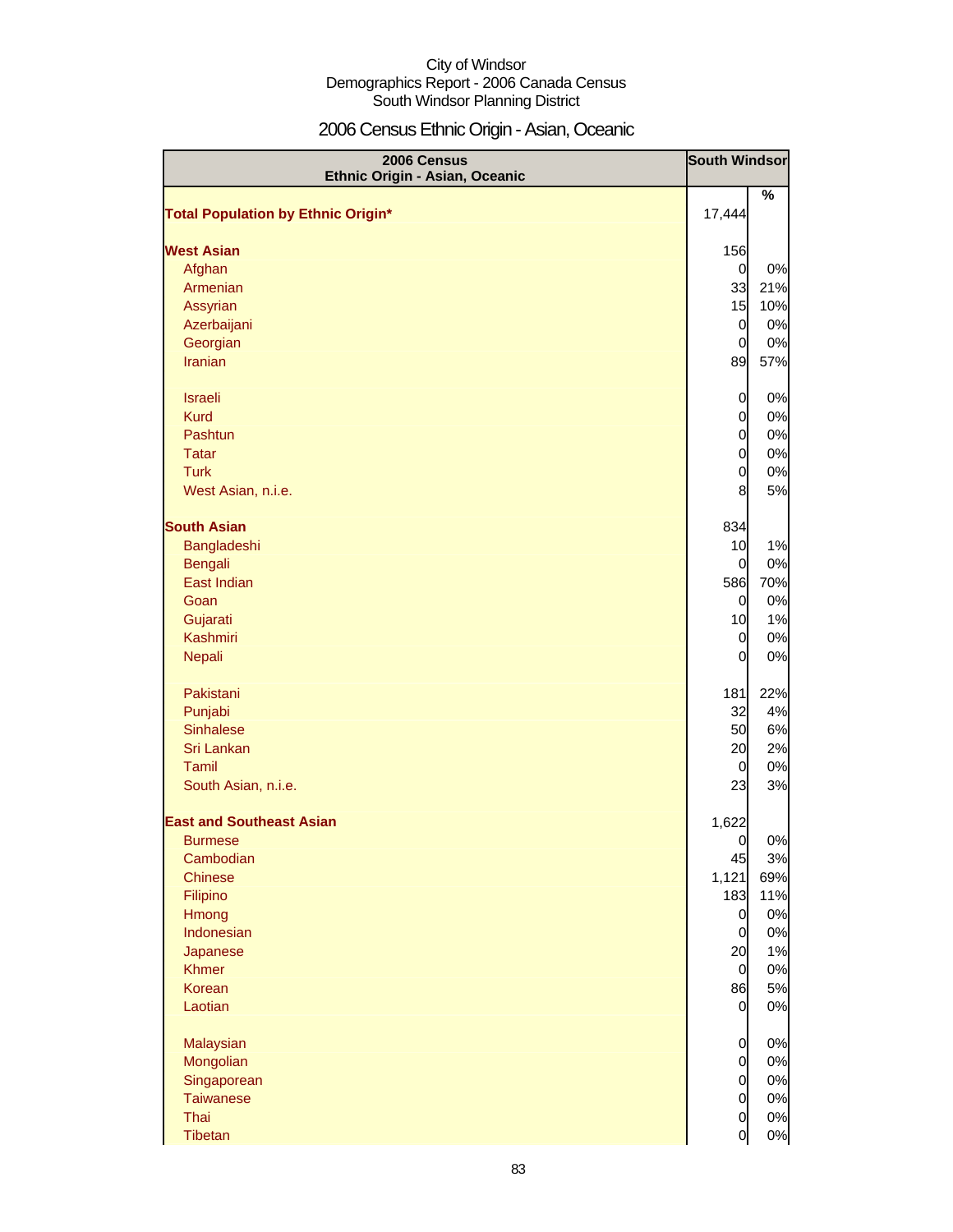| 2006 Census<br>Ethnic Origin - Asian, Oceanic                                        | <b>South Windsor</b> |     |
|--------------------------------------------------------------------------------------|----------------------|-----|
|                                                                                      |                      | %   |
| Vietnamese                                                                           | 241                  | 15% |
| East or Southeast Asian, n.i.e.                                                      | 0                    | 0%  |
| Asian, n.o.s.                                                                        | 0                    | 0%  |
| <b>Oceania</b>                                                                       |                      |     |
| Australian                                                                           | 0                    |     |
| <b>New Zealander</b>                                                                 | 0                    |     |
| <b>Pacific Islands</b>                                                               | 0                    |     |
| Fijian                                                                               | 0                    |     |
| Hawaiian                                                                             | 0                    |     |
| <b>Maori</b>                                                                         | 0                    |     |
| Polynesian                                                                           | 0                    |     |
| Samoan                                                                               | 0                    |     |
| Pacific Islander, n.i.e.                                                             | 0                    |     |
| *Total responses are the sum of single and multiple responses for each ethnic origin |                      |     |
| n.i.e.: not included elsewhere                                                       |                      |     |
| n.o.s: not otherwise specfied                                                        |                      |     |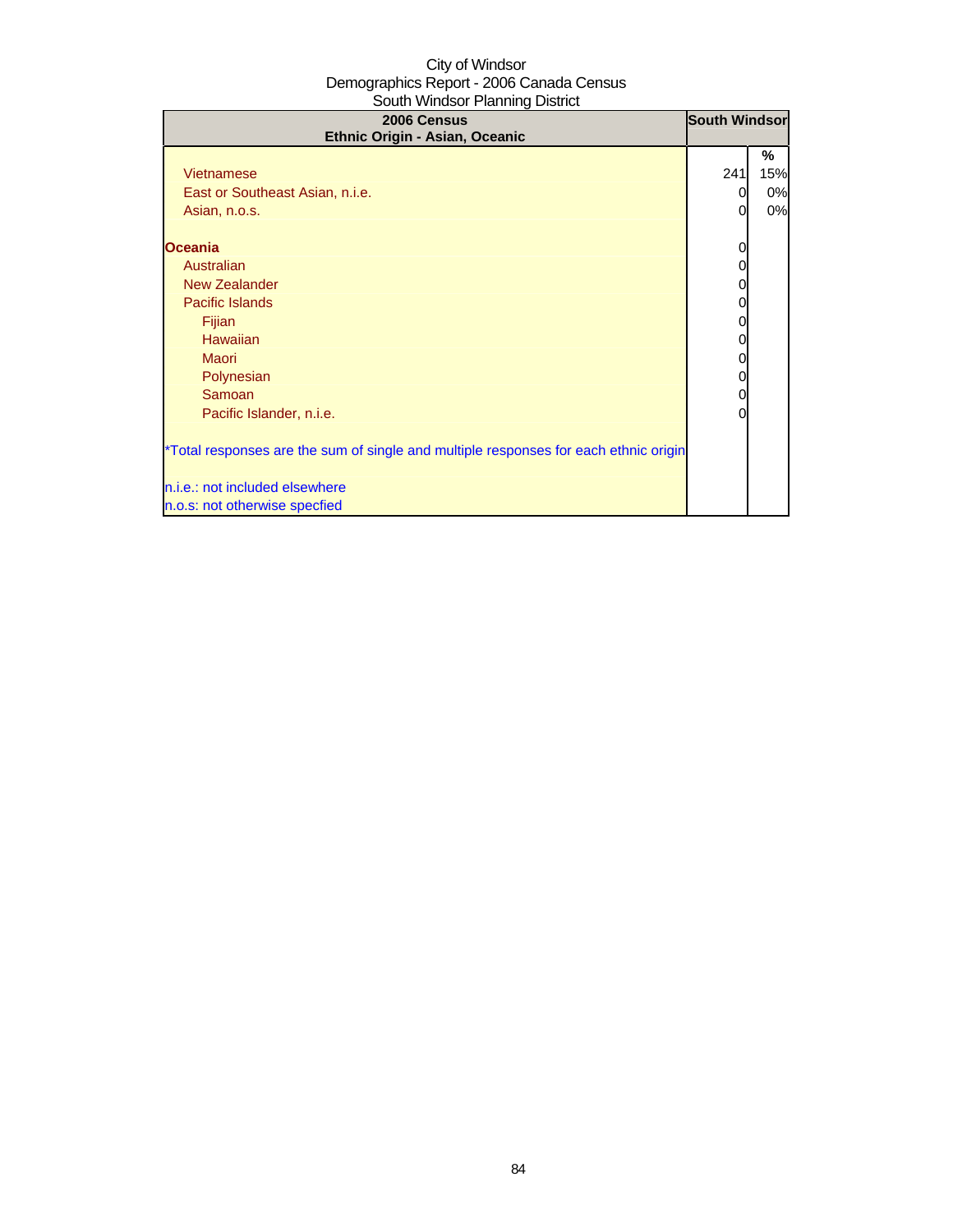# 2006 Census Ethnic Origin - Arab

| 2006 Census<br>Ethnic Origin - Arab                                                  | <b>South Windsor</b> |     |
|--------------------------------------------------------------------------------------|----------------------|-----|
| <b>Total Population by Ethnic Origin*</b>                                            | 17,444               | %   |
|                                                                                      |                      |     |
| <b>Arab</b>                                                                          | 953                  |     |
| Egyptian                                                                             | 52                   | 5%  |
| Iraqi                                                                                | 97                   | 10% |
| <b>Jordanian</b>                                                                     | $\mathbf 0$          | 0%  |
| Kuwaiti                                                                              | $\mathbf 0$          | 0%  |
| Lebanese                                                                             | 600                  | 63% |
| Libyan                                                                               | 45                   | 5%  |
| Maghrebi                                                                             | 70                   | 7%  |
| Algerian                                                                             | 60                   | 6%  |
| <b>Berber</b>                                                                        | $\mathbf 0$          | 0%  |
| Moroccan                                                                             | $\overline{0}$       | 0%  |
| Tunisian                                                                             | $\mathbf 0$          | 0%  |
| Maghrebi, n.i.e.                                                                     | $\Omega$             | 0%  |
| Palestinian                                                                          | 58                   | 6%  |
| Saudi Arabian                                                                        | $\Omega$             | 0%  |
| <b>Syrian</b>                                                                        | 29                   | 3%  |
| Yemeni                                                                               | 0                    | 0%  |
| Arab, n.i.e.                                                                         | 138                  | 15% |
| *Total responses are the sum of single and multiple responses for each ethnic origin |                      |     |
| n.i.e.: not included elsewhere                                                       |                      |     |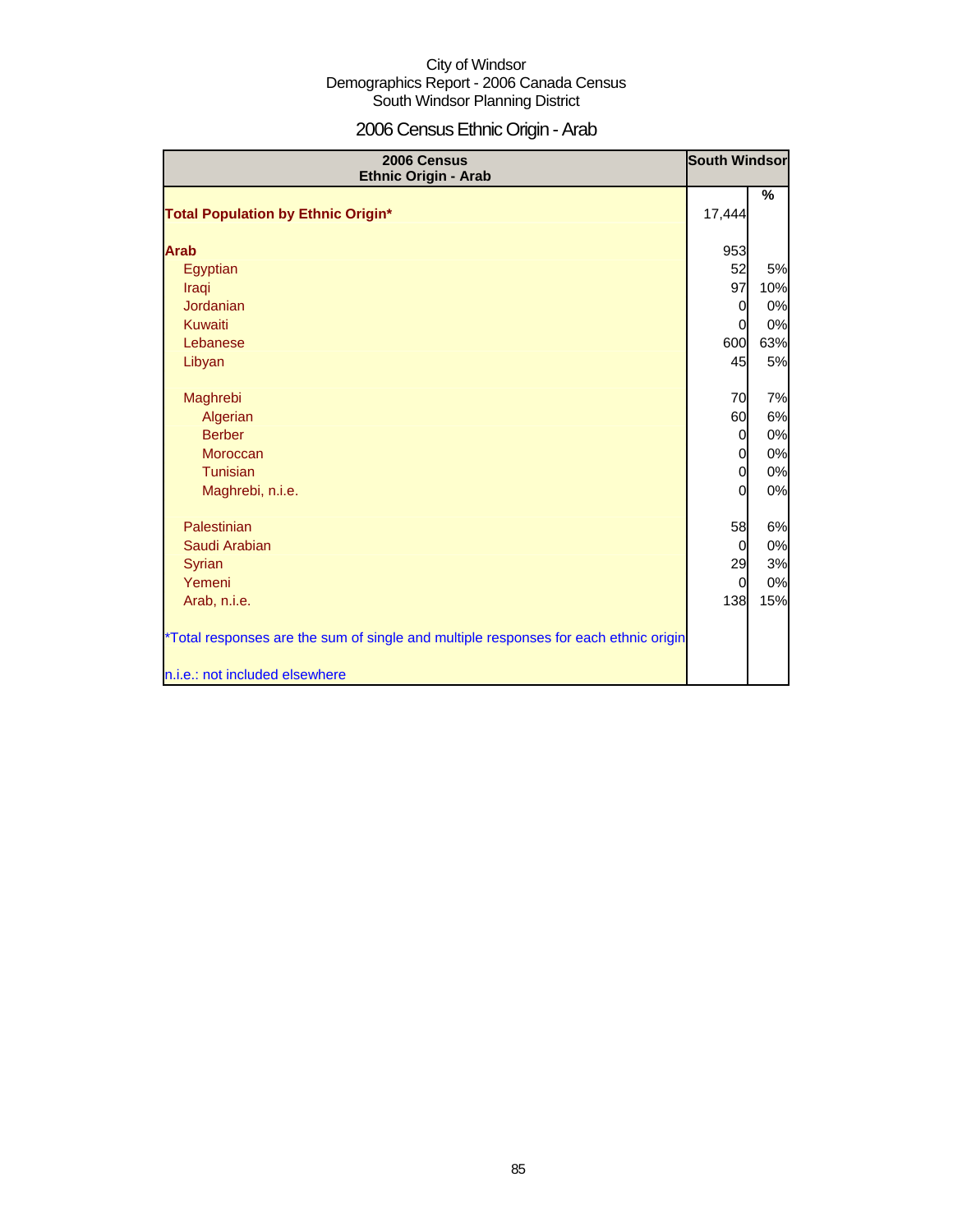# 2006 Census Ethnic Origin - African

| 2006 Census<br><b>Ethnic Origin - African</b> |                | <b>South Windsor</b> |
|-----------------------------------------------|----------------|----------------------|
|                                               |                | %                    |
| <b>Total Population by Ethnic Origin*</b>     | 17,444         |                      |
| <b>African</b>                                | 220            |                      |
| Afrikaner                                     | $\overline{0}$ | 0%                   |
| Akan                                          | $\overline{0}$ | $0\%$                |
| Amhara                                        | $\overline{0}$ | 0%                   |
| Angolan                                       | $\overline{0}$ | 0%                   |
| Ashanti                                       | $\overline{0}$ | 0%                   |
| <b>Bantu</b>                                  | $\overline{0}$ | 0%                   |
| <b>Black</b>                                  | 30             | 14%                  |
| <b>Burundian</b>                              | $\overline{0}$ | 0%                   |
| Cameroonian                                   | $\overline{0}$ | 0%                   |
| Chadian                                       | $\overline{0}$ | 0%                   |
|                                               |                |                      |
| Congolese (Zairian)                           | $\overline{0}$ | 0%                   |
| Congolese, n.o.s.                             | $\overline{0}$ | 0%                   |
| <b>Dinka</b>                                  | $\overline{O}$ | 0%                   |
| <b>East African</b>                           | $\overline{0}$ | 0%                   |
| Eritrean                                      | $\overline{0}$ | 0%                   |
| Ethiopian                                     | $\overline{0}$ | 0%                   |
| Gabonese                                      | $\overline{0}$ | 0%                   |
| Gambian                                       | $\overline{0}$ | 0%                   |
| Ghanaian                                      | $\overline{0}$ | 0%                   |
| Guinean, n.o.s.                               | 0              | 0%                   |
| Harari                                        | $\mathbf 0$    | 0%                   |
| Ibo                                           | 25             | 11%                  |
| <b>Ivorian</b>                                | $\overline{0}$ | 0%                   |
| Kenyan                                        | $\overline{0}$ | 0%                   |
| Malagasy                                      | $\overline{0}$ | 0%                   |
| <b>Malian</b>                                 | $\overline{0}$ | 0%                   |
| <b>Mauritian</b>                              | $\overline{0}$ | 0%                   |
| Nigerian                                      | 40             | 18%                  |
| Oromo                                         | $\overline{0}$ | 0%                   |
| Peulh                                         | $\overline{0}$ | 0%                   |
| Rwandan                                       | 50             | 23%                  |
| Senegalese                                    | $\overline{O}$ | $0\%$                |
| Seychellois                                   | $\overline{0}$ | 0%                   |
| Sierra Leonean                                | $\overline{0}$ | 0%                   |
| Somali                                        | 25             | 11%                  |
| South African                                 | $\overline{0}$ | 0%                   |
| Sudanese                                      | $\overline{0}$ | 0%                   |
| Tanzanian                                     | $\overline{0}$ | 0%                   |
| <b>Tigrian</b>                                | $\overline{0}$ | 0%                   |
| <b>Togolese</b>                               | $\overline{0}$ | 0%                   |
| Ugandan                                       | $\mathbf 0$    | 0%                   |
| Yoruba                                        | 25             | 11%                  |
| Zambian                                       | $\overline{0}$ | 0%                   |
| Zimbabwean                                    | $\overline{0}$ | $0\%$                |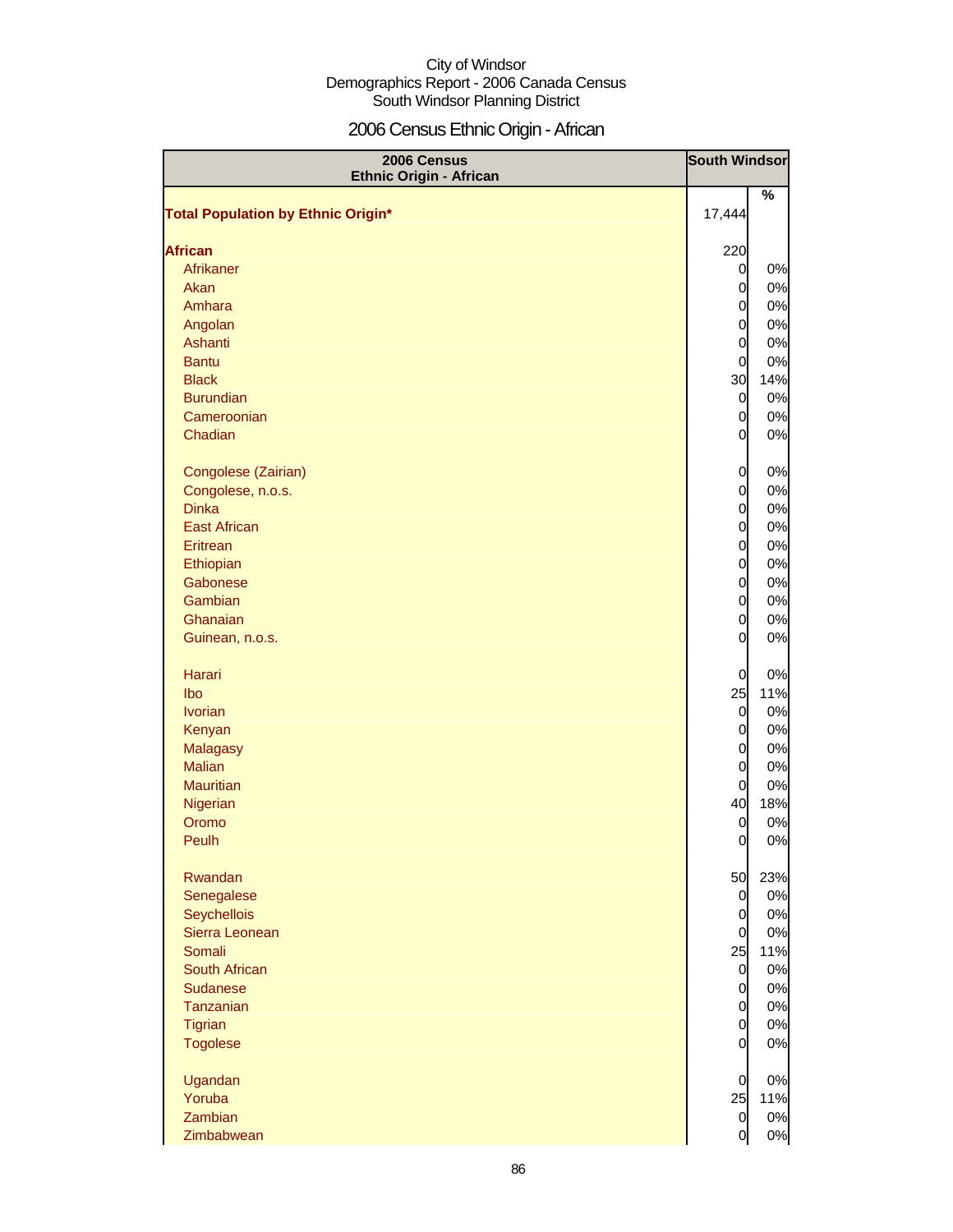| 2006 Census<br><b>Ethnic Origin - African</b>                                        | <b>South Windsor</b> |     |
|--------------------------------------------------------------------------------------|----------------------|-----|
|                                                                                      |                      | %   |
| <b>Zulu</b>                                                                          |                      | 0%  |
| African, n.i.e.                                                                      | 60                   | 27% |
| *Total responses are the sum of single and multiple responses for each ethnic origin |                      |     |
| n.i.e.: not included elsewhere                                                       |                      |     |
| n.o.s: not otherwise specfied                                                        |                      |     |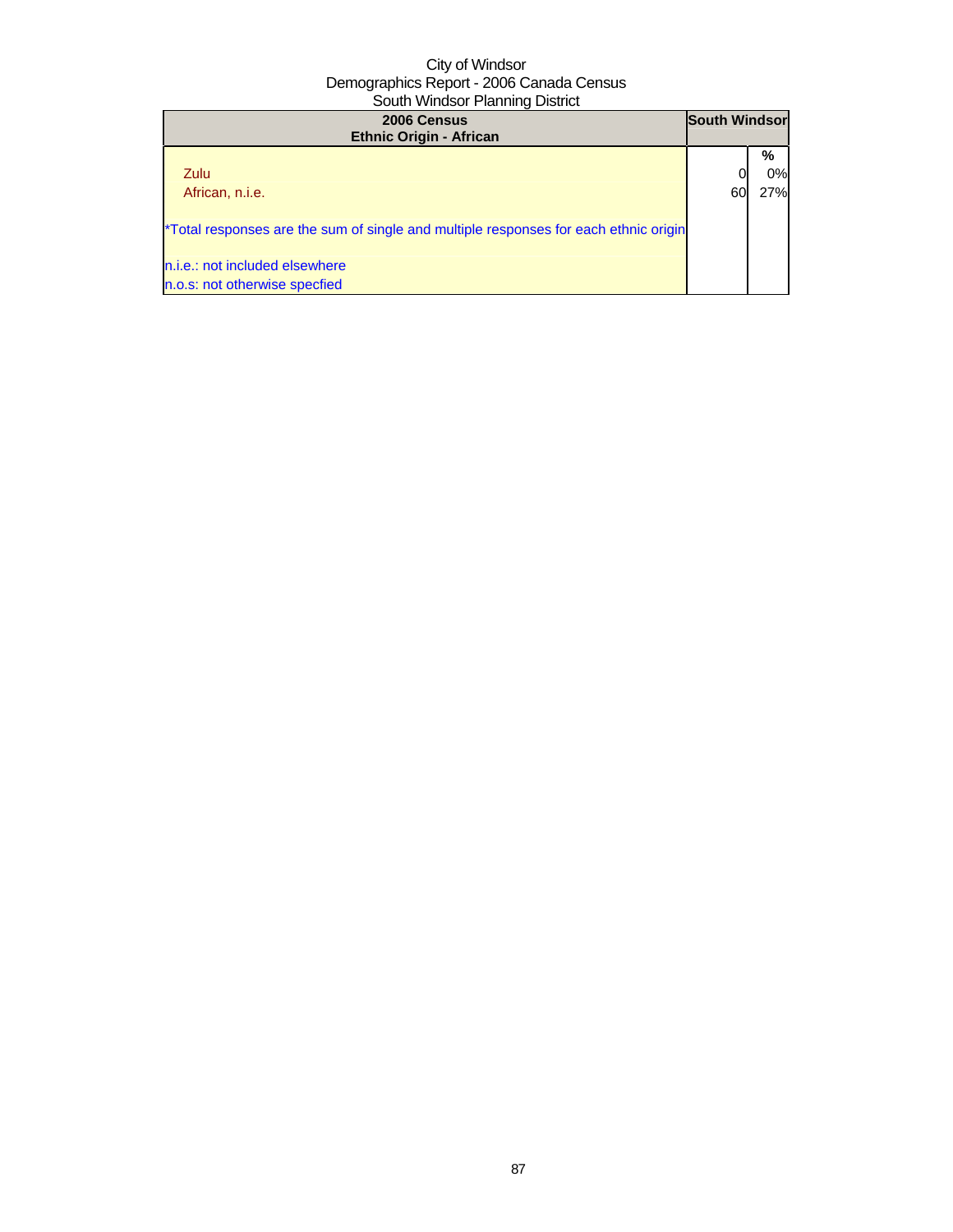# 2006 Census Ethnic Origin - Americas

| 2006 Census<br><b>Ethnic Origin - Americas</b> |                                  |               |
|------------------------------------------------|----------------------------------|---------------|
|                                                |                                  | $\frac{9}{6}$ |
| <b>Total Population by Ethnic Origin*</b>      | 17,444                           |               |
|                                                |                                  |               |
| <b>Latin, Central and South American</b>       | 155                              |               |
| Aboriginal from Central/South America          | $\overline{0}$                   | 0%            |
| Argentinian<br><b>Belizean</b>                 | $\overline{0}$<br>$\overline{0}$ | 0%<br>0%      |
| <b>Bolivian</b>                                | $\overline{0}$                   | 0%            |
| <b>Brazilian</b>                               | 38                               | 25%           |
| Chilean                                        | $\overline{0}$                   | 0%            |
| Colombian                                      | $\overline{0}$                   | 0%            |
| <b>Costa Rican</b>                             | $\overline{0}$                   | 0%            |
| Ecuadorian                                     | $\overline{0}$                   | 0%            |
| Guatemalan                                     | 8                                | 5%            |
|                                                |                                  |               |
| Hispanic                                       | 23                               | 15%           |
| Honduran                                       | $\overline{0}$                   | 0%            |
| Maya                                           | $\overline{0}$                   | 0%            |
| Mexican                                        | 65                               | 42%           |
| Nicaraguan                                     | $\overline{0}$                   | 0%            |
| Panamanian                                     | $\overline{0}$                   | 0%            |
| Paraguayan                                     | $\overline{0}$                   | 0%            |
| Peruvian                                       | $\overline{0}$                   | 0%            |
| Salvadorean                                    | 38                               | 25%           |
| Uruguayan                                      | $\overline{0}$                   | 0%            |
|                                                |                                  |               |
| Venezuelan                                     | 10                               | 6%            |
| Latin, Central or South American, n.i.e.       | 0                                | 0%            |
|                                                |                                  |               |
| <b>Caribbean</b>                               | 81                               |               |
| Antiguan                                       | $\overline{0}$                   | 0%            |
| <b>Bahamian</b>                                | 0                                | 0%            |
| <b>Barbadian</b>                               | 10                               | 12%           |
| <b>Bermudan</b>                                | $\overline{0}$                   | 0%            |
| Carib                                          | $\overline{0}$                   | 0%            |
| Cuban                                          | $\overline{0}$                   | 0%            |
| Dominican, n.o.s.                              | $\overline{0}$                   | 0%            |
| Grenadian                                      | 8                                | 10%           |
| Guyanese                                       | 15                               | 19%           |
| <b>Haitian</b>                                 | $\overline{0}$                   | 0%            |
|                                                |                                  |               |
| Jamaican                                       | 18                               | 23%           |
| Kittitian/Nevisian<br><b>Martinican</b>        | $\overline{0}$                   | 0%<br>0%      |
| Montserratan                                   | $\overline{0}$<br>$\overline{0}$ | 0%            |
| <b>Puerto Rican</b>                            | $\overline{0}$                   | 0%            |
| St. Lucian                                     | $\overline{0}$                   | 0%            |
| Trinidadian/Tobagonian                         | 35                               | 43%           |
| Vincentian/Grenadinian                         | $\overline{0}$                   | 0%            |
| <b>West Indian</b>                             | 8                                | 10%           |
| Caribbean, n.i.e.                              | $\overline{0}$                   | 0%            |
|                                                |                                  |               |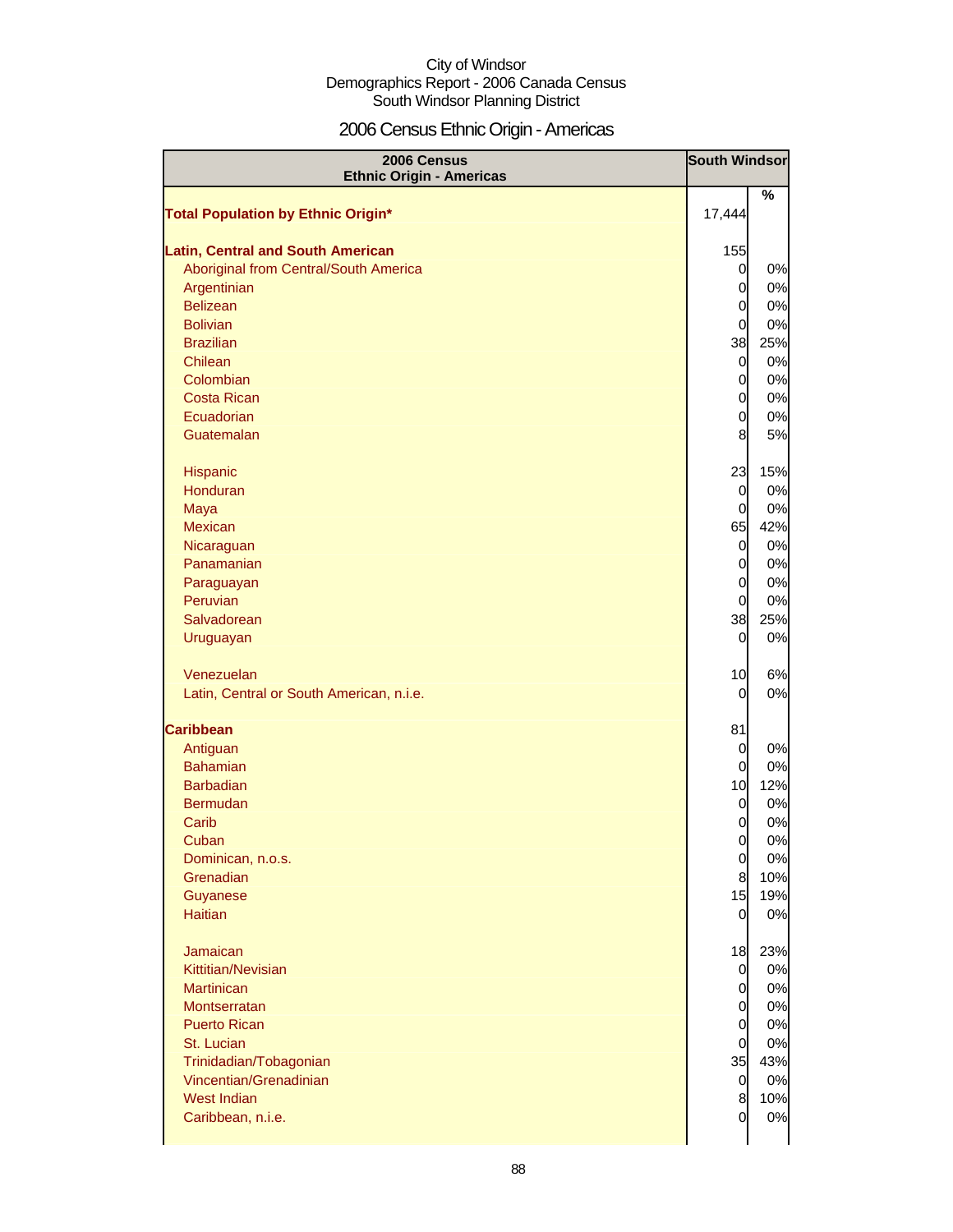| 2006 Census<br><b>Ethnic Origin - Americas</b>                                       | <b>South Windsor</b> |     |
|--------------------------------------------------------------------------------------|----------------------|-----|
|                                                                                      |                      | %   |
| <b>North American</b>                                                                | 3,661                |     |
| American                                                                             | 193                  | 5%  |
| Canadian                                                                             | 3,506                | 96% |
| Newfoundlander                                                                       |                      | 0%  |
| Nova Scotian                                                                         |                      | 0%  |
| Ontarian                                                                             | 0                    | 0%  |
| Québécois                                                                            |                      | 0%  |
| Other provincial or regional groups                                                  |                      | 0%  |
| <b>North American Aboriginal</b>                                                     | 320                  |     |
| Inuit                                                                                | 15                   | 5%  |
| <b>Métis</b>                                                                         | 95                   | 30% |
| North American Indian                                                                | 243                  | 76% |
| *Total responses are the sum of single and multiple responses for each ethnic origin |                      |     |
| n.i.e.: not included elsewhere                                                       |                      |     |
| n.o.s: not otherwise specfied                                                        |                      |     |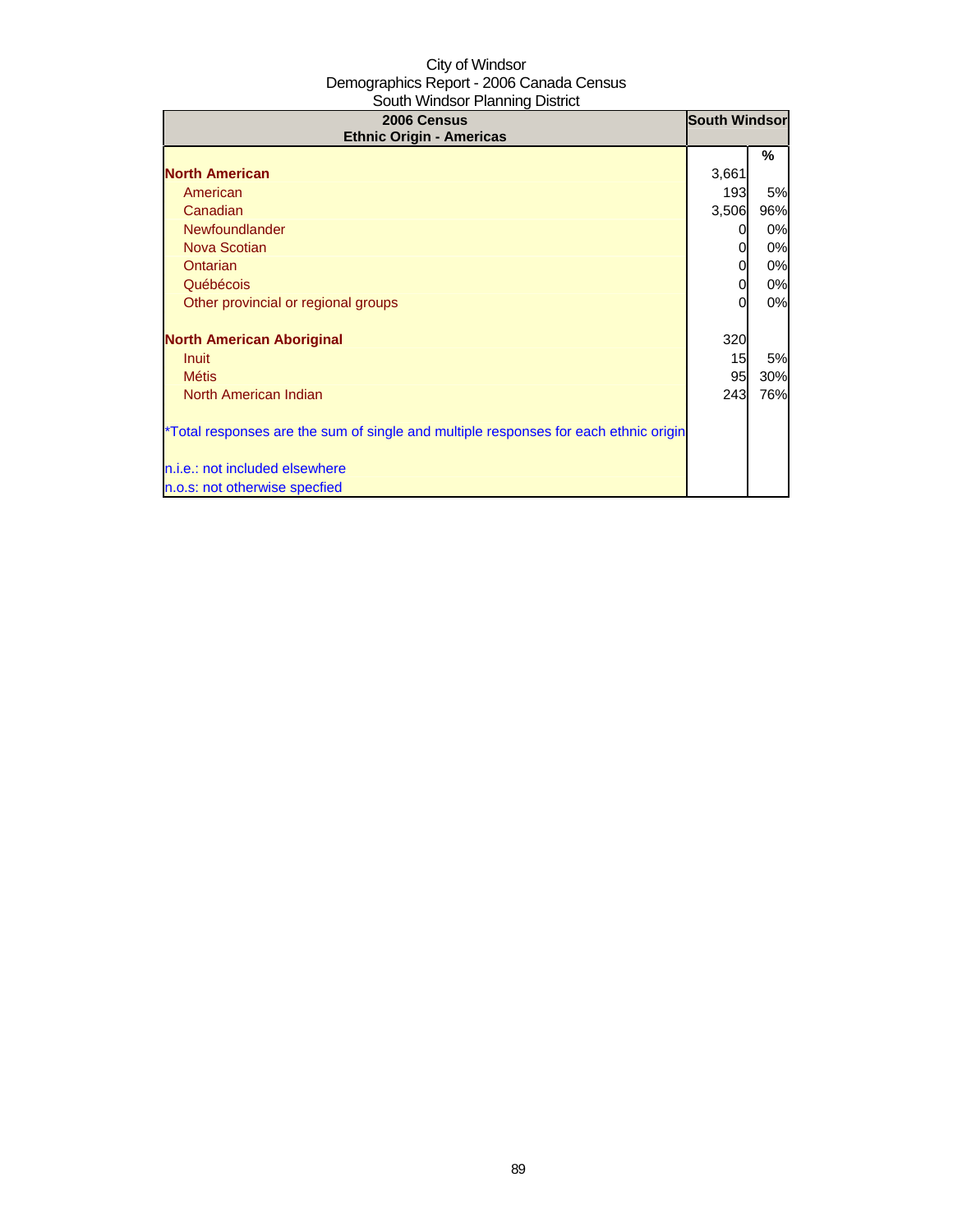### 2006 Census Visible Minorities

| 2006 Census<br><b>Visible Minorities</b>               | <b>South Windsor</b>   |                     |
|--------------------------------------------------------|------------------------|---------------------|
| <b>Total Population by Visible Minority Groups</b>     | 17,424                 | %                   |
|                                                        |                        |                     |
| <b>Visible minorities</b>                              | 3,458 20%              |                     |
| Top 3 visible minorities                               | Chinese <sup>31%</sup> |                     |
|                                                        | South Asian 27%        | Arab <sub>14%</sub> |
| <b>Chinese</b>                                         | 1,051                  | 6%                  |
| South Asian                                            | 904                    | 5%                  |
| <b>Black</b>                                           | 253                    | 1%                  |
| Filipino                                               | 178                    | 1%                  |
| <b>Latin American</b>                                  | 103                    | 1%                  |
| <b>Southeast Asian</b>                                 | 197                    | 1%                  |
| Arab                                                   | 468                    | 3%                  |
| <b>West Asian</b>                                      | 107                    | 1%                  |
| Korean                                                 | 81                     | 0%                  |
| Japanese                                               | 10                     | 0%                  |
| Visible minority, n.i.e.                               | 8                      | 0%                  |
| Multiple visible minority                              | 91                     | 1%                  |
| Not a visible minority (includes white and aboriginal) | 13,981 80%             |                     |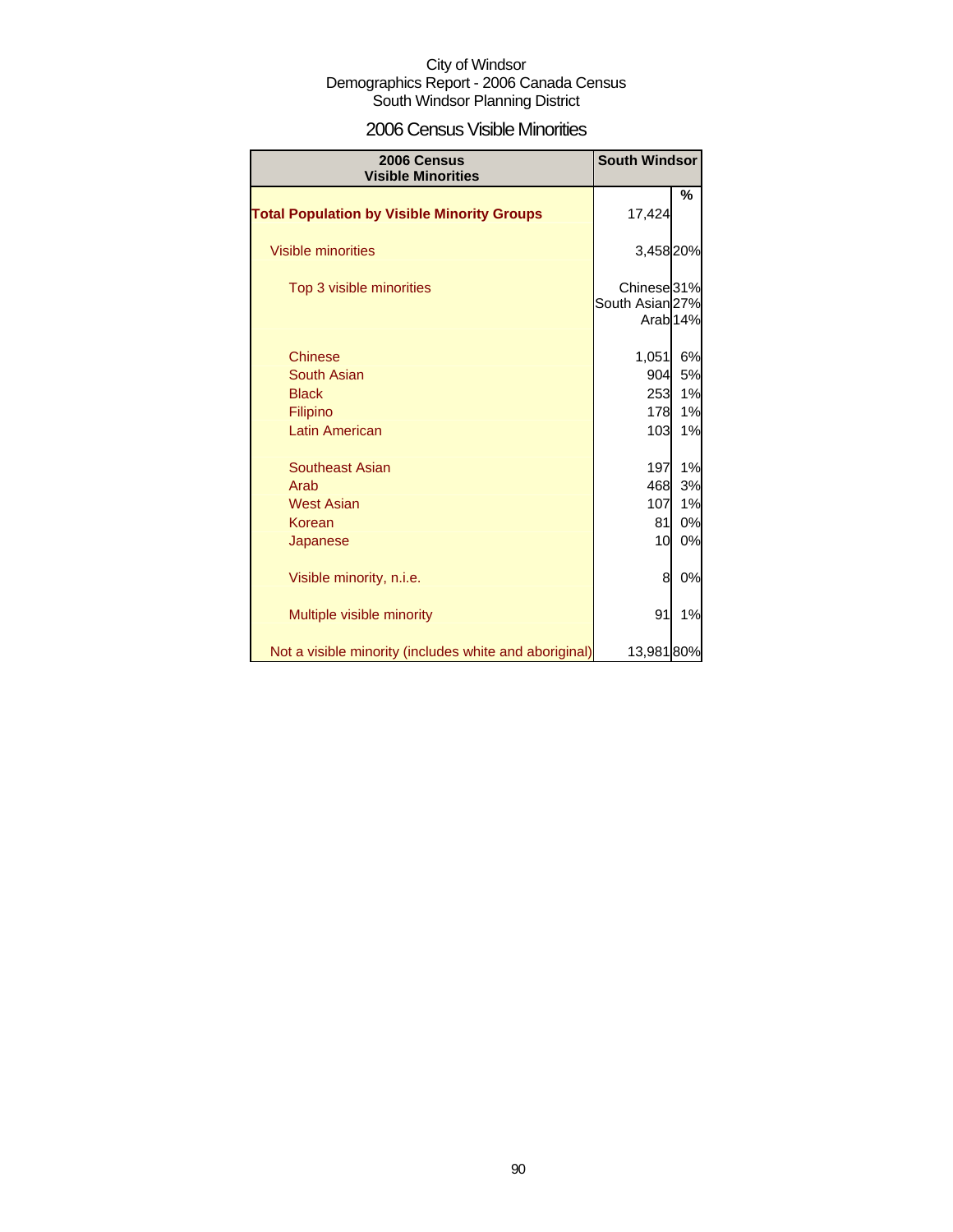# 2006 Census 2005 Employment Income by Sex and Work Activity

| 2006 Census<br>2005 Employment Income by Sex and Work Activity                                                                                                                                                            | <b>South</b><br>Windsor |   |
|---------------------------------------------------------------------------------------------------------------------------------------------------------------------------------------------------------------------------|-------------------------|---|
|                                                                                                                                                                                                                           |                         | % |
| Total Population 15 years and over with employment income                                                                                                                                                                 | 9,876                   |   |
| Average employment income                                                                                                                                                                                                 | \$43,913                |   |
| Worked full year, full time                                                                                                                                                                                               | 4,961 50%               |   |
| Average employment income                                                                                                                                                                                                 | \$63,893                |   |
| Worked part year or part time                                                                                                                                                                                             | 3,970 40%               |   |
| Average employment income                                                                                                                                                                                                 | \$27,279                |   |
| Males 15 years and over with employment income                                                                                                                                                                            | 5,201                   |   |
| Average employment income                                                                                                                                                                                                 | \$54,801                |   |
| Worked full year, full time                                                                                                                                                                                               | 2,867 55%               |   |
| Average employment income                                                                                                                                                                                                 | \$75,835                |   |
| Worked part year or part time                                                                                                                                                                                             | 1,744 34%               |   |
| Average employment income                                                                                                                                                                                                 | \$35,803                |   |
| Females 15 years and over with employment income                                                                                                                                                                          | 4,680                   |   |
| Average employment income                                                                                                                                                                                                 | \$31,859                |   |
| Worked full year, full time                                                                                                                                                                                               | 2,056 44%               |   |
| Average employment income                                                                                                                                                                                                 | \$47,318                |   |
| Worked part year or part time                                                                                                                                                                                             | 2,203 47%               |   |
| Average employment income                                                                                                                                                                                                 | \$20,690                |   |
| Note that the sum of "worked full year, full time" and "worked part year or part time" counts may not equal<br>"persons with employment income". This is due to persons reporting employment income from a previous year. |                         |   |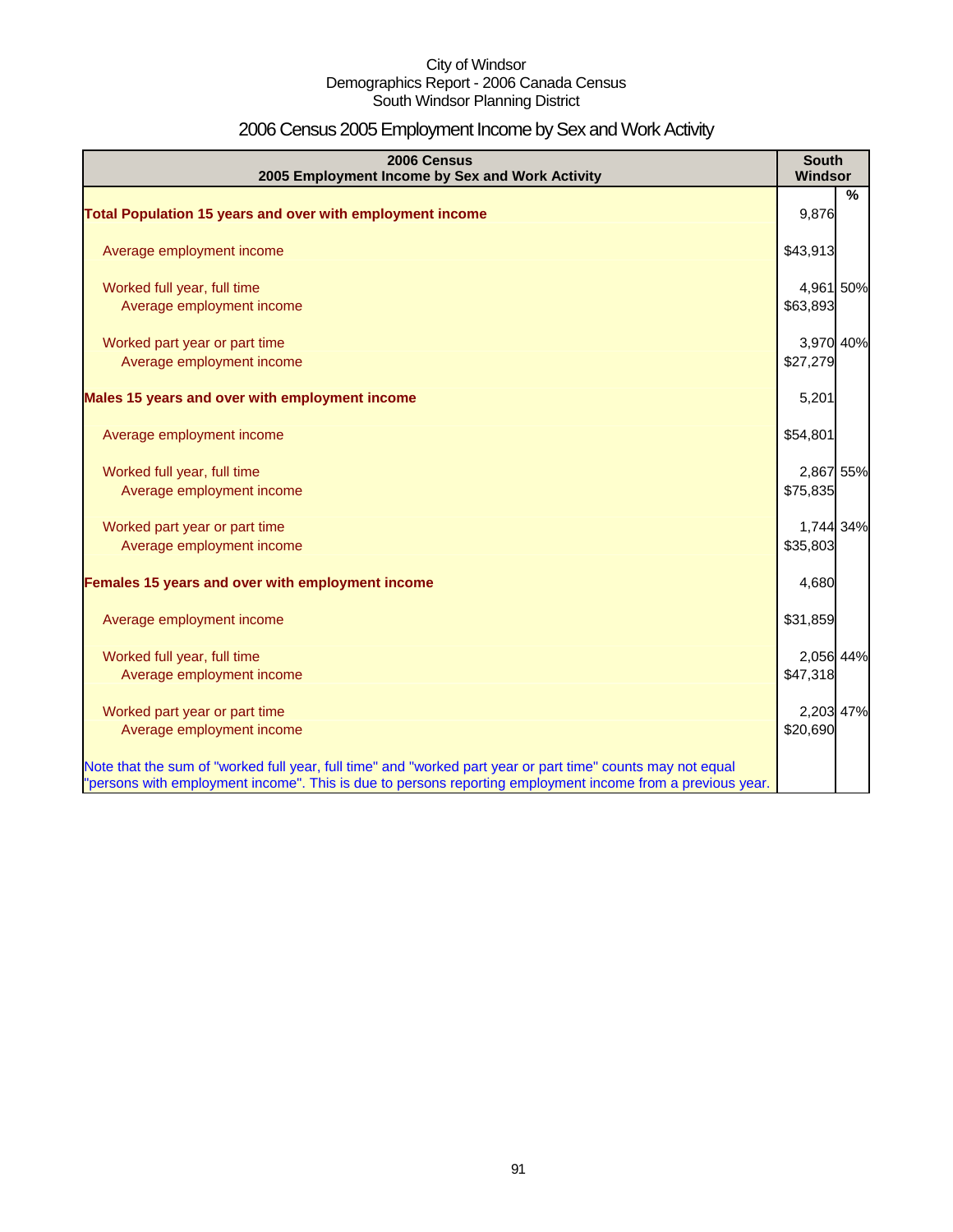| 2006 Census<br>2005 Individual Income by Sex Comparison |                            | <b>South Windsor</b> |              |               |                |         |
|---------------------------------------------------------|----------------------------|----------------------|--------------|---------------|----------------|---------|
|                                                         | Total<br><b>Population</b> | $\frac{9}{6}$        | <b>Males</b> | $\frac{9}{6}$ | <b>Females</b> | %       |
| <b>Population 15 years and over</b>                     | 14,321                     |                      | 6,861        |               | 7,448          |         |
| Without income                                          | 652                        | 5%                   | 255          | 4%            | 382            | 5%      |
| With income                                             | 13,734 96%                 |                      | 6,61696%     |               | 7,096 95%      |         |
| Population 15 years and over by Income                  | 13,734                     |                      | 6,616        |               | 7,096          |         |
| <b>Under \$1,000</b>                                    | 727                        | 5%                   | 344          | 5%            | 365            | 5%      |
| $$1,000 - $2,999$                                       | 424                        | 3%                   | 148          | 2%            | 273            | 4%      |
| $$3,000 - $4,999$                                       | 380                        | 3%                   | 170          | 3%            | 215            | 3%      |
| $$5,000 - $6,999$                                       | 426                        | 3%                   | 142          | 2%            | 272            | 4%      |
| $$7,000 - $9,999$                                       | 709                        | 5%                   | 216          | 3%            | 458            | 6%      |
| \$10,000 - \$11,999                                     | 503                        | 4%                   | 173          | 3%            | 323            | 5%      |
| \$12,000 - \$14,999                                     | 654                        | 5%                   | 207          | 3%            | 404            | 6%      |
| \$15,000 - \$19,999                                     | 840                        | 6%                   | 289          | 4%            | 561            | 8%      |
| \$20,000 - \$24,999                                     | 962                        | 7%                   | 262          | 4%            |                | 693 10% |
| \$25,000 - \$29,999                                     | 709                        | 5%                   | 262          | 4%            | 408            | 6%      |
| \$30,000 - \$34,999                                     | 924                        | 7%                   | 458          | 7%            | 466            | 7%      |
| \$35,000 - \$39,999                                     | 666                        | 5%                   | 301          | 5%            | 320            | 5%      |
| \$40,000 - \$44,999                                     | 759                        | 6%                   | 321          | 5%            | 415            | 6%      |
| \$45,000 - \$49,999                                     | 590                        | 4%                   | 263          | 4%            | 318            | 4%      |
| \$50,000 - \$59,999                                     | 921                        | 7%                   |              | 524 8%        | 390            | 5%      |
| \$60,000 and over                                       | 3,393 25%                  |                      | 2,337 35%    |               | 1,042 15%      |         |
| Dominant Income Range                                   | Over \$60K                 |                      | Over \$60K   |               | Over \$60K     |         |
| Median Income                                           | \$32,485                   |                      | \$43,687     |               | \$24,260       |         |
| Average Income                                          | \$43,131                   |                      | \$55,487     |               | \$31,561       |         |

# 2006 Census 2005 Individual Income by Sex Comparison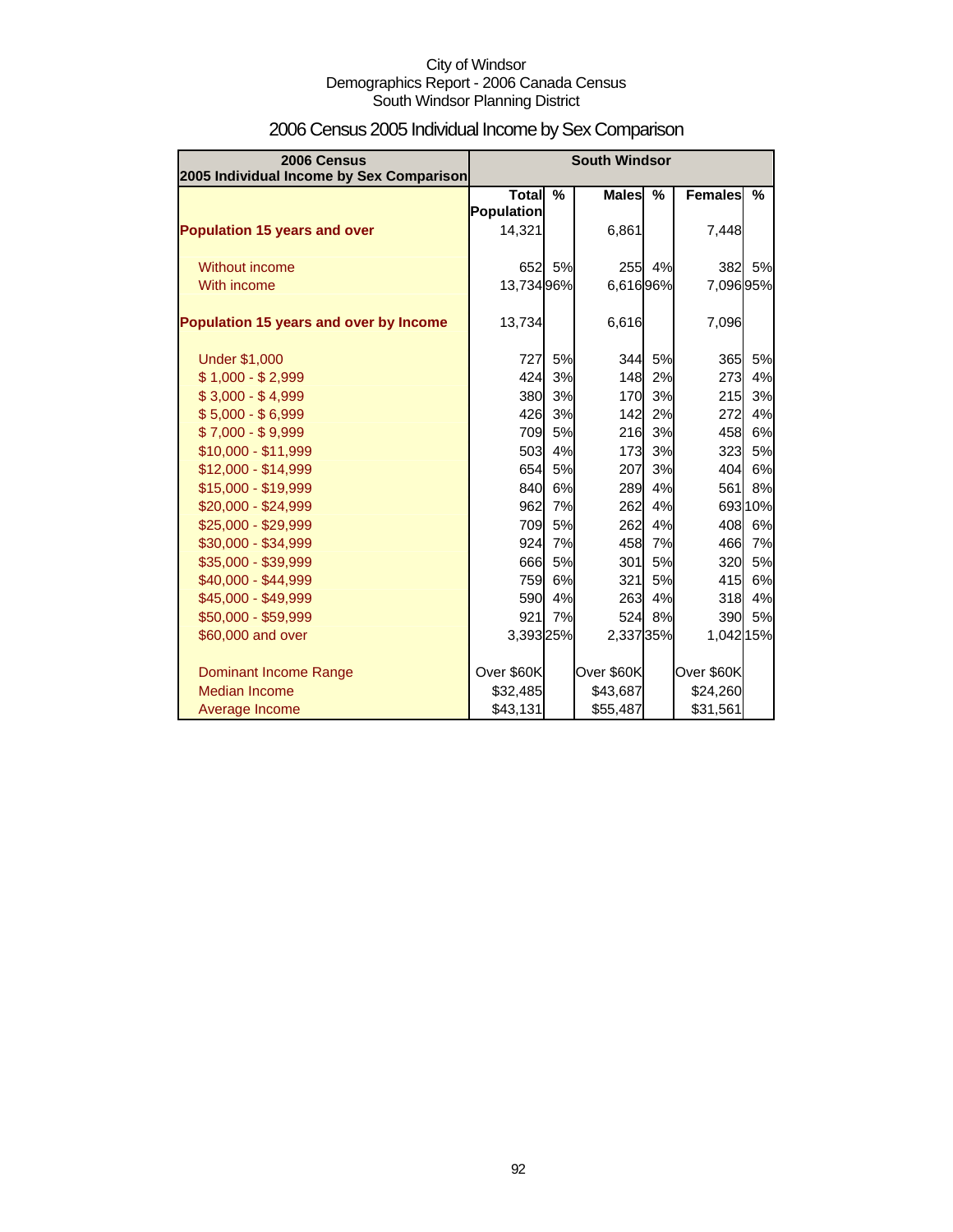# 2006 Census 2005 Individual Income by Sex

| <b>2006 Census</b><br>2005 Individual Income by Sex | <b>South Windsor</b> |          |
|-----------------------------------------------------|----------------------|----------|
|                                                     |                      | ℅        |
| <b>Population 15 years and over</b>                 | 14,321               |          |
|                                                     | 652                  |          |
| <b>Without income</b><br>With income                | 13,734 96%           | 5%       |
|                                                     |                      |          |
| Population 15 years and over by Income              | 13,734               |          |
| <b>Under \$1,000</b>                                | 727                  | 5%       |
| $$1,000 - $2,999$                                   | 424                  | 3%       |
| $$3,000 - $4,999$                                   | 380                  | 3%       |
| $$5,000 - $6,999$                                   | 426<br>709           | 3%       |
| $$7,000 - $9,999$<br>\$10,000 - \$11,999            | 503                  | 5%<br>4% |
| \$12,000 - \$14,999                                 | 654                  | 5%       |
| \$15,000 - \$19,999                                 | 840                  | 6%       |
| \$20,000 - \$24,999                                 | 962                  | 7%       |
| \$25,000 - \$29,999                                 | 709                  | 5%       |
| \$30,000 - \$34,999                                 | 924                  | 7%       |
| \$35,000 - \$39,999                                 | 666                  | 5%       |
| \$40,000 - \$44,999                                 | 759                  | 6%       |
| \$45,000 - \$49,999                                 | 590                  | 4%       |
| \$50,000 - \$59,999                                 | 921                  | 7%       |
| \$60,000 and over                                   | 3,393 25%            |          |
| Dominant income range                               | Over \$60K           |          |
| Average income                                      | \$43,131             |          |
| <b>Median income</b>                                | \$32,485             |          |
| <b>Males 15 years and over</b>                      | 6,861                |          |
| Without income                                      | 255                  | 4%       |
| With income                                         | 6,616 96%            |          |
| <b>Males 15 years and over by Income</b>            | 6,616                |          |
| <b>Under \$1,000</b>                                | 344                  | 5%       |
| $$1,000 - $2,999$                                   | 148                  | 2%       |
| $$3,000 - $4,999$                                   | 170                  | 3%       |
| $$5,000 - $6,999$                                   | 142                  | 2%       |
| \$7,000 - \$9,999                                   | 216                  | 3%       |
| \$10,000 - \$11,999                                 | 173                  | 3%       |
| \$12,000 - \$14,999                                 | 207                  | 3%       |
| \$15,000 - \$19,999<br>\$20,000 - \$24,999          | 289<br>262           | 4%<br>4% |
| \$25,000 - \$29,999                                 | 262                  | 4%       |
| \$30,000 - \$34,999                                 | 458                  | 7%       |
| \$35,000 - \$39,999                                 | 301                  | 5%       |
| \$40,000 - \$44,999                                 | 321                  | 5%       |
| \$45,000 - \$49,999                                 | 263                  | 4%       |
| \$50,000 - \$59,999                                 | 524                  | 8%       |
| \$60,000 and over                                   | 2,337 35%            |          |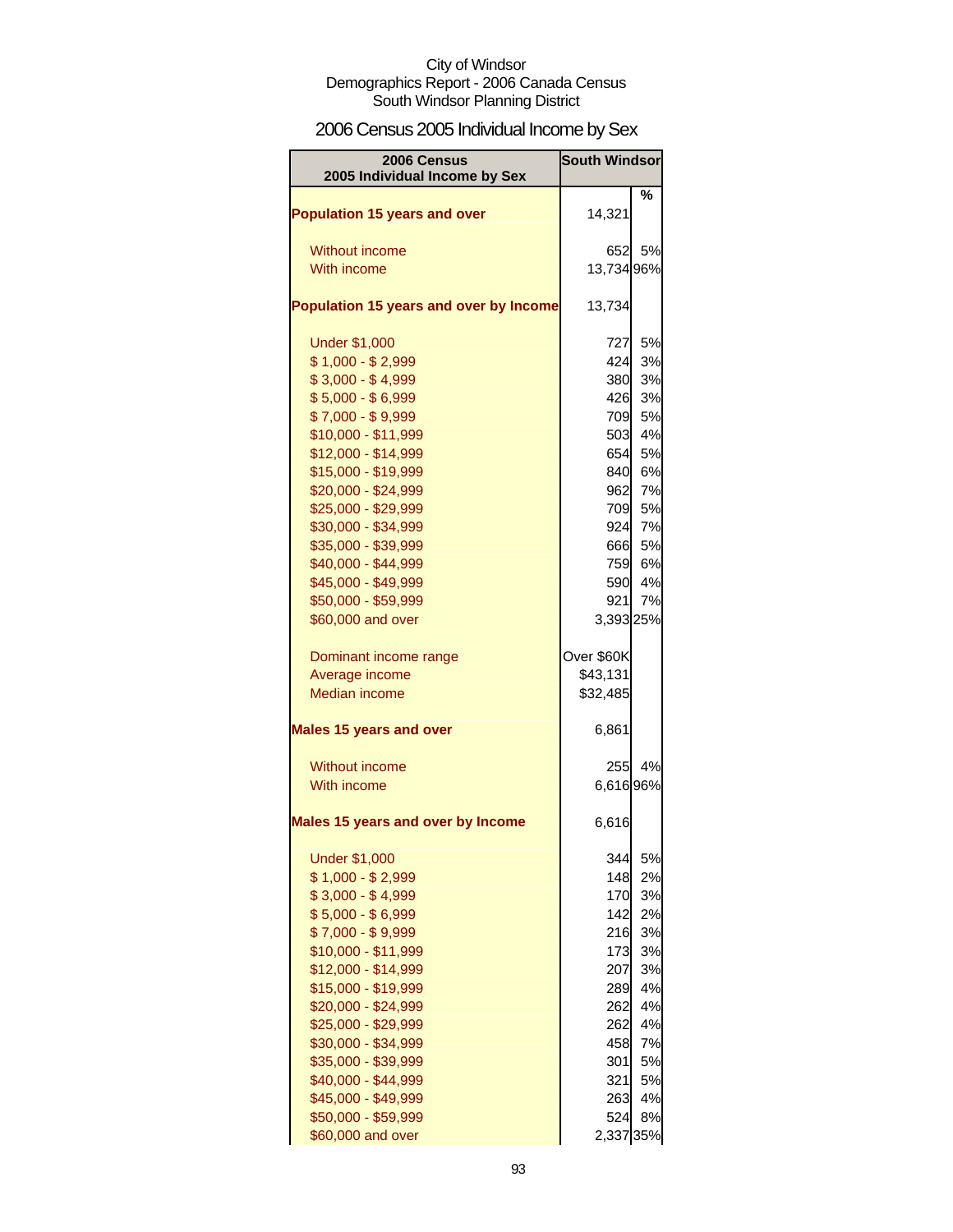| ouun vviilusui Fianinių Distilut             |                      |         |  |
|----------------------------------------------|----------------------|---------|--|
| 2006 Census<br>2005 Individual Income by Sex | <b>South Windsor</b> |         |  |
|                                              |                      | %       |  |
|                                              |                      |         |  |
| Dominant income range                        | Over \$60K           |         |  |
| <b>Median income</b>                         | \$43,687             |         |  |
| Average income                               | \$55,487             |         |  |
| <b>Females 15 years and over</b>             | 7,448                |         |  |
| <b>Without income</b>                        | 382                  | 5%      |  |
| With income                                  | 7,096 95%            |         |  |
| <b>Females 15 years and over by Income</b>   | 7,096                |         |  |
| <b>Under \$1,000</b>                         | 365                  | 5%      |  |
| $$1,000 - $2,999$                            | 273                  | 4%      |  |
| $$3,000 - $4,999$                            | 215                  | 3%      |  |
| $$5,000 - $6,999$                            | 272                  | 4%      |  |
| $$7,000 - $9,999$                            | 458                  | 6%      |  |
| \$10,000 - \$11,999                          | 323                  | 5%      |  |
| \$12,000 - \$14,999                          | 404                  | 6%      |  |
| \$15,000 - \$19,999                          | 561                  | 8%      |  |
| \$20,000 - \$24,999                          |                      | 693 10% |  |
| \$25,000 - \$29,999                          | 408                  | 6%      |  |
| \$30,000 - \$34,999                          | 466                  | 7%      |  |
| \$35,000 - \$39,999                          | 320                  | 5%      |  |
| \$40,000 - \$44,999                          | 415                  | 6%      |  |
| \$45,000 - \$49,999                          | 318                  | 4%      |  |
| \$50,000 - \$59,999                          | 390                  | 5%      |  |
| \$60,000 and over                            | 1,042 15%            |         |  |
| Dominant income range                        | Over \$60K           |         |  |
| <b>Median income</b>                         | \$24,260             |         |  |
| Average income                               | \$31,561             |         |  |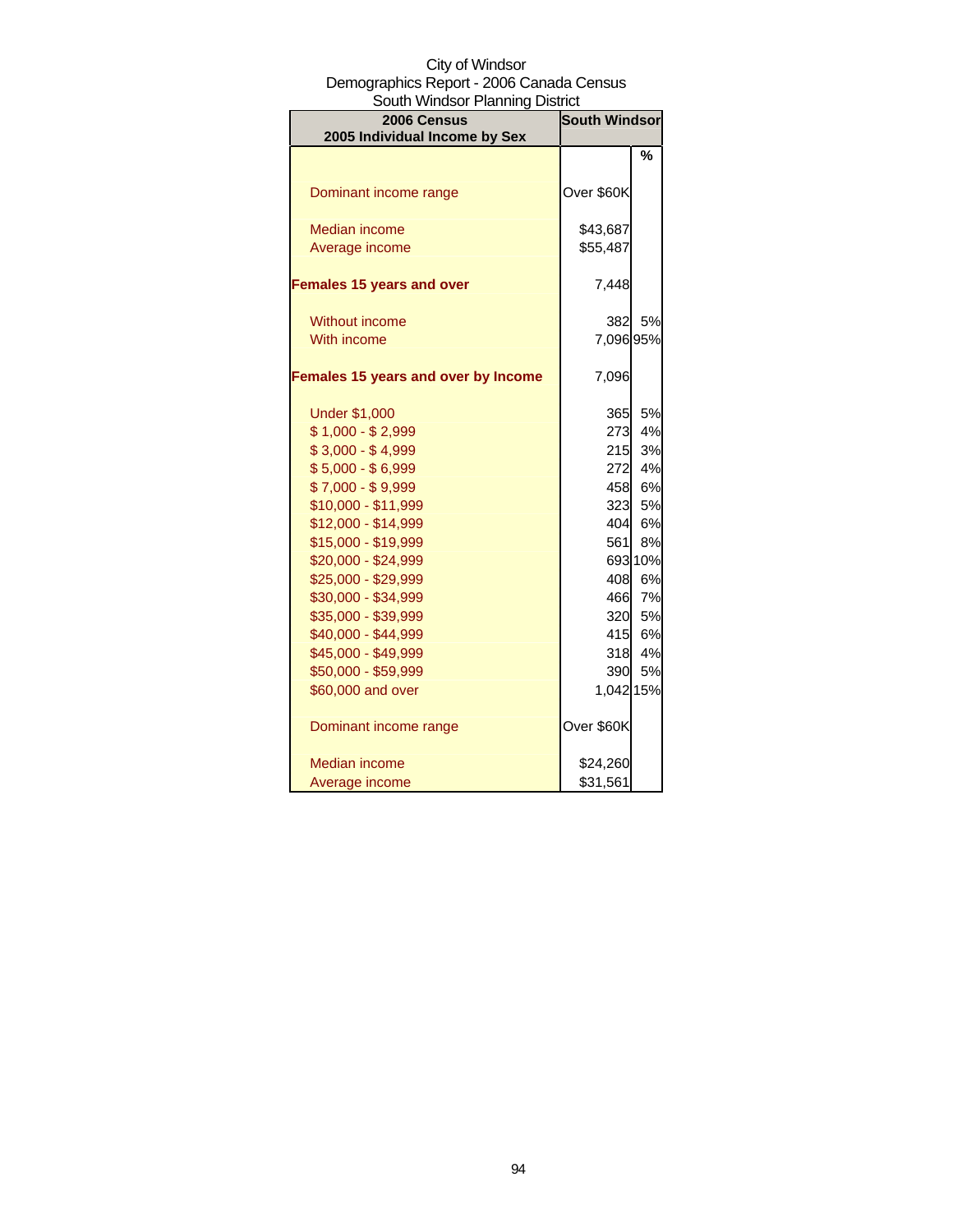# 2006 Census 2005 Individual After-Tax Income by Sex

| 2006 Census                                         | <b>South Windsor</b> |          |
|-----------------------------------------------------|----------------------|----------|
| 2005 Individual After-Tax Income by Sex             |                      |          |
|                                                     |                      | $\%$     |
| <b>Population 15 years and over</b>                 | 14,329               |          |
|                                                     |                      |          |
| Without income                                      | 617                  | 4%       |
| With income                                         | 13,714 96%           |          |
| Population 15 years and over by after-tax income    | 13,714               |          |
| <b>Under \$1,000</b>                                | 743                  | 5%       |
| \$1,000 to \$2,999                                  | 424                  | 3%       |
| \$3,000 to \$4,999                                  | 401 <b>1</b>         | 3%       |
| \$5,000 to \$6,999                                  | 426                  | 3%       |
| \$7,000 to \$9,999                                  | 744                  | 5%       |
| \$10,000 to \$11,999                                | 517                  | 4%       |
| \$12,000 to \$14,999                                | 643                  | 5%       |
| \$15,000 to \$19,999                                | 1,053                | 8%       |
| \$20,000 to \$24,999                                | 1,041                | 8%       |
| \$25,000 to \$29,999                                | 1,163                | 8%       |
| \$30,000 to \$34,999                                | 972                  | 7%       |
| \$35,000 to \$39,999                                | 850                  | 6%       |
| \$40,000 to \$44,999                                | 820                  | 6%       |
| \$45,000 to \$49,999<br>\$50,000 and over           | 624<br>3,198 23%     | 5%       |
|                                                     |                      |          |
| Dominant income range                               | Over \$50K           |          |
|                                                     |                      |          |
| Median after-tax income<br>Average after-tax income | \$28,517<br>\$35,196 |          |
|                                                     |                      |          |
| <b>Males 15 years and over</b>                      | 6,866                |          |
| Without income                                      | 250                  | 4%       |
| With income                                         | 6,615 96%            |          |
|                                                     |                      |          |
| Males 15 years and over by after-tax income         | 6,615                |          |
| <b>Under \$1,000</b>                                | 364                  | 5%       |
| \$1,000 to \$2,999                                  | 168                  | 3%       |
| \$3,000 to \$4,999                                  | 185                  | 3%       |
| \$5,000 to \$6,999<br>\$7,000 to \$9,999            | 152<br>262           | 2%<br>4% |
| \$10,000 to \$11,999                                | 160                  | 2%       |
| \$12,000 to \$14,999                                | 221                  | 3%       |
| \$15,000 to \$19,999                                | 323                  | 5%       |
| \$20,000 to \$24,999                                | 317                  | 5%       |
| \$25,000 to \$29,999                                | 490                  | 7%       |
| \$30,000 to \$34,999                                | 490                  | 7%       |
| \$35,000 to \$39,999                                | 400                  | 6%       |
| \$40,000 to \$44,999                                | 418                  | 6%       |
| \$45,000 to \$49,999                                | 412                  | 6%       |
| \$50,000 and over                                   | 2,213 33%            |          |
| Dominant income range                               | Over \$50K           |          |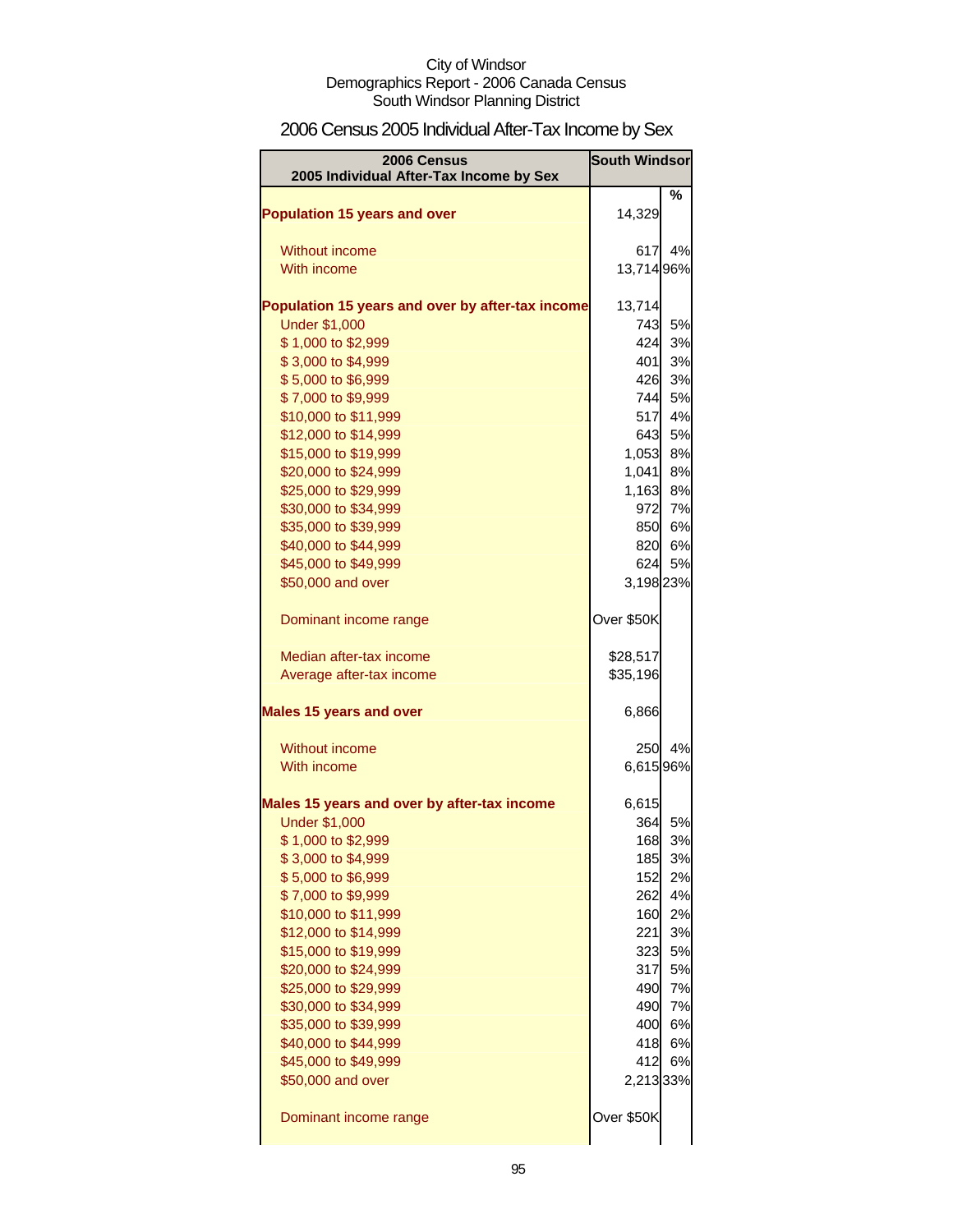| South Windsor Planning District               |            |         |  |
|-----------------------------------------------|------------|---------|--|
| <b>South Windsor</b><br>2006 Census           |            |         |  |
| 2005 Individual After-Tax Income by Sex       |            |         |  |
|                                               |            | %       |  |
| Median after-tax income                       | \$36,954   |         |  |
| Average after-tax income                      | \$43,904   |         |  |
| <b>Females 15 years and over</b>              | 7,463      |         |  |
| <b>Without income</b>                         | 327        | 4%      |  |
| With income                                   | 7,06995%   |         |  |
| Females 15 years and over by after-tax income | 7,069      |         |  |
| <b>Under \$1,000</b>                          | 354        | 5%      |  |
| \$1,000 to \$2,999                            | 272        | 4%      |  |
| \$3,000 to \$4,999                            | 230        | 3%      |  |
| \$5,000 to \$6,999                            | 272        | 4%      |  |
| \$7,000 to \$9,999                            | 463        | 7%      |  |
| \$10,000 to \$11,999                          |            | 342 5%  |  |
| \$12,000 to \$14,999                          | 438        | 6%      |  |
| \$15,000 to \$19,999                          |            | 712 10% |  |
| \$20,000 to \$24,999                          |            | 684 10% |  |
| \$25,000 to \$29,999                          | 648        | 9%      |  |
| \$30,000 to \$34,999                          | 482        | 7%      |  |
| \$35,000 to \$39,999                          |            | 435 6%  |  |
| \$40,000 to \$44,999                          |            | 413 6%  |  |
| \$45,000 to \$49,999                          | 180        | 3%      |  |
| \$50,000 and over                             |            | 974 14% |  |
| Dominant income range                         | Over \$50K |         |  |
| Median after-tax income                       | \$22,676   |         |  |
| Average after-tax income                      | \$27,073   |         |  |

# City of Windsor Demographics Report - 2006 Canada Census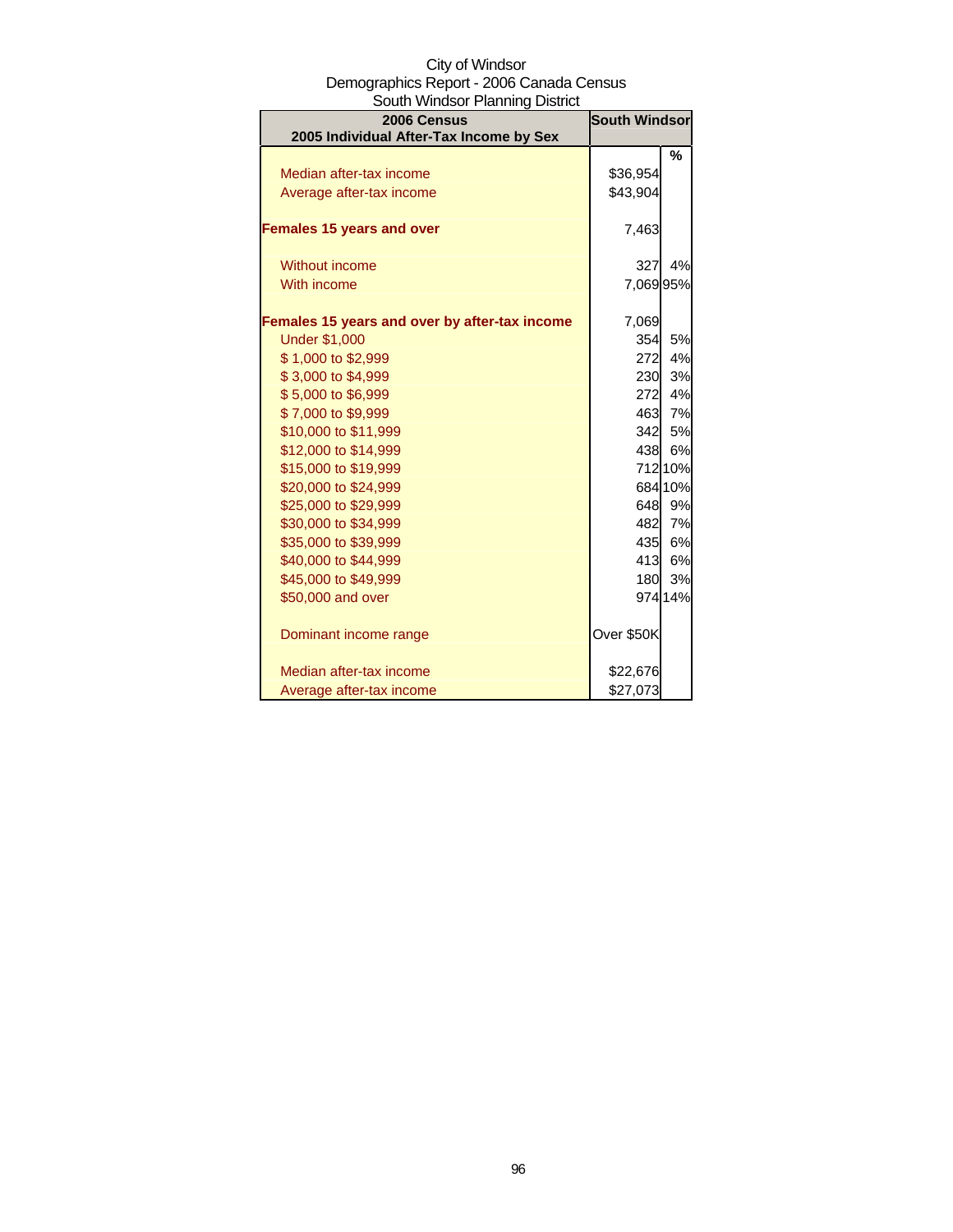# 2006 Census 2005 Family Income

| 2006 Census<br>2005 Family Income                | <b>South Windsor</b> |         |
|--------------------------------------------------|----------------------|---------|
|                                                  |                      | %       |
| <b>Total Census Families by Income</b>           | 5,024                |         |
| <b>Under \$10,000</b>                            | 58                   | 1%      |
| \$10,000 - \$19,999                              | 78                   | 2%      |
| \$20,000 - \$29,999                              | 161                  | 3%      |
| \$30,000 - \$39,999                              | 297                  | 6%      |
| \$40,000 - \$49,999                              | 356                  | 7%      |
| \$50,000 - \$59,999                              | 330                  | 7%      |
| \$60,000 - \$69,999                              | 295                  | 6%      |
| \$70,000 - \$79,999                              | 444                  | 9%      |
| \$80,000 - \$89,999                              |                      | 485 10% |
| \$90,000 - \$99,999                              | 348                  | 7%      |
| \$100,000 and over                               | 2,07741%             |         |
| Dominant income range                            | Over \$100K          |         |
| Median income                                    | \$89,184             |         |
| Average income                                   | \$104,681            |         |
| <b>Couple Families by Income</b>                 | 4,373                |         |
| <b>Under \$10,000</b>                            | 58                   | 1%      |
| \$10,000 - \$19,999                              | 67                   | 2%      |
| \$20,000 - \$29,999                              | 111                  | 3%      |
| \$30,000 - \$39,999                              | 220                  | 5%      |
| \$40,000 - \$49,999                              | 323                  | 7%      |
| \$50,000 - \$59,999                              | 274                  | 6%      |
| \$60,000 - \$69,999                              | 252                  | 6%      |
| \$70,000 - \$79,999                              | 306                  | 7%      |
| \$80,000 - \$89,999                              |                      | 448 10% |
| \$90,000 - \$99,999                              | 298                  | 7%      |
| \$100,000 and over                               | 1,958 45%            |         |
| Dominant income range                            | Over \$100K          |         |
| <b>Median income</b>                             | \$93,328             |         |
| Average income                                   | \$109,903            |         |
| <b>Total Census Families by after-tax Income</b> | 5,024                |         |
| <b>Under \$10,000</b>                            | 63                   | 1%      |
| \$10,000 to \$19,999                             | 52                   | 1%      |
| \$20,000 to \$29,999                             | 226                  | 4%      |
| \$30,000 to \$39,999                             | 369                  | 7%      |
| \$40,000 to \$49,999                             | 469                  | 9%      |
| \$50,000 to \$59,999                             | 402                  | 8%      |
| \$60,000 to \$69,999                             |                      | 587 12% |
| \$70,000 to \$79,999                             |                      | 589 12% |
| \$80,000 and over                                | 2,21344%             |         |
| Dominant income range                            | Over \$80K           |         |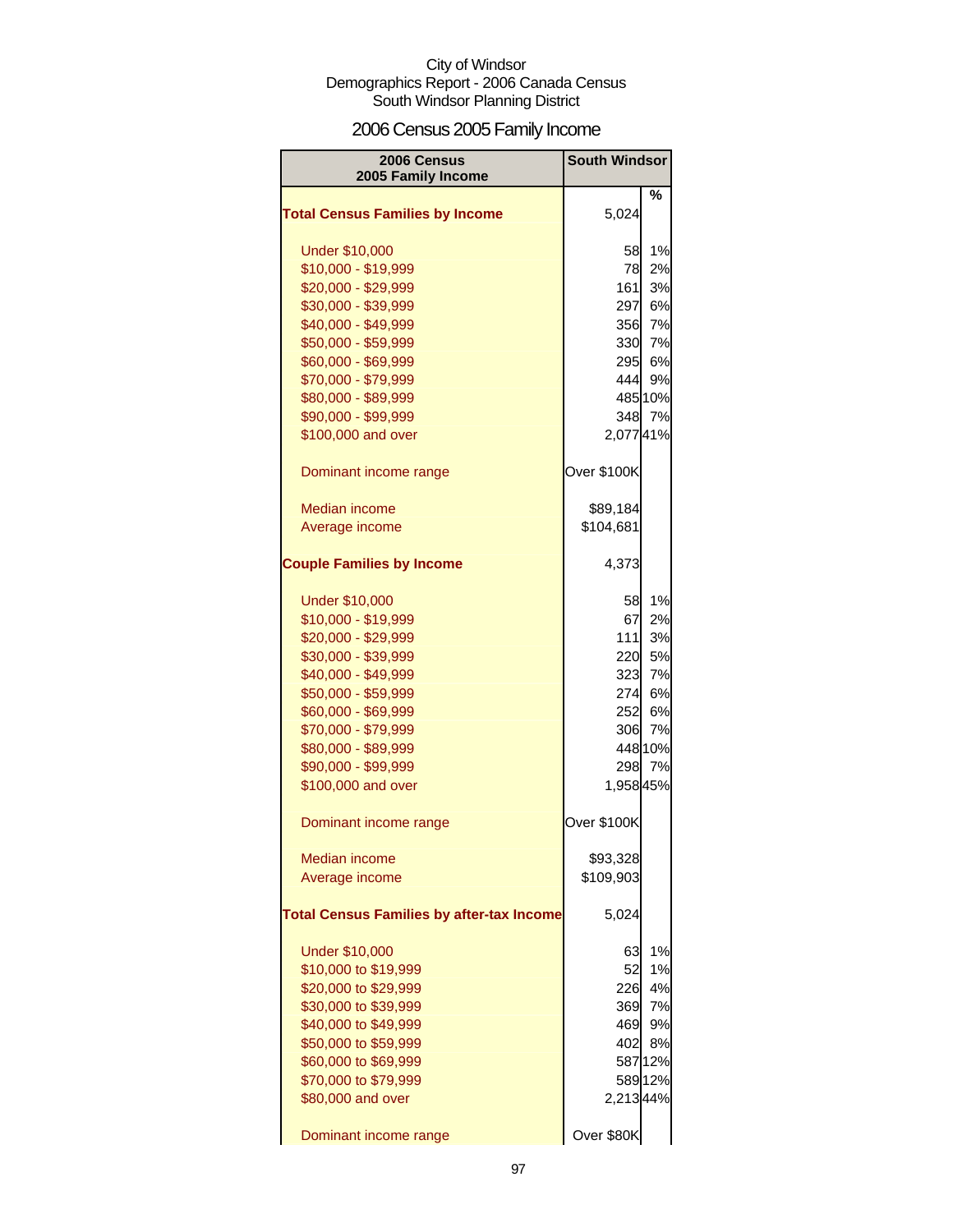| 2006 Census<br>2005 Family Income          | <b>South Windsor</b> |         |
|--------------------------------------------|----------------------|---------|
|                                            |                      | %       |
| Median after-tax income                    | \$75,382             |         |
| Average after-tax income                   | \$85,313             |         |
| <b>Couple Families by after-tax Income</b> | 4,368                |         |
| <b>Under \$10,000</b>                      | 68                   | 2%      |
| \$10,000 to \$19,999                       | 77                   | 2%      |
| \$20,000 to \$29,999                       | 125                  | 3%      |
| \$30,000 to \$39,999                       | 288                  | 7%      |
| \$40,000 to \$49,999                       | 381                  | 9%      |
| \$50,000 to \$59,999                       |                      | 290 7%  |
| \$60,000 to \$69,999                       |                      | 456 10% |
| \$70,000 to \$79,999                       |                      | 49511%  |
| \$80,000 and over                          | 2,078 48%            |         |
| Dominant income range                      | Over \$80K           |         |
| Median after-tax income                    | \$78,960             |         |
| Average after-tax income                   | \$88,960             |         |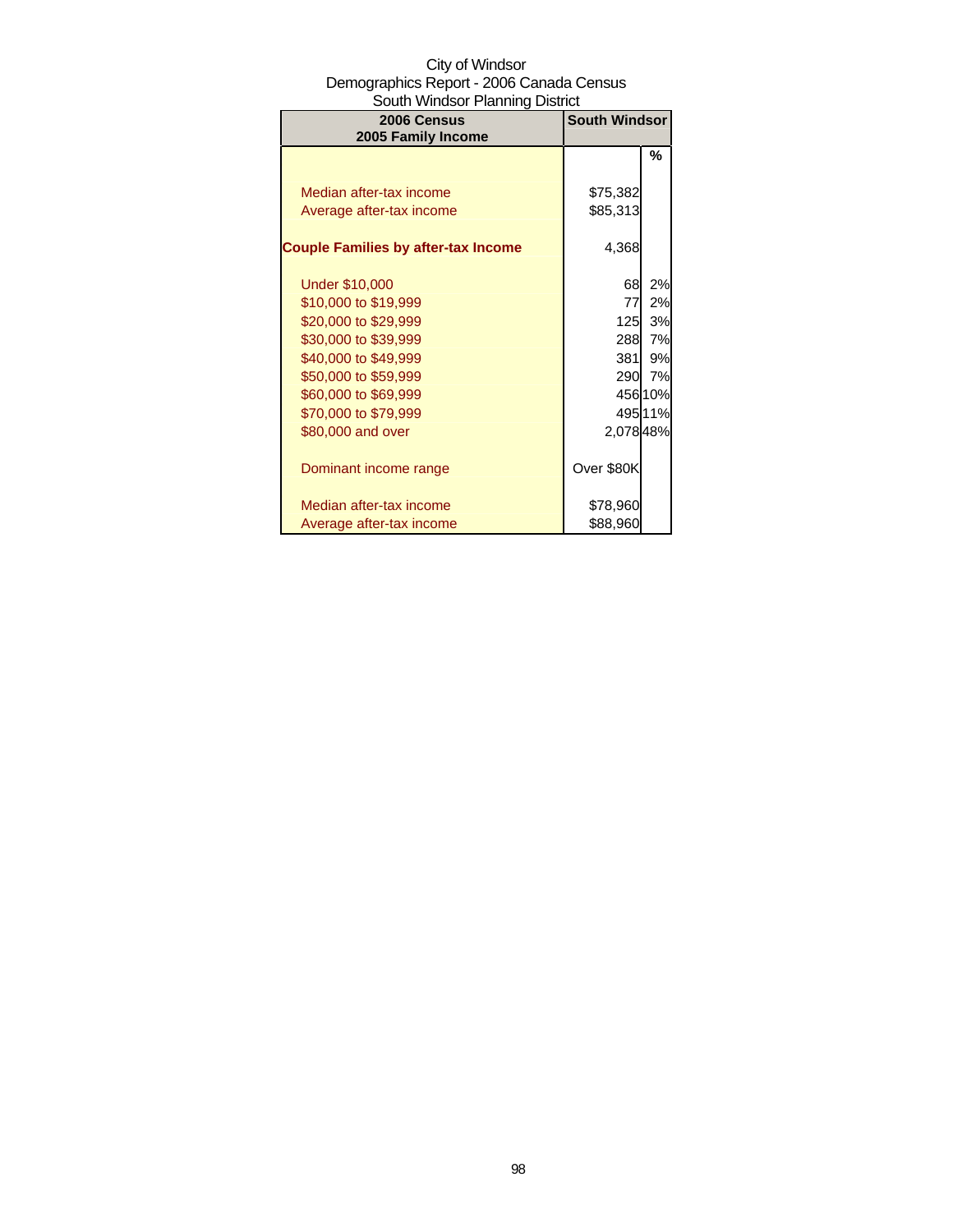# 2006 Census 2005 Income of Non-family Persons by Sex

| 2006 Census<br>2005 Income of Non-family Persons by Sex | <b>South Windsor</b> |         |
|---------------------------------------------------------|----------------------|---------|
| Non-family persons 15 years and over by Income          | 1,363                | %       |
| <b>Under \$1,000</b>                                    | 63                   | 5%      |
| $$1,000 - $2,999$                                       | 20                   | 1%      |
| $$3,000 - $4,999$                                       | 0                    | 0%      |
| $$5,000 - $6,999$                                       | 10                   | 1%      |
| $$7,000 - $9,999$                                       | $\overline{0}$       | 0%      |
| \$10,000 - \$11,999                                     | $\overline{0}$       | 0%      |
| \$12,000 - \$14,999                                     | 55                   | 4%      |
| \$15,000 - \$19,999                                     | 83                   | 6%      |
| \$20,000 - \$24,999                                     |                      | 138 10% |
| \$25,000 - \$29,999                                     | 83                   | 6%      |
| \$30,000 - \$34,999                                     | 105                  | 8%      |
| \$35,000 - \$39,999                                     | 90                   | 7%      |
| \$40,000 - \$44,999                                     | 78                   | 6%      |
| \$45,000 - \$49,999                                     | 38                   | 3%      |
| \$50,000 - \$59,999                                     |                      | 133 10% |
| \$60,000 and over                                       |                      | 372 27% |
| Dominant income range                                   | Over \$60K           |         |
| Average income                                          | \$45,291             |         |
| <b>Median income</b>                                    | \$39,283             |         |
| Male non-family persons 15 years and over               | 467                  |         |
| <b>Under \$1,000</b>                                    | 33                   | 7%      |
| $$1,000 - $2,999$                                       | 10                   | 2%      |
| $$3,000 - $4,999$                                       | 0                    | 0%      |
| $$5,000 - $6,999$                                       | 0                    | 0%      |
| $$7,000 - $9,999$                                       | $\overline{0}$       | 0%      |
| $$10,000 - $11,999$                                     | $\overline{0}$       | 0%      |
| \$12,000 - \$14,999                                     | 10                   | 2%      |
| \$15,000 - \$19,999                                     | 20                   | 4%      |
| \$20,000 - \$24,999                                     | 28                   | 6%      |
| \$25,000 - \$29,999                                     | 20                   | 4%      |
| \$30,000 - \$34,999                                     | 30                   | 6%      |
| \$35,000 - \$39,999                                     | 20                   | 4%      |
| \$40,000 - \$44,999                                     | 28                   | 6%      |
| \$45,000 - \$49,999                                     | 28                   | 6%      |
| \$50,000 - \$59,999                                     |                      | 78 17%  |
| \$60,000 and over                                       |                      | 168 36% |
| Dominant income range                                   | Over \$60K           |         |
| Average income                                          | \$37,340             |         |
| <b>Median income</b>                                    | \$51,210             |         |
| Female non-family persons 15 years and over             | 863                  |         |
| <b>Under \$1,000</b>                                    | 10                   | 1%      |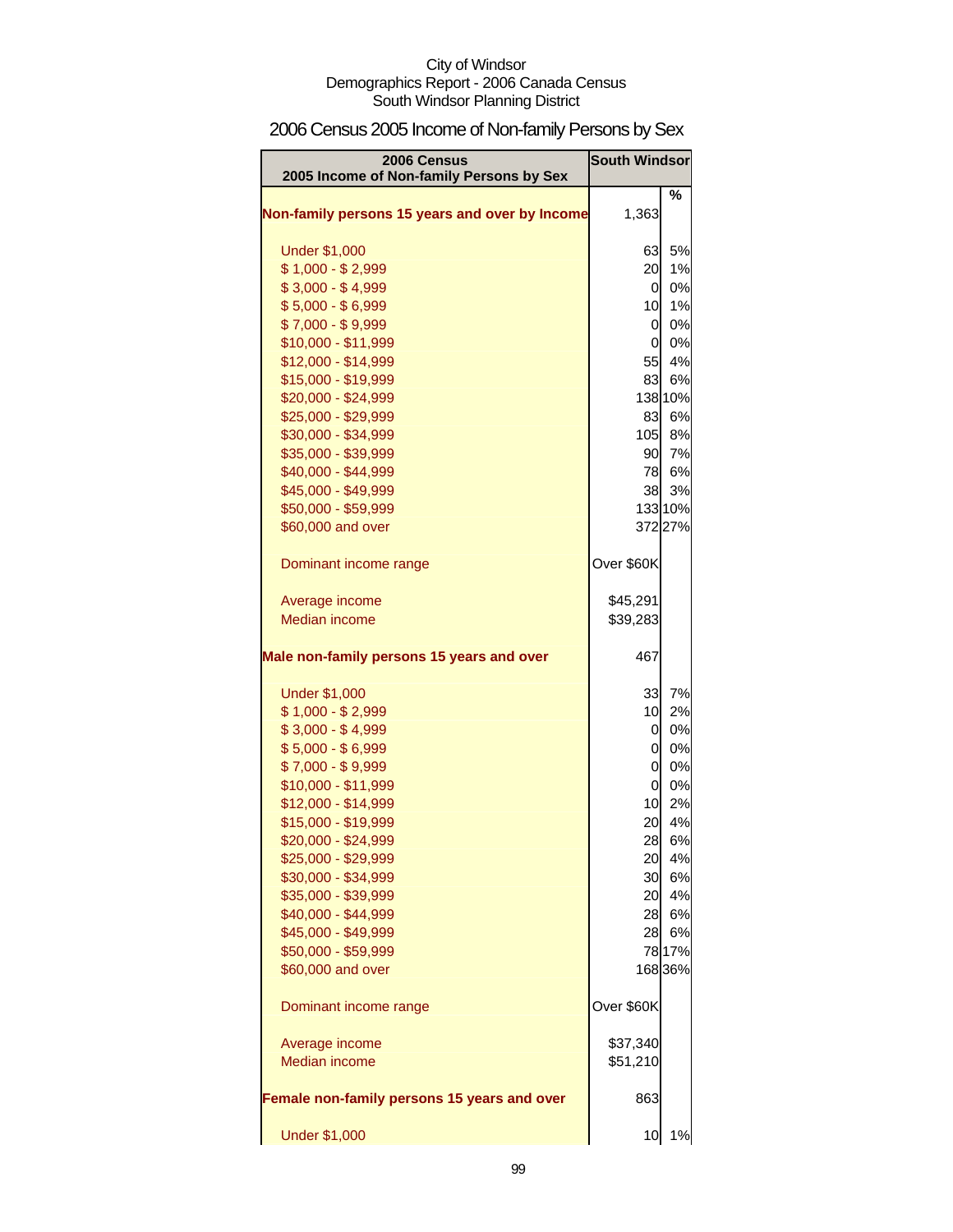| South Windsor Planning District          |                      |         |
|------------------------------------------|----------------------|---------|
| 2006 Census                              | <b>South Windsor</b> |         |
| 2005 Income of Non-family Persons by Sex |                      |         |
|                                          |                      | %       |
| $$1,000 - $2,999$                        | 0                    | 0%      |
| $$3,000 - $4,999$                        | 0                    | 0%      |
| $$5,000 - $6,999$                        | 0                    | 0%      |
| $$7,000 - $9,999$                        | 10                   | 1%      |
| \$10,000 - \$11,999                      | 10                   | 1%      |
| $$12,000 - $14,999$                      | 70                   | 8%      |
| \$15,000 - \$19,999                      | 38                   | 4%      |
| \$20,000 - \$24,999                      |                      | 123 14% |
| \$25,000 - \$29,999                      | 73                   | 8%      |
| \$30,000 - \$34,999                      | 70                   | 8%      |
| \$35,000 - \$39,999                      | 70                   | 8%      |
| \$40,000 - \$44,999                      | 50                   | 6%      |
| \$45,000 - \$49,999                      | 20                   | 2%      |
| \$50,000 - \$59,999                      | 50                   | 6%      |
| \$60,000 and over                        |                      | 17821%  |
|                                          |                      |         |
| Dominant income range                    | Over \$60K           |         |
|                                          |                      |         |
| Median income                            | \$33,661             |         |
| Average income                           | \$33,639             |         |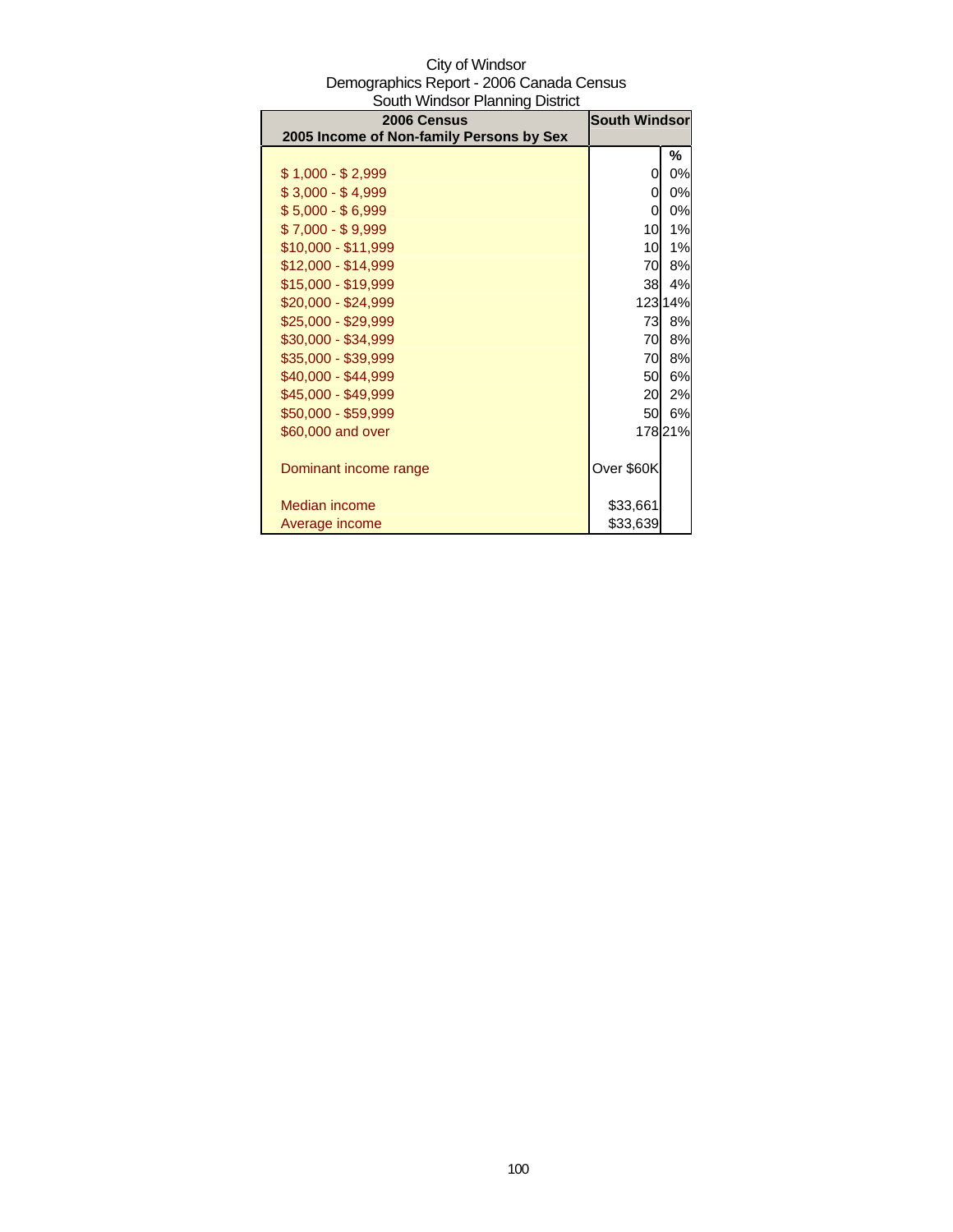| 2006 Census<br>2005 After-Tax Income of Non-family Persons by Sex | <b>South Windsor</b> |         |
|-------------------------------------------------------------------|----------------------|---------|
|                                                                   |                      | %       |
| Non-family persons 15 years and over by after-tax income          | 1,355                |         |
| <b>Under \$1,000</b>                                              | 23                   | 2%      |
| $$1,000 - $2,999$                                                 | 10                   | 1%      |
| $$3,000 - $4,999$                                                 | $\overline{0}$       | 0%      |
| $$5,000 - $6,999$                                                 | 0                    | 0%      |
| $$7,000 - $9,999$                                                 | $\overline{0}$       | 0%      |
| \$10,000 - \$11,999                                               | 10                   | 1%      |
| \$12,000 - \$14,999                                               | 55                   | 4%      |
| \$15,000 - \$19,999                                               | 98                   | 7%      |
| \$20,000 - \$24,999                                               |                      | 178 13% |
| \$25,000 - \$29,999                                               |                      | 135 10% |
| \$30,000 - \$34,999                                               |                      | 130 10% |
| \$35,000 - \$39,999                                               |                      | 103 8%  |
| \$40,000 - \$44,999                                               |                      | 128 9%  |
| \$45,000 - \$49,999                                               |                      | 100 7%  |
| \$50,000 and over                                                 |                      | 322 24% |
| Dominant income range                                             | Over \$50K           |         |
| Median income                                                     | \$35,361             |         |
| Average income                                                    | \$37,551             |         |
|                                                                   |                      |         |
| Male non-family persons 15 years and over by after-tax income     | 462                  |         |
| <b>Under \$1,000</b>                                              | 43                   | 9%      |
| $$1,000 - $2,999$                                                 | 0                    | 0%      |
| $$3,000 - $4,999$                                                 | $\overline{O}$       | 0%      |
| $$5,000 - $6,999$                                                 | 10                   | 2%      |
| $$7,000 - $9,999$                                                 | $\overline{O}$       | 0%      |
| \$10,000 - \$11,999                                               | $\overline{0}$       | 0%      |
| \$12,000 - \$14,999                                               | 10                   | 2%      |
| \$15,000 - \$19,999                                               | 10                   | 2%      |
| \$20,000 - \$24,999                                               | 20                   | 4%      |
| \$25,000 - \$29,999                                               |                      | 45 10%  |
| \$30,000 - \$34,999                                               | 20                   | 4%      |
| \$35,000 - \$39,999                                               |                      | 28 6%   |
| \$40,000 - \$44,999                                               |                      | 48 10%  |
| \$45,000 - \$49,999                                               |                      | 55 12%  |
| \$50,000 and over                                                 |                      | 14030%  |
| Dominant income range                                             | Over \$50K           |         |
| Median income                                                     | \$42,964             |         |
| Average income                                                    | \$29,116             |         |
| Female non-family persons 15 years and over by after-tax income   | 888                  |         |
| <b>Under \$1,000</b>                                              | 10                   | 2%      |
| $$1,000 - $2,999$                                                 | 10                   | 2%      |
| $$3,000 - $4,999$                                                 | 0                    | 0%      |

# 2006 Census 2005 After-Tax Income of Non-family Persons by Sex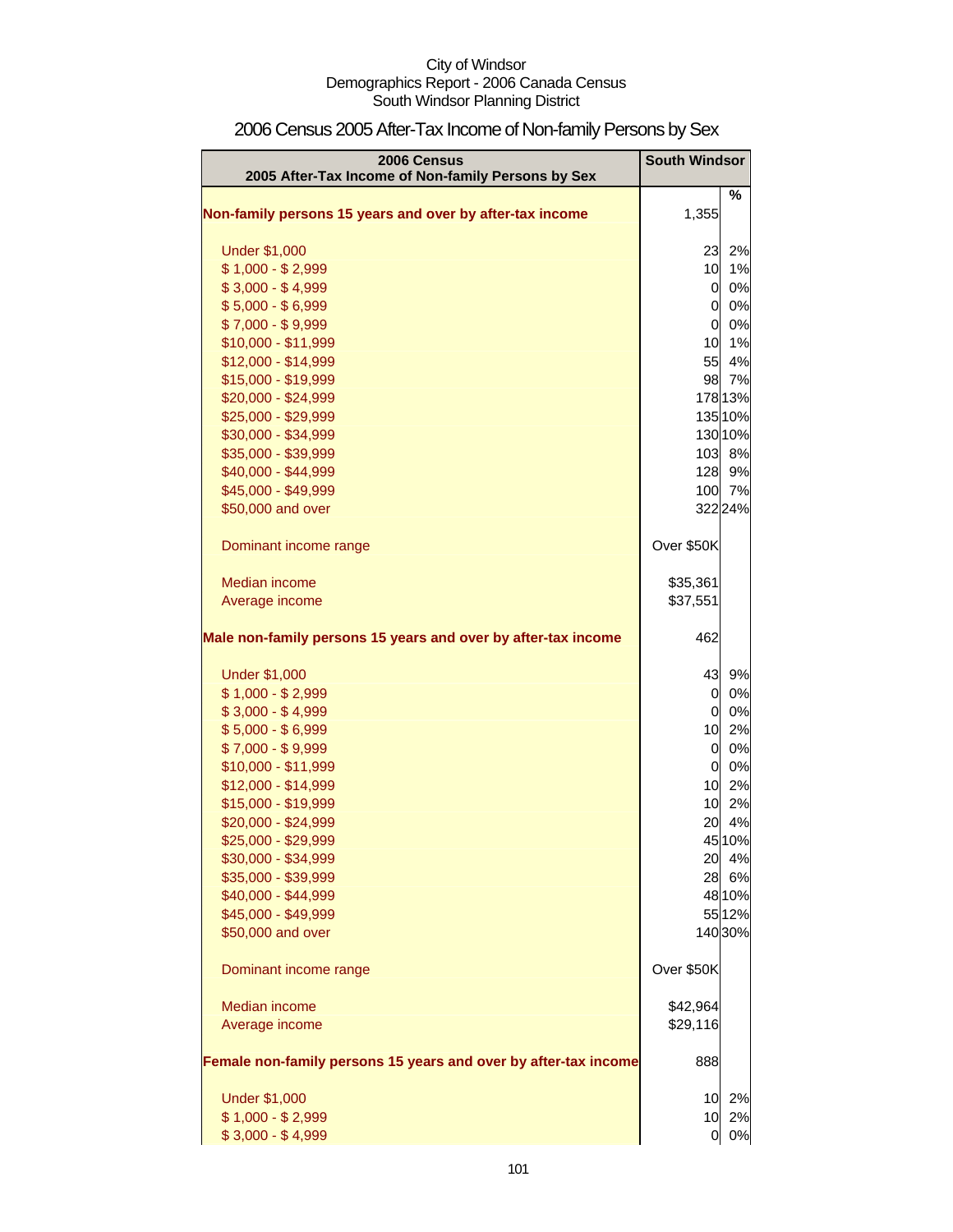| 2006 Census<br>2005 After-Tax Income of Non-family Persons by Sex | <b>South Windsor</b> |        |
|-------------------------------------------------------------------|----------------------|--------|
|                                                                   |                      | ℅      |
|                                                                   |                      |        |
| $$5,000 - $6,999$                                                 | 0                    | 0%     |
| $$7,000 - $9,999$                                                 | $\Omega$             | 0%     |
| \$10,000 - \$11,999                                               | 10                   | 2%     |
| $$12,000 - $14,999$                                               |                      | 60 13% |
| \$15,000 - \$19,999                                               |                      | 7817%  |
| $$20,000 - $24,999$                                               |                      | 17338% |
| \$25,000 - \$29,999                                               |                      | 85 18% |
| \$30,000 - \$34,999                                               |                      | 7015%  |
| \$35,000 - \$39,999                                               |                      | 9320%  |
| $$40,000 - $44,999$                                               |                      | 40 9%  |
| \$45,000 - \$49,999                                               |                      | 45 10% |
| \$50,000 and over                                                 |                      | 15333% |
|                                                                   |                      |        |
| Dominant income range                                             | \$20K - \$25K        |        |
|                                                                   |                      |        |
| Median income                                                     | \$29,243             |        |
| Average income                                                    | \$28,924             |        |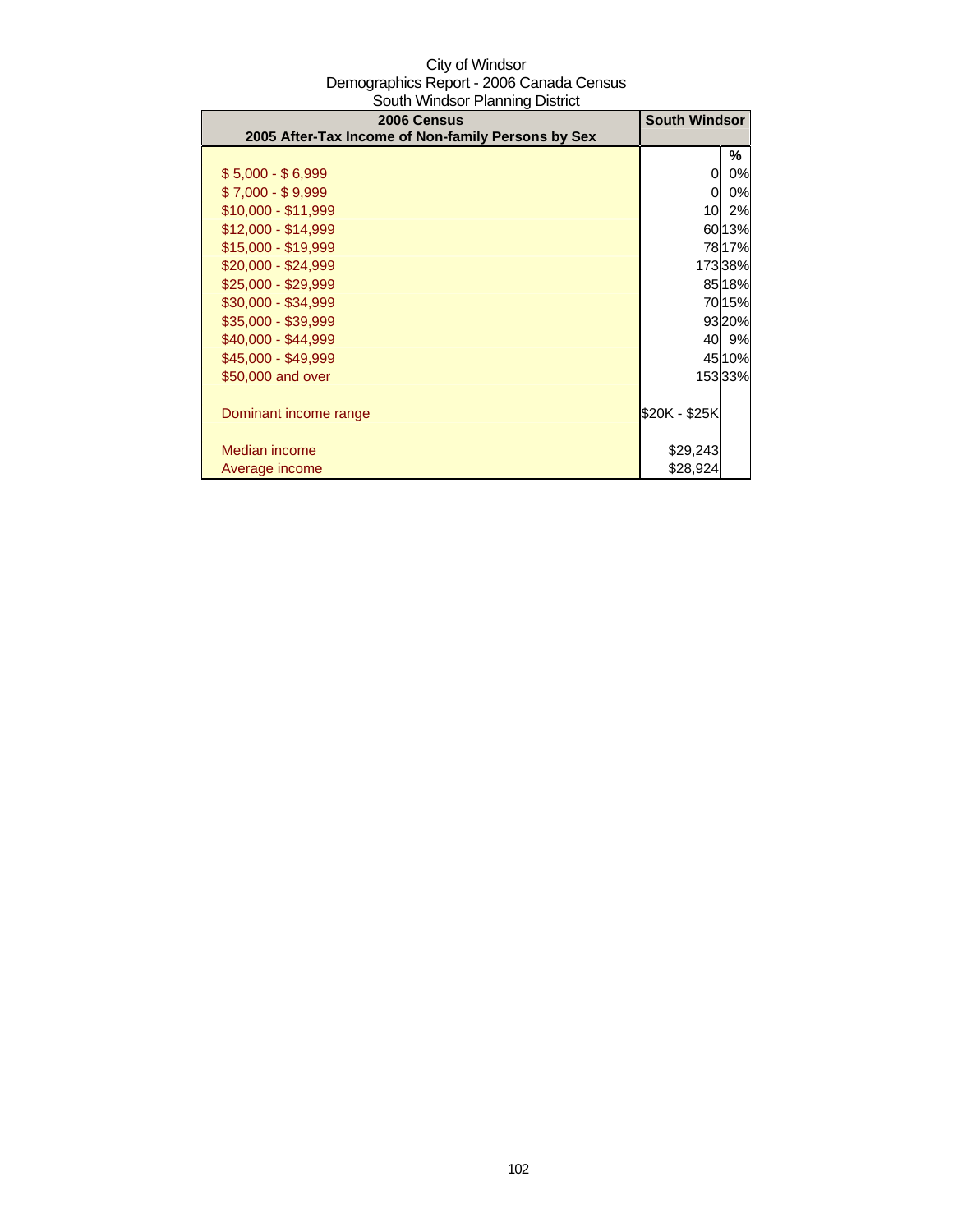### 2006 Census 2005 Income: Sources

| 2006 Census<br>2005 Income: Sources                                 | <b>South Windsor</b> |
|---------------------------------------------------------------------|----------------------|
| <b>Composition of family income for all families</b>                |                      |
| <b>Employment income</b>                                            | 75.8%                |
| Government transfer payments                                        | 8.7%                 |
| <b>Other</b>                                                        | 15.5%                |
| <b>Composition of family income for all couple families</b>         |                      |
| <b>Employment income</b>                                            | 76.7%                |
| Government transfer payments                                        | 8.3%                 |
| Other                                                               | 15.0%                |
| <b>Composition of family income for male lone-parent families</b>   |                      |
| <b>Employment income</b>                                            | 3.8%                 |
| Government transfer payments                                        | 1.1%                 |
| Other                                                               | 0.0%                 |
| Composition of family income for all female lone-parent families    |                      |
| <b>Employment income</b>                                            | 31.2%                |
| Government transfer payments                                        | 6.5%                 |
| Other                                                               | 8.7%                 |
| Composition of income for persons 15 years and over not in a family |                      |
| <b>Employment income</b>                                            | 47.1%                |
| Government transfer payments                                        | 14.0%                |
| Other                                                               | 30.5%                |
| Composition of income for males 15 years and over not in a family   |                      |
| <b>Employment income</b>                                            | 29.2%                |
| Government transfer payments                                        | 3.5%                 |
| Other                                                               | 7.3%                 |
| Composition of income for females 15 years and over not in a family |                      |
| <b>Employment income</b>                                            | 22.3%                |
| Government transfer payments                                        | 14.8%                |
| Other                                                               | 28.0%                |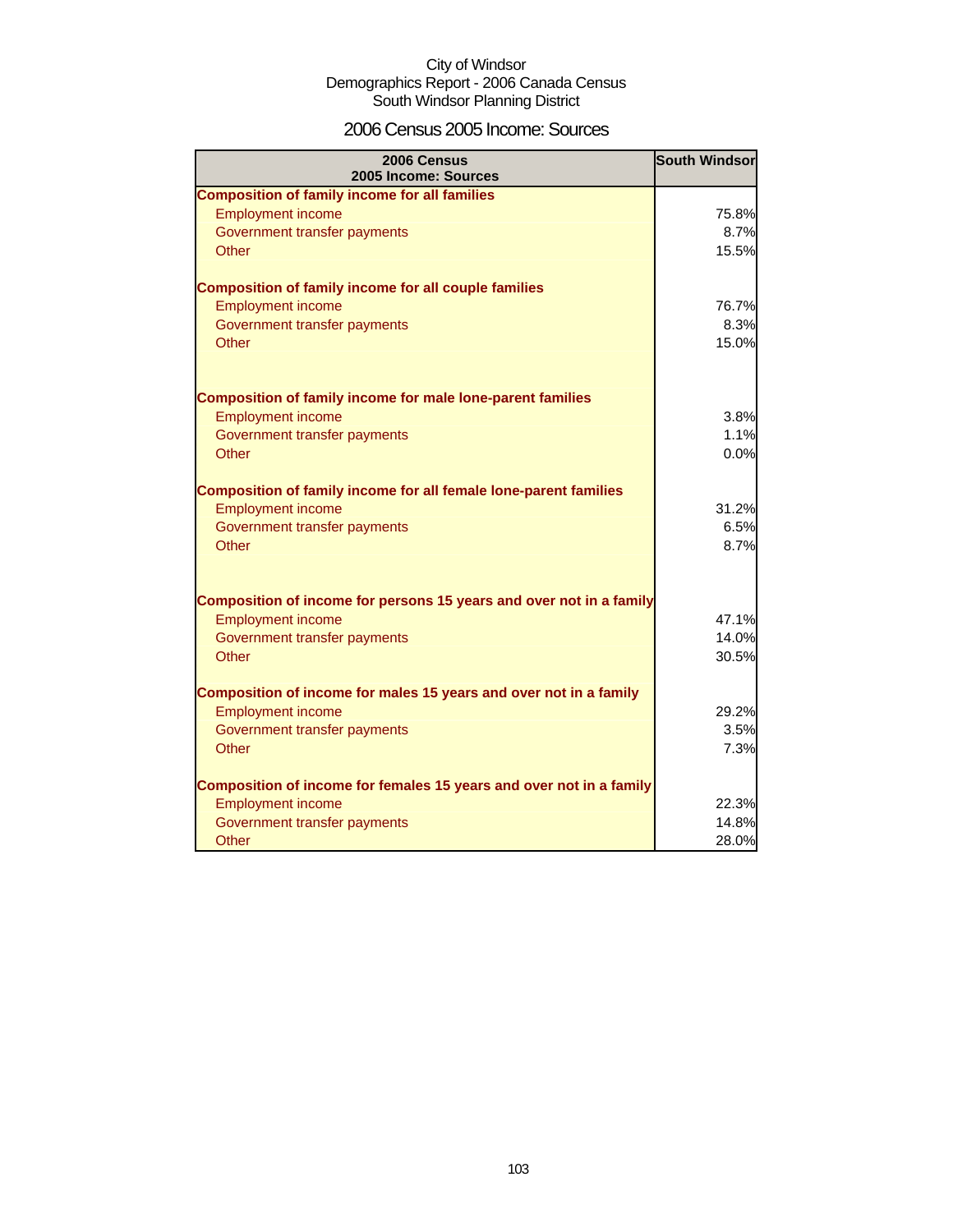# 2006 Census 2005 Income by Family Type

| 2006 Census<br>2005 Income by Family Type        | <b>South Windsor</b> |    |
|--------------------------------------------------|----------------------|----|
| <b>Total Families with Income by Family Type</b> | 5,024                | %  |
| <b>Couple families</b>                           | 4,38887%             |    |
| Male lone-parent families                        | 13                   | 0% |
| Female lone-parent families                      | 306                  | 6% |
| <b>Average Income by Family Type</b>             |                      |    |
| All census families                              | \$104,776            |    |
| Couple                                           | \$109,803            |    |
| Male lone-parent                                 | \$54,549             |    |
| Female lone-parent                               | \$73,948             |    |
| <b>Median Income by Family Type</b>              |                      |    |
| All census families                              | Non-Additive         |    |
| Couple                                           | Non-Additive         |    |
| Male lone-parent                                 | Non-Additive         |    |
| Female lone-parent                               | Non-Additive         |    |
| <b>After-tax Average Income by Family Type</b>   |                      |    |
| All census families                              | \$85,321             |    |
| Couple                                           | \$88,954             |    |
| Male lone-parent                                 | \$45,833             |    |
| Female lone-parent                               | \$63,692             |    |
| <b>After-tax Median Income by Family Type</b>    |                      |    |
| All census families                              | Non-Additive         |    |
| Couple                                           | Non-Additive         |    |
| Male lone-parent                                 | Non-Additive         |    |
| Female lone-parent                               | Non-Additive         |    |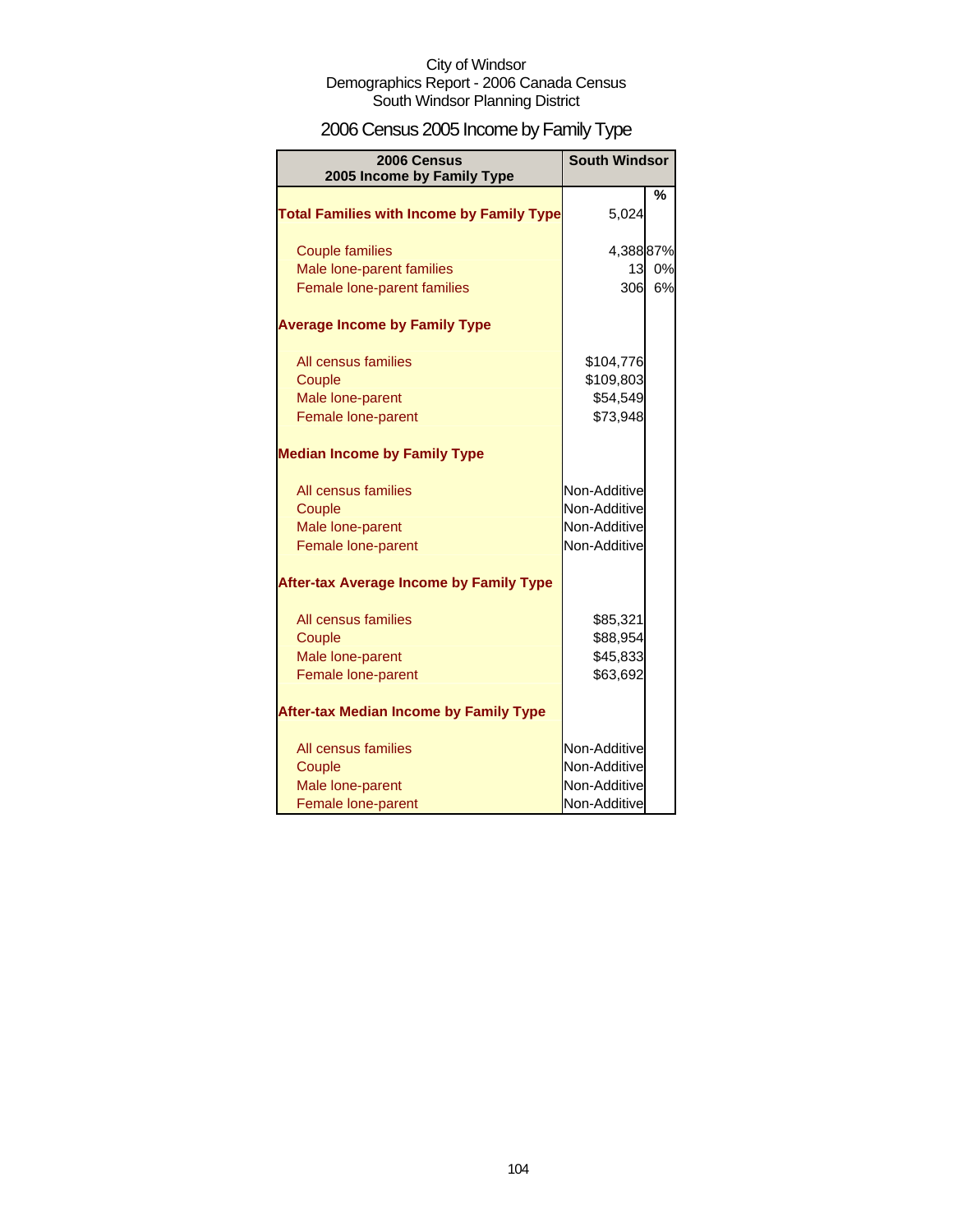### 2006 Census Prevalence of Low Income

| 2006 Census<br><b>Prevalence of Low Income</b>                   | <b>South Windsor</b> |             |
|------------------------------------------------------------------|----------------------|-------------|
|                                                                  |                      | %           |
| Total families by prevalence of low income                       | 5,024                |             |
| Low income before tax                                            | Non-Additive         |             |
| Low income after tax                                             | Non-Additive         |             |
|                                                                  |                      |             |
| <b>Couple families</b>                                           |                      | 4,39387.5%  |
| Low income before tax                                            | Non-Additive         |             |
| Low income after tax                                             | Non-Additive         |             |
| Male lone-parent families                                        |                      | 147 2.9%    |
| Low income before tax                                            | Non-Additive         |             |
| Low income after tax                                             | Non-Additive         |             |
| Female lone-parent families                                      |                      | 521 10.4%   |
| Low income before tax                                            | Non-Additive         |             |
| Low income after tax                                             | Non-Additive         |             |
|                                                                  |                      |             |
| Non-family persons 15 years and over by prevalence of low income | 1,353                |             |
| Low income before tax                                            | Non-Additive         |             |
| Low income after tax                                             | Non-Additive         |             |
| Male non-family persons 15 years and over                        |                      | 492 36.4%   |
| Low income before tax                                            | Non-Additive         |             |
| Low income after tax                                             | Non-Additive         |             |
| Female non-family persons 15 years and over                      |                      | 87364.6%    |
| Low income before tax                                            | Non-Additive         |             |
| Low income after tax                                             | Non-Additive         |             |
| Population in private households by prevalence of low income     | 17,404               |             |
| Low income before tax                                            | Non-Additive         |             |
| Low income after tax                                             | Non-Additive         |             |
|                                                                  | 995                  | 5.7%        |
| Children under 6 years of age<br>Low income before tax           | Non-Additive         |             |
| Low income after tax                                             | Non-Additive         |             |
|                                                                  |                      |             |
| Persons 65 years of age and over                                 |                      | 3,125 18.0% |
| Low income before tax                                            | Non-Additive         |             |
| Low income after tax                                             | Non-Additive         |             |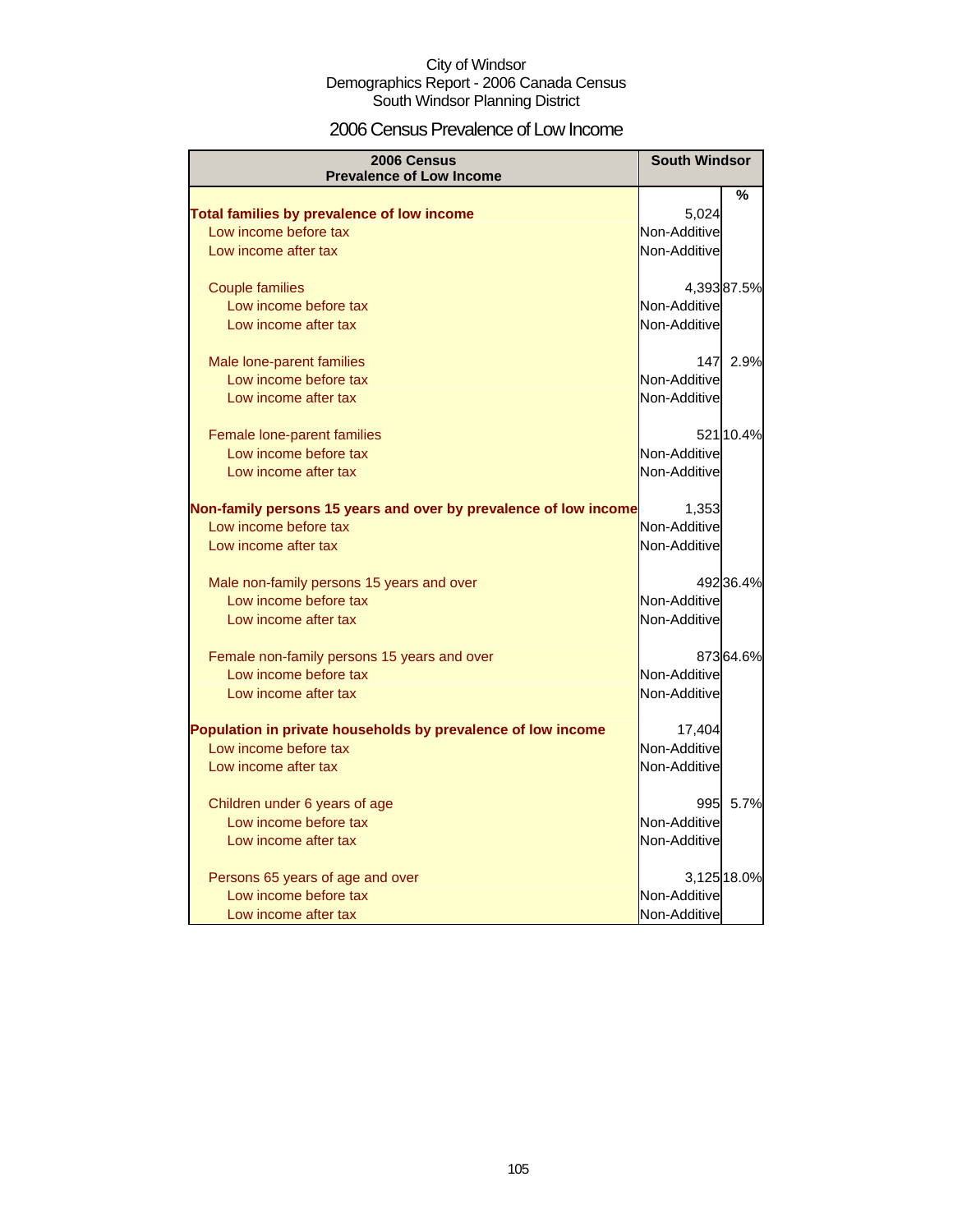### 2006 Census 2005 Household Income

| 2006 Census<br>2005 Household Income | <b>South Windsor</b> |         |
|--------------------------------------|----------------------|---------|
|                                      |                      | %       |
| <b>Private households by income</b>  | 6,324                |         |
| <b>Under \$10,000</b>                | 113                  | 2%      |
| \$10,000 - \$19,999                  | 226                  | 4%      |
| \$20,000 - \$29,999                  | 390                  | 6%      |
| \$30,000 - \$39,999                  | 508                  | 8%      |
| \$40,000 - \$49,999                  | 504                  | 8%      |
| \$50,000 - \$59,999                  | 442                  | 7%      |
| \$60,000 - \$69,999                  | 429                  | 7%      |
| \$70,000 - \$79,999                  | 583                  | 9%      |
| \$80,000 - \$89,999                  | 474                  | 7%      |
| \$90,000 - \$99,999                  | 373                  | 6%      |
| \$100,000 and over                   | 2,16734%             |         |
| Dominant income range                | Over \$100K          |         |
| Median household income              | \$78,456             |         |
| Average household income             | \$93,485             |         |
| One person households by income      | 1,251                |         |
| <b>Under \$10,000</b>                | 38                   | 3%      |
| \$10,000 - \$19,999                  | 118                  | 9%      |
| \$20,000 - \$29,999                  |                      | 248 20% |
| \$30,000 - \$39,999                  |                      | 170 14% |
| \$40,000 - \$49,999                  | 93                   | 7%      |
| \$50,000 - \$59,999                  | 115                  | 9%      |
| \$60,000 - \$69,999                  | 118                  | 9%      |
| \$70,000 - \$79,999                  | 98                   | 8%      |
| \$80,000 - \$89,999                  | 30                   | 2%      |
| \$90,000 - \$99,999                  | 30                   | 2%      |
| \$100,000 and over                   | 70                   | 6%      |
| Dominant income range                | \$20K - \$30K        |         |
| Median household income              | \$39,367             |         |
| Average household income             | \$47,088             |         |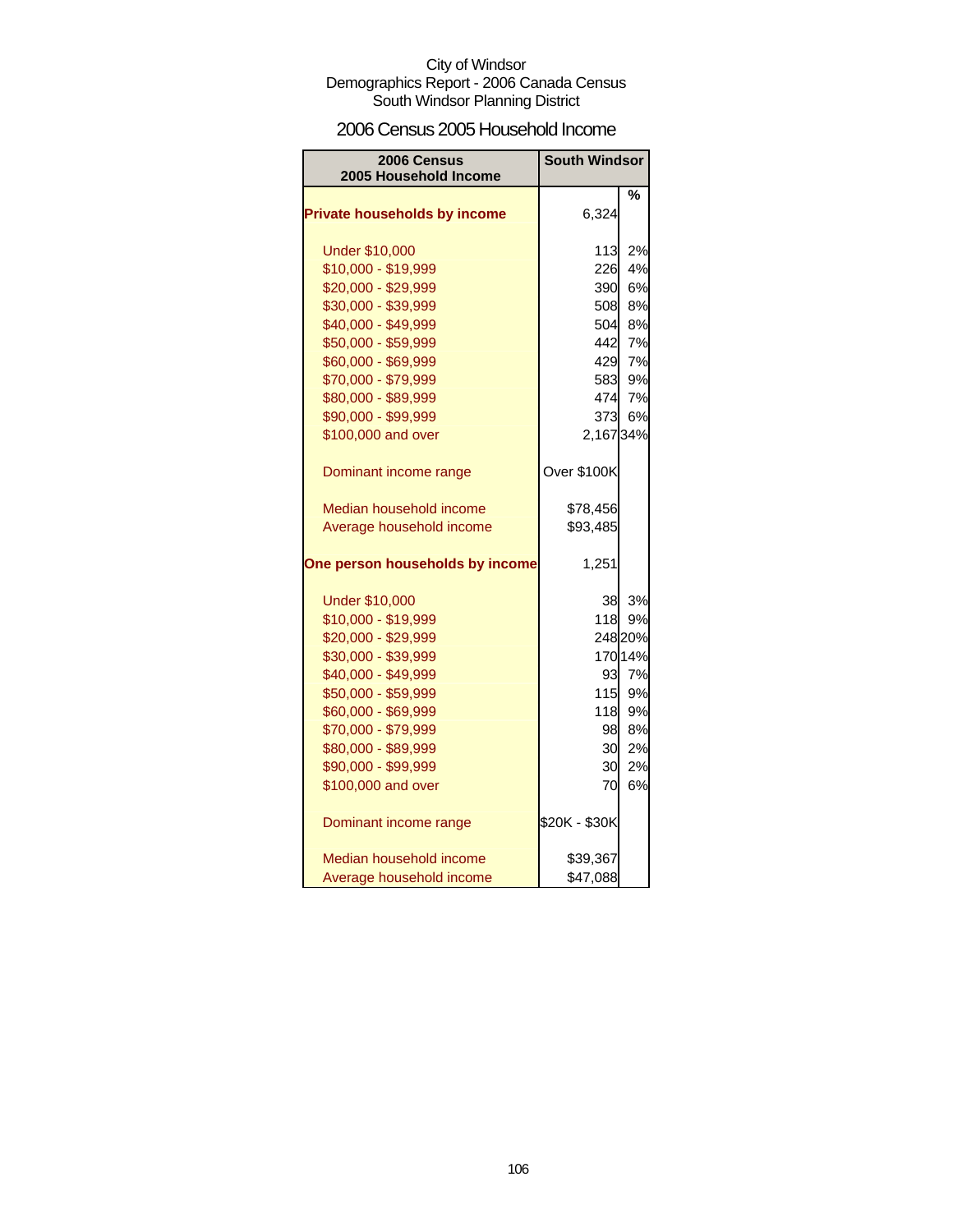### 2006 Census 2005 After-Tax Household Income

| 2006 Census<br>2005 After-Tax Household Income | <b>South Windsor</b> |         |
|------------------------------------------------|----------------------|---------|
|                                                |                      |         |
| Private households by after-tax income         | 6,332                | %       |
| <b>Under \$10,000</b>                          | 97                   | 2%      |
| \$10,000 - \$19,999                            |                      | 245 4%  |
| \$20,000 - \$29,999                            | 520                  | 8%      |
| \$30,000 - \$39,999                            | 543                  | 9%      |
| \$40,000 - \$49,999                            |                      | 623 10% |
| \$50,000 - \$59,999                            |                      | 539 9%  |
| \$60,000 - \$69,999                            |                      | 656 10% |
| \$70,000 - \$79,999                            |                      | 594 9%  |
| \$80,000 - \$89,999                            |                      | 506 8%  |
| \$90,000 - \$99,999                            |                      | 362 6%  |
| \$100,000 and over                             | 1,429 23%            |         |
| Dominant income range                          | Over \$100K          |         |
| Median household income                        | \$67,473             |         |
| Average household income                       | \$76,274             |         |
| One person households by after-tax income      | 1,241                |         |
| <b>Under \$10,000</b>                          | 10 <sup>1</sup>      | 1%      |
| \$10,000 - \$19,999                            |                      | 158 13% |
| \$20,000 - \$29,999                            |                      | 288 23% |
| \$30,000 - \$39,999                            |                      | 228 18% |
| \$40,000 - \$49,999                            |                      | 223 18% |
| \$50,000 - \$59,999                            |                      | 127 10% |
| \$60,000 - \$69,999                            | 35                   | 3%      |
| \$70,000 - \$79,999                            | 30 <sup>°</sup>      | 2%      |
| \$80,000 - \$89,999                            | 20                   | 2%      |
| \$90,000 - \$99,999                            | 35                   | 3%      |
| \$100,000 and over                             | 20                   | 2%      |
| Dominant income range                          | \$20K - \$30K        |         |
| Median household income                        | \$35,735             |         |
| Average household income                       | \$38,967             |         |